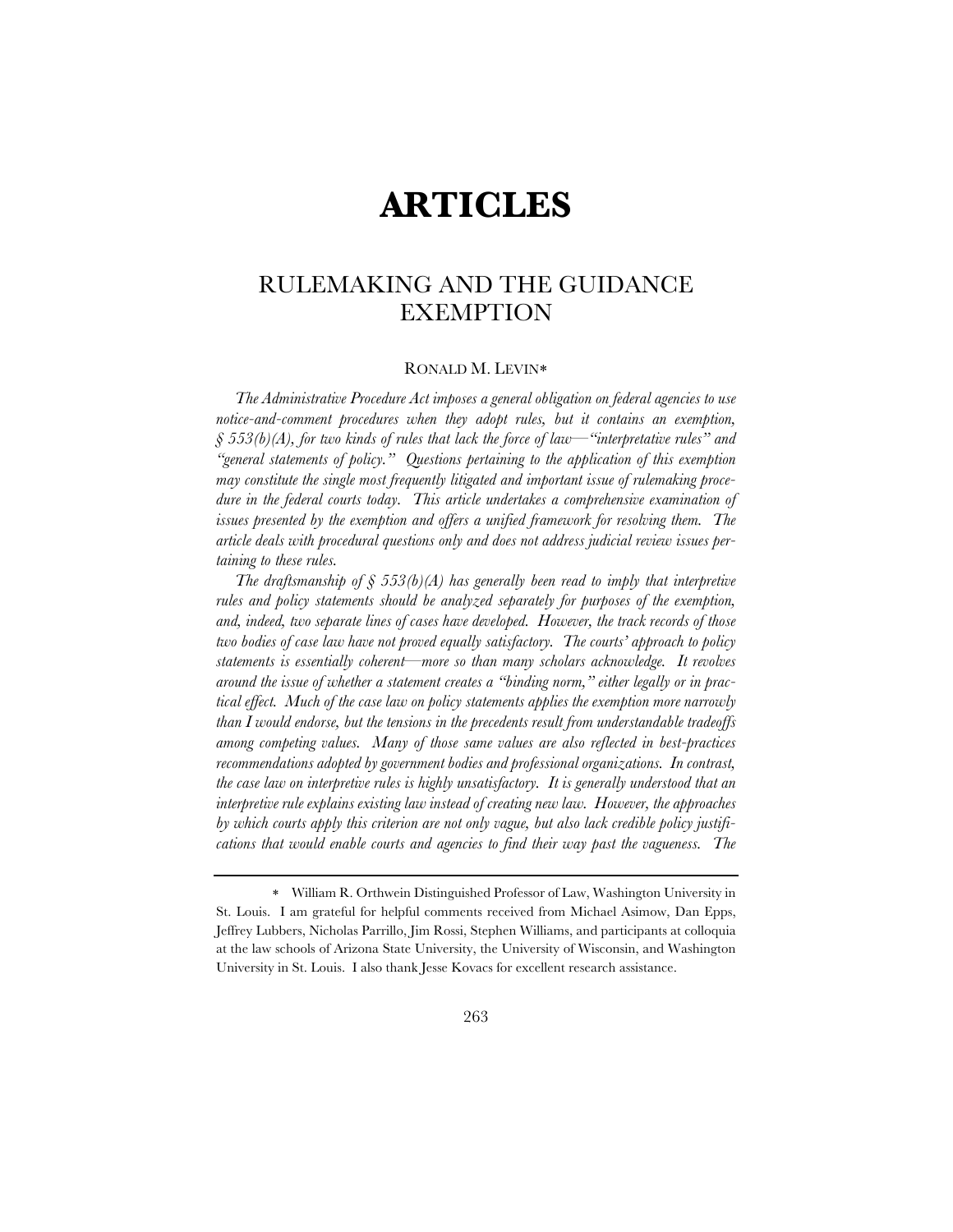*courts have identified several circumstances in which they can comfortably conclude that a given document is not an interpretive rule, but they lack workable criteria for determining what documents do fit that description.*

*I propose a simple fix for this difficulty: The "binding norm" principles that courts now use in the policy statement context should, for the most part, apply in the interpretive rule context as well. This consolidation would tend to simplify the law and would bring judicial doctrine into line with the increasing tendency among administrative lawyers to refer to nonbinding rules using the collective term "guidance." Thus, we should think of these provisions in § 553(b)(A) as comprising, in a significant and not merely nominal sense, a single exemption—the guidance exemption.*

# TABLE OF CONTENTS

| I. The Evolution of Professional Opinion About Guidance  270 |  |
|--------------------------------------------------------------|--|
|                                                              |  |
|                                                              |  |
|                                                              |  |
|                                                              |  |
|                                                              |  |
|                                                              |  |
| B. The Binding Norm Test and its Application to Regulated    |  |
|                                                              |  |
|                                                              |  |
|                                                              |  |
|                                                              |  |
|                                                              |  |
|                                                              |  |
|                                                              |  |
| D. The Supreme Court's Contribution, or Lack Thereof 307     |  |
|                                                              |  |
| 1. Broadening Procedural Requirements for Guidance           |  |
|                                                              |  |
|                                                              |  |
|                                                              |  |
|                                                              |  |
|                                                              |  |
|                                                              |  |
|                                                              |  |
|                                                              |  |
|                                                              |  |
|                                                              |  |
| 2. Seeking Possible Normative Justifications324              |  |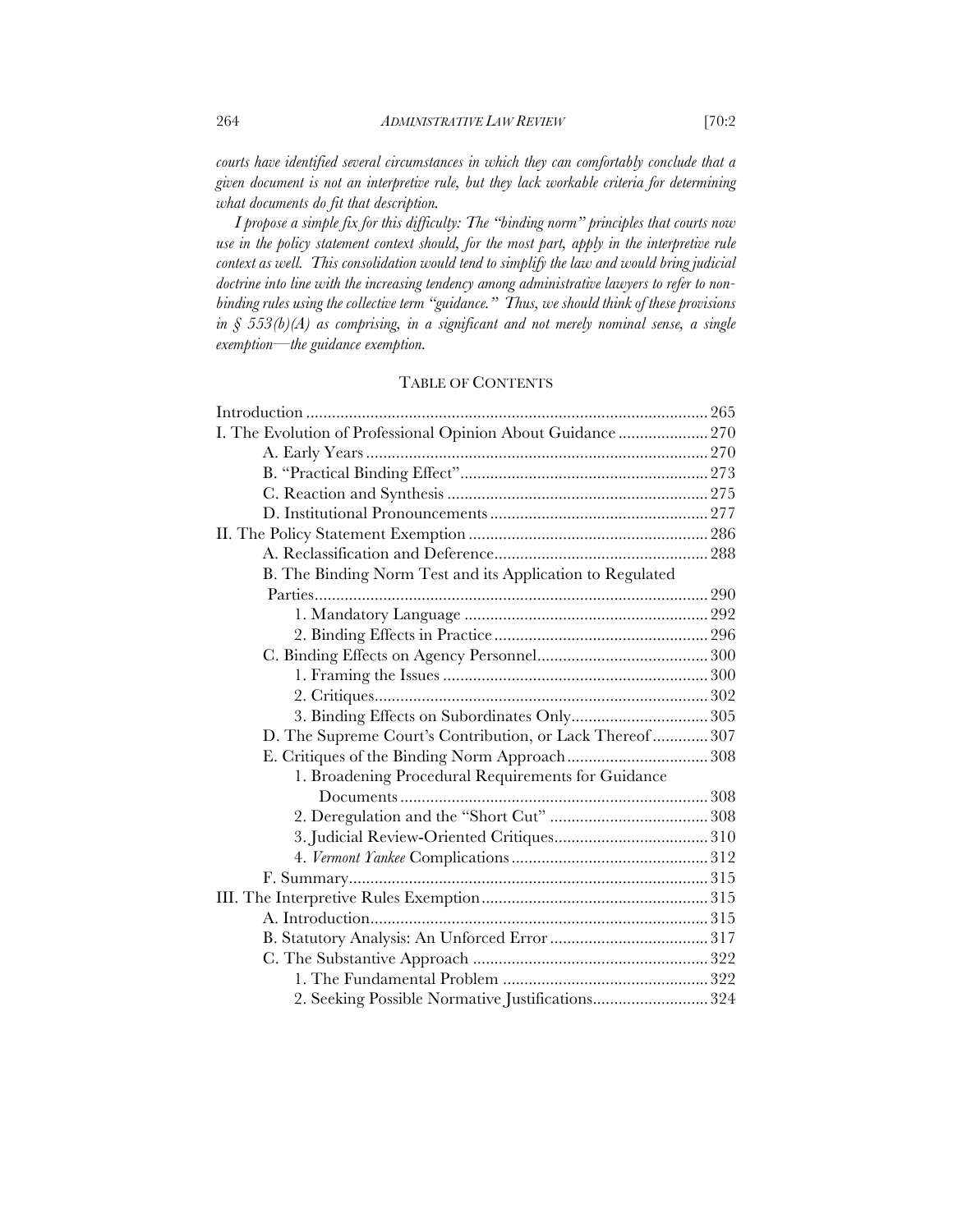| D. American Mining Congress v. Mine Safety & Health Administration-A |  |
|----------------------------------------------------------------------|--|
|                                                                      |  |
|                                                                      |  |
|                                                                      |  |
| E. Interpretive Rules and the Binding Norm Test343                   |  |
| F. The Aspiration to a Unified Guidance Exemption  348               |  |
|                                                                      |  |
|                                                                      |  |
|                                                                      |  |

#### **INTRODUCTION**

Midway through the 1984 movie *Ghostbusters*, the sensible, down-to-earth Dana Barrett (Sigourney Weaver) abruptly turns into an eerie temptress and starts making amorous advances toward Dr. Peter Venkman (Bill Murray). He recognizes that a demon has taken control of her body, and he resists: "I make it a rule never to get involved with possessed people." But, as she clasps him in a passionate embrace, his will begins to weaken. "Actually," he says, "It's more of a guideline than a rule . . ."1

The challenge of distinguishing rules from guidelines has puzzled not only ghost exterminators, but also much of the administrative law community. Indeed, the question of whether a supposedly informal pronouncement of an administrative agency is actually a rule that should have been adopted through notice-and-comment procedure may well be the single most frequently litigated and important issue of rulemaking procedure before the federal courts today.2 Law review commentary on the issue is also voluminous. The standard view among commentators is that the subject is exceptionally

<sup>1.</sup> GHOSTBUSTERS (Columbia Pictures 1984); *see also Ghostbusters Quotes*, IMDB, http://www.imdb.com/title/tt0087332/quotes?item=qt0475956 (last visited Apr. 28, 2018) (reprinting the quote).

<sup>2.</sup> One reason for the prevalence of this issue in the courts is that it is often used as the key to determining whether the document is a reviewable final agency action. *See infra* note 12 and accompanying text. It is a close call whether cases raising this issue are outnumbered by cases that consider whether a *final* rule differs too much from the *proposed* rule that an agency had announced earlier. *See, e.g.*, Long Island Care at Home, Ltd. v. Coke, 551 U.S. 158, 174 (2007) (explaining that the final rule must be a "logical outgrowth" of the proposed rule). However, even if cases involving the latter issue do arise more frequently, the framework of analysis that courts use in resolving them is stable and essentially uncontroversial. Undoubtedly, therefore, questions about the meaning and application of the guidance exemption pose far greater interpretive challenges for administrative lawyers and judges.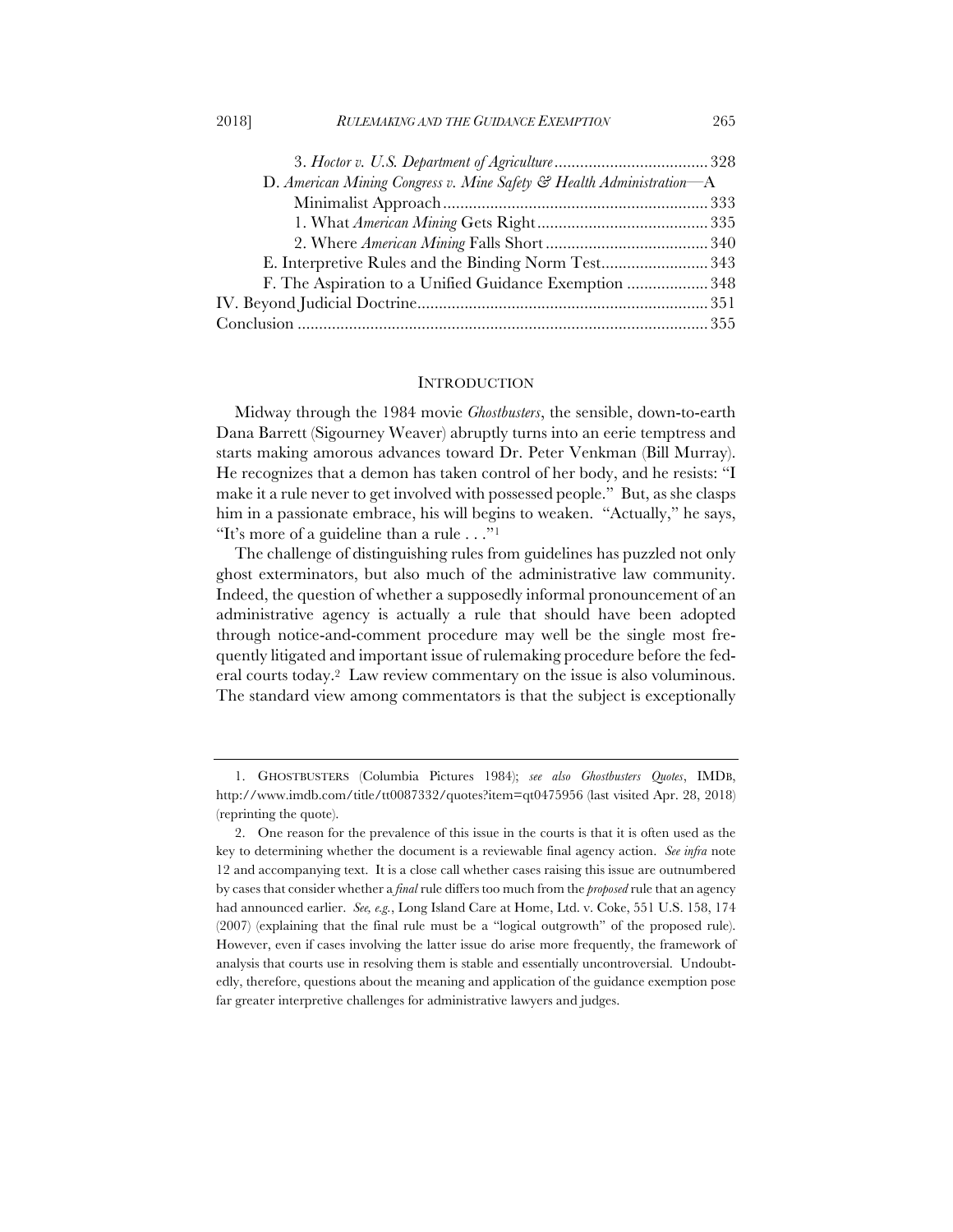perplexing and incoherent.3 The distinction between legislative rules and guidance is routinely described as "fuzzy," "tenuous," "blurred," and "enshrouded in considerable smog."4

This disputation grows out of the fundamental distinction in administrative law between legislative rules (also called regulations or substantive rules) and guidance (or nonlegislative rules). The essence of the distinction is that legislative rules have the force of law and guidance does not.<sup>5</sup> In turn, the category of guidance is conventionally understood to comprise two subcategories: interpretive rules and policy statements. Interpretive rules are used to explain the meaning of an existing provision of law (usually a statute or regulation); policy statements are used to explain how the agency intends to use a discretionary power. This terminology is reflected in the Administrative Procedure Act (APA), which imposes a general obligation to use noticeand-comment in rulemaking but contains an exemption,  $\S 553(b)$ (A), for "interpretative rules" and "general statements of policy."6

In a 2014 opinion,7 Judge Brett Kavanaugh lamented that "all relevant parties should instantly be able to tell whether an agency action is a legislative rule, an interpretive rule, or a general statement of policy," but in practice "[t]hat inquiry turns out to be quite difficult and confused."8 Thus, he continued, achievement of that goal should be an "important continuing project for the Executive Branch, the courts, the administrative law bar, and the legal academy—and perhaps for Congress."9 Although the judge's aspiration to "instant" clarity and predictability may not be a realistic goal, this article undertakes to respond to at least part of Judge Kavanaugh's challenge. It

<sup>3.</sup> *See* David L. Franklin, *Legislative Rules, Nonlegislative Rules, and the Perils of the Short Cut*, 120 YALE L.J. 276, 278 (2010) ("There is perhaps no more vexing conundrum in the field of administrative law.  $\ldots$  [I]t turns out to be maddeningly hard to devise a test that reliably determines which rules are legislative in nature and which are not."); John F. Manning, *Nonlegislative Rules*, 72 GEO. WASH. L. REV. 893, 893 (2004) ("Among the many complexities that trouble administrative law, few rank with that of sorting valid from invalid uses of so-called 'nonlegislative rules.'").

<sup>4.</sup> Cmty. Nutrition Inst. v. Young, 818 F.2d 943, 946 (D.C. Cir. 1987) (citations omitted); *see also, e.g.*, Robert A. Anthony, *"Interpretive" Rules, "Legislative" Rules and "Spurious" Rules: Lifting the Smog*, 8 ADMIN. L.J. AM. U. 1, 4 n.10 (1994) [hereinafter Anthony, *Lifting the Smog*].

<sup>5.</sup> Chrysler Corp. v. Brown, 441 U.S. 281, 301–02, 302 n.31 (1979).

<sup>6.</sup> 5 U.S.C. § 553(b)(A) (2012). This article uses the briefer term "interpretive" rather than "interpretative," but both are widely used. The same clause of the Administrative Procedure Act (APA) also exempts rules of "organization, procedure, or practice" from rulemaking requirements. *Id.* However, the procedural rules exemption is conceptually distinct from the exemption for guidance and is not within the scope of this article.

<sup>7.</sup> Nat'l Mining Ass'n v. McCarthy, 758 F.3d 243 (D.C. Cir. 2014).

<sup>8.</sup> *Id.* at 251.

<sup>9.</sup> *Id.*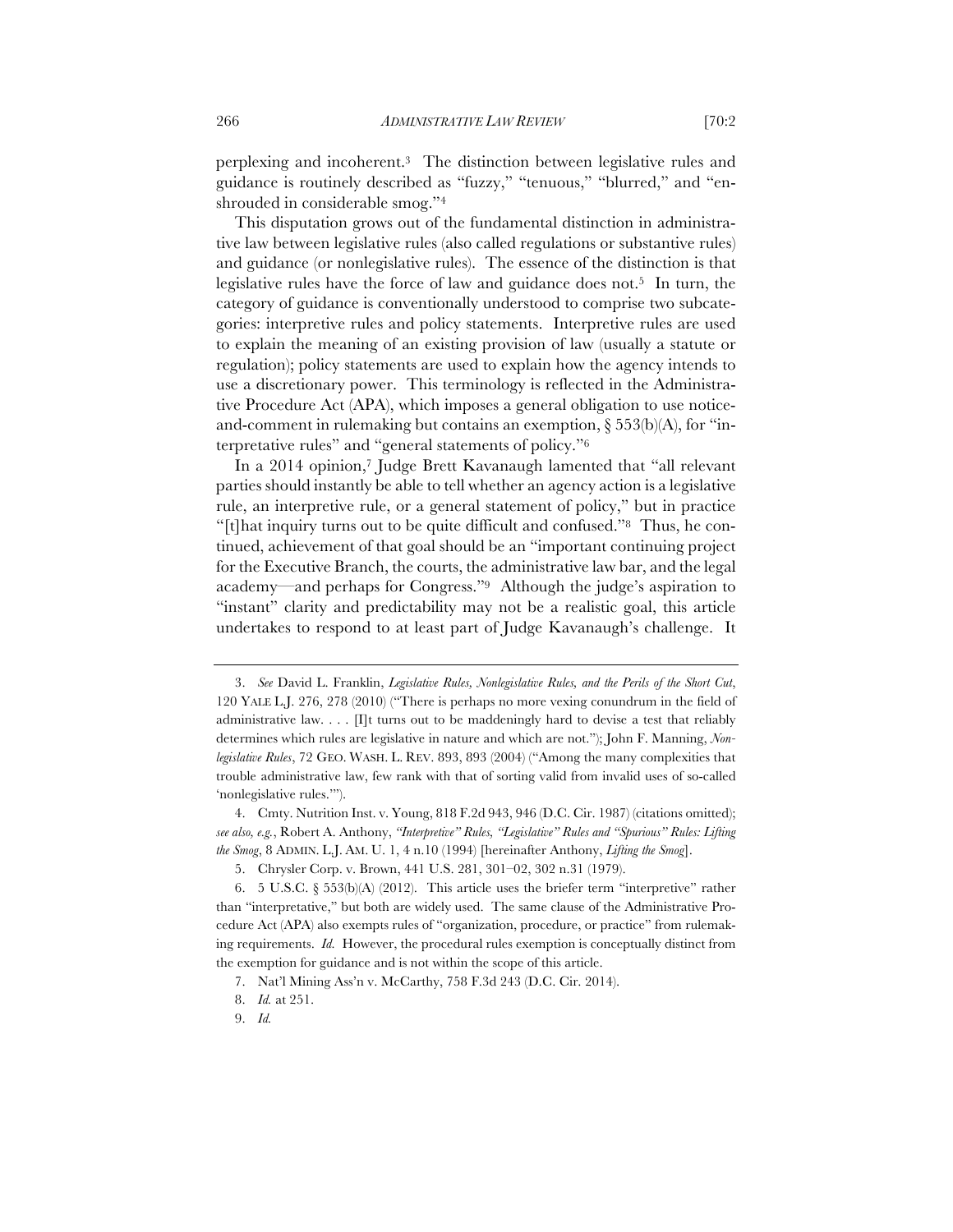presents a broad, though critical, analysis of  $\S$  553(b)(A) case law and proposes a synthesis of diffuse lines of precedent.

The draftsmanship of  $\S$  553(b)(A) has generally been read to imply that interpretive rules and policy statements should be analyzed separately for purposes of the exemption, and, indeed, two separate lines of cases have developed. I contend in this article, however, that this bifurcated analysis of the exemption is, and always has been, misdirected. The courts' approach to policy statements is largely sound (more so than many scholars give it credit for being), but their approach to interpretive rules is seriously flawed. To extend the smog metaphor, the case law on policy statements could be described as an "attainment area"—basically acceptable, although susceptible of improvement. The case law on interpretive rules, however, is more like a "nonattainment area," in which the smog problem is deeper and more severe.

I propose a simple fix for this difficulty: most of the principles that courts now use in the former context should apply in the latter one as well. Thus, we should think of the interpretive rule and policy statement components of § 553(b)(A) as comprising, in a significant and not merely nominal sense, a single exemption—the guidance exemption.

As background for this claim, the article's analysis commences in Part I with an examination of guidance on a non-doctrinal level. I focus on a period in the 1990s, when a substantial debate over the appropriate uses of guidance broke out, initially focused on policy statements alone. Two opposing positions were outlined. One focused on the ways in which agencies sometimes use guidance coercively, giving it the practical equivalent of the force of law, which it technically does not possess. The other perspective emphasized the benefits of guidance in providing advice to regulated entities and members of the public who need it, and also to agency personnel in the interest of transparency and predictability. The upshot of this debate has been a general recognition that both sides have some merit. The need for some constraints on agencies' ability to use such statements as though they were legislative rules (which would subvert the policies of § 553) must be accommodated with the need to facilitate agencies' ability to issue and use guidance efficiently. A strong professional consensus, visible most clearly in institutional pronouncements by broadly representative groups recommending best practices, acknowledges the need for such accommodation.

With this groundwork laid, the article turns to the judicial case law in Part II. It is generally understood that the policy statement exemption turns on what is sometimes called the binding norm test. According to that test, if the statement purports to bind private persons or the agency itself, or if it has the effect of doing so in practice, it is outside the exemption. Broadly speaking, this is a reasonably coherent approach that responds directly to the pruden-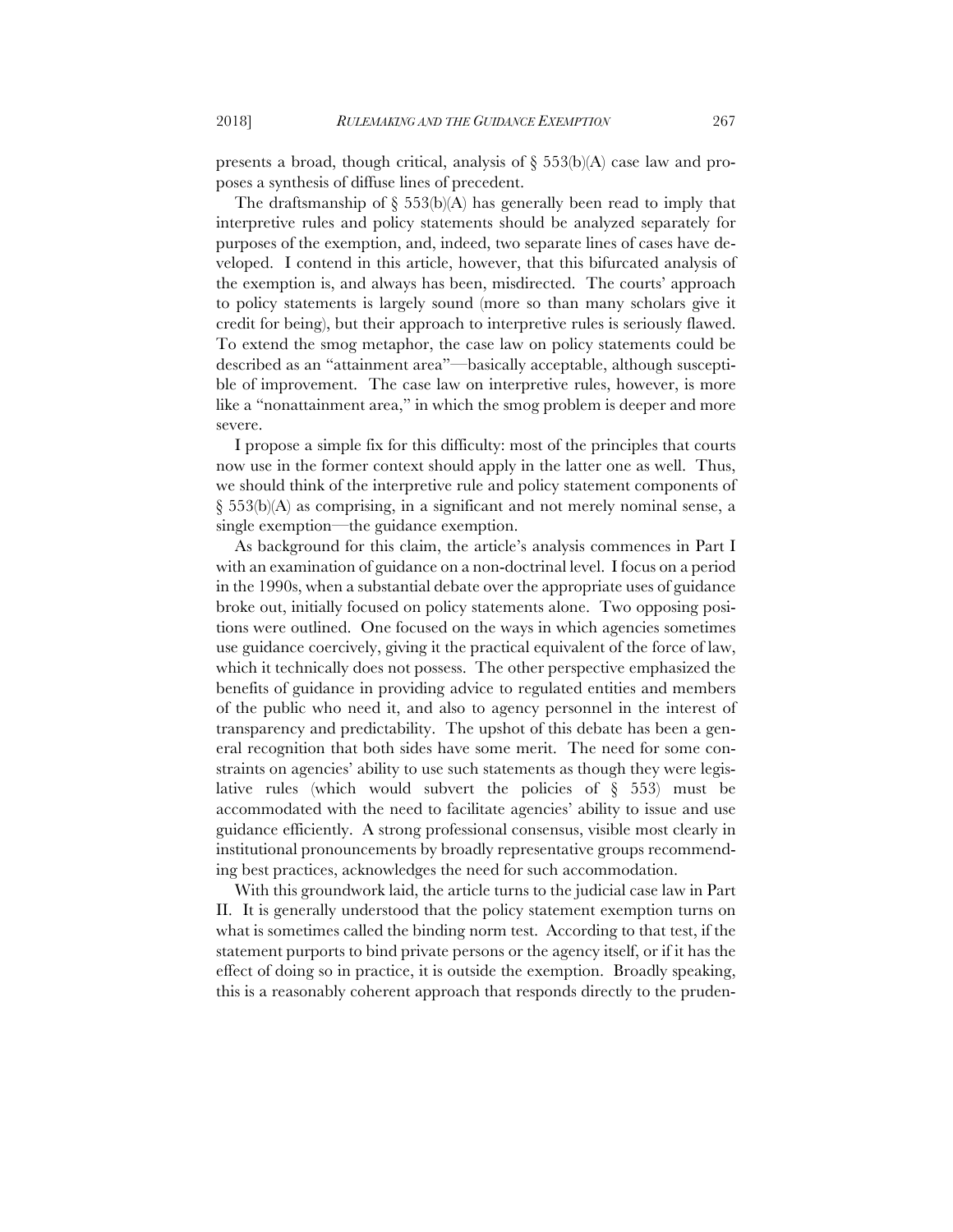tial issues just mentioned. In this discussion, I will criticize a number of specific applications of the binding norm test. But these problems, I will contend, are manageable within the basic framework that courts employ currently.

In Part III, the article examines the case law on the interpretive rules exemption, adopting a less conventional and more provocative perspective. I contend in that Part that administrative law has been mistaken in assuming that policy statements and interpretive rules require substantially different treatment—neither the text nor the legislative background of the APA requires that assumption. More particularly, courts and commentators frequently ask whether the substance of a supposed interpretive rule can be fairly described as interpretation as distinguished from the exercise of policy judgment. This type of analysis, I will argue, is not only vague, but has no credible policy justification. The case law has, at best, managed to identify several circumstances in which courts can comfortably conclude that a given document is *not* an interpretive rule; however, courts have not developed a coherent theory as to what an interpretive rule *is*.

The upshot of this analysis is that courts and agencies should evaluate both types of guidance pursuant to a single test, namely the binding norm test that they already apply to policy statements. The relevant distinction is between legislative and nonlegislative rules. This solution has logical appeal, because the binding norm test is not predicated on the nature of "policy" as distinct from "law." Rather, it rests on the basis that the guidance lacks the force of law, a premise that is as true for interpretive rules as for policy statements. Only minor adjustments to the test would be required in order to apply it in the interpretive rules context.

This article's perspective on the essential similarity of interpretive rules and policy statements, for purposes of the APA rulemaking exemption, has rarely been articulated in the law review literature,<sup>10</sup> but it offers a number of potential benefits. Consolidation of the two criteria in the exemption into a single test would tend to make analysis of the guidance exemption simpler and more coherent. It would also take account of the reality that not all nonlegislative rules can be readily classified as one or the other. Indeed, much of the legal system appears to be moving toward this solution. The

<sup>10.</sup> In a pair of articles on guidance documents (which he calls publication rules), Peter Strauss noted that his analysis applied similarly to interpretive rules and policy statements. Peter L. Strauss, *Publication Rules in the Rulemaking Spectrum: Assuring Proper Respect for an Essential Element*, 53 ADMIN. L. REV. 803, 815–16 (2001) [hereinafter Strauss, *Publication Rules*]; Peter L. Strauss, *The Rulemaking Continuum*, 41 DUKE L.J. 1463, 1478–79 (1992) [hereinafter Strauss, *Rulemaking Continuum*]. In each instance, however, his discussion of this overlap extended over only about a page. This article contains the first full-scale exposition of this proposition.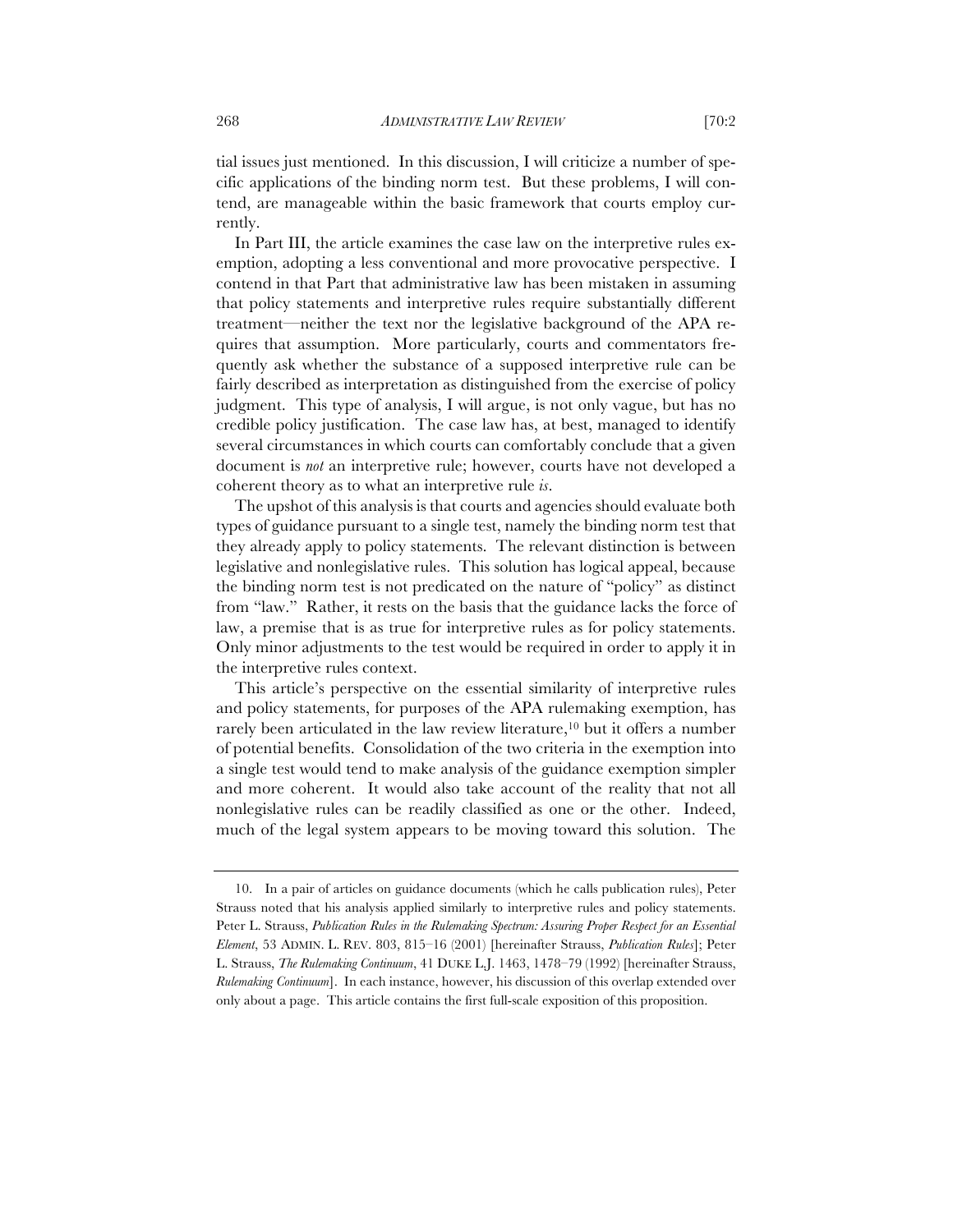emerging tendency among administrative lawyers to refer to interpretive rules and policy statements collectively as "guidance"11 reflects a sound intuition that the similarities between these two types of nonlegislative rules overshadow the differences.

Finally, in Part IV, I suggest that courts are not in an ideal position to lead the evolution of procedure regarding guidance. Agency rulemaking authority is a better vehicle, and I offer tentative speculation about how the legal system might make a transition to a regime that embodies this shift in emphasis.

An important caveat should be mentioned at the outset. Many cases have utilized the distinction between legislative rules and guidance not only to determine whether notice-and-comment proceedings are required, but also to determine whether a particular rule is appealable immediately upon its issuance12 and what scope of review should apply to the court's consideration of the merits.13 Indeed, Judge Kavanaugh's challenge, which I mentioned at the beginning of this introduction, applied to all of these issues. However, the sole purpose of this article is to explore the distinction between legislative rules and guidance in the context of issues of procedure within the agency. The relevance of the distinction to judicial review has been sharply questioned in the secondary literature.14 Thus, a serious inquiry into *how* to apply the distinction in the context of judicial review would necessarily implicate questions of *whether* to apply that distinction. The latter question would require an examination of fundamentally contested judicial review doctrines

<sup>11.</sup> *See, e.g.*, Final Bulletin for Agency Good Guidance Practices, 72 Fed. Reg. 3432 (Jan. 25, 2007) [hereinafter OMB Bulletin]. A leading APA revision bill pending in Congress—to be known as the Regulatory Accountability Act—would replace the words "interpretative rules" and "general statements of policy" with "guidance." *See* S. 951, 115th Cong. (2017) (proposing new sections,  $\S$  551(15), 553(g)(1), to replace the current exemption). The ABA Section of Administrative Law and Regulatory Practice has endorsed this substitution. *See*  Letter from Anna Shavers, Chair, ABA Section of Admin. Law & Regulatory Practice, to Sens. Thomas Carper & Tom Coburn 2 (Dec. 16, 2014), https://www.americanbar.org/content/dam/aba/administrative/administrative\_law/s\_1029\_comments\_dec\_2014.authcheck dam.pdf.

<sup>12.</sup> *See, e.g.*, Ass'n of Flight Attendants-CWA v. Huerta, 785 F.3d 710, 716 (D.C. Cir. 2015); Ctr. for Auto Safety v. Nat'l Highway Traffic Safety Admin., 452 F.3d 798, 806 (D.C. Cir. 2006).

<sup>13.</sup> *See, e.g.*, Christensen v. Harris Cty., 529 U.S. 576 (2000).

<sup>14.</sup> Regarding access to judicial review, see William Funk, *Make My Day! Dirty Harry and Final Agency Action*, 46 ENVTL. L. 313, 330–31 (2016) [hereinafter Funk, *Make My Day!*]; Mark Seidenfeld, *Substituting Substantive for Procedural Review of Guidance Documents*, 90 TEX. L. REV. 331, 378–80 (2011). Regarding merits review, see, for example, David J. Barron & Elena Kagan, Chevron*'s Nondelegation Doctrine*, 2001 SUP. CT. REV. 201, 229–32.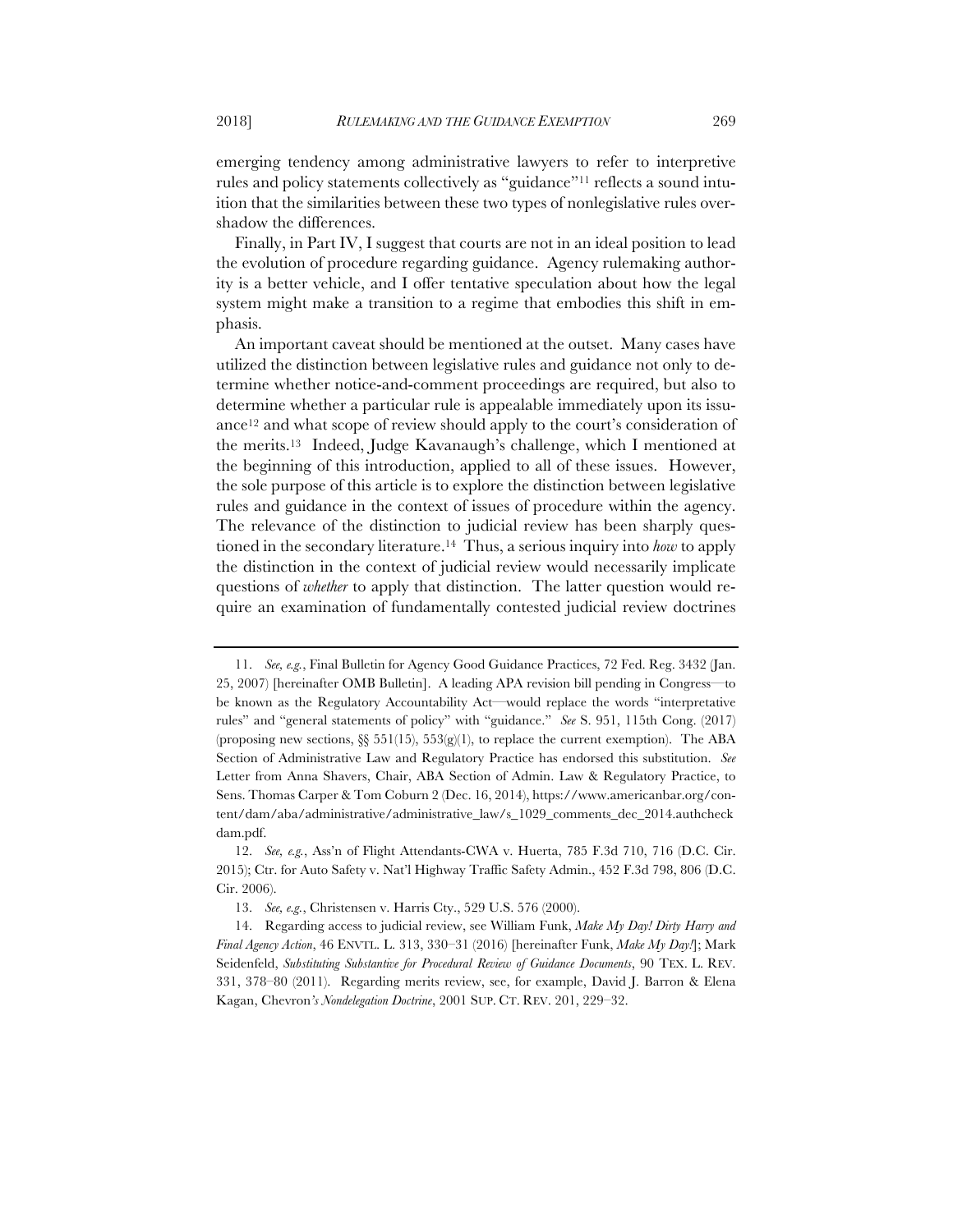that would carry us far afield. In contrast, the relevance of the distinction between legislative rules and guidance is not at all contingent or uncertain in relation to agency procedure, because that variable is the key to a provision of the APA itself. Judicial review issues will crop up here and there in the course of our inquiry into agency procedure, but I do not attempt to resolve them on their own terms.15

## I. THE EVOLUTION OF PROFESSIONAL OPINION ABOUT GUIDANCE

# *A. Early Years*

Professional thinking about the uses and abuses of guidance in administrative law has developed slowly and erratically. Although the distinction between legislative and interpretive rules was recognized by the early twentieth century,16 the enactment of the APA in 1946 established the basic structural categories that have dominated the field during most of its ensuing history. The *Attorney General's Manual on the Administrative Procedure Act*, the U.S. Department of Justice's widely respected explication of the Act, outlined definitions of the terminology that underlay the guidance exemption. The Manual defined substantive rules (today more often called *legislative* rules) as rules "issued by an agency pursuant to statutory authority and which implement the statute, as, for example, the proxy rules issued by the Securities and Exchange Commission (SEC) pursuant to section 14 of the Securities Exchange Act of 1934. Such rules have the force and effect of law."17 In contrast, "interpretative" rules were "rules or statements issued by an agency to advise the public of the agency's construction of the statutes and rules which it administers."18 General statements of policy were "statements issued by an agency to advise the public prospectively of the manner in which the agency proposes to exercise a discretionary power."19

<sup>15.</sup> As noted above, some courts—notably the D.C. Circuit—routinely rely on § 553(b)(A) criteria in determining whether a given document is a final agency action and therefore amenable to immediate judicial review. *See supra* note 12 and accompanying text. In this article, therefore, I rely on those courts' finality case law in order to infer how they would apply the rulemaking exemption. This reliance is not intended as an endorsement of that equation.

<sup>16.</sup> *See* Frederic P. Lee, *Legislative and Interpretive Regulations*, 29 GEO. L.J. 1, 2 n.1 (1940) (documenting early references).

<sup>17.</sup> U.S. DEP'T OF JUSTICE, ATTORNEY GENERAL'S MANUAL ON THE ADMINISTRATIVE PROCEDURE ACT 30 n.3 (1947) (citations omitted) [hereinafter ATTORNEY GENERAL'S MANUAL].

<sup>18.</sup> *Id.* (citations omitted).

<sup>19.</sup> *Id.*; *see also* Chrysler Corp. v. Brown, 441 U.S. 281, 302 n.31 (1979) (endorsing these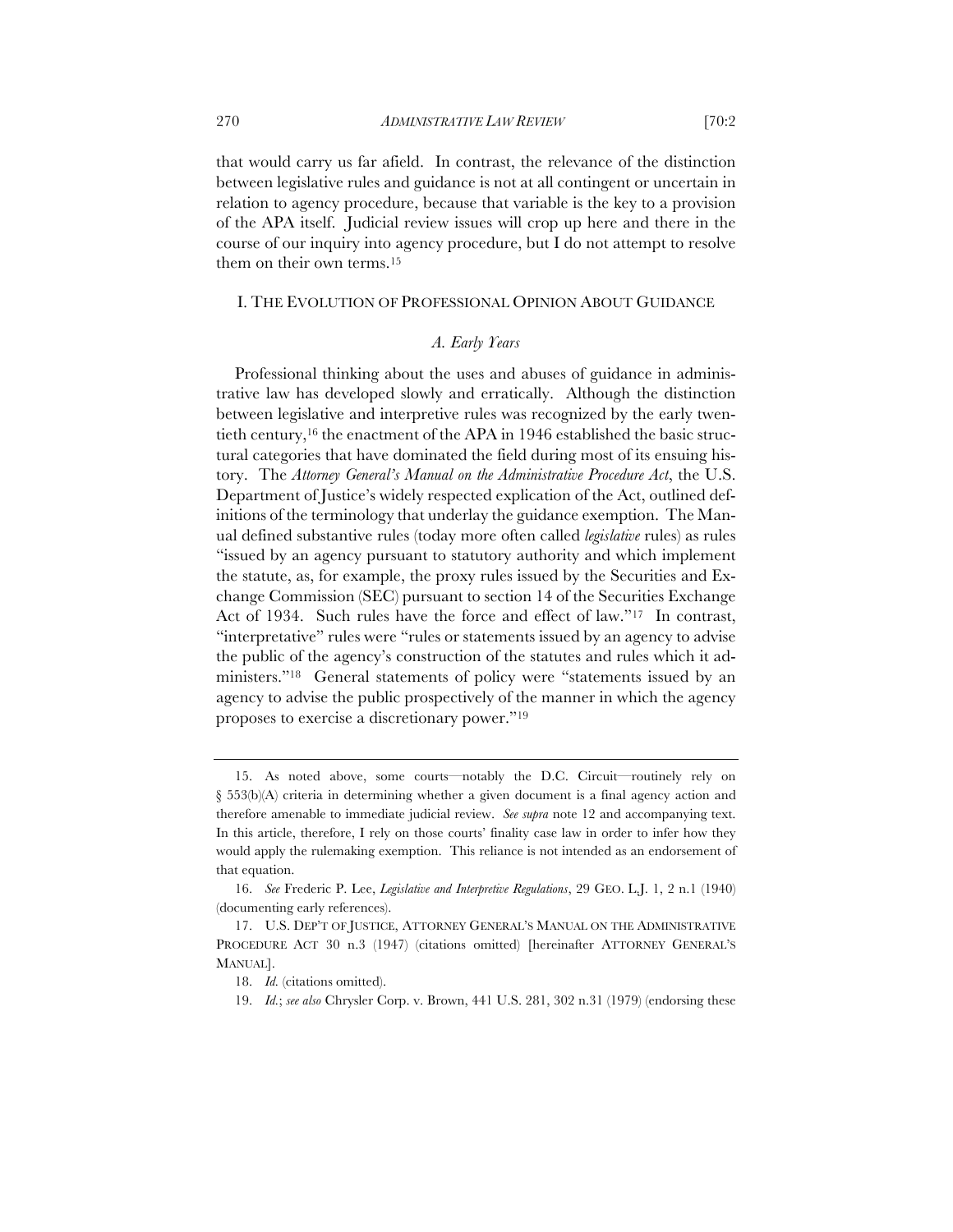Although these definitions have generally been considered authoritative, they did little to clarify the purposes behind the distinctions they drew. Nor did much else in the legislative history.20 On the whole, therefore, the task of fleshing out the Manual's definitions was left to future interpreters.

As rulemaking grew in importance in the 1960s and 1970s,<sup>21</sup> some courts and commentators took a skeptical view of the exemption and looked for ways to weaken it. Courts developed the thesis that an interpretive rule or policy statement should be subject to notice-and-comment if it had a *substantial impact* on members of the public.<sup>22</sup> Bills to codify the substantial impact test were introduced in Congress.23 Some commentators endorsed this trend<sup>24</sup> or other routes to narrowing. Charles Koch proposed that the exemption should be repealed entirely.25 In the alternative, he suggested that courts should develop flexible procedures for guidance documents.26

Influential figures in the administrative law world pushed back against these calls. Arthur Bonfield had led studies on behalf of the Administrative Conference of the United States (ACUS or Conference) to repeal or narrow other exemptions, but he wrote that the exemption for nonlegislative rules was worth keeping. He argued that agencies should be encouraged to publish informal statements for the guidance of the public; there were too few, not too many. Thus, rolling back the exemption would disserve the public interest.27 Kenneth Culp Davis argued to similar effect.28

28. Bonfield, *supra* note 23, at 123–24 (quoting Davis).

definitions).

<sup>20.</sup> For discussion of the limited hints that the legislative history did contain, see *infra*  notes 263–266, 281–286 and accompanying text.

<sup>21.</sup> *See* Reuel E. Schiller, *Rulemaking's Promise: Administrative Law and Legal Culture in the 1960s and 1970s*, 53 ADMIN. L. REV. 1139, 1148–49 (2001) (explaining this transition).

<sup>22.</sup> *See* Michael Asimow, *Public Participation in the Adoption of Interpretive Rules and Policy Statements*, 75 MICH. L. REV. 520, 545–53 (1977) [hereinafter Asimow, *Public Participation*] (summarizing the case law).

<sup>23.</sup> *See* Arthur Earl Bonfield, *Some Tentative Thoughts on Public Participation in the Making of Interpretative Rules and General Statements of Policy under the A.P.A.*, 23 ADMIN. L. REV. 101, 117 (1971).

<sup>24.</sup> *See* Manning Gilbert Warren, III, *The Notice Requirement in Administrative Rulemaking: An Analysis of Legislative and Interpretive Rules*, 29 ADMIN. L. REV. 367, 397–98 (1977).

<sup>25.</sup> *See* Charles H. Koch, Jr., *Public Procedures for the Promulgation of Interpretative Rules and General Statements of Policy*, 64 GEO L.J. 1047, 1054 (1976).

<sup>26.</sup> *Id.*

<sup>27.</sup> Bonfield, *supra* note 23, at 118–19, 122–25. Bonfield also discounted the need for procedures because of the relatively broad judicial review to which interpretive rules are subject. *Id.* at 120–22. This rationale has not stood the test of time. For discussion, see *infra* notes 281–286 and accompanying text.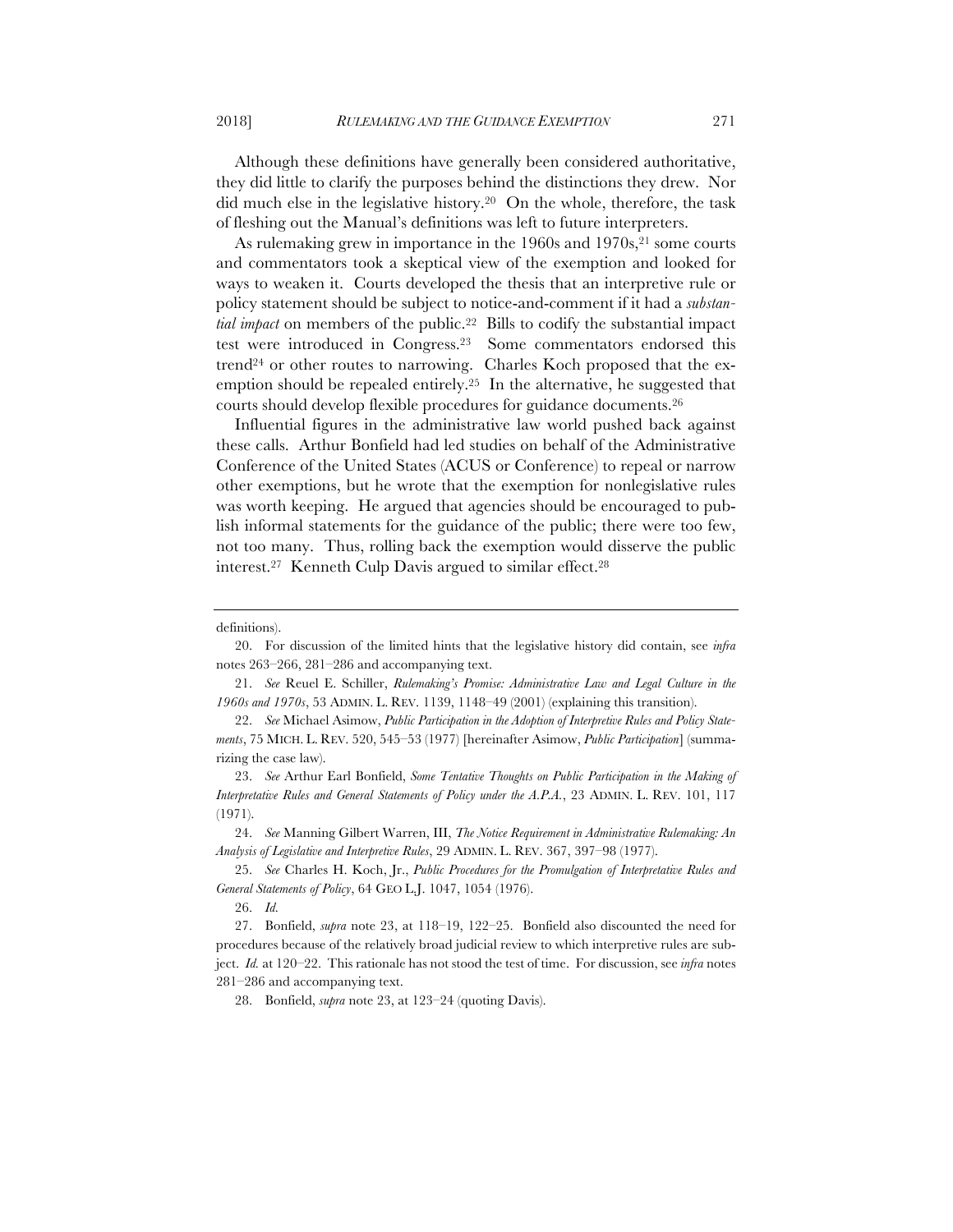Michael Asimow, an ACUS consultant, wrote a study that reinforced the arguments that interpretive rules and policy statements are vital elements of administration and should not be eliminated outright.29 He recommended a more modest response to calls for broader public participation in agency interpretation and policymaking: a regime in which agencies would be urged to invite public comment on guidance documents either before or after their issuance.30 This was a powerful, persuasive critique, and ACUS endorsed the thrust of his position.31

The Supreme Court's decision in *Vermont Yankee Nuclear Power Corp. v. Natural Resources Defense Council, Inc.*<sup>32</sup> gave further impetus to the government's side in this controversy. This case held that a court may not require an agency to follow rulemaking procedures other than those prescribed by statute or the Constitution.33 It ruled out judicially invented procedures such as Koch had urged. It was also soon viewed as dooming the substantial impact test as too far removed from the APA's text and purposes.<sup>34</sup> Meanwhile, legislative efforts to institute the substantial impact test through amendment of the APA stalled amid criticisms that it would make application of the exemption highly unpredictable.35 All of these developments suggested that the § 553(b)(A) exemption was going to survive intact, but not because defenders of the status quo had actually refuted the objection that the exemption operated in an arbitrary and unfair fashion.

During this early stage in the development of thinking about the guidance exemption, the distinction between interpretive rules and policy statements did not loom large in the scholarly literature. Asimow's articles did carefully explain that courts had developed separate lines of cases to apply the two exemptions, but he did not emphasize this point, which was not directly relevant to the theses he was developing.36 Meanwhile, most discussion in the cases and commentary focused on the distinction between legislative rules

<sup>29.</sup> Asimow, *Public Participation*, *supra* note 22, at 575–77.

<sup>30.</sup> *Id.* at 578–84.

<sup>31.</sup> ACUS Recommendation 76-5, Interpretive Rules of General Applicability and Statements of General Policy, 41 Fed. Reg. 56,767, 56,770 (Dec. 30, 1976) [hereinafter ACUS Recommendation 76-5].

<sup>32.</sup> 435 U.S. 519 (1978).

<sup>33.</sup> *Id.* at 524.

<sup>34.</sup> Friedrich v. Sec'y of Health & Human Servs., 894 F.2d 829, 836 (6th Cir. 1990); Alcaraz v. Block, 746 F.2d 593, 613 (9th Cir. 1984); Cabais v. Egger, 690 F.2d 234, 237 (D.C. Cir. 1982).

<sup>35.</sup> *See* Michael Asimow, *Nonlegislative Rulemaking and Regulatory Reform*, 1985 DUKE L.J. 381, 397–401 [hereinafter Asimow, *Nonlegislative Rulemaking*].

<sup>36.</sup> *Id.* at 390–97; Asimow, *Public Participation*, *supra* note 22, at 530–45.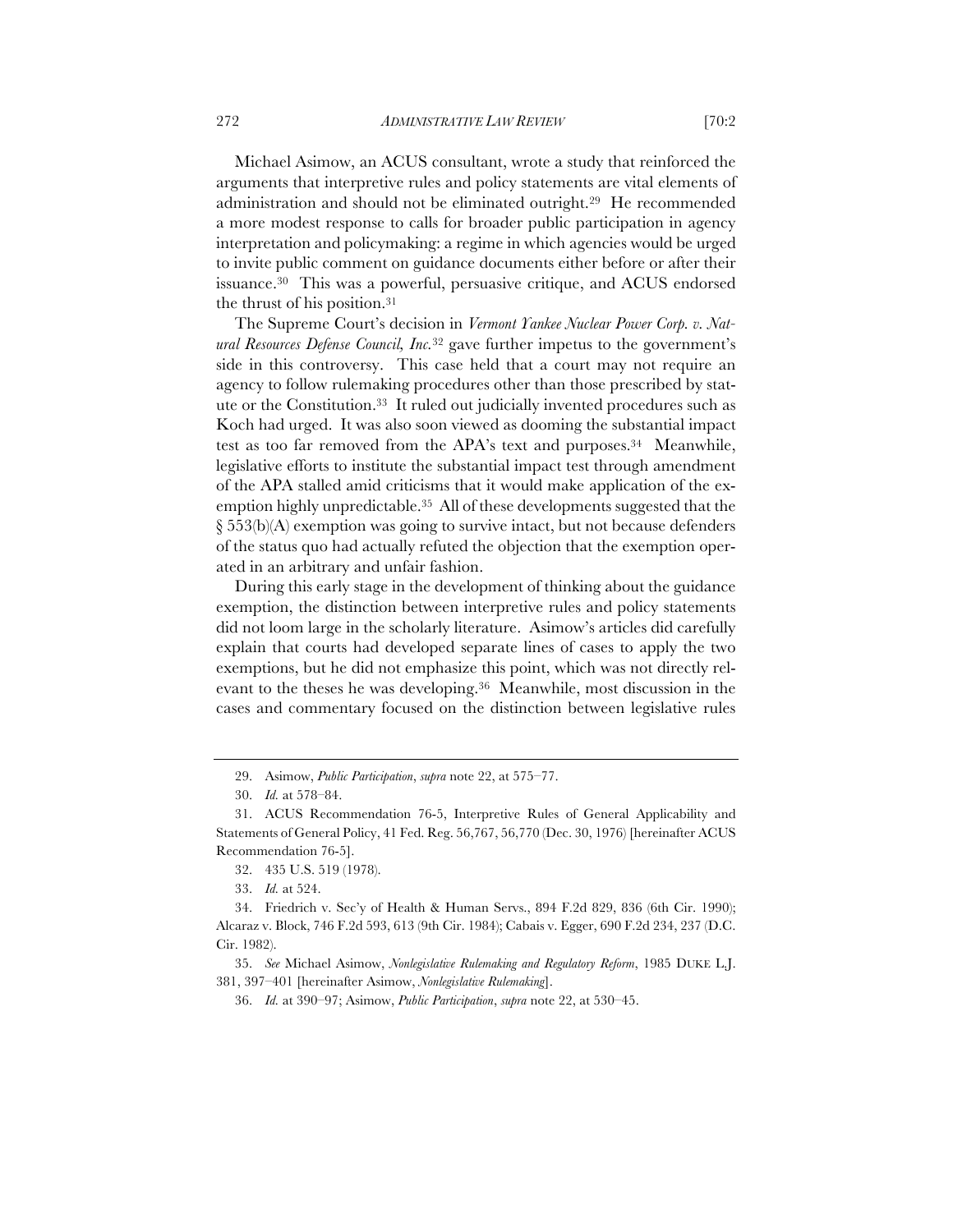and interpretive rules. The policy statement exemption was typically mentioned only fleetingly.37 Sometimes, writers conflated the categories, referring to both types of guidance as interpretive rules.38 Indeed, Koch suggested that "[a]lthough attempts have been made to distinguish the two [i.e., interpretive rules versus policy statements], there appears to be no analytical purpose served by such a distinction because the concepts that relate to these and other nonlegislative rules are the same."39

In hindsight, the emphasis on interpretive rules in the case law and scholarship may help to explain why so many administrative lawyers in this era regarded the guidance exemption as puzzling if not deeply questionable. They may well have been looking for coherence in all the wrong places. By the 1990s, however, this situation would change. Attention to the policy statement component of the exemption would burgeon. With it came a spirited policy debate, leading to a more sophisticated and durable literature on guidance documents than had prevailed previously.

# *B. "Practical Binding Effect"*

An important turning point in the reassessment of guidance was a study that Professor Robert Anthony conducted for ACUS and published in 1992.40 His article highlighted the concerns of regulated parties who felt that agencies used guidance documents—in particular, policy statements—in a coercive manner. In theory, a policy statement differs from a legislative rule in that it lacks the force of law; an agency is not supposed to treat it as dispositive of the issues it addresses. Anthony incisively argued, however, that the distinction tended to break down in practice. A nonlegislative document may prove to be coercive in practice because members of the public who may disagree with it will often lack the resources or nerve to challenge it within the agency; or if they do resist, the agency may turn a deaf ear to their objections. Thus, he said, a statement that cannot be legally binding may

<sup>37.</sup> *See, e.g.*, Lee, *supra* note 16, at 3–4 (devoting only one paragraph to policy statements, here called permissive definitions or standards); Warren, *supra* note 24 (not mentioning policy statements).

<sup>38.</sup> *See, e.g.*, 2 KENNETH CULP DAVIS, ADMINISTRATIVE LAW TREATISE § 7:8 at 36 (2d ed. 1979) ("An interpretative rule is any rule an agency issues without exercising delegated legislative power to make law through rules."); *id.* at 54 ("[R]ules are interpretative when the agency is not exercising . . . delegated power in issuing them"). For modern case examples, see *infra* note 386 and accompanying text.

<sup>39.</sup> Koch, *supra* note 25, at 1051–52.

<sup>40.</sup> Robert A. Anthony, *Interpretive Rules, Policy Statements, Guidances, Manuals, and the Like— Should Federal Agencies Use Them to Bind the Public?*, 41 DUKE L.J. 1311 (1992) [hereinafter Anthony, *Interpretive Rules*].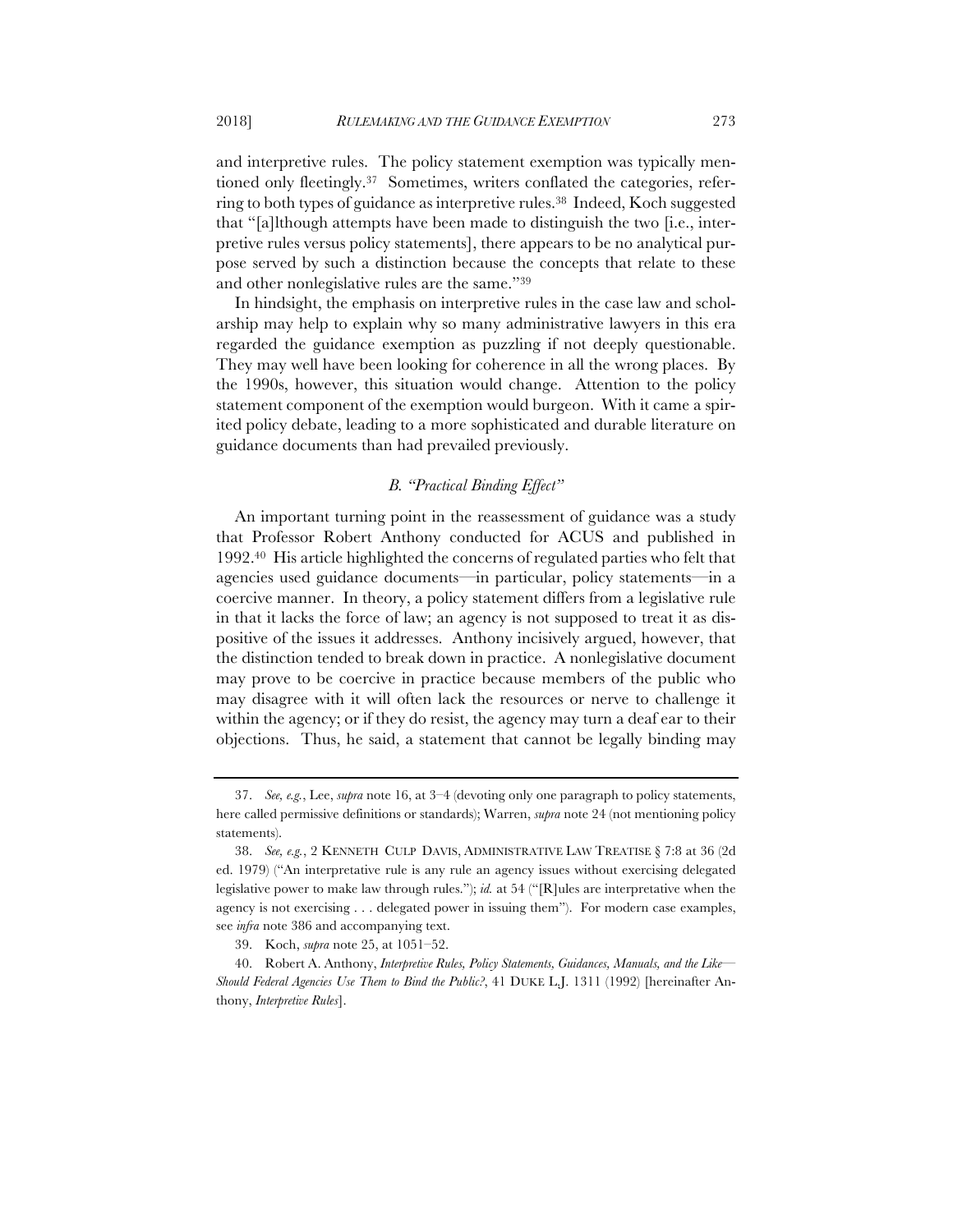nevertheless turn out to have a "practical binding effect."41

Central to Anthony's disapproval of this conduct was its tendency to undermine the values embedded in the APA rulemaking process. Those values, he explained, would include broad opportunities for public participation; the agency's ability to inform itself through hearing others' perspectives; rigorous analysis induced by the agency's obligation to respond to comments; and agency accountability to external reviewers in the political and judicial spheres.<sup>42</sup> By giving a policy statement practical binding effect, an agency can illicitly have the best of both worlds; it can impose policies of its choosing in a document that has never been subjected to the discipline of APA rulemaking.43 Anthony contended, therefore, that when an agency issues a document that it intends to have binding effect, or that in practice has that effect or is reasonably perceived to be binding, it should adopt the document as a legislative rule, using all procedures appropriate to such a rule. Alternatively, if the agency does want the document to serve as a mere policy statement, it should scrupulously ensure that regulated persons are aware of its nonbinding character and that their opportunity to contest its legality and wisdom is as genuine in practice as it is supposed to be in theory.44

In highlighting the importance of Anthony's article, I do not mean to suggest that its conclusions were, or should have been, accepted uncritically. Its tone was argumentative, and its central organizing concept of "practical binding effect" tended to paper over a number of analytical complexities, which subsequent sections in this article will seek to untangle. However, the article did set an agenda for subsequent discussion, elevating it to a new level of sophistication. In contrast to the formalist distinctions commonly associated with the distinction between legislative rules and interpretive rules, Anthony's indictment was concrete and functionally oriented. It carried the ring of truth to many members of the administrative law community, especially regulated persons that had experienced first-hand the sometimes-unwelcome pressures of nonlegislative rules. Thus, the article became a rallying point for these interests.45

Anthony's critique could be seen in a dual light. On one level, it was an

<sup>41.</sup> *Id.* at 1328–32.

<sup>42.</sup> *Id.* at 1373–74.

<sup>43.</sup> *Id.* at 1373.

<sup>44.</sup> *Id.* at 1316.

<sup>45.</sup> For examples of this response, see Appalachian Power Co. v. EPA, 208 F.3d 1015, 1020 (D.C. Cir. 2000); Randolph J. May, *Ruling Without Real Rules—Or How to Influence Private Conduct Without Really Binding*, 53 ADMIN. L. REV. 1303 (2001); Richard G. Stoll, *Court Strikes Heavy Blow to "Rulemaking" Through Informal Guidance Documents,* 31 ENV'T REP. 1284, 1285 (2000).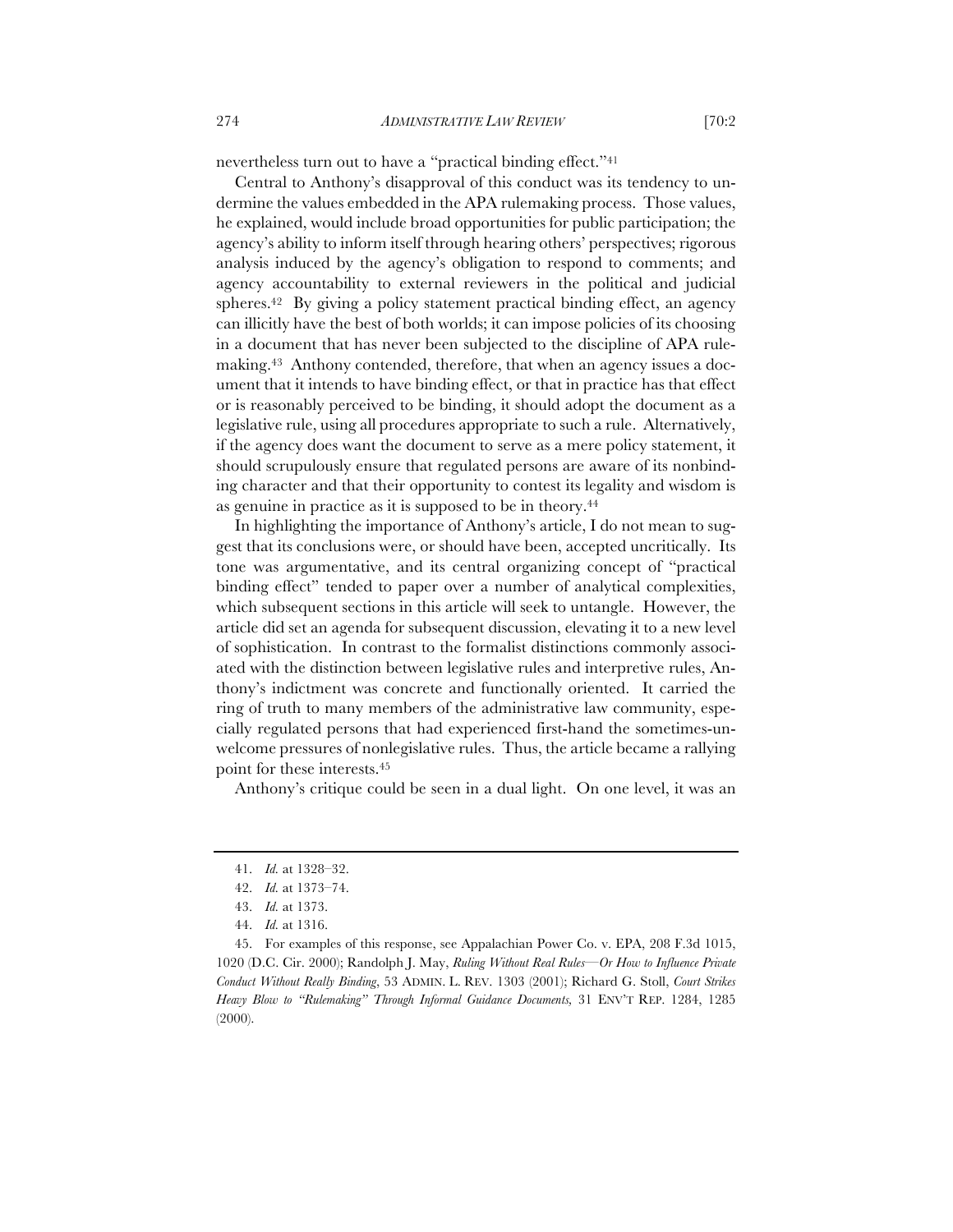argument for interpreting the policy statement exemption in the APA to exclude documents that had "practical binding effect" on the regulated community (so that the notice-and-comment requirements would then apply to them). On another, it was an analysis of ways in which agencies sometimes misused guidance documents, even when such documents may have been properly characterized as policy statements. The latter perspective lent itself to the formulation of best-practice recommendations addressed to agencies, as opposed to doctrinal arguments addressed to courts.

Although these complementary perspectives were closely interwoven, I will focus in the remainder of Part I on the advisory, best-practice aspect of Anthony's article. On this level, debates stemming from his critique have given rise to extensive agreement among administrative lawyers as to policies bearing on the proper uses and misuses of agency guidance. In Parts II and III, I will return to the APA and use that consensus as a reference point for evaluating the case law that has grown up around the guidance document exemption.

Of special interest for this article, Anthony expressly excluded interpretive rules from the scope of his indictment. He made this point repeatedly in his ACUS study<sup>46</sup> and in other writings.<sup>47</sup> He did recommend, in line with a past ACUS recommendation, that agencies *should* voluntarily allow notice-andcomment proceedings for interpretive rules that were expected to have a substantial impact on the public.<sup>48</sup> In his opinion, however, an agency could feel free to enforce an interpretive rule rigidly against a regulated party without offering that party any opportunity to contest the substance of the rule.49

Overall, this aspect of Anthony's reasoning has not survived in the executive, legislative, and organizational spheres in which rules governing guidance are established and best-practice recommendations are formulated. It has, however, had considerable staying power in judicial doctrine interpreting  $\S$  553(b)(A). That divergence will be the subject of some sharp criticism in Part III.

#### *C. Reaction and Synthesis*

Anthony's warnings about the perils of policy statements met with a strong pushback by other authors. In particular, Peter Strauss emphasized in a pair of articles that guidance has affirmative benefits for the public as well as for agencies. His analysis expanded on themes that Bonfield and Asimow had

<sup>46.</sup> Anthony, *Interpretive Rules, supra* note 40, at 1313–14, 1314 n.6, 1324–25, 1375.

<sup>47.</sup> *See, e.g.*, Anthony, *Lifting the Smog, supra* note 4, at 12–14.

<sup>48.</sup> Anthony, *Interpretive Rules, supra* note 40, at 1376–78; *see* ACUS Recommendation 76- 5, *supra* note 31.

<sup>49.</sup> Anthony, *Interpretive Rules, supra* note 40, at 1375.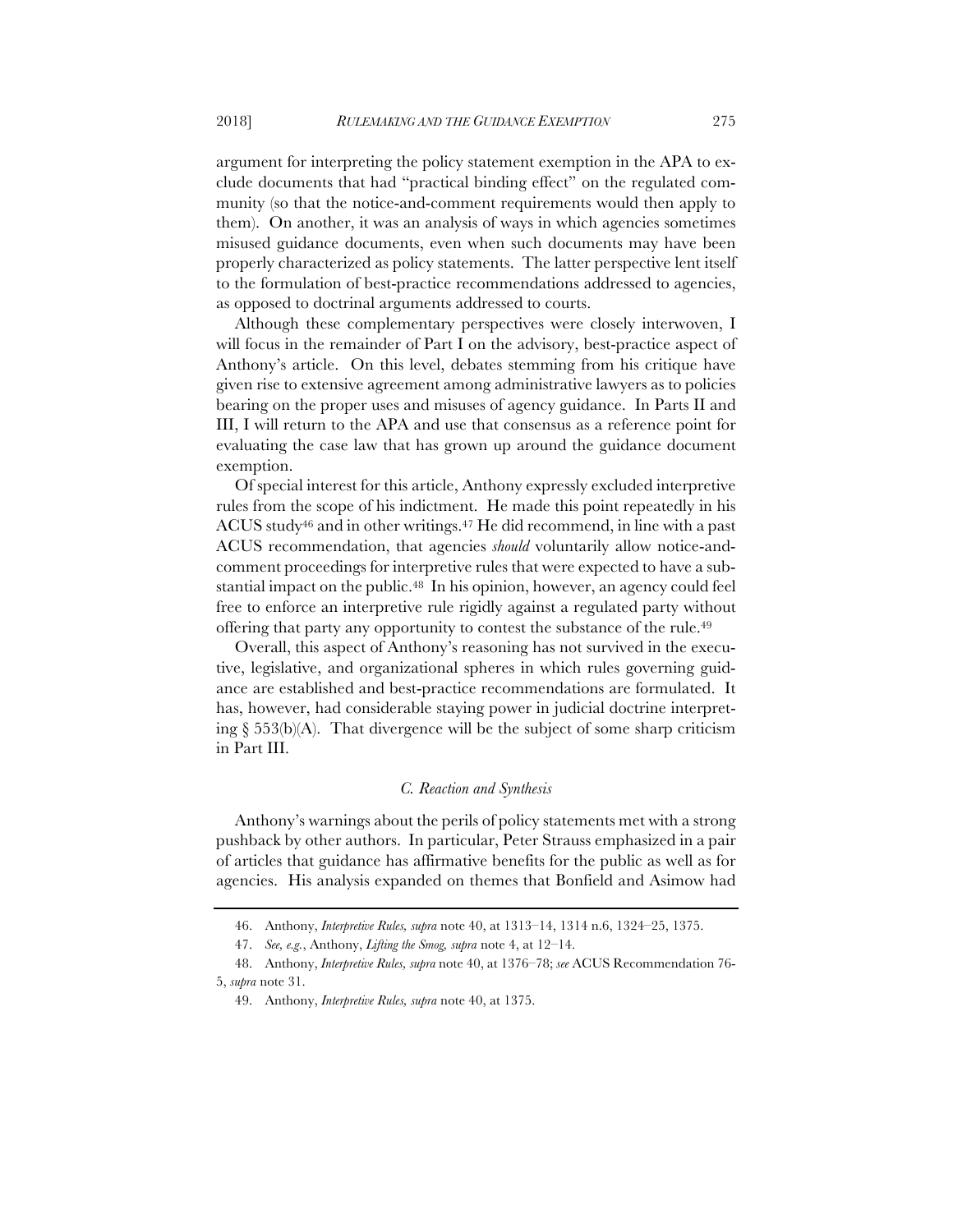articulated in earlier years.50 As he explained, the volume of guidance emanating from federal agencies vastly exceeds the number of legislative rules they can promulgate.51 Thus, a broad expansion in the procedural expectations associated with such documents would effectively force agencies to issue fewer of them.52 Such a curtailment, Strauss argued, would harm private persons who depend on agency guidance for instruction as to what they can do to satisfy their obligations or avoid liability under regulatory programs.53 Thus, guidance documents should be sufficiently reliable to afford them confidence that the agency will stand by those positions over time. Furthermore, agencies use informal statements to exert control over their own staffs. This function is important as a means of preventing unguided discretion by lowlevel officials.54 Other writers have also spoken up in support of agency guidance and its utility.55

The upshot of this dialogue has been that contemporary scholarship recognizes that both sides have valid points to make. Guidance is widely seen as a normal tool of policy implementation. Indeed, many practitioners say that they depend on guidance and wish that the agencies before which they practice would provide more of it.56 On the other hand, suspicion about the

Agency administration is aided when central officials can advise responsible bureaucrats how they should apply agency law. Citizens are better off if they can know about these instructions and rely on agency positions, with the assurance of equal treatment such central advice permits, than if they are remitted to the discretion of local agents and "secret law."

 *Id.*; *see also* Strauss, *Rulemaking Continuum, supra* note 10, at 1481–83.

54. Strauss, *Rulemaking Continuum, supra* note 10, at 1484–86.

55. *See, e.g.*, NICHOLAS R. PARRILLO, FEDERAL AGENCY GUIDANCE: AN INSTITUTIONAL PERSPECTIVE 28–35 (2017) (report for the Administrative Conference of the United States (ACUS)); Michael Asimow, *California Underground Regulations*, 44 ADMIN. L. REV. 43 (1992); Sam Kalen, *The Transformation of Modern Administrative Law: Changing Administrations and Environmental Guidance Documents*, 35 ECOL. L.Q. 657, 671–74 (2008); K.M. Lewis, *Informal Guidance and the FDA*, 66 FOOD DRUG COSM. L.J. 507, 538–43 (2011); Leigh Osofsky, *The Case for Categorical Nonenforcement*, 69 TAX. L. REV. 73, 101–07 (2015); Seidenfeld, *supra* note 14, at 340– 42.

56. *See* Gary Endelman & Cyrus D. Mehta, *Will the Revised USCIS Q&A on Establishing the Employer-Employee Relationship in H-1B Petitions Save Staffing Companies?*, INSIGHTFUL IMMIGR. BLOG (Mar. 19, 2012), http://blog.cyrusmehta.com/2012/03/will-revised-uscis-q-on-establshing.html ("The absence of guidance is the lawyer's worst nightmare. Without knowing how the game is played, the lawyer does not know when to advance or when to retreat. . . . The USCIS adjudicator is also at sea [and] looks in vain to Washington for clarity that does not

<sup>50.</sup> *See supra* notes 27–31 and accompanying text.

<sup>51.</sup> Strauss, *Publication Rules, supra* note 10, at 805.

<sup>52.</sup> *Id.* at 850.

<sup>53.</sup> *Id.* at 808. As he explained: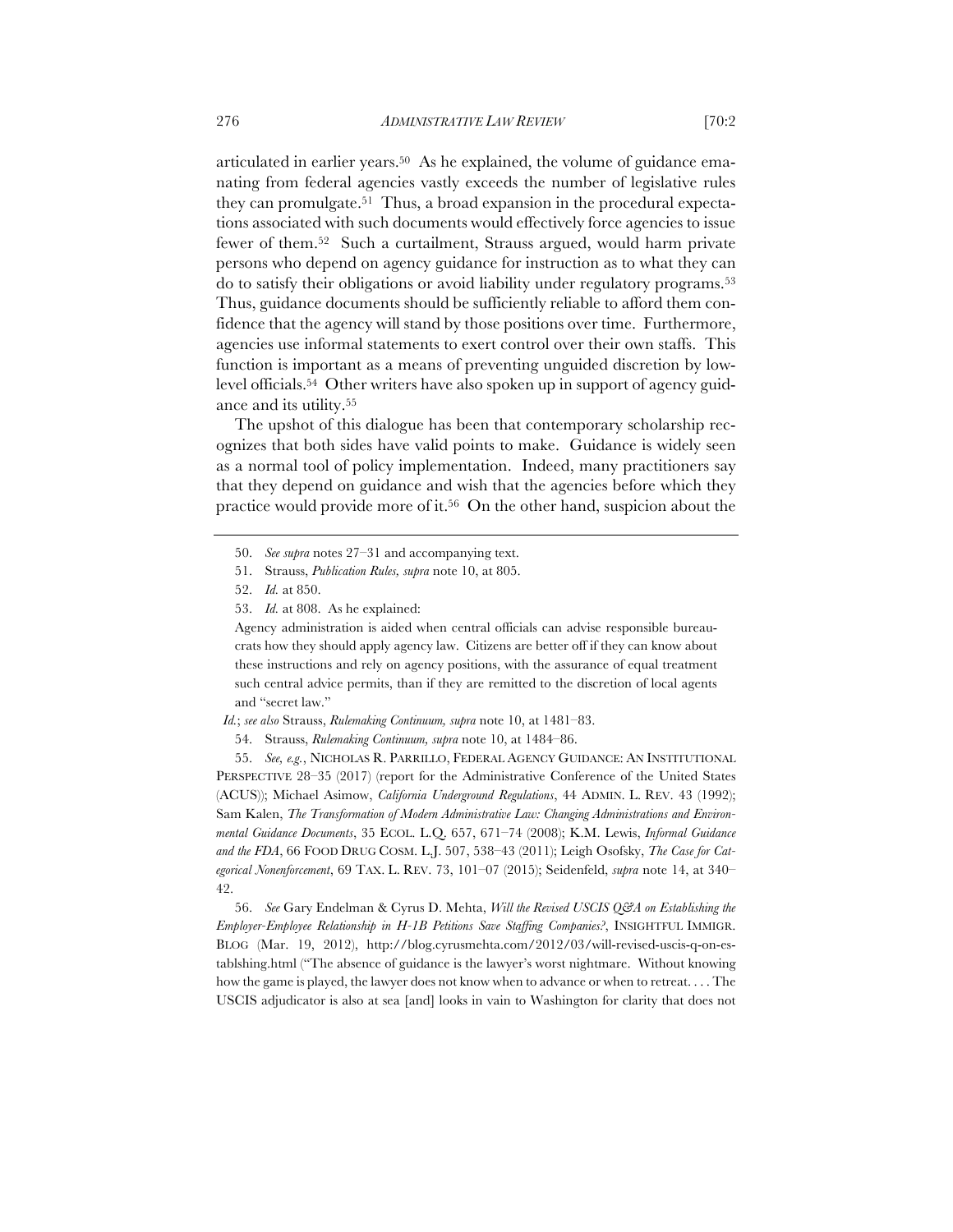trative law, however, those voices are relatively isolated. The weight of opinion favors a more restrained view that, while accepting the legitimacy of guidance as such, emphasizes the need for rules or norms to prevent misuses of this device.60 The interplay between that critique and more benign attitudes toward guidance has, over time, brought about a reasonably stable equilibrium.

#### *D. Institutional Pronouncements*

One consequence of the policy debate about guidance documents that began gathering steam in the 1990s has been a series of statements on that subject adopted during the past two decades or so by nonjudicial institutions. I refer to this set of actions as "institutional pronouncements." This section is devoted to a survey of these pronouncements.

The academic literature, which tends to focus on judicial case law, has paid relatively little attention to these statements. I will have much to say about the case law below, but the institutional pronouncements deserve serious attention because they come from consensus-oriented, broadly representative entities. Collectively, they bespeak a high degree of agreement within the administrative law community about proper and improper uses of guidance documents. The continuities among them have significance that transcends the import of any one of them considered in isolation.

58. *See, e.g.*, CLYDE WAYNE CREWS JR., COMPETITIVE ENTER. INST., MAPPING WASHINGTON'S LAWLESSNESS: AN INVENTORY OF "REGULATORY DARK MATTER" 18–33 (2017); Leslie M. MacRae & Kenneth E. Nicely, *Break the Rules and Run an Industry: Guidance Manuals More Destructive of the Rule of Law than Bad Accounting*, 11 U. BALT. J. ENVTL. L. 1 (2003).

59. *See, e.g.*, *Examining the Use of Agency Regulatory Guidance, Part II: Hearing Before the Subcomm. on Reg. Affairs and Gov't Mgmt. of the S. Comm. on Homeland Sec. and Governmental Affairs*, 114th Cong. (2016); *see also* Clearing Unnecessary Regulatory Burdens (CURB) Act of 2013, S. 1730, 113th Cong. (2013) (proposing to codify elements of the Office of Management and Budget (OMB) Good Guidance Practices bulletin).

60. For comprehensive analysis of factors that can induce regulated persons to comply with guidance, see PARRILLO, *supra* note 55, at 37–131.

come."); PARRILLO, *supra* note 55, at 7, 35–37.

<sup>57.</sup> In about half of state APAs, guidance is subject to the same rulemaking requirements as legislative rules. Michael Asimow, *Guidance Documents in the States: Toward a Safe Harbor*, 54 ADMIN. L. REV. 631, 637–44, 651 (2002) [hereinafter Asimow, *Guidance Documents in the States*]. Some of the states that lack guidance exemptions may have deliberately decided to adopt a more cautious attitude toward administrative governance than prevails in the federal system; others may have simply failed to give much consideration to the issue of whether to provide for a rulemaking exemption for guidance documents. Regardless, federal law is the principal focus of the present article.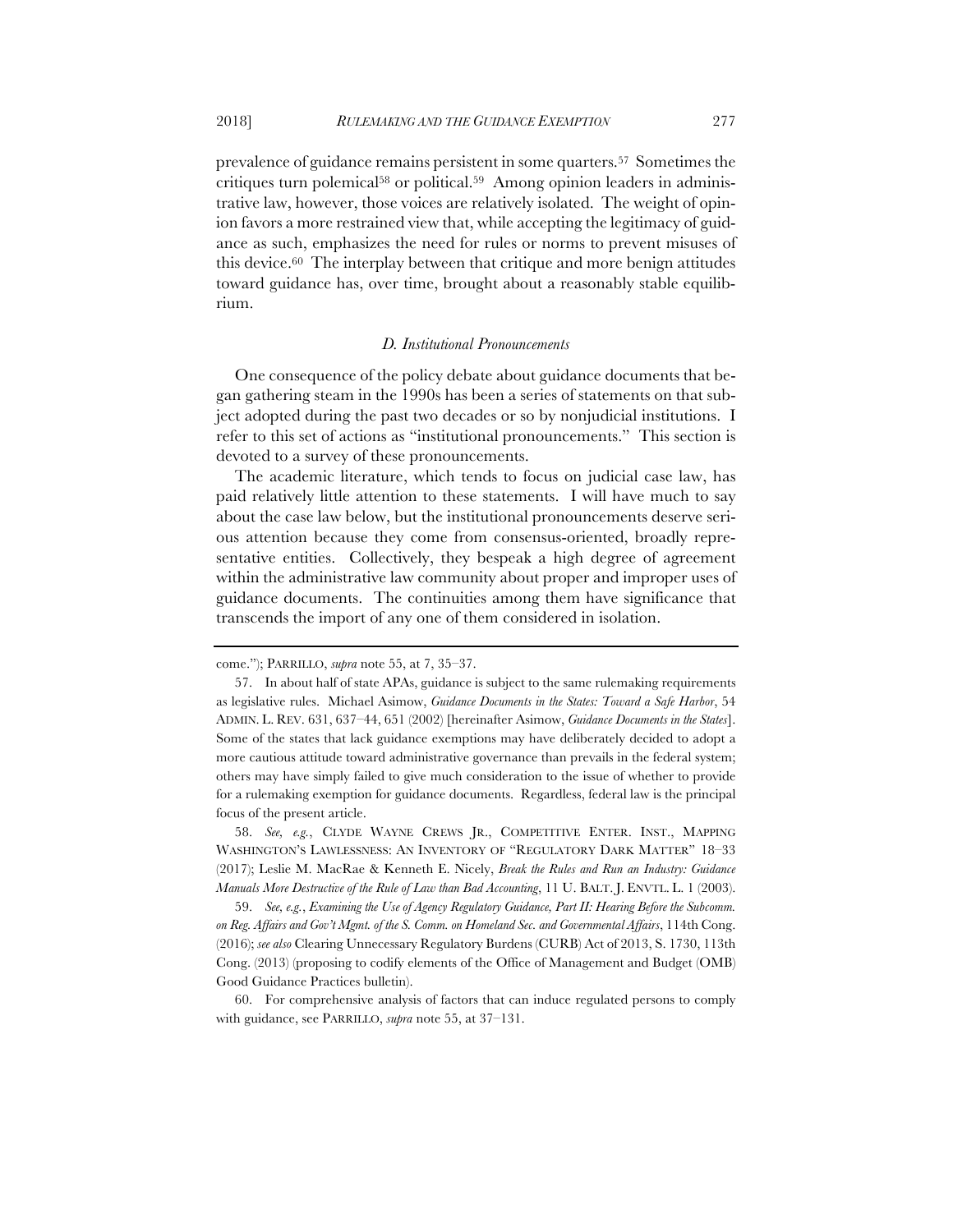I do not want to overstate the extent of the overlap among the institutional pronouncements. To some degree, each addresses subtopics that reflect the distinctive concerns of its originating entity. What I want to emphasize here, however, is their common attention to questions about the authoritative effect of guidance, as discussed in Parts I.B. and I.C. In other words, they all speak to this issue: to what extent should members of the public expect an agency to be open to departing from the positions expressed in its guidance documents, and to what extent should they expect the agency to adhere to those positions? Even with respect to that one issue, the various pronouncements do not all evince the same degree of concern about potential misuses of guidance documents. Moreover, any given pronouncement presumably comprises a synthesis of disparate opinions held by the persons who participated in its drafting.

Despite these necessary qualifications, however, the level of agreement among the institutional pronouncements is striking and instructive. All the pronouncements evince apprehensions about the possibility that an agency may improperly attempt to use a guidance document in a binding fashion. On the other hand, all of them also evince an effort to respond to that possibility in a measured manner, so that the legitimate advantages of guidance documents in the administrative process can be maintained.

*1. 1992 ACUS Recommendation*. Responding directly to the consultant's report submitted by Professor Anthony, ACUS adopted Recommendation 92- 2.61 It reflected some of his central themes. According to the recommendation, the Conference was "concerned . . . about situations where agencies issue policy statements which they treat or which are reasonably regarded by the public as binding and dispositive of the issues they address."62 Thus, "affected persons should be afforded a fair opportunity to challenge the legality or wisdom of [a policy statement] and to suggest alternative choices in an agency forum that assures adequate consideration by responsible agency officials."63 Moreover, "[a]gencies should not allow prior publication of the statement to foreclose full consideration of the positions being advanced."64

At the same time, however, the recommendation affirmed the Conference's belief that policy statements "are important tools for guiding administration and enforcement of agency statutes and for advising the public of agency policy."65 In line with that belief, the recommendation contained

<sup>61.</sup> *See* ACUS Recommendation 92-2, Agency Policy Statements, 57 Fed. Reg. 30,101, 30,103 (July 8, 1992).

<sup>62.</sup> *Id.*

<sup>63.</sup> *Id.* at 30,104.

<sup>64.</sup> *Id.*

<sup>65.</sup> *Id.* at 30,103.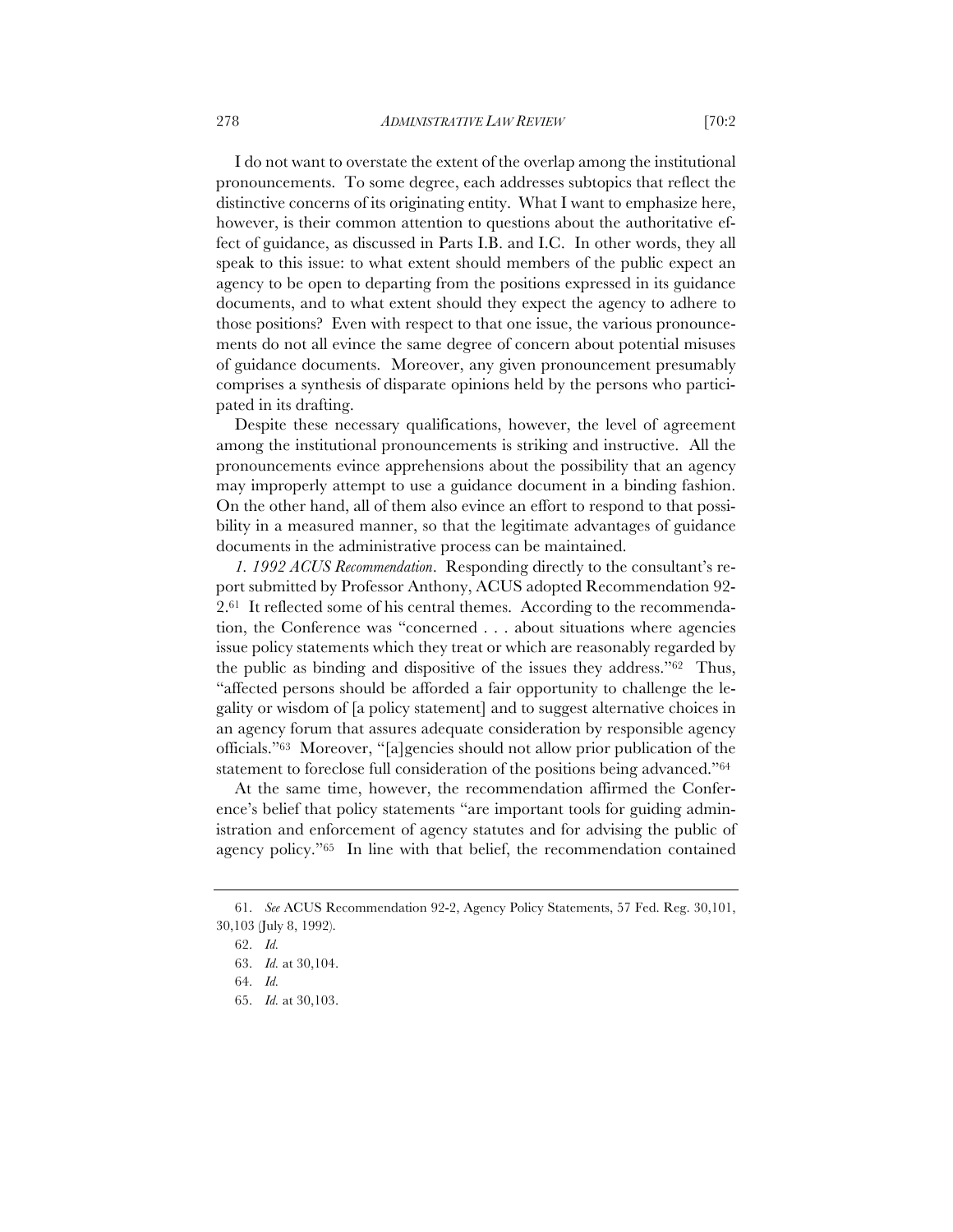some important nuances. In the first place, it said that a rule may "be binding as a practical matter if the agency treats it as dispositive of the issue it addresses."66 By using this general phrasing, the Conference evidently intended to leave room for debate as to what "treat[ing]" a position as "dispositive" would mean in particular situations.67 For example, the phrasing of the recommendation stopped short of suggesting that a guidance document should be suspect merely because agency staff would be likely to adhere to it. Indeed, the recommendation acknowledged an agency's prerogative to make a policy statement "authoritative for staff officials in the interest of administrative uniformity or policy coherence."68 I will explore the ramifications of this latter suggestion in detail below.

Like Professor Anthony's article, the ACUS recommendation was expressly limited to policy statements. The Conference was silent about interpretive rules, except for mentioning that the recommendation did not address them.69

*2. ABA Recommendation*. Within a year of the issuance of the ACUS recommendation, the ABA Section of Administrative Law and Regulatory Practice successfully sponsored a similarly worded resolution in the Association's House of Delegates. The resolution urged agencies to provide an opportunity for public comment on their nonlegislative rules, either before or after issuance of such documents. It also included language regarding binding effect that was quite similar in substance to that of the ACUS recommendation: "When an agency proposes to apply a nonlegislative rule in an enforcement or other proceeding, it [should] provide affected private parties an opportunity to challenge the wisdom or legality of the rule."70 Nor, according to the resolution, should an agency allow prior publication of a nonlegislative rule "to foreclose consideration of the positions advanced by the affected private parties."71

Like the ACUS recommendation, however, the ABA resolution conspicuously presupposed the value of guidance to regulated persons. Indeed, the

<sup>66.</sup> *Id.* at 30,104 n.3; *see also id.* (describing a rule as "binding" when an agency "treats it as a standard where noncompliance may form an independent basis for action in matters that determine the rights and obligations of any person outside the agency").

<sup>67.</sup> *See id.* at 30,103–04 ("Recognizing that each agency's process differs, the choice of which procedures to change in implementing this recommendation remains in the discretion of each agency.").

<sup>68.</sup> *Id.* at 30,104.

<sup>69.</sup> *See id.* at 30,103 ("This recommendation addresses use of agency policy statements. . . . [which] include all substantive nonlegislative rules to the extent that they are not limited to interpreting existing law.").

<sup>70.</sup> *ABA Recommendation 120C*, 118-2 A.B.A. ANNUAL REP. 57 (1993).

<sup>71.</sup> *Id.*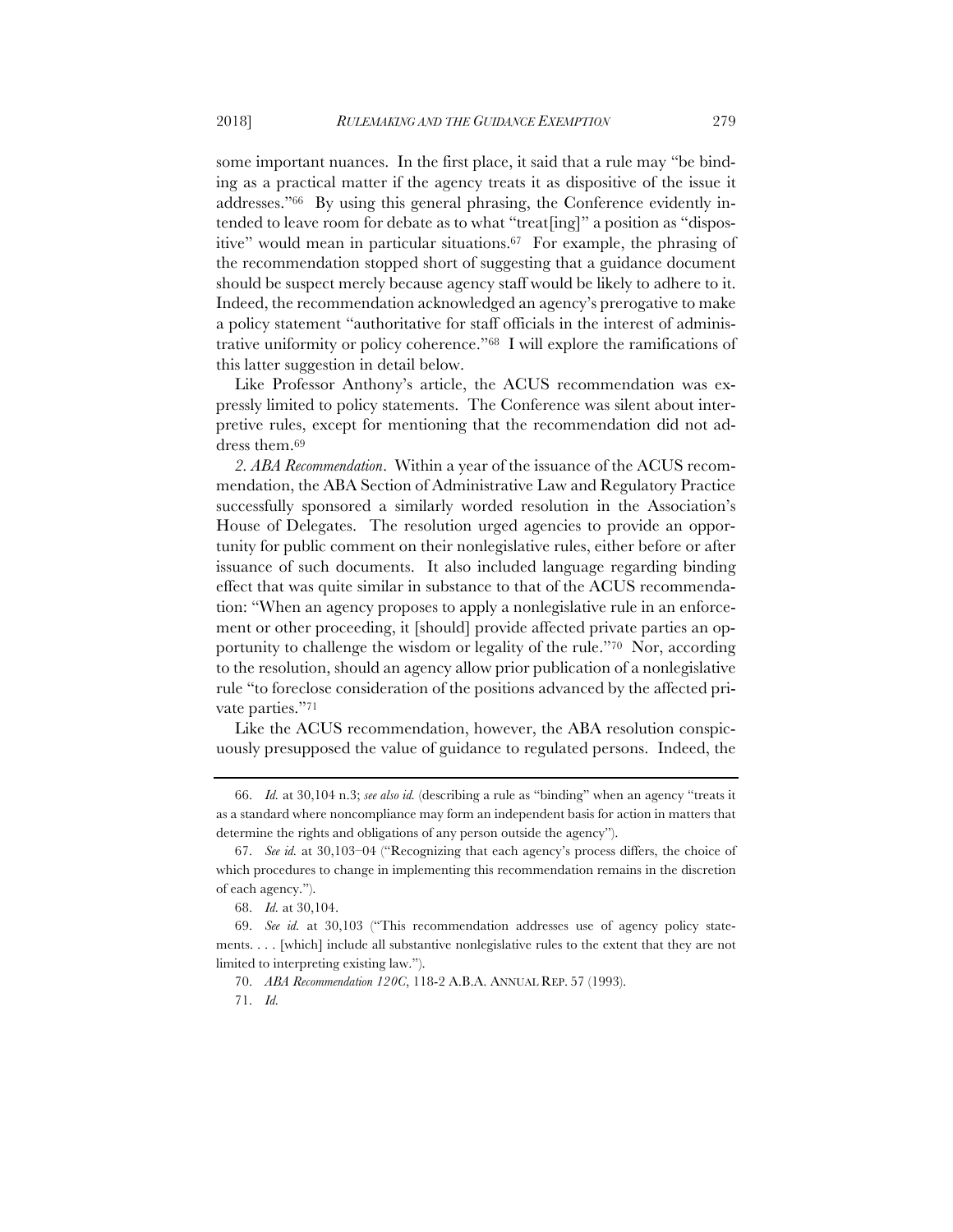resolution translated that attitude into a concrete expectation:

When an agency proposes to act at variance with a policy or interpretation contained in an established nonlegislative rule on which a private party has reasonably relied, the party [should] have an opportunity to request relief, and the agency [should] explain why it is departing from its established policy or interpretation.<sup>72</sup>

Thus, the resolution was explicit about its objective to harmonize competing objectives regarding nonlegislative rules: an agency should presumptively follow its guidance documents, but the presumption should always be rebuttable.

The ABA statement differed from that of ACUS in that it applied equally to interpretive rules and to policy statements. Thus, insofar as ACUS may have tacitly assumed that those two forms of guidance were distinguishable in this context, that reservation was left behind within a year of its having been deployed. An interesting sidelight is that Professor Anthony was among the members of the Section Council who voted to forward this resolution to the House of Delegates.73

*3. FDA's Good Guidance Practices*. In 1996, responding to a rulemaking petition from a manufacturer that objected to what Professor Anthony would call the practical binding effect of various Food and Drug Administration (FDA) guidances, the FDA proposed a regulation to codify an elaborate set of "good guidance practices" (GGPs).74 Congress endorsed the gist of these principles in the FDA Modernization Act of 1997.75 The agency then finalized its GGP regulation and put it into practice. Thus, this regime has been in place for two decades.76

Like the other institutional pronouncements just discussed, the FDA's policy on GGPs strives for a balanced approach to defining the allowable effect of guidance documents on regulated persons, although it strikes that balance in somewhat different terms. The Modernization Act provided specifically

<sup>72.</sup> *Id.*

<sup>73.</sup> ABA Sec. of Admin. L. & Reg. Prac., Minutes of the 1993 Spring Council Meeting, at 4 & app. A (May 1, 1993) (on file with author).

<sup>74.</sup> *See* Todd D. Rakoff, *The Choice Between Formal and Informal Modes of Administrative Regulation*, 52 ADMIN. L. REV. 159, 167–70 (2000) (commending the proposal as a worthy experiment in striking a balance between formal and informal models of rulemaking).

<sup>75.</sup> *See* 21 U.S.C. § 371(h) (2012).

<sup>76</sup>*.* 21 C.F.R. § 10.115 (2016). For detailed assessments of the agency's good guidance practices (GGPs), see Lewis, *supra* note 55, at 538–43 (maintaining that GGPs operate to the benefit of all affected interests); Lars Noah, *Governance by the Backdoor: Administrative Law(lessness?) at the FDA*, 93 NEB. L. REV. 89 (2014) (critically reviewing experience under the GGPs); Lars Noah, *The FDA's New Policy on Guidelines: Having Your Cake and Eating It Too*, 47 CATH. U. L. REV. 113 (1997) [hereinafter Noah, *Having Your Cake*] (predicting that broad use of guidance would leave the agency with too much effective discretion and leverage).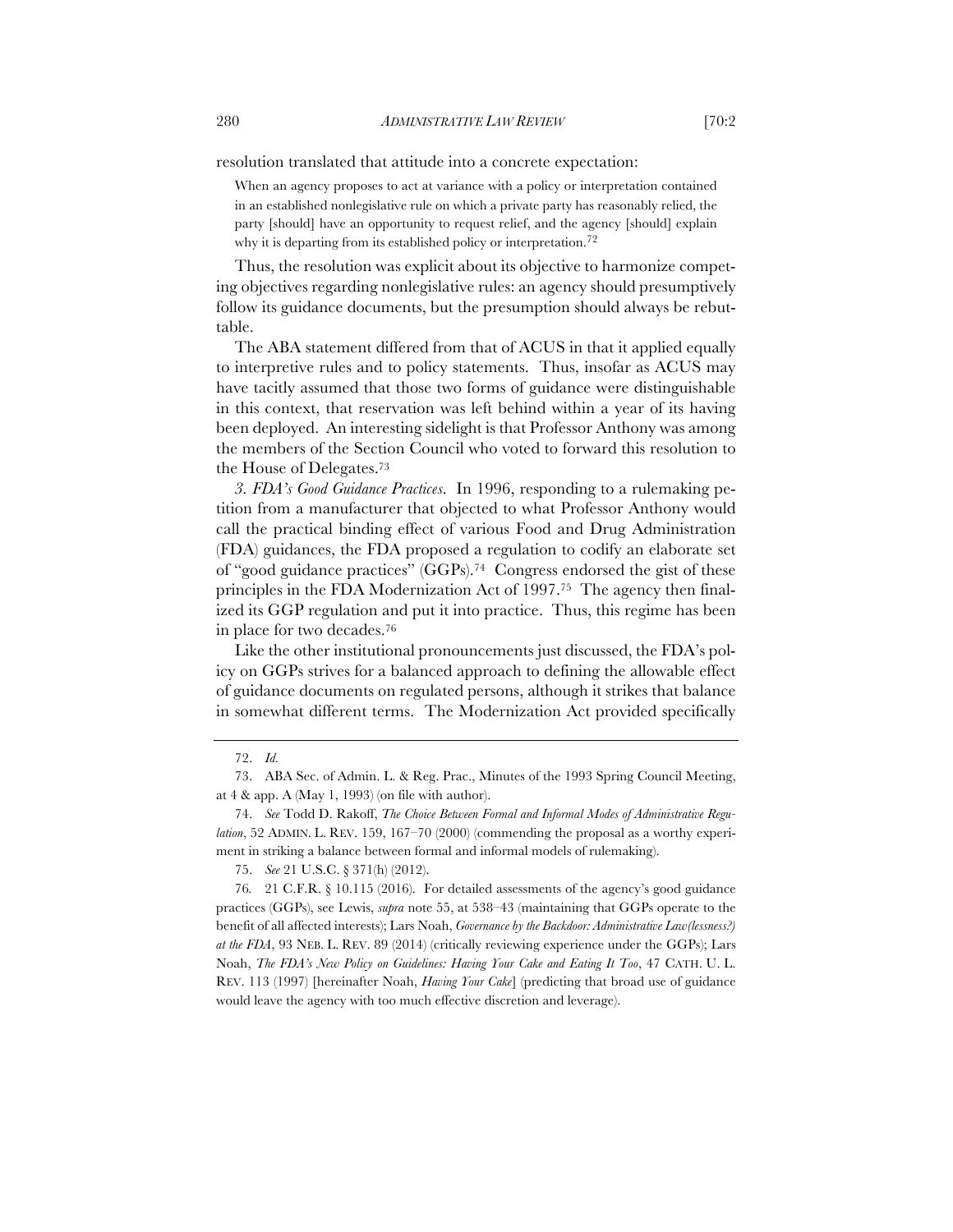that "guidance documents shall not be binding on the [agency]."77 The rule elaborates on that proposition by reciting that "[g]uidance documents do not establish legally enforceable rights or responsibilities. They do not legally bind the public or FDA."78 Indeed, the GGP regulation rescinded a prior FDA rule that had flatly provided that guidance documents are binding on the agency.79

At the same time, however, the GGP policy makes clear that the FDA did want regulated interests to be able to rely on guidance documents to a substantial extent, even if not conclusively. According to the text of the GGP rules, guidance documents "represent the agency's current thinking."80 Therefore, "FDA employees may depart from guidance documents only with appropriate justification and supervisory concurrence."81 This provision indicates, more broadly speaking, that the purposes of the GGPs include not only curbing misuse of guidance documents, but also regulating and validating their routine use. Both interpretive rules and policy statements are governed by the GGPs.82

*4. OMB Bulletin on Good Guidance Practices*. In 2007, the Office of Management and Budget (OMB) adopted a "Final Bulletin for Agency Good Guidance Practices."83 In multiple ways it was modeled directly on the FDA's policy. However, in recognition of "the broad application of this Bulletin to diverse agencies,"84 the drafters of the document limited its scope so that its obligations apply only to "significant" guidance documents. That term is based on the phrase "significant regulatory action" in a longstanding presidential directive, Executive Order 12,866.85 The order uses that phrase to refer to proposed rules that warrant review by the Office of Information and Regulatory Affairs (a subdivision of the OMB). In general, these are rules that would be expensive to implement, that could interfere with the program of another agency, that would have material budgetary implications, or that

<sup>77.</sup> 21 U.S.C. § 371(h)(1)(B).

<sup>78.</sup> 21 C.F.R. § 10.115(d)(1).

<sup>79.</sup> *See* Noah, *Having Your Cake*, *supra* note 76, at 120–30, 142 (lamenting this change in agency policy). This change in direction was prompted in part by a controversial D.C. Circuit decision. *See* Lewis, *supra* note 55, at 520–21; *see also infra* notes 175–178 and accompanying text (discussing Cmty. Nutrition Inst. v. Young, 818 F.2d 943 (D.C. Cir. 1987) (per curiam)).

<sup>80.</sup> 21 C.F.R. § 10.115(d)(3).

<sup>81.</sup> *Id.*; *see* 21 U.S.C. § 371(h)(1)(B) (similar statutory provision).

<sup>82.</sup> 21 C.F.R. § 10.115(b) ("Guidance documents . . . describe the agency's interpretation of or policy on a regulatory issue.").

<sup>83.</sup> OMB Bulletin, *supra* note 11.

<sup>84.</sup> *Id.* at 3434.

<sup>85.</sup> Exec. Order No. 12,866, 58 Fed. Reg. 51,735, 51,738 (Oct. 4, 1993).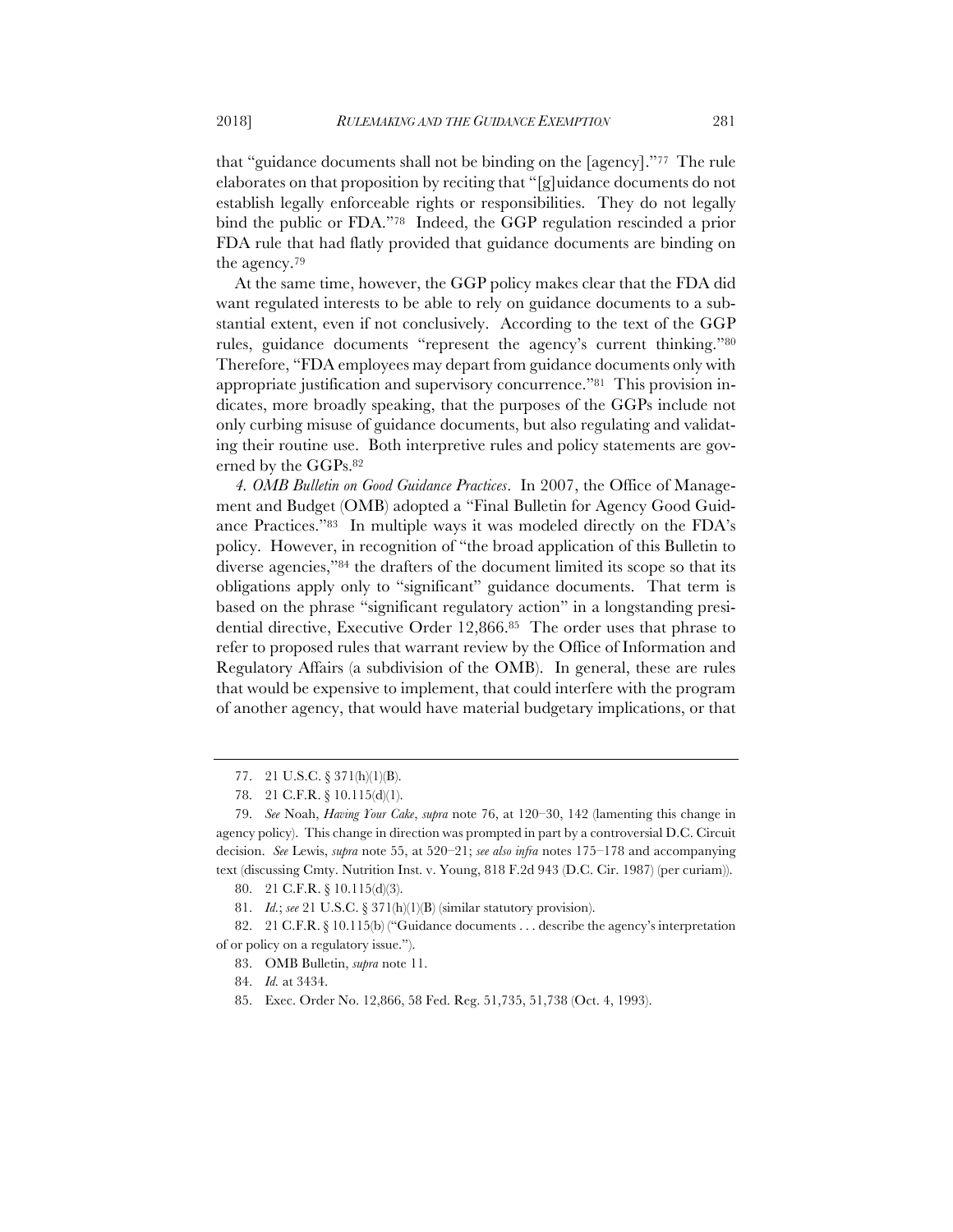would raise novel legal or policy issues.<sup>86</sup> The bulletin's definition of "significant" guidance documents is based on that same classification scheme.87

The bulletin included a variety of managerial directives, but for present purposes I focus on those relating to the potential impact of guidance on members of the public. The preamble repeatedly referred to guidance documents as nonbinding.88 The bulletin also drew attention to the FDA's standard formula reciting that its guidance documents "represent the [Agency's] current thinking." OMB recommended (but did not specifically direct) that other agencies consider incorporating similar language into their significant guidance documents.<sup>89</sup> Additionally, the bulletin directed agencies to designate an office to field complaints that the agency has implemented its significant guidance documents in an improperly binding fashion.90 On the other hand, the bulletin also provided, in a close paraphrase of the language of the FDA policy, that "agency employees should not depart from significant agency guidance documents without appropriate justification and supervisory concurrence."91

*5. 2010 MSAPA*. Unlike the federal APA, the 2010 Model State Administrative Procedure Act (MSAPA)92 expressly codifies principles regarding the proper and improper use of guidance documents. No state has yet enacted the relevant MSAPA provision, § 311, as part of its APA. If one did, however, its courts would be able to redress violations of that provision in the same manner as they do with other MSAPA violations. Several of the requirements of § 311 closely resemble positions articulated in the federal law pronouncements summarized just above. This is no coincidence. As the official comments to § 311 acknowledge, the Act's language was inspired directly by those pronouncements.<sup>93</sup> For example, the key provision in § 311(b) states: "An agency that proposes to rely on a guidance document to the detriment of a person shall afford the person an adequate opportunity to contest the legality or wisdom of a position taken in the document."94 Further, "[t]he agency may not use a guidance document to foreclose consideration of issues

<sup>86.</sup> *Id.*

<sup>87.</sup> OMB Bulletin, *supra* note 11, ¶ I(4)(a).

<sup>88.</sup> *Id.* at 3433–38.

<sup>89.</sup> *Id.* at 3437.

<sup>90.</sup> *Id.* at 3440, ¶ III(2)(b).

<sup>91.</sup> *Id.* ¶ II(1)(b).

<sup>92.</sup> REVISED MODEL STATE ADMINISTRATIVE PROCEDURE ACT § 311 (UNIF. LAW COMM'N 2010) [hereinafter 2010 MSAPA].

<sup>93.</sup> *Id.* § 311 cmt.; *see* Ronald M. Levin, *Rulemaking Under the 2010 Model State Administrative Procedure Act*, 20 WIDENER L.J. 855, 877–78 (2011) [hereinafter Levin, *MSAPA Rulemaking*].

<sup>94.</sup> 2010 MSAPA, *supra* note 92, § 311(b).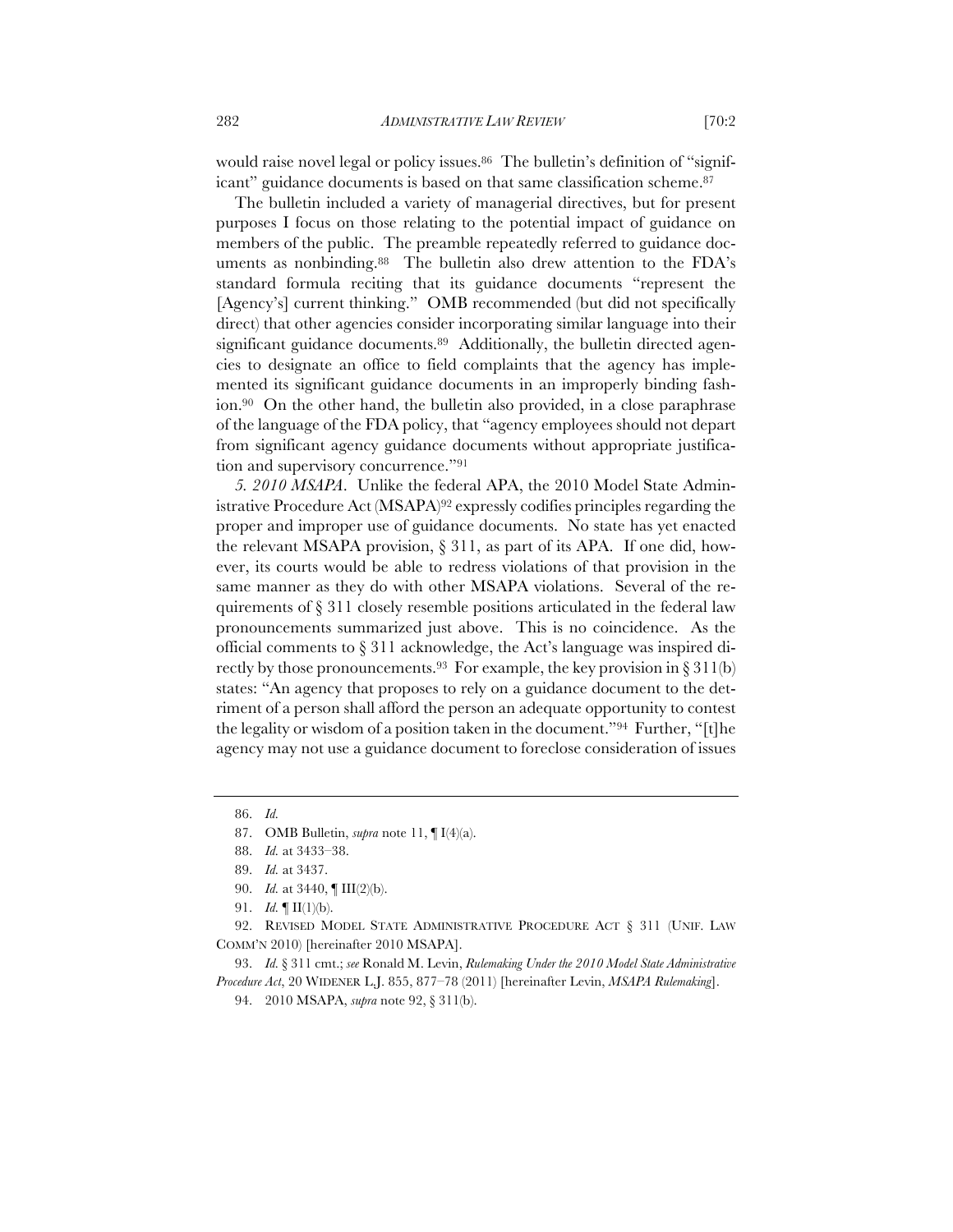raised in the document."95 These proscriptions were taken almost verbatim from the ABA resolution and the ACUS recommendation; the official comment cited to those statements and to Professor Anthony's work as well.96

In other ways, however, the MSAPA expresses strong support for guidance documents. Most conspicuously, it does this by exempting them from normal notice-and-comment procedures in order to encourage agencies to adopt them.97 Although lawyers whose background is in federal law might take the desirability of such an exemption for granted, only about half the states include such an exemption in their APAs,<sup>98</sup> and the corresponding exemption in the prior (1981) MSAPA was decidedly stingy.<sup>99</sup> Moreover, § 311(d) goes on to provide, much as the ABA resolution and OMB bulletin did, that when an agency proposes to act at variance with one of its guidance documents, it must provide a reasonable explanation for the variance.100 Indeed, the MSAPA provision goes further than those federal law statements. It also specifies that the agency must explain why the need for the variance outweighs the interests of any persons who may have reasonably relied on the guidance document.101

6. *DOJ Memorandum.* On November 16, 2017, Attorney General Jeff Sessions released a memorandum captioned "Prohibition on Improper Guidance Documents." Addressing all components of the Department of Justice (DOJ), the Attorney General declared that "[i]t has come to my attention that the Department has in the past published guidance documents . . . that effectively bind private parties without undergoing the rulemaking process."102 But, he continued, "[t]he Department will no longer engage in this

99. Under the prior Model State Administrative Procedure Act (MSAPA), interpretive rules were exempt from rulemaking procedure only if the agency lacked legislative rulemaking authority. MODEL STATE ADMINISTRATIVE PROCEDURE ACT § 3-109 (UNIF. LAW COMM'N 1981). Even if that condition was satisfied, an agency that availed itself of the exemption would lose all judicial deference for the resulting interpretation. *Id.* Policy statements were not exempted at all. *See* Asimow, *Nonlegislative Rulemaking*, *supra* note 35, at 410–15 (criticizing this provision).

100. 2010 MSAPA, *supra* note 92, § 311(d).

101. *Id.*; *see* Levin, *MSAPA Rulemaking, supra* note 93, at 881–82 (noting that the impetus for the second requirement came from within the drafting committee).

102. U.S. DEP'T OF JUSTICE, MEMORANDUM ON PROHIBITION ON IMPROPER GUIDANCE DOCUMENTS 1 (2017) [hereinafter DOJ MEMORAND UM], https://www.justice.gov/opa/press-release/file/1012271/download.

<sup>95.</sup> *Id.*

<sup>96.</sup> *Id.* § 311 cmt.

<sup>97.</sup> *Id.* (discussing § 311(a)).

<sup>98.</sup> *See supra* note 57 and accompanying text.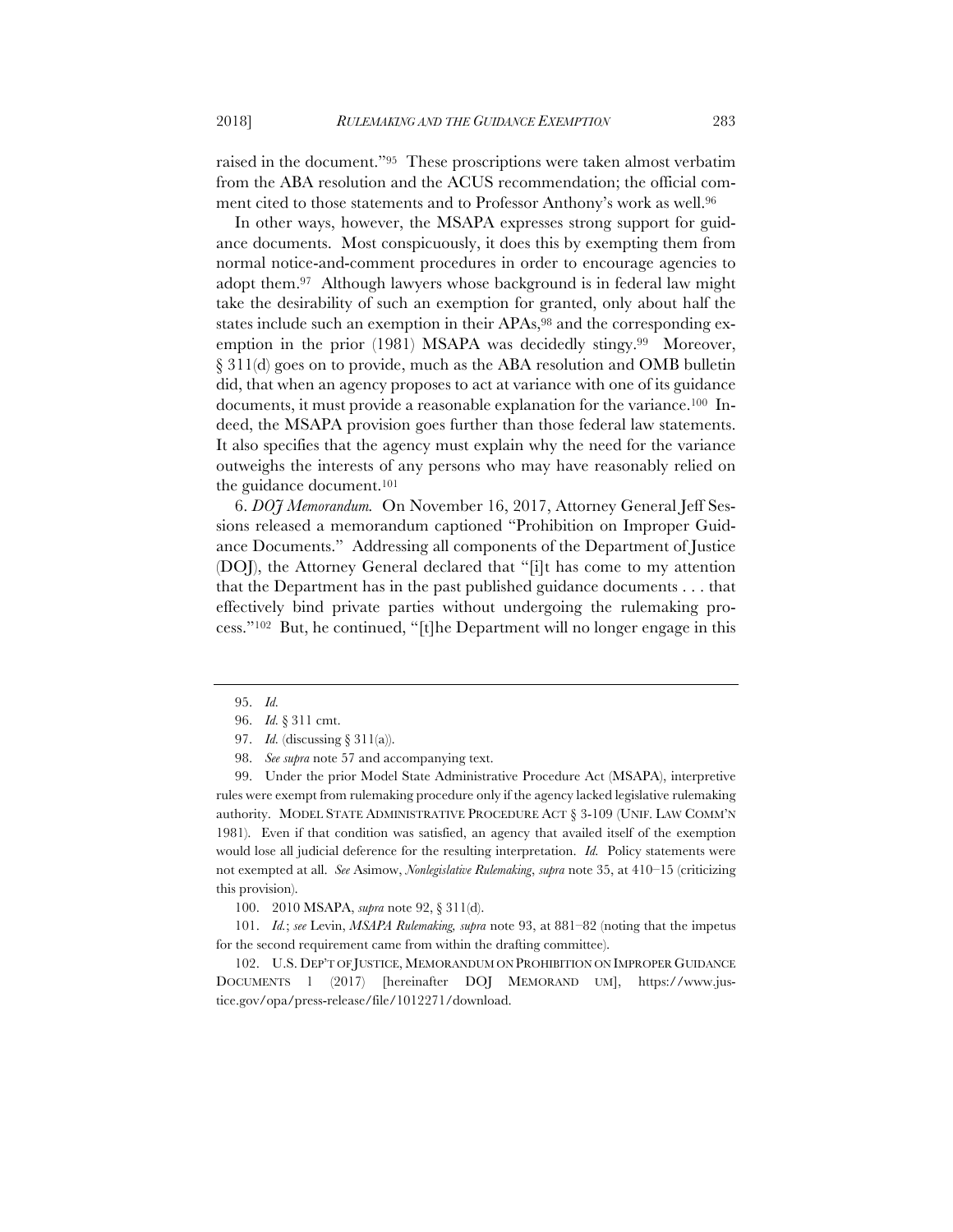practice."103 He directed, therefore, that "[g]uidance documents should clearly state that they are not final agency action [and] have no legally binding effect on persons or entities outside the federal government."104 The requirements of the memorandum applied to interpretive rules as well as policy statements.105

In contrast with earlier pronouncements in this series, the Sessions memorandum was written in an argumentative, almost one-sided tone. Although it did expressly state that "agencies may use guidance documents to educate regulated parties through plain-language restatements of existing legal requirements or provide non-binding advice on technical issues,"106 it did not directly discuss the social benefits of guidance. At a minimum, this strongly worded document suggested that the Attorney General wished to take a firm stand against abuses of guidance. Probably, however, the principles that it expounded were not intended to differ substantially from those set forth in other institutional pronouncements discussed above. Indeed, the memorandum declared that DOJ components should "implement these principles consistent with policies issued by [OMB], including its Final Bulletin for Agency Good Guidance Practices."107

*7. 2017 ACUS Recommendation.* Last year, ACUS revisited the subject of agency policy statements. In Recommendation 2017-5, the Conference reaffirmed its concerns about de facto binding effect of guidance.108 Relying on a thorough research report by Professor Nicholas Parrillo,109 it cited multiple reasons why this effect may occur, even if the agency does not intend it. The Conference recommended that agencies should treat policy statements as nonbinding and should allow affected persons a "fair opportunity" to suggest alternatives or ask for modification or rescission of the document.110

At the same time, the Conference emphasized the advantages that result

<sup>103.</sup> *Id.*

<sup>104.</sup> *Id.* at 2.

<sup>105.</sup> *See id.* at 1 ("Nor should guidance create binding standards by which the Department will determine compliance with existing regulatory or statutory requirements.").

<sup>106.</sup> *Id.* at 1.

<sup>107.</sup> *Id.* at 2. Two months later, Associate Attorney General Rachel Brand issued a second memorandum, instructing department lawyers to apply the same principles when litigating affirmative civil enforcement cases on behalf of client agencies. DEP'T OF JUSTICE, LIMITING USE OF AGENCY GUIDANCE DOCUMENTS IN AFFIRMATIVE CIVIL ENFORCEMENT CASES (2018), https://www.justice.gov/file/1028756/download.

<sup>108.</sup> ACUS Recommendation 2017-5, Agency Guidance Through Policy Statements, 82 Fed. Reg. 61,734 (Dec. 14, 2017) [hereinafter ACUS Recommendation 2017-5].

<sup>109.</sup> PARRILLO, *supra* note 55.

<sup>110.</sup> ACUS Recommendation 2017-5, *supra* note 108, at 61,736.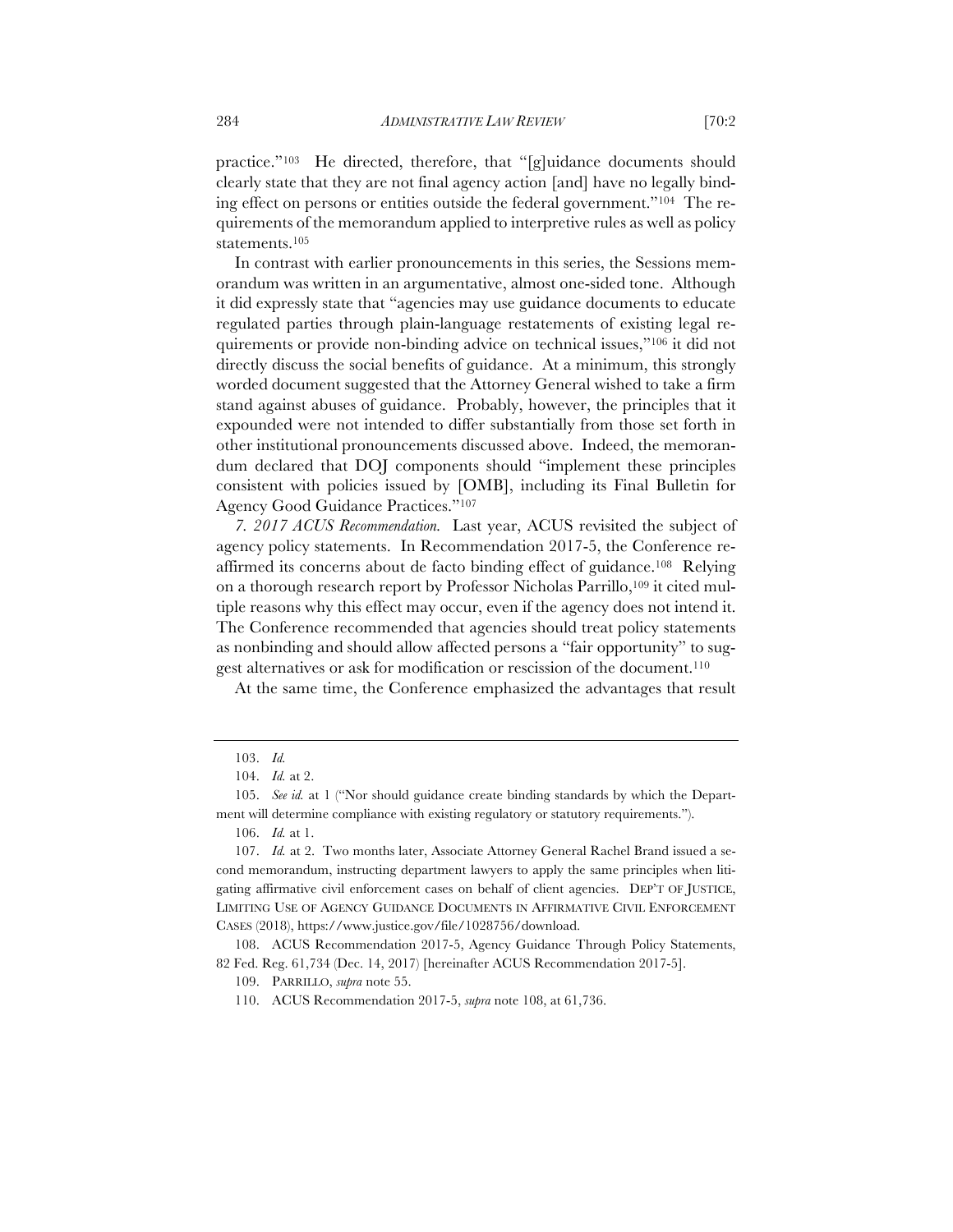from policy statements: "Policy statements are important instruments of administration across numerous agencies, and are of great value to agencies and the public alike."111 Thus, although the recommendation provided that agencies should also consider additional managerial initiatives to mitigate the coercive effects of policy statements, it suggested that agencies undertake these measures "subject to considerations of practicability and resource limitations."112

Like the 1992 ACUS recommendation, the 2017 recommendation dealt almost exclusively with policy statements. Only in passing did it remark that "many of the recommendations herein regarding flexible use of policy statements may also be helpful with respect to agencies' use of interpretive rules."113 Indeed, the question of whether the recommendation should encompass both types of rules was debated on the floor of the ACUS assembly. The assembly declined to expand the recommendation to include interpretive rules, primarily because the members felt that they did not have sufficient information to opine on that subject.114 Professor Parrillo's research had focused primarily on policy statements.115 Accordingly, the assembly adopted a relatively narrow recommendation but also passed a "sense of the Conference" resolution to the effect that ACUS should conduct a follow-up study of interpretive rules, which would lay the groundwork for a subsequent recommendation.116 Thus, ACUS's views about the manner in which agencies should treat interpretive rules are currently in flux.<sup>117</sup>

*8. Summary*. Read together, the statements just described express a high degree of agreement on several propositions. Guidance documents are not supposed to have the force of law, and agencies should not treat them as if they were binding. Thus, agencies should find reasonable ways to put the public on notice of the non-binding nature of those pronouncements. Moreover, when the agency actually applies them, it should refrain from acting as though they do have the force of law. On the other hand, guidance is a legitimate tool of administration, and the expectations just stated should not be interpreted in a manner that would impede agencies from using these

<sup>111.</sup> *Id.* at 61,734.

<sup>112.</sup> *Id.* at 61,736.

<sup>113.</sup> *Id.* at 61,734.

<sup>114.</sup> *See* Emily Bremer, *A Rare Separate Statement (ACUS Update)*, YALE J. ON REG.: NOTICE & COMMENT (Jan. 11, 2018), http://yalejreg.com/nc/a-rare-separate-statement-acus-update/.

<sup>115.</sup> *Id.*; *see* PARRILLO, *supra* note 55, at 25–26.

<sup>116.</sup> Bremer, *supra* note 114.

<sup>117.</sup> *Id.*; *see* ACUS Recommendation 2017-5, *supra* note 108, at 61,737–38 (separate statement of Senior Fellow Ronald M. Levin) (urging ACUS to extend the recommendation's principles to interpretive rules in the next phase of its inquiry).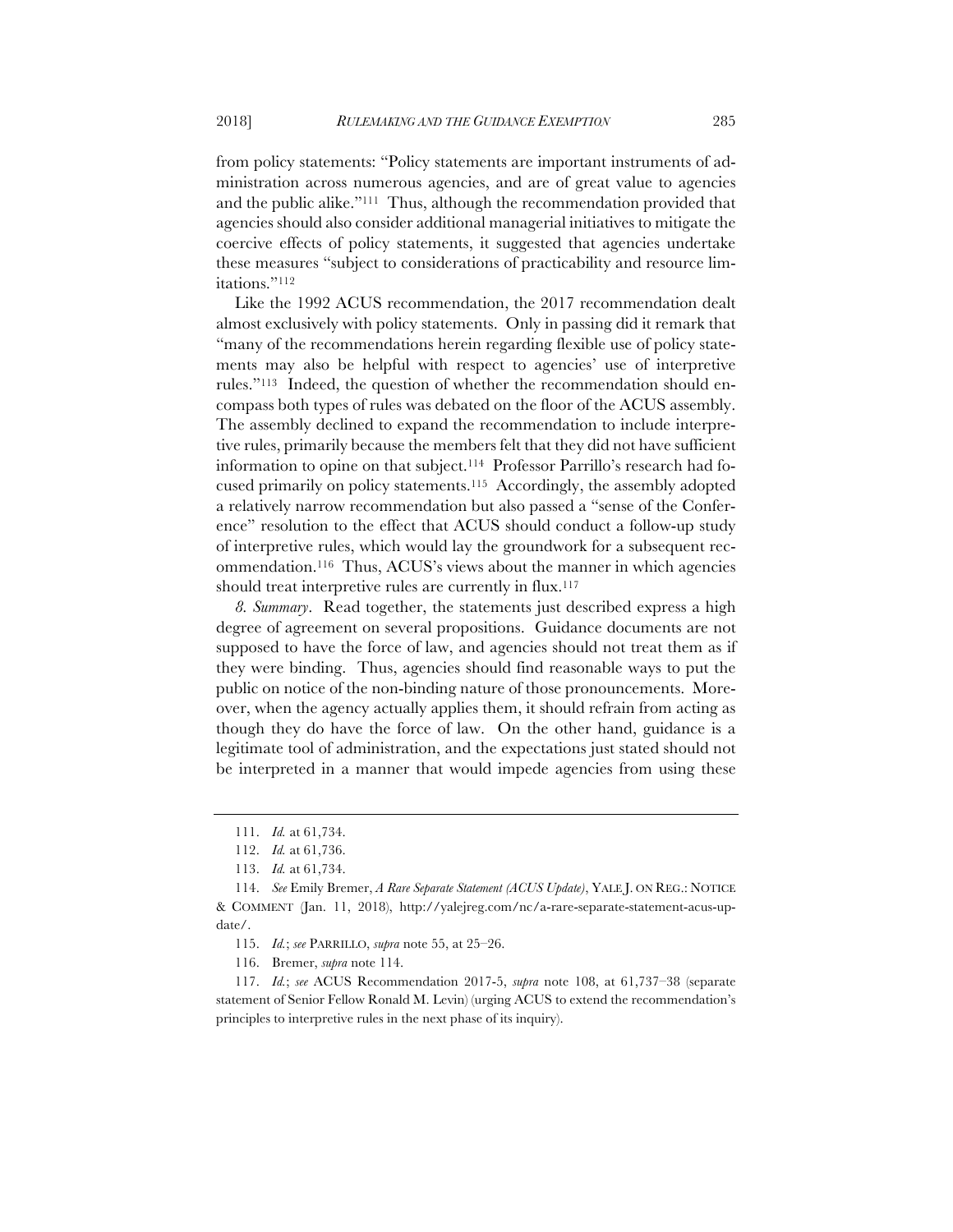documents to inform staff members, as well as the public, about the manner in which the agency contemplates implementing its programs. Indeed, agencies *should* adhere to the positions expressed in their guidance documents to the extent necessary to honor expectation interests. If these messages seem mixed, at least part of the explanation is that their authors have self-consciously sought to strike a balance among competing objectives. Finally, all of these statements (except those of ACUS, which is now reexamining this issue) have applied these principles to both interpretive rules and policy statements.

My claim in Parts II and III of this article will be that these propositions are also a sound point of reference for interpretation and application of the guidance exemption in the APA. That notion is not, of course, self-evident. Abstractly speaking, it is entirely possible to think that best-practice recommendations and nonjudicial obligations regarding guidance should have entirely different goals from those of  $\S$  553(b)(A) of the APA. However, especially in light of the general disarray that attends the current interpretation of that exemption, there is surely at least some appeal to the notion that the cumulative judgments of experienced professionals about the strengths and limitations of guidance documents are factors that courts should consider when performing their own reviewing responsibilities.<sup>118</sup>

In upcoming pages, I will argue that this benchmark justifies making at least limited adjustments in existing doctrine regarding policy statements, as well as major rethinking of doctrine regarding interpretive rules. If courts decide to remain on a different path, they should at least have clear reasons for doing so—and, I will argue, they do not seem to have such justifications now.

#### II. THE POLICY STATEMENT EXEMPTION

Although the institutional pronouncements just reviewed were not couched as expositions of judicial doctrine, the concept of a binding effect, which was so conspicuous in those statements, is also a key variable in the case law construing the exemption for "general statements of policy" in  $\S$  553(b)(A) of the APA. That case law is the subject of this Part. In simple terms, the message of the case law is that a document can qualify for the exemption if the agency articulates it in non-binding terms and also refrains from treating it as dispositive in practice.

<sup>118.</sup> *See* Gillian E. Metzger, *Administrative Law, Public Administration, and the Administrative Conference of the United States*, 83 GEO. WASH. L. REV. 1517, 1534–39 (2015) (advocating closer linkages between administrative law and public administration, particularly through contributions by ACUS).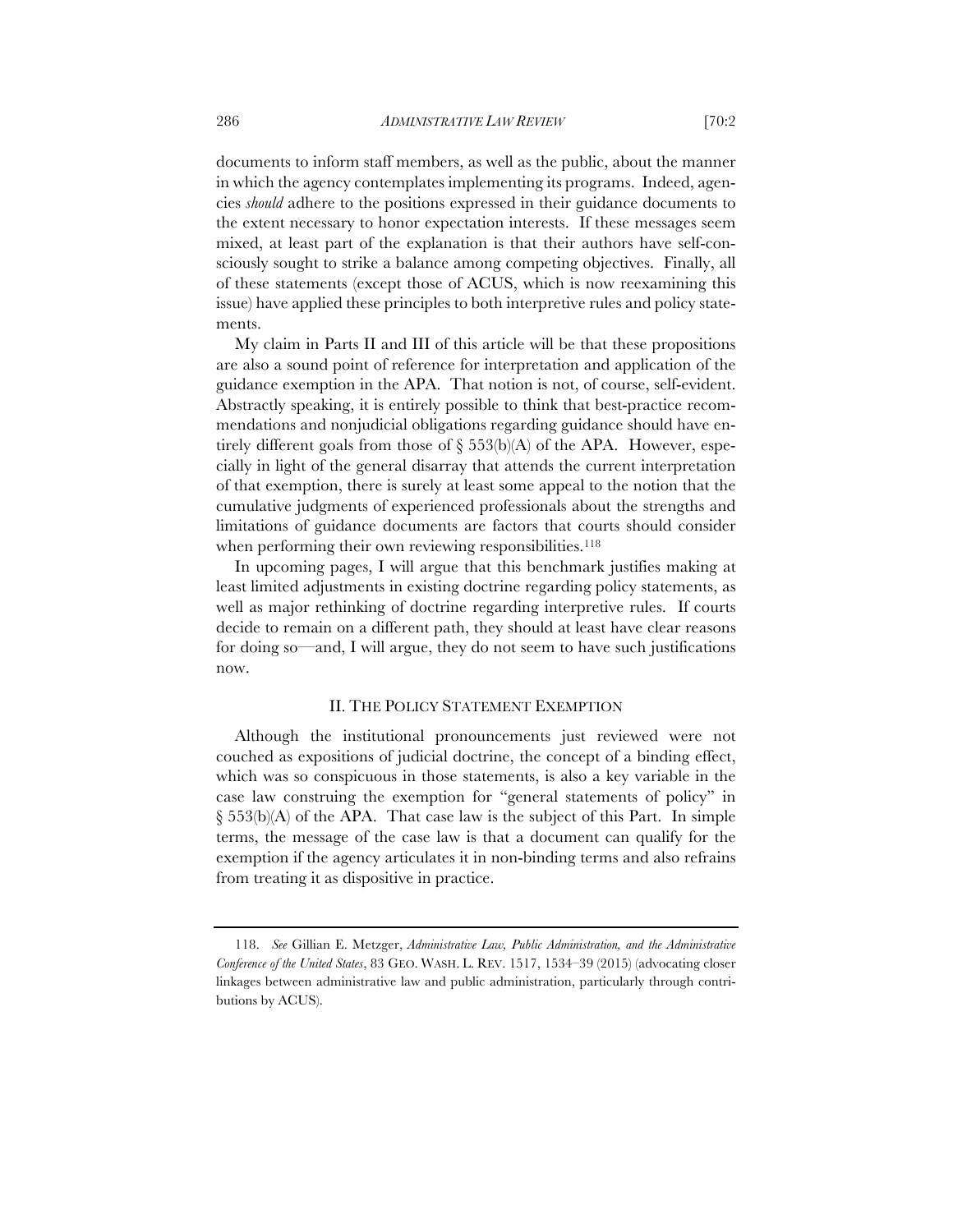The courts' general agreement about the fundamental premise of the policy statement exemption has not prevented the emergence of some serious disagreements about how the exemption should be applied. After all, one of the main goals of Professor Anthony's scholarship about "practical binding effects" was to argue for a revised, and relatively narrow, approach to the APA exemption.119 His work raised a host of questions about what "binding effect" should mean in various fact situations, and the case law has by no means finished sorting out its answers to these and related questions.

In this Part, I offer some of my own answers to those questions—generally favoring a broader approach to the exemption than Anthony's. The reader may or may not be receptive to that perspective. But even those who reach different conclusions on these issues will, I hope, agree that the framework of the binding effect paradigm is susceptible of working out answers to those questions. At least to that extent, I will contend, the judicial doctrines regarding the policy statement exemption are in fairly satisfactory shape.

This relatively benign assessment of the policy statement exemption case law will stand in contrast to the harsher view that now prevails in the judicial and academic literature.120 That perspective could be summarized in the frequently quoted words of Professor Davis's crisp appraisal: "[T]he problem is baffling."121 Indeed, the "considerable smog" metaphor, now used to apply to guidance documents generally, or sometimes simply to interpretive rules,122 was originally aimed squarely at the case law on policy statements.123 But those epithets were uttered more than three decades ago, and I propose to show that the modern case law on the exemption has become much less unruly. Probably the doctrine on policy statements suffers from guilt by association. It may be catching some of the blame for the defects of the case law on the interpretive rules exemption, which largely deserves the harsh criticisms it typically elicits, as well as further criticisms that this article will set forth below.

This Part will sometimes use the terms "policy statement" and "guidance

<sup>119.</sup> *See supra* notes 40–45 and accompanying text.

<sup>120.</sup> *See, e.g.*, Seidenfeld*, supra* note 14, at 349, 351.

<sup>121.</sup> 2 DAVIS, *supra* note 38, § 7:5 at 32. Davis's comment related in part to the challenges of applying the publication provisions of the APA. In order to rely on an interpretive rule or policy statement to the detriment of a person, an agency must publish it or at least make it available to the person. 5 U.S.C. §§ 552(a)(1)(D), 552(a)(2)(B) (2012). To that extent, Davis was correct; those provisions are so broadly drafted that the courts have resorted to highly artificial, but largely unpersuasive, constructions in order to keep them within manageable bounds. *See* MICHAEL ASIMOW & RONALD M. LEVIN, STATE AND FEDERAL ADMINISTRATIVE LAW 325–27 (4th ed. 2014). This obligation, however, is outside the scope of the present article.

<sup>122.</sup> Anthony, *Lifting the Smog, supra* note 4, at 4 n.13.

<sup>123.</sup> Noel v. Chapman, 508 F.2d 1023, 1030 (2d Cir. 1975).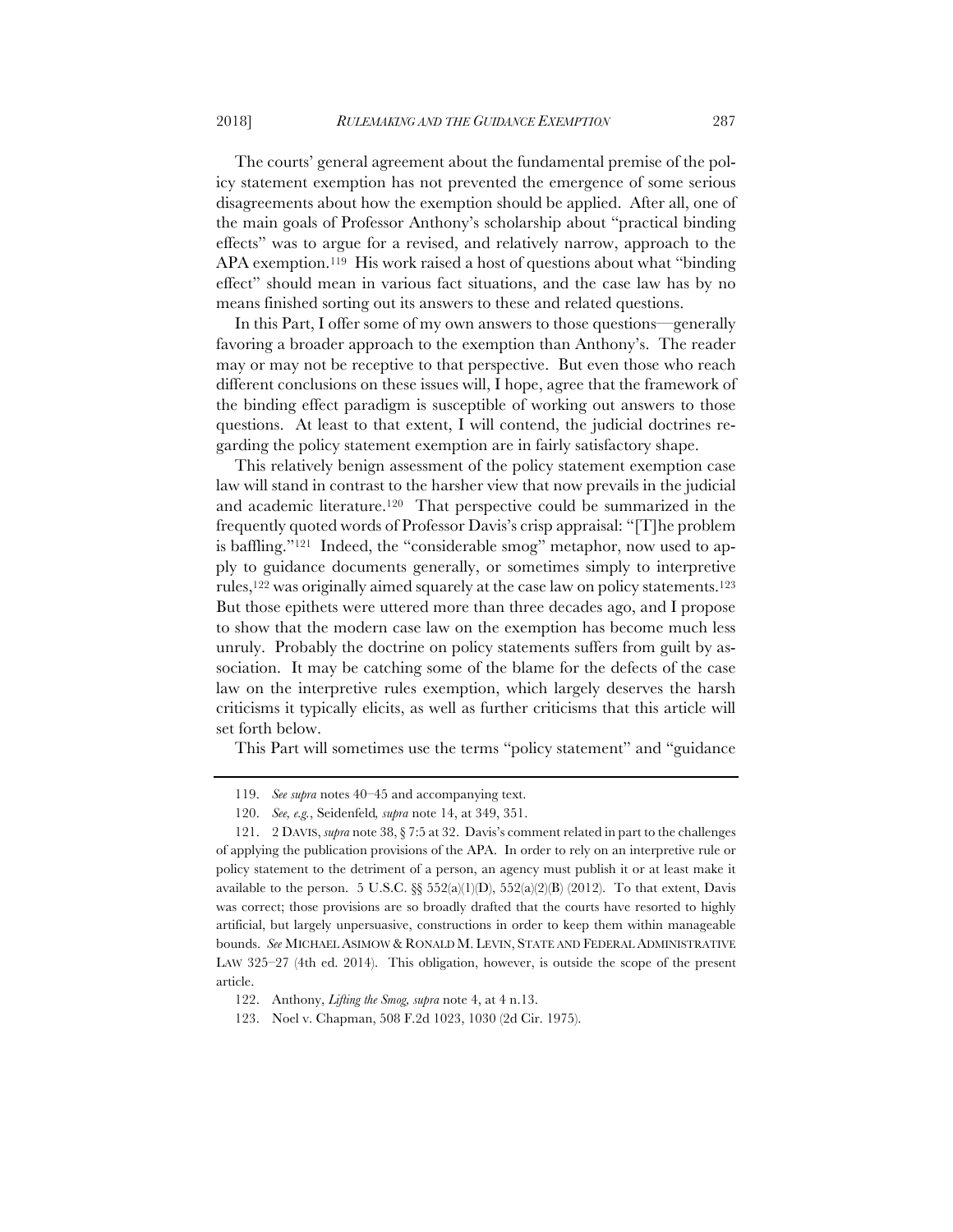document" interchangeably. This usage reflects my view, developed in Part III, that the operative rules for interpretive rules and policy statements should be largely equivalent. Readers who do not accept this premise, or at least not yet, can mentally substitute "policy statement" for "guidance document" throughout without any change in meaning.

#### *A. Reclassification and Deference*

Before plunging into the case law, I will make some brief comments on the structure of the APA and the role of judicial deference in litigation regarding  $\S$  553(b)(A). This material will provide a backdrop for our exploration of the policy statement exemption (although it applies to the interpretive rules exemption as well).

One factor that may have contributed to the confusion surrounding the § 553(b)(A) exemption is that the APA is not well designed to provide a remedy for agency misuse of guidance. On their face, the notice-and-comment provisions of § 553 set forth preconditions for the promulgation of legislative rules—or substantive rules, as they are also called.124 Under a literal reading of the statute, those provisions do not seem to impose any restrictions at all on the issuance or use of guidance documents. In the words of the statute, the subsection "does not apply" to such rules.

Of course, the law has not developed that way. To enforce the exemption, courts have regularly resorted to the artifice of holding that guidance documents that violate their interpretation of the exemption are actually legislative rules, to which notice-and-comment obligations therefore attach. The agency's actual intentions turn out to be beside the point. Fictional though this technique has often been, it has proved very convenient as a means for courts to put teeth in the exemption.125 In contrast with the now-discredited

<sup>124.</sup> The provisions do not actually use those words, but this meaning can be readily inferred from the fact that nonlegislative rules—interpretive rules and policy statements—are exempted. *See* Chrysler Corp. v. Brown, 441 U.S. 281, 301–02 (1979). An early draft of § 553(b) did say that "substantive rules" were subject to notice-and-comment, but that term was omitted after criticism that it appeared to make the exemption of "procedural" rules redundant. *See* ADMINISTRATIVE PROCEDURE ACT: LEGISLATIVE HISTORY, S. DOC. NO. 248, 79TH CONG., at 17 (1946) [hereinafter APA LEGISLATIVE HISTORY] (reprinting 1945 Senate Judiciary Committee Comparative Print).

<sup>125.</sup> In his articles on the policy statement exemption, Professor Anthony offered a slightly different analysis of this issue. He forthrightly conceded that a statement that an agency has issued without using required rulemaking procedure cannot "be" a legislative rule. Anthony, *Lifting the Smog, supra* note 4, at 8. He proposed that a policy statement that has "practical binding effect" should be known as a "spurious rule." *Id.* at 10. Under this terminology, a spurious rule would lose its claim to the exemption, and therefore the notice-and-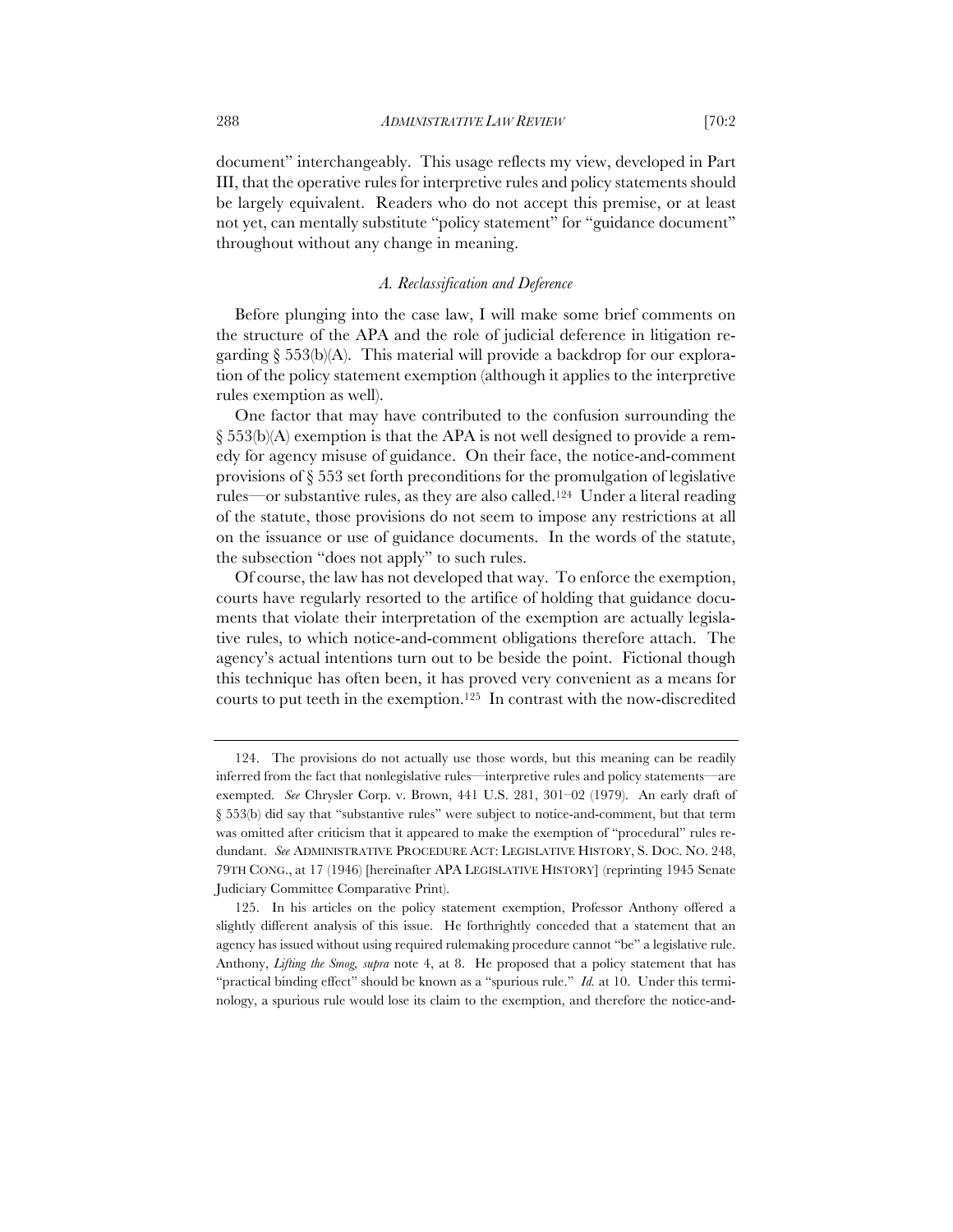substantial impact test, $126$  this analysis is not generally considered to be in tension with *Vermont Yankee*'s prohibition on judicially invented requirements in rulemaking, because the procedural obligations that these holdings effectively impose on agencies are conceived as based upon the APA itself.127

Having made the point that courts will sometimes second-guess the agency's own characterization of a rule as legislative or otherwise, I must take note of the issue of how willing a court should be to defer to the agency's characterization.128 That issue is not easy to address, because the cases diverge. Most of the case law affirms that the agency's label is a factor that a reviewing court should at least consider.129 That proposition is an outgrowth of the presumption of procedural validity that courts ordinarily accord to administrative action. More concretely, it reflects the likelihood that the agency might be in the best position to shed light on relevant matters such as its reasons for issuing the document and the way it makes use of that document. At the same time, however, a controversy over the applicability of the guidance document exemption is in essence an APA case. As with other APA issues,130 therefore, any deference that courts are prepared to give is "not

comment obligation would apply to it. He had a valid point. Logically speaking, as far as the statutory language goes, all a challenger really needs to show is that the document falls outside the exemption for "general statements of policy" (or, one could add, "interpretative rules") in § 553(b)(A). For better or worse, however, Anthony's term "spurious rule" has not found much, if any, acceptance in administrative law usage. Instead, courts have evidently been content to live with the inelegance of reclassifying as "legislative" documents that the initiating agency never intended to characterize as such.

126. *See supra* notes 22–35 and accompanying text.

127. Cass Sunstein has suggested that the practical binding effect doctrine violates *Vermont Yankee* because the APA term "general statements of policy" cannot legitimately be read to encompass that doctrine. I respond to his argument below. *See infra* Part II.E.4. That issue, however, is very different from the *Vermont Yankee* theory discussed in the accompanying text. If courts were to accept the latter theory, the APA could never be used to remedy any misuse of the guidance exemption—a result that I do not think Sunstein means to endorse.

128. In practice, this complication is asymmetric. If the agency calls a rule legislative, thereby taking on the burdens that accompany that characterization, a court would not be likely to say that the agency is misdescribing its own intentions. *See infra* Part III.D.1 (discussing Am. Mining Cong. v. Mine Safety & Health Admin., 995 F.2d 1106 (D.C. Cir. 1993)). The court might, of course, question whether the agency has the authority to issue such a rule or whether it followed all the steps necessary to fulfill that intention.

129. *See* SBC Inc. v. FCC, 414 F.3d 486, 495 (3d Cir. 2005) (stating that an agency's determination that an order is interpretive is "entitled to a significant degree of deference"); Gen. Motors Corp. v. Ruckelshaus, 742 F.2d 1561, 1565 (D.C. Cir. 1984) (en banc) ("The agency's own label, while relevant, is not dispositive.").

130. *See* United States v. Fla. E. Coast Ry., 410 U.S. 224, 235–36 n.6 (1973); Collins v. NTSB, 351 F.3d 1246, 1252 (D.C. Cir. 2003); Am. Airlines, Inc. v. Dep't. of Transp., 202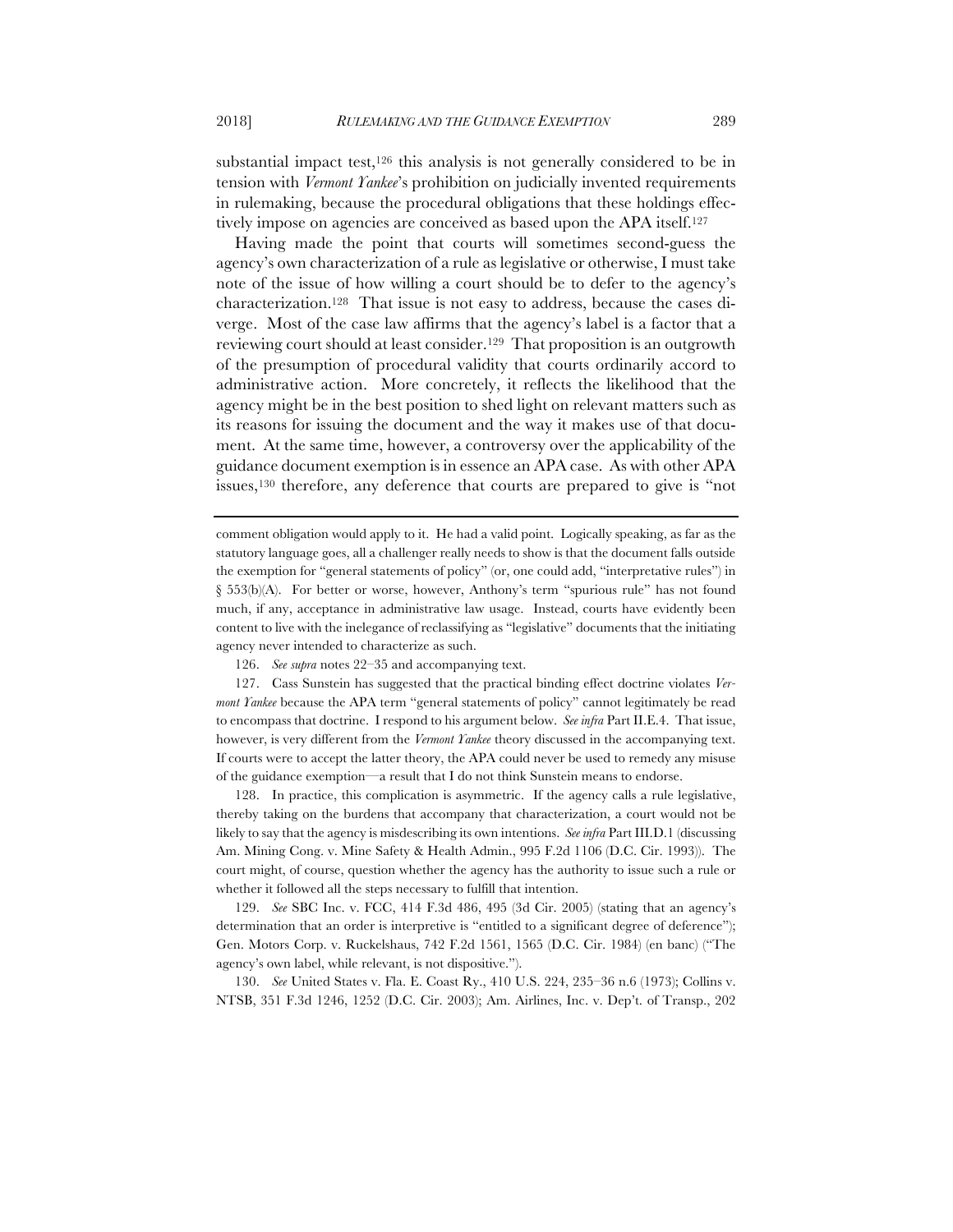overwhelming,"131 and some judges will bluntly refuse to accord any deference at all.132 The concrete reason for caution about deference in this context is the obvious risk that the agency's claim that it intends a rule to be *nonlegislative*, and thus not subject to APA obligations, could be self-serving.

Both sides of this doctrinal dispute have some merit, and I do not think the discrepancies among the cases will be resolved any time soon. As a practical matter, courts have a good deal of latitude to decide how deferentially they will evaluate agencies' invocations of the exemption, and one could debate whether their use of this de facto discretion has been anything more than window dressing.133 Even assuming that this deference sometimes plays a significant role, it has little intrinsic relationship to the other factors that courts typically consider in determining whether to uphold a claim of exemption. Accordingly, although I expect that practitioners will continue to rely on precedents regarding deference that favor their respective sides, I will pay little attention to this factor in my analysis.

## *B. The Binding Norm Test and its Application to Regulated Parties*

As already noted, the case law applying the policy statement exemption elaborates on what is sometimes called the binding norm test. The key inquiry is whether the document in question expresses or implements a policy judgment in a binding fashion. This comes down to asking whether the agency considers the stated position definitive or, instead, is open to reconsidering that position later.

*Pacific Gas & Electric Co. v. Federal Power Commission*<sup>134</sup> furnishes a classic exposition. Anticipating a shortage of natural gas supplies in coming months, the Federal Power Commission directed pipeline companies to file plans that would set priorities for their curtailment of supplies to customers during peak demand periods. To assist the pipelines in preparing such plans, the agency issued Order No. 467, a "statement of policy" that set forth the Commission's own view of a proper priority schedule.135 Pipeline companies sued for a declaration that the order had been a legislative rule, but the D.C. Circuit

F.3d 788, 796 (5th Cir. 2000).

<sup>131.</sup> Brock v. Cathedral Bluffs Shale Oil Co., 796 F.2d 533, 537–38 (D.C. Cir. 1986) (Scalia, J.) ("[T]here is deference and there is deference—and the degree accorded to the agency on a point such as this is not overwhelming.").

<sup>132.</sup> Iowa League of Cities v. EPA, 711 F.3d 844, 872 (8th Cir. 2013) (advocating de novo review in § 553(b)(A) cases).

<sup>133.</sup> An occasional decision seems to give considerable weight to the agency's characterization. *See* Wilderness Soc'y v. Norton, 434 F.3d 584, 596 (D.C. Cir. 2006). Apparently, the court saw no particular reason not to give the agency the benefit of the doubt.

<sup>134.</sup> 506 F.2d 33 (D.C. Cir. 1974).

<sup>135.</sup> *See id.* at 50–52 (reprinting the order).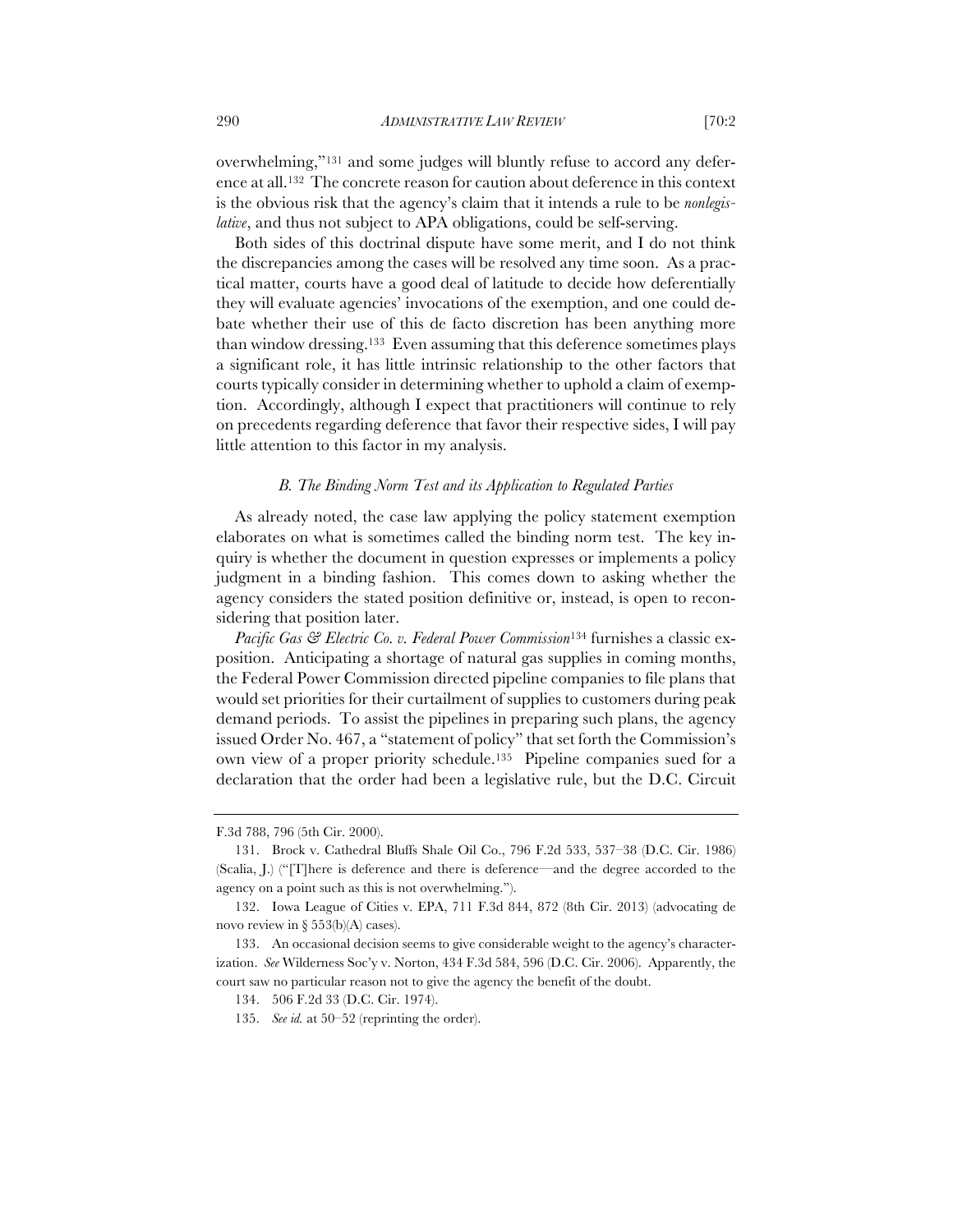agreed with the agency that the order was a bona fide policy statement. Generalizing broadly, the court wrote:

A properly adopted substantive rule establishes a standard of conduct which has the force of law. . . . A general statement of policy, on the other hand, does not establish a "binding norm." It is not finally determinative of the issues or rights to which it is addressed. The agency cannot apply or rely upon a general statement of policy as law because a general statement of policy only announces what the agency seeks to establish as policy. A policy statement announces the agency's tentative intentions for the future. When the agency applies the policy in a particular situation, it must be prepared to support the policy just as if the policy statement had never been issued.<sup>136</sup>

This analysis remains authoritative today,137 but the phrasing of the binding norm test has evolved over time. In *American Bus Ass'n v. United States*,138 decided a few years after *Pacific Gas*, the D.C. Circuit expressed the test as turning on two criteria. The first criterion was whether the pronouncement "acts prospectively. . . . [It] may not have a present effect [and] does not impose any rights and obligations"; the second was "whether a purported policy statement genuinely leaves the agency and its decisionmakers free to exercise discretion."139 More recently, however, the court has recognized that these two criteria overlap, because "if a statement denies the decisionmaker discretion in the area of its coverage, so that [the agency] will automatically decline to entertain challenges to the statement's position, then the statement is binding, and creates rights or obligations."140 Thus, the tendency in the case law has been to think of these issues as two sides of the same coin, not discrete inquiries.141 The varying verbal formulas all share the underlying goal of elaborating on what it means to say that a policy statement,

141. Another ambiguity in the *Pacific Gas* opinion involved its use of the word "tentative." This term could be read to mean "transitional." That interpretation would imply that, in order to invoke the exemption, an agency would be obliged to show that it was in the process of firming up a definitive position. *Cf*. Edward A. Tomlinson, *Strengthening the Informational and Notice Giving Functions of the Federal Register*, 4 ADMIN. CONF. U.S. 427, 463 (1975) (suggesting this possible interpretation). Today, administrative lawyers have come to accept the possibility that the agency might issue guidance without any plan to replace it with a legislative rule. That revised understanding reflects greater appreciation for the obstacles to legislative rulemaking that agencies often face. The courts' reluctance to force agencies to undertake legislative rulemaking is reflected in classic administrative law cases such as *SEC v. Chenery Corp.* 

<sup>136.</sup> *Id.* at 38.

<sup>137.</sup> Nat'l Mining Ass'n v. McCarthy, 758 F.3d 243, 253 (D.C. Cir. 2014).

<sup>138.</sup> 627 F.2d 525 (D.C. Cir. 1980).

<sup>139.</sup> *Id.* at 529.

<sup>140.</sup> Gen. Elec. Co. v. EPA, 290 F.3d 377, 382 (D.C. Cir. 2002) (quoting McLouth Steel Prods. Corp. v. Thomas, 838 F.2d 1317, 1320 (D.C. Cir. 1988)).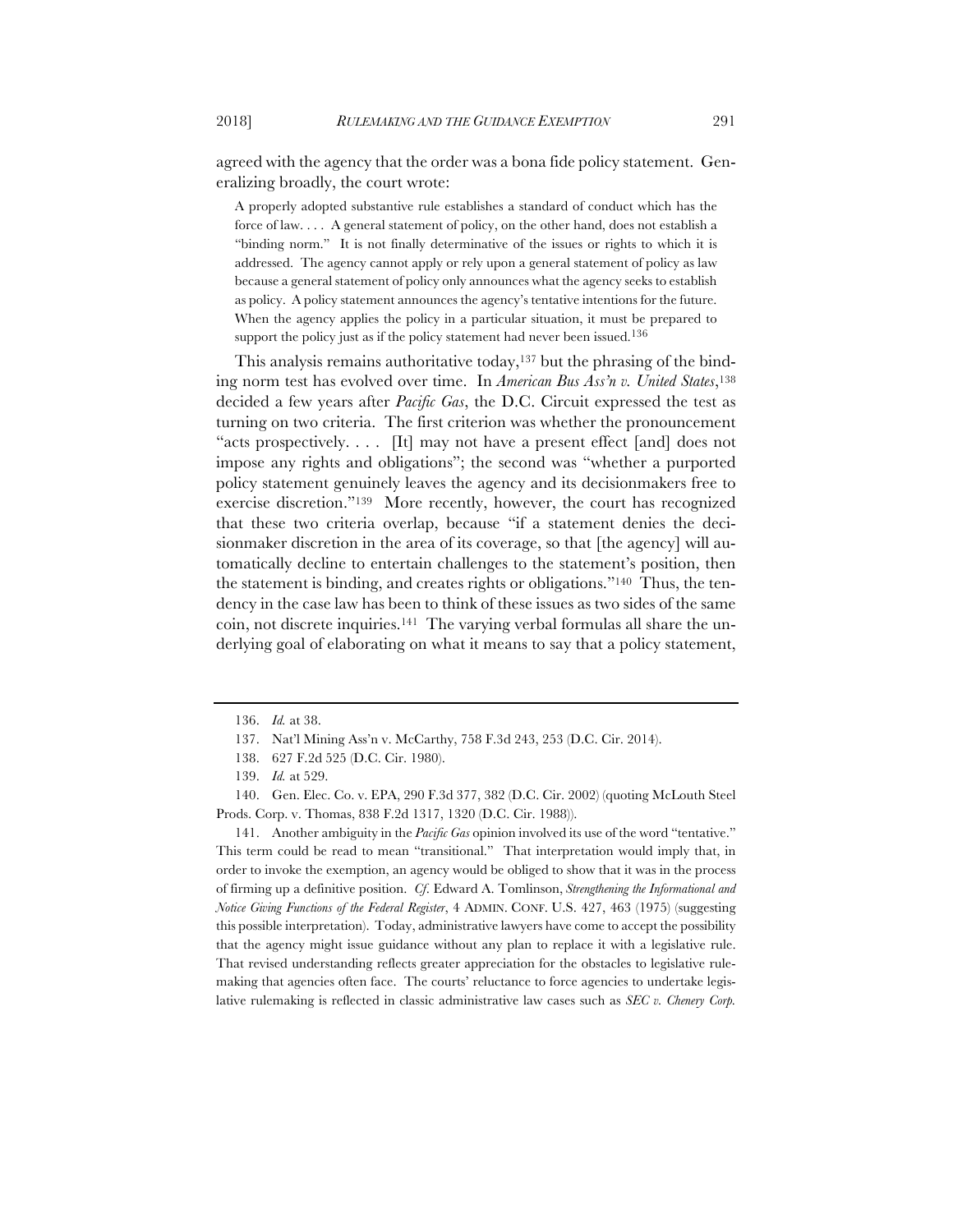in contrast to a legislative rule, lacks the force of law.

The rationale for the exemption is readily understood. If the policy expressed in a given document is going to bind members of the public subsequently (as a legislative rule would do), the only time at which they can be given an opportunity to be heard regarding that policy is at the time of its promulgation. But if they will have their chance later (as a policy statement should ensure), they do not need to receive one immediately. Professor Donald Elliott captured the essence of this tradeoff in an often-quoted analogy to the auto mechanic in a television commercial who warns viewers that they would be wise to invest in a new oil filter in order to avoid costly repairs in the future. As the mechanic says, the car owner can either "pay me now or pay me later."142

The binding norm test most often comes into play when a guidance document is alleged to be binding on regulated persons. Thus, I will initially examine in this part how the test operates in that context. In one prominent case, *General Electric Co. v. EPA*,143 the D.C. Circuit has said that "an agency pronouncement will be considered binding as a practical matter if it either appears on its face to be binding . . . or is applied by the agency in a way that indicates it is binding."144 I will consider those two areas of controversy in turn, although I draw that distinction only for convenience in exposition. In practice, many cases implicate both types of contentions. In the next section, I will examine the subtler issues that arise when the gist of the argument on judicial review is that a document is binding on the agency alone, with potential consequences for third parties such as beneficiaries of regulation.

#### *1. Mandatory Language*

When an agency relies on the policy statement exemption to justify its issuance of a rule without prior notice-and-comment, courts often respond by

<sup>(</sup>*Chenery II*), 332 U.S. 194 (1947). At present, "tentative" is understood only to mean "presumptive"—the agency intends to use the statement as a starting point, subject to reconsideration if a challenging party offers plausible reasons for doing so.

<sup>142.</sup> E. Donald Elliott, *Re-inventing Rulemaking*, 41 DUKE L.J. 1490, 1491 (1992). (For the ad, see *FRAM Oil Filter Commercial – 1972*, YOUTUBE (May 22, 2012), https://youtu.be/OHug0AIhVoQ.) In context, Elliott maintained that the agency should have a free choice: if the agency is willing to "pay later" by entertaining challenges to its policy statement at the implementation stage, a court should be foreclosed from holding that the agency erred by failing to "pay now" through notice-and-comment proceedings. *See* Elliott, *supra*, at 1491–92. I examine the merits of this position below. *See infra* Part II.E.2.

<sup>143.</sup> 290 F.3d 377 (D.C. Cir. 2002).

<sup>144.</sup> *Id.* at 383 (citations omitted); *see also* Prof'ls & Patients for Customized Care v. Shalala, 56 F.3d 592, 596–600 (5th Cir. 1995) (describing a similar two-part inquiry).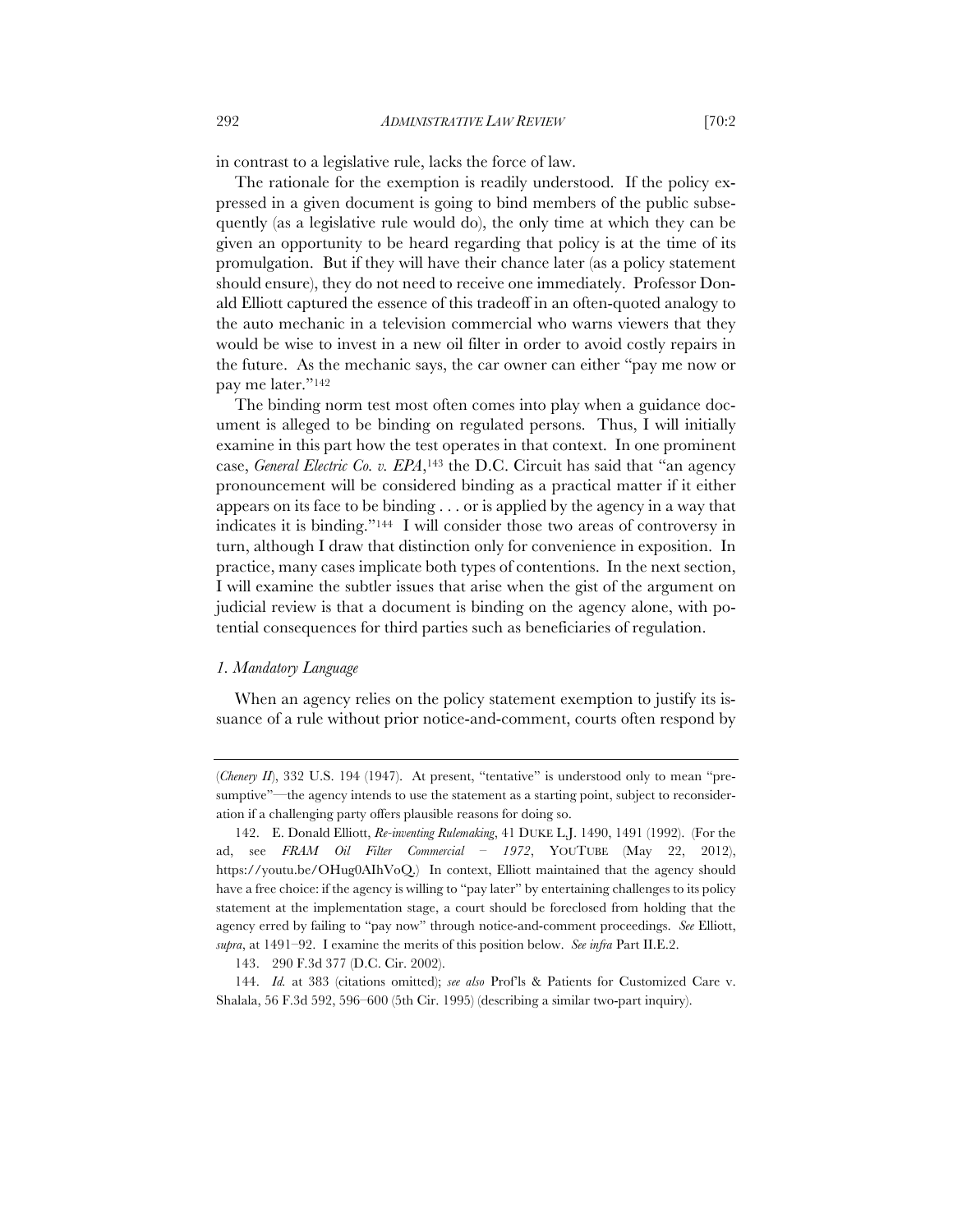carefully parsing the language of the disputed document for indications that the agency would not be open to reconsideration of the substance of its position. As one would expect, this sort of judicial inquiry can result in a variety of responses. At one end of the spectrum are cases in which the court finds the language of a particular statement to be mandatory, rendering the statement ineligible for exemption under  $\S$  553(b)(A) of the APA,<sup>145</sup> while other cases find the language of a challenged document to be only advisory, indicating that it is a bona fide policy statement.146

The operative test is straightforward, and some cases at either end of the spectrum may be easy. To explore the kind of judgment calls that the test may implicate, however, let us consider a decision in which the court's characterization was at least debatable.

*CropLife America v. EPA*<sup>147</sup> involved the Environmental Protection Agency's (EPA's) use of third-party studies to evaluate the safety of pesticides. After environmentalists challenged its longtime use of such data, the EPA announced in a press release that it would examine its practice, but that, pending the results of that inquiry, it would refrain in the short run from making any use of such data.148 The D.C. Circuit held that the press release was invalid because it constituted a "binding regulation" issued without noticeand-comment proceedings.149

One's first reaction might be that the holding must be wrong, because a press release does not look very much like a regulation. However, *CropLife* is by no means the only decision in which courts have extended the "practical binding effect" concept to modes of expression that seem far removed from a typical rule or guidance document. This expansive approach follows logically from the functionally oriented reasoning that has come to dominate modern decisions in this area.150

150. *See, e.g.*, *Iowa League of Cities*, 711 F.3d at 861–62 (holding that letters from the agency to a senator were rules because of their inflexible and thus "binding" nature); Coal. for Common Sense in Gov't Procurement v. Sec'y of Veterans Affairs, 464 F.3d 1306, 1317–18 (Fed.

<sup>145.</sup> Iowa League of Cities v. EPA, 711 F.3d 844, 863–65 (8th Cir. 2013); Sierra Club v. EPA, 699 F.3d 530, 535 (D.C. Cir. 2012); Appalachian Power Co. v. EPA, 208 F.3d 1015, 1023 (D.C. Cir. 2000).

<sup>146.</sup> Nat'l Mining Ass'n v. McCarthy, 758 F.3d 243, 252–53 (D.C. Cir. 2014); River Runners for Wilderness v. Martin, 593 F.3d 1064, 1071–73 (9th Cir. 2010); Nat'l Mining Ass'n v. Sec'y of Labor, 589 F.3d 1368, 1372 (11th Cir. 2009) (upholding letter that referred to factors that district managers "should" or were "strongly encouraged" to follow); Catawba Cty. v. EPA, 571 F.3d 20, 33–34 (D.C. Cir. 2009); Sec. Indus. & Fin. Mkts. Ass'n v. CFTC, 67 F. Supp. 3d 373, 417–20 (D.D.C. 2014).

<sup>147.</sup> 329 F.3d 876 (D.C. Cir. 2003).

<sup>148.</sup> *Id.* at 880–81 (quoting the press release).

<sup>149.</sup> *Id.* at 881–83.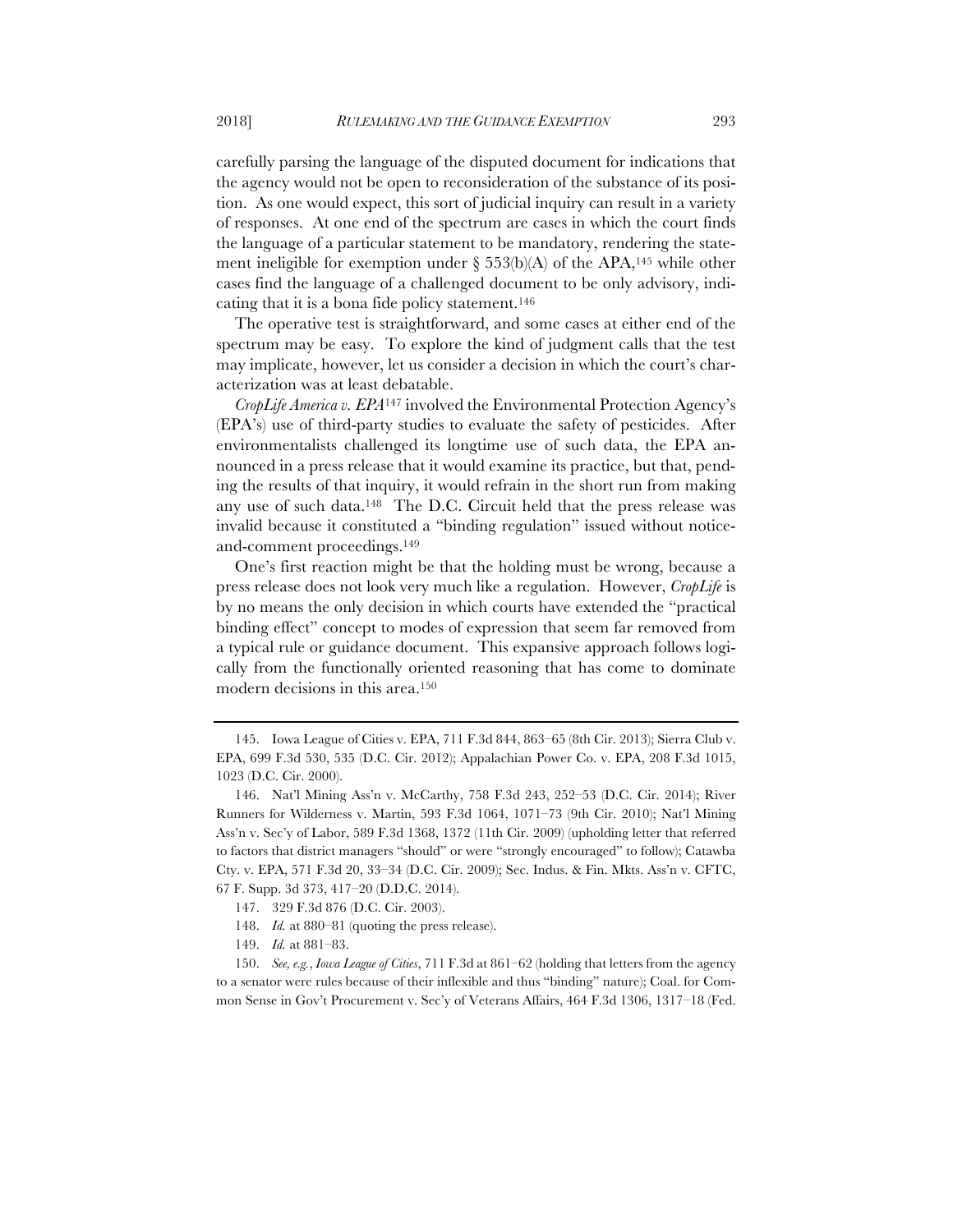Also disconcerting was the court's brusque rejection of the possibility, suggested by government counsel, that the EPA might later accept third-party evidence after all, if a regulated person asked it to do so.151 The language of the press release did sound unequivocal: "[T]he Agency will not consider or rely on any . . . human studies in its regulatory decision making." On the other hand, a press release, even if firmly worded, would seem to be, by its nature, the kind of ephemeral document that might express only an agency's current thinking, rather than a position that it is committed to upholding over time. Indeed, the agency had already been vacillating on this issue for several years; there was no evident reason why the agency might not change its mind again in the face of pressure from stakeholders. Despite the absence of any track record regarding the impact of the EPA's third-party studies announcement, however, the court was convinced that it expressed a firm policy.

*CropLife* thus raises questions about the extent to which adjudication of an exemption claim should turn squarely on the wording of the document in question. Whether or not the D.C. Circuit's understanding of EPA's intentions in *CropLife* was accurate,<sup>152</sup> there are good reasons for courts to be circumspect about reading too much into the language of a policy statement. If they take too firm a stand against language that states a view confidently, agencies might respond by equivocating or hedging too much in their policy statements,<sup>153</sup> a result that could impair their capacity to use guidance documents to communicate their expectations and give useful advice to private persons who desire it.

In cases that are on the margins, therefore, courts ought to be willing—as they sometimes have been—to give agencies the benefit of the doubt by awaiting further developments before concluding that an agency will not be

Cir. 2006) (holding that a "Dear Manufacturer" letter was a substantive rule); Tex. Children's Hosp. v. Burwell, 76 F. Supp. 3d 224, 239–41 (D.D.C. 2014) (concluding that an "FAQ" answer on a website was a legislative rule).

<sup>151.</sup> *CropLife*, 329 F.3d at 883–84.

<sup>152.</sup> The court may also have been motivated by doubts about the wisdom of the policy itself. *Cf*. James W. Conrad, Jr., *The Reverse Science Charade*, 33 ENVTL. L. REP. 10,306, 10,313 (2003) ("Clearly, human subjects research, whether conducted by [Environmental Protection Agency (EPA)] or private parties, should meet agreed-upon ethical standards. Where studies have been performed under ethical standards applicable at the time, however, it is arbitrary and capricious for EPA not to consider the data they produce."). In fact, on remand the agency did rethink its position and has resumed using third-party studies, with exceptions for pregnant women and small children. *See* 40 C.F.R. pt. 26 (2016).

<sup>153</sup>*. Cf*. Strauss, *Rulemaking Continuum, supra* note 10, at 1485 (criticizing such equivocation).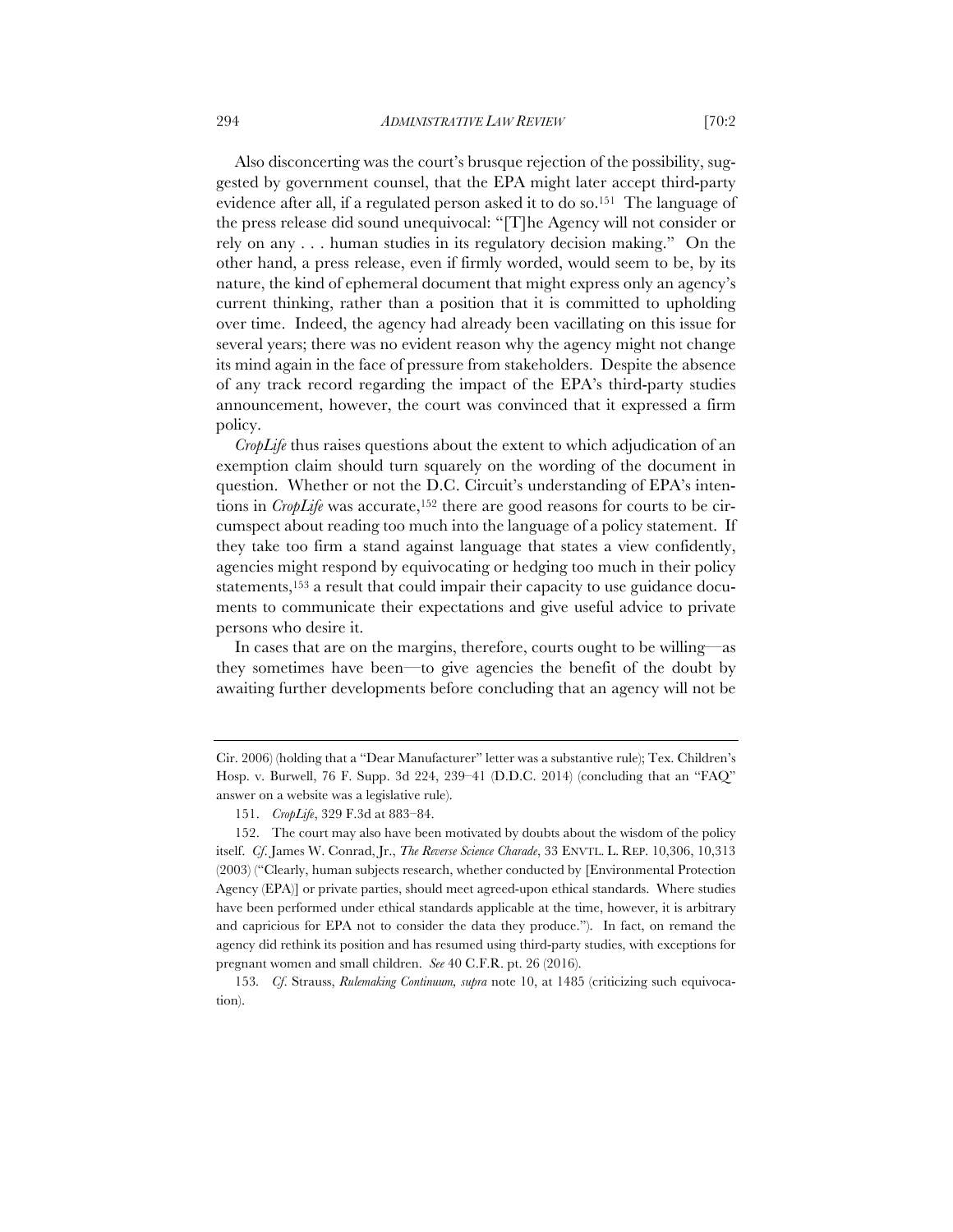open to revisiting the positions set forth in their policy statements.154 Indeed, the leading case, *Pacific Gas*, was itself a case in which the court showed forbearance in not jumping to conclusions about the agency's intentions.155 The Commission's statement did contain some language that could readily have been construed as mandatory.156 However, by choosing to interpret the document as nonbinding when read as a whole, the court served the public interest by assisting the Commission's effort to give needed guidance to pipelines as to what kinds of curtailment plans would be favorably received, at least presumptively.157

To some extent, agencies may be able to improve their chances of avoiding judicial invalidation of their guidance documents by expressly representing in such a document that, although they have no plans to reexamine the position taken there, they will do so if a private party chooses to contest it. Courts do sometimes give weight to such representations,158 although they may decline to do so if they conclude that an assurance of open-mindedness is perfunctory boilerplate appended to an otherwise insistent statement.159 In the absence of such assurances, the prevalence of holdings that mandatory

155. 506 F.2d 33 (D.C. Cir. 1974); *see supra* notes 134–35 and accompanying text.

156. For example, the agency's statement said that, "Barring [extraordinary] circumstances, our review . . . convinces us that the priorities-of-delivery set forth below should be applied to all jurisdictional pipeline companies during periods of curtailment." *Pacific Gas*, 506 F.2d at 50.

157. Whatever the Commission's original intentions may have been, the court's decision settled any controversy about the nonbinding nature of the order. In later proceedings, the Commission acknowledged that it would have to support its curtailment decisions without merely relying on Order 467. *See* Ark. Power & Light Co. v. Fed. Power Comm'n, 517 F.2d 1223, 1227 n.11 (D.C. Cir. 1975) (noting the Commission's concession). Indeed, the Commission was not always able to muster such support. *See id.* at 1233–34 (holding that certain curtailment plans were invalid).

158. *See, e.g.*, Catawba Cty. v. EPA, 571 F.3d 20, 34 (D.C. Cir. 2009) (giving weight to such a representation); Cement Kiln Recycling Coal. v. EPA, 493 F.3d 207, 227 (D.C. Cir. 2007) (same).

159. Iowa League of Cities v. EPA, 711 F.3d 844, 865 (8th Cir. 2013); Appalachian Power Co. v. EPA, 208 F.3d 1015, 1022–23 (D.C. Cir. 2000).

<sup>154.</sup> *See, e.g.*, Am. Hosp. Ass'n v. Bowen, 834 F.2d 1037, 1057 n.4 (D.C. Cir. 1987) ("A policy initially classed as a general statement is not immunized from subsequent judicial review for conformity with the APA if later developments show the agency to be using it as binding policy. But . . . it is premature for us to make that determination in the absence of anything except speculation."); *see also* Nat'l Mining Ass'n v. McCarthy, 758 F.3d 243, 253 (D.C. Cir. 2014); Nat'l Ass'n of Home Builders v. Norton, 415 F.3d 8, 17 (D.C. Cir. 2005) ("There have been no enforcement actions that indicate whether the [U.S. Fish and Wildlife Service] considers itself bound by survey results. Thus, there is insufficient evidence in the record to conclude that either of the Protocols binds the agency sufficiently to make it a substantive rule.").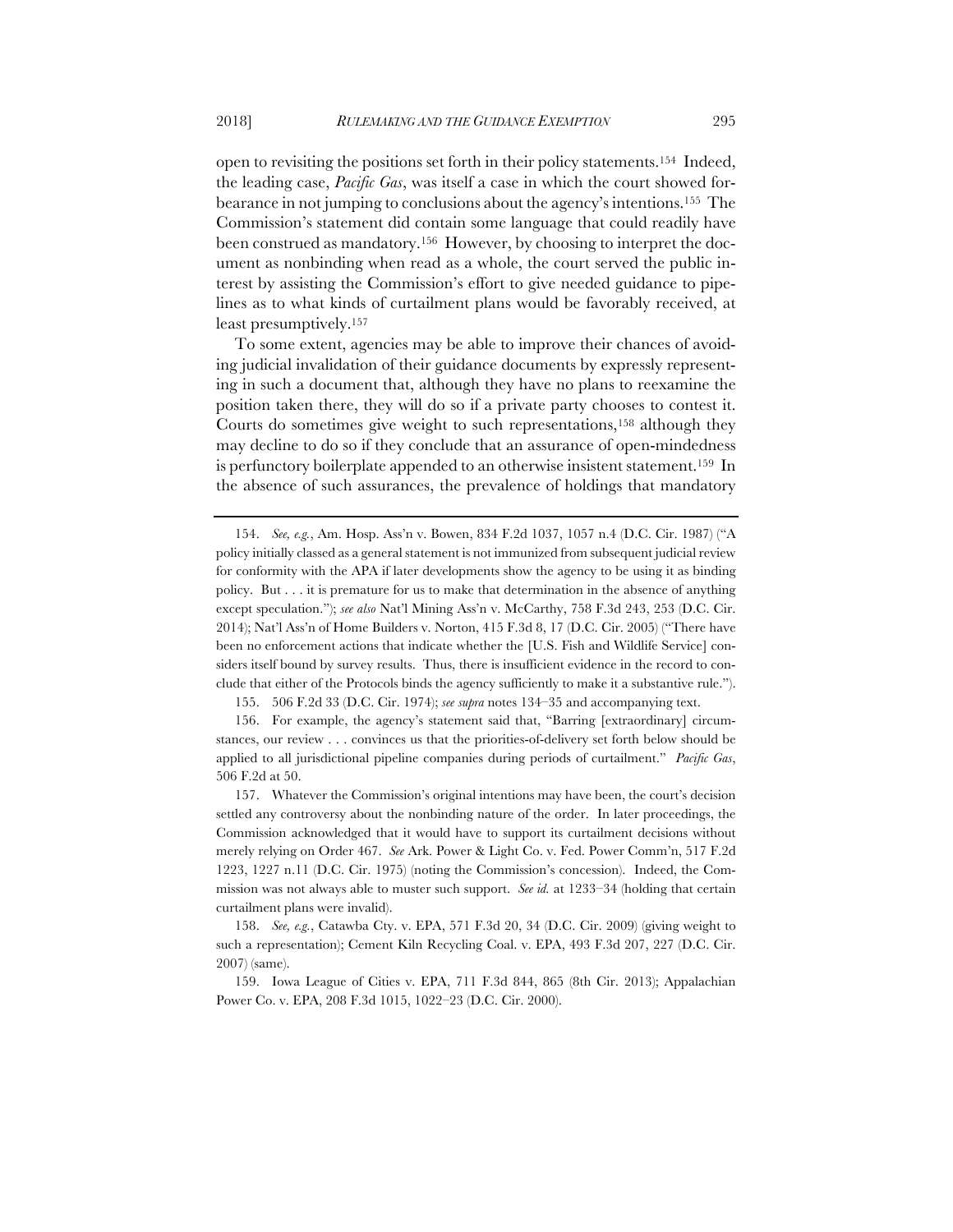language in a document was intended to be binding is at least unsurprising.

#### *2. Binding Effects in Practice*

I now turn to the second component of the *General Electric* test<sup>160</sup> for determining whether a so-called policy statement is actually a legislative rule: whether the agency treats it as binding upon private persons. In other words, at this stage the focus of attention is not on whether the agency *expects* to use the document in a "binding" fashion, but instead on whether it actually does so. This inquiry does not easily comport with the language of  $\S 553$ , which, as written, prescribes how an agency must promulgate rules, not how it must use them subsequently. In effect, the courts treat  $\S 553$  as authorizing them to police efforts by agencies to give unduly coercive effect to policy statements, regardless of whether the agency contemplated such misuse when it issued the document. However, if courts are going to strive at all to prevent agencies from giving "practical binding effect" to guidance documents, this mode of judicial reasoning has a certain pragmatic logic behind it. I wrote sympathetically in the preceding section about the attractions of giving an agency the benefit of the doubt when a policy statement is challenged on judicial review immediately after it is released; the courts' willingness to consider how the document is used in subsequent practice is a natural complement to that approach.

Regardless, the lower courts have, for better or worse, embraced this somewhat artificial mode of analysis without much controversy, and they seem comfortable with it. I will, therefore, put aside any conceptual reservations about it and use this section to explore the practical challenges that can arise when courts undertake to put this component of the test into practice.

Those challenges grow out of the fact that "binding effect" is not a simple concept. Judicial implementation of this doctrine requires a court to draw subtle––sometimes elusive––distinctions regarding the meaning of "binding effect." I quoted above the canonical language of *Pacific Gas*: an agency must be "prepared to defend its position as though the policy statement had never been issued." In essence, this proposition means that an agency may not treat a policy statement as *determinative* of any significant issue.161 The agency must be prepared to defend its action on the basis of the provision that the document purports to implement. However, this formula has not usually been interpreted to mean––as an uncritical reading of the language might lead one to suppose––that the statement can play no role in the agency's deliberations or written explanation. Customary practice is to the contrary,

<sup>160.</sup> *See supra* notes 143–144 and accompanying text.

<sup>161.</sup> Simmons v. ICC, 757 F.2d 296, 299–300 (D.C. Cir. 1985).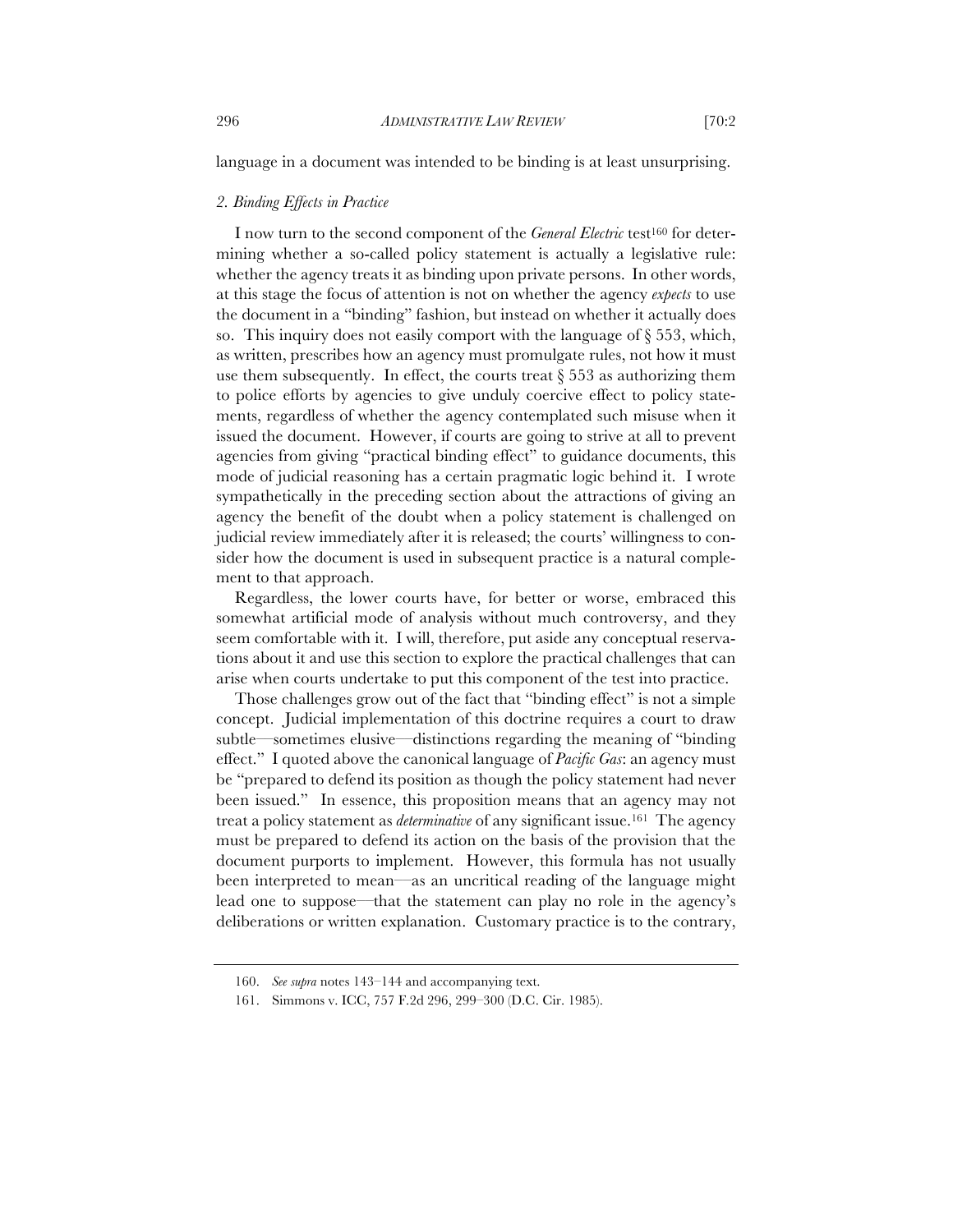and the cases have recognized as much.162 Basically, the determination as to whether an agency has treated a guidance document as determinative (which is improper) or merely instructive (which is entirely proper) turns on whether it gave affected person a fair opportunity to contest the document and responded meaningfully to significant arguments—either by reaffirming the analysis in the guidance document or by supplementing it on points not previously addressed.

In short, despite *Pacific Gas,* a guidance document can legitimately play an *influential* role that does not rise to the level of being "binding."<sup>163</sup> This distinction is important, because it enables the law to accommodate the manifold ways in which agency personnel and private interests consult and use guidance documents. This understanding of the functions of guidance harmonizes with the thrust of the institutional pronouncements from government entities and professional associations that I summarized in an earlier

<sup>162.</sup> Steeltech, Ltd. v. EPA, 273 F.3d 652, 655–56 (6th Cir. 2001) (upholding the decision of an administrative law judge (ALJ) who imposed penalties in accordance with the agency's Environmental Response Policy (ERP) because she "expressly stated that the ERP was not a rule and that she had the discretion to depart from the ERP, if appropriate," but nevertheless found that "the present case does not present circumstances that raise policy issues not accounted for in the ERP"); Panhandle Producers & Royalty Owners Ass'n v. Econ. Regulatory Admin.*,* 847 F.2d 1168, 1175 (5th Cir. 1988) ("Even though the [Economic Regulatory Administration (ERA)] looked to the Guidelines for presumptions and burdens of proof, the ERA responded fully to each argument made by opponents of the order, without merely relying on the force of the policy statement. . . . The ERA did not give the Guidelines undue weight by refusing endlessly to reconsider the principles established in [past] cases."); Panhandle Producers & Royalty Owners Ass'n v. Econ. Regulatory Admin., 822 F.2d 1105, 1111 (D.C. Cir. 1987).

<sup>163.</sup> *See* Ass'n of Flight Attendants v. Huerta, 785 F.3d 710, 718 (D.C. Cir. 2015) ("Even if the Notice arguably inclines aviation safety inspectors toward certain outcomes . . ., it does not constrain their discretion enough to create a binding norm."); Prof'ls & Patients for Customized Care v. Shalala, 56 F.3d 592, 599 (5th Cir. 1995) ("[W]hat purpose would an agency's statement of policy serve if agency employees could not refer to it for guidance?"); Brock v. Cathedral Bluffs Shale Oil Co., 796 F.2d 533, 537 (D.C. Cir. 1986) (Scalia, J.) ("An agency pronouncement is not deemed a binding regulation merely because it may have 'some substantive impact,' as long as it 'leaves the administrator free to exercise his informed discretion.'") (quoting Guardian Fed. Sav. & Loan Ass'n v. Fed. Sav. & Loan Ins. Corp., 589 F.2d 658, 666, 668 (D.C. Cir. 1978)); *see also* Ronald M. Levin, *Nonlegislative Rules and the Administrative Open Mind*, 41 DUKE L.J. 1497, 1501 (1992) [hereinafter Levin, *Open Mind*] ("*Pacific Gas* has not been read to mean that administrators must literally reconsider all the issues underlying a policy statement whenever it is implicated in subsequent cases. To the extent that the statement contains adequate answers to the challenger's contentions, the agency certainly may consult it and cite to it, so long as the agency also gives full attention to any issues raised for the first time in the current proceeding.").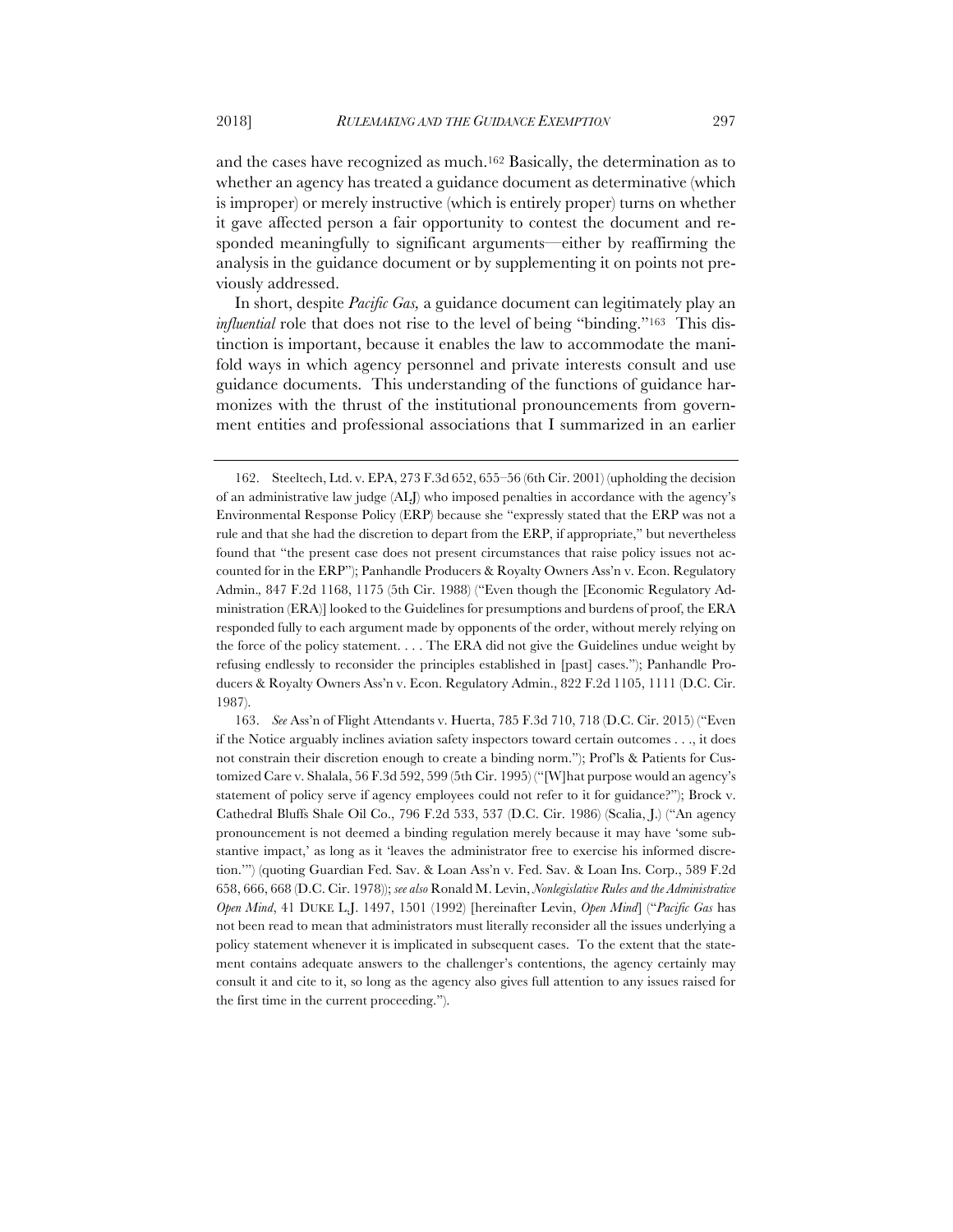section.<sup>164</sup> Those pronouncements have affirmed the positive functions that guidance documents serve in public administration, such as structuring internal conduct and showing members of the public what practices would be risky and which would be safe. This perspective also harmonizes with the substantial body of administrative law doctrine that supports protection for reasonable reliance interests. That doctrine has roots in due process<sup>165</sup> as

well as the obligation to avoid arbitrary and capricious action.166 Most of the doctrine originated in cases involving agency adjudication; but it is relevant here because, as scholars have noted, the role of guidance documents in agency decisionmaking is directly comparable to that of an agency's adjudicative precedents.167

Although the nuanced approach of the case law just discussed is attractive on its own terms, it does give rise to challenges for courts that need to apply it in litigated cases. It means that they must make delicate inquiries into whether a document's "influential" effect rises to the level of being impermissibly "binding." Such an inquiry does not occur in a vacuum; it depends on the quality of the evidence of agency conduct in the judicial review record. Sometimes the evidence supplied by the parties is quite illuminating. The record may strongly support the "legislative rule" characterization by showing that the agency steadfastly adheres to the document despite all challenges, or that exceptions are rare and might be explained away.168 Conversely, the

167. *See* Levin, *Open Mind, supra* note 163, at 1501–02; Manning, *supra* note 3, at 934–37; Strauss, *Rulemaking Continuum, supra* note 10, at 1463, 1472–73, 1486 (cited with approval on this point in *United States v. Mead Corp.*, 533 U.S. 218, 232 (2001)).

168. Elec. Privacy Info. Ctr. v. U.S. Dep't of Homeland Sec., 653 F.3d 1, 7 (D.C. Cir. 2011); U.S. Tel. Ass'n v. FCC, 28 F.3d 1232, 1234–35 (D.C. Cir. 1994); McLouth Steel Prods. Corp. v. Thomas, 838 F.2d 1317, 1324 (D.C. Cir. 1988); Bellarno Int'l Ltd. v. FDA, 678 F. Supp. 410 (E.D.N.Y. 1988).

<sup>164.</sup> *See supra* Part I.D. Note that the MSAPA, venturing beyond prior federal law pronouncements, would expressly require an agency to explain why the need for its departure from established policies or interpretations outweighs private reliance interests. *See supra* note 101 and accompanying text.

<sup>165.</sup> *See* FCC v. Fox Television Stations, Inc. (*Fox II*), 567 U.S. 239, 253 (2012).

<sup>166.</sup> FCC v. Fox Television Stations, Inc. (*Fox I*), 556 U.S. 502, 515 (2009) (dictum); Smiley v. Citibank, 517 U.S. 735, 742 (1996) (dictum); Heckler v. Cmty. Health Servs., 467 U.S. 51, 60 n.12 (1984) ("[A]n administrative agency may not apply a new [case law] rule retroactively when to do so would unduly intrude upon reasonable reliance interests."); Miguel-Miguel v. Gonzales, 500 F.3d 941, 951 (9th Cir. 2007); Epilepsy Found. of Ne. Ohio v. NLRB, 268 F.3d 1095, 1102 (D.C. Cir. 2001); Microcomputer Tech. Inst. v. Riley, 139 F.3d 1044, 1050 (5th Cir. 1998); *cf*. Encino Motorcars, LLC v. Navarro, 136 S. Ct. 2117, 2125–27 (2016) (concluding that an agency's explanation for revising a regulation was too cursory and thus arbitrary, particularly in light of industry reliance on the prior version).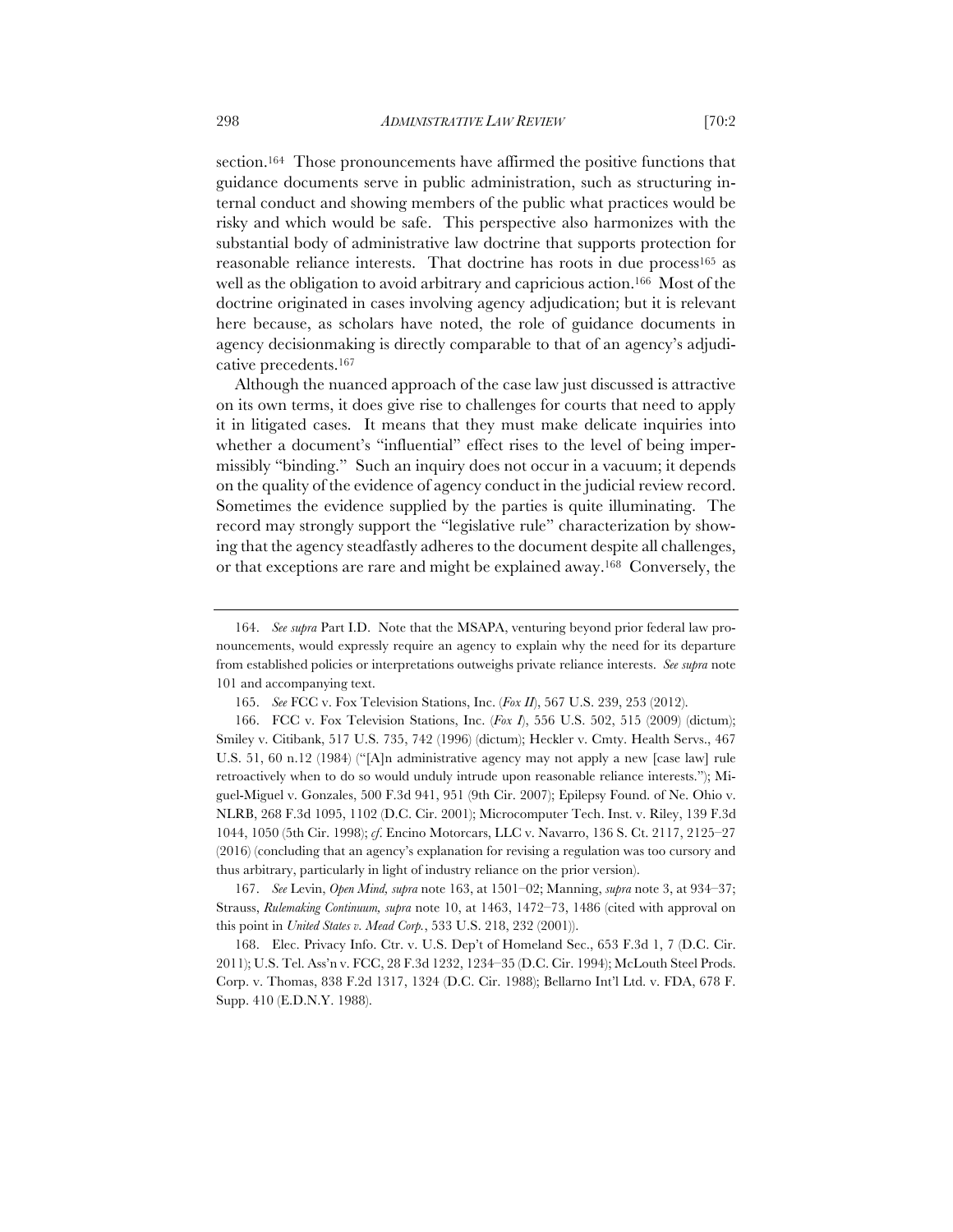record may show a significant number of instances in which the agency upheld departures from the terms of the policy or allowed addressees to depart with impunity. This would be taken as strong evidence that the document is a policy statement.169

In still other cases, the record regarding the agency's implementation of a guidance document may be less clear, leading the court to dismiss the challenge on ripeness or finality grounds.170 This third type of disposition leaves open the possibility that the challenger could return to court if subsequent experience shows more unambiguously that the document, although not binding on its face, has been treated as such in practice.171 In the short run, however, it does mean that the agency gets the benefit of the doubt and can go on using the guidance even if it has also been admonished to show more caution than may have been forthcoming until then.172

Sometimes, the question of APA compliance arises in an enforcement proceeding in which the agency is accused of having given "practical binding effect" to a policy statement in the challenger's own case. In that situation, the issue of the statement's effects cannot be postponed until another day. Even then, however, the court might choose not to hold that the document is unlawful. Instead, it might remand the individual litigant's case with instructions that, unless the agency chooses to subject the document to rulemaking proceedings, it must reconsider that case in a more "openminded" fashion—in other words, giving consideration to the litigant's arguments instead of treating the guidance document as dispositive of the issues.<sup>173</sup> This remedial disposition makes particular sense when the court has little or no information available as to the manner in which the agency uses a particular guidance document, except for its application to the appellant's own case.

<sup>169.</sup> Sierra Club v. EPA, 873 F.3d 946, 952 (D.C. Cir. 2017); Catawba Cty. v. EPA, 571 F.3d 20, 34–35 (D.C. Cir. 2009); White v. Nicholson, 541 F. Supp. 2d 87 (D.D.C. 2008) (lack of evidence of binding effect).

<sup>170.</sup> Colwell v. Dep't of Health & Human Servs., 558 F.3d 1112, 1128 (9th Cir. 2009); Fla. Power & Light Co. v. EPA, 145 F.3d 1414, 1418–21 (D.C. Cir. 1998); Municipality of Anchorage v. United States, 980 F.2d 1320, 1323–25 (9th Cir. 1992); Pub. Citizen v. NRC, 940 F.2d 679, 683 (D.C. Cir. 1991).

<sup>171.</sup> Such a later challenge would likely be allowed even if the applicable judicial review statute contains a time limit that would generally require immediate appeal. *See* Ronald M. Levin, *Statutory Time Limits and Judicial Review of Rules: Verkuil Revisited*, 32 CARDOZO L. REV. 2203, 2215 & nn.60–61, 2218 n.80 (2011).

<sup>172</sup>*. But see* Franklin, *supra* note 3, at 301–02 (noting possible benefits from vacating the guidance).

<sup>173.</sup> Interstate Nat. Gas Ass'n of Am. v. FERC, 285 F.3d 18, 60 (D.C. Cir. 2000); *McLouth Steel Prods. Corp.*, 838 F.2d at 1324; Simmons v. ICC, 752 F.2d 296, 300 (D.C. Cir. 1985).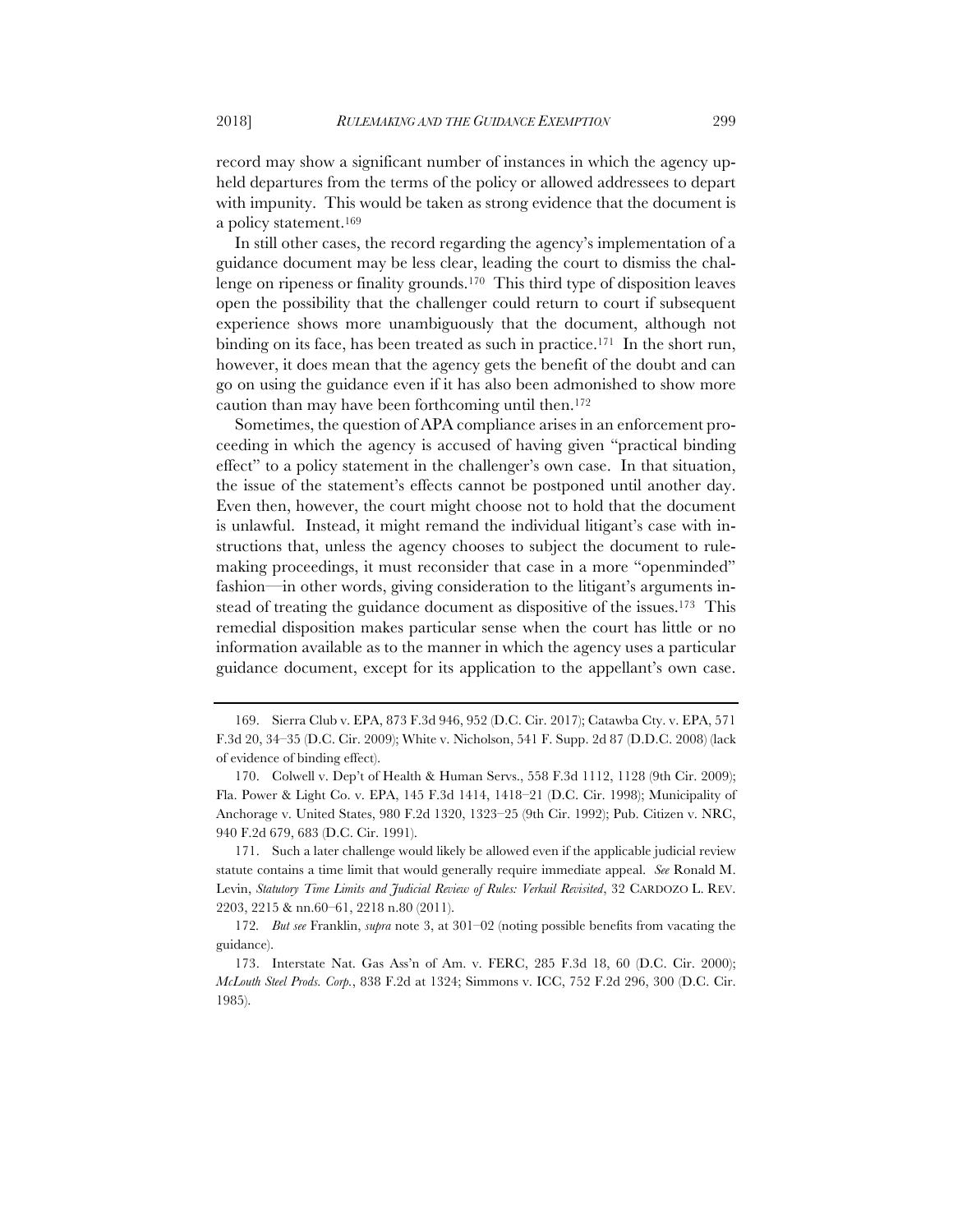The court might determine that the agency used its policy statement in an impermissibly "binding" fashion in that proceeding, but this finding would not necessarily indicate that the agency commits the same error in other proceedings.174 Under those circumstances, presumably, the statement will retain its status as a (legitimate) guidance document. This sort of disposition offers further confirmation that the court's implementation of the exemption is often guided by pragmatism far more than by a literal interpretation of the language of the statute.

# *C. Binding Effects on Agency Personnel*

This section takes up the question of whether, and how, courts should apply the "binding norm" approach if a guidance document allegedly binds the issuing agency or its employees but not members of the public. Cases have addressed this question in widely divergent ways. This section offers a critique of the cases and some suggestions as to how analysis in this area could be improved.

#### *1. Framing the Issues*

The well-known case of *Community Nutrition Institute v. Young* (*CNI*)175 is illustrative. The case dealt with efforts by the FDA to regulate aflatoxin, a toxic substance that is unavoidably present in small quantities in corn. The FDA issued an "action level" stating that it would not bring enforcement proceedings against manufacturers that kept aflatoxin contamination in their products at or below a level of 20 parts per billion (ppb). However, Community Nutrition Institute (CNI), a public interest group, sued for a declaration that the action level was unlawful because the FDA had issued it without prior notice-and-comment. In a per curiam opinion signed by Judges Edwards and Mikva, the D.C. Circuit agreed with CNI and rejected the government's reliance on the policy statement exemption in the APA.176

To some degree, the court's holding rested on grounds that closely resemble the arguments discussed in the preceding section of this article. The court

<sup>174.</sup> This might be especially true if decisionmaking is dispersed among multiple adjudicators. *See* Sacora v. Thomas, 628 F.3d 1059, 1070 (9th Cir. 2010) ("These regional differences demonstrate that the BOP's rule allows staff to make individualized determinations and does not create a new binding rule of substantive law."). For more on decentralization in federal programs, see Yishal Blank & Issachar Rosen-Zvi, *Reviving Federal Regions*, 70 STAN. L. REV. (forthcoming 2018); Jessica Bulman-Pozen, *Our Regionalism*, 166 U. PA. L. REV. 377 (2018); Dave Owen, *Regional Federal Administration*, 63 UCLA L. REV. 58 (2016).

<sup>175.</sup> 818 F.2d 943 (D.C. Cir. 1987) (per curiam).

<sup>176.</sup> *Id.* at 945–48.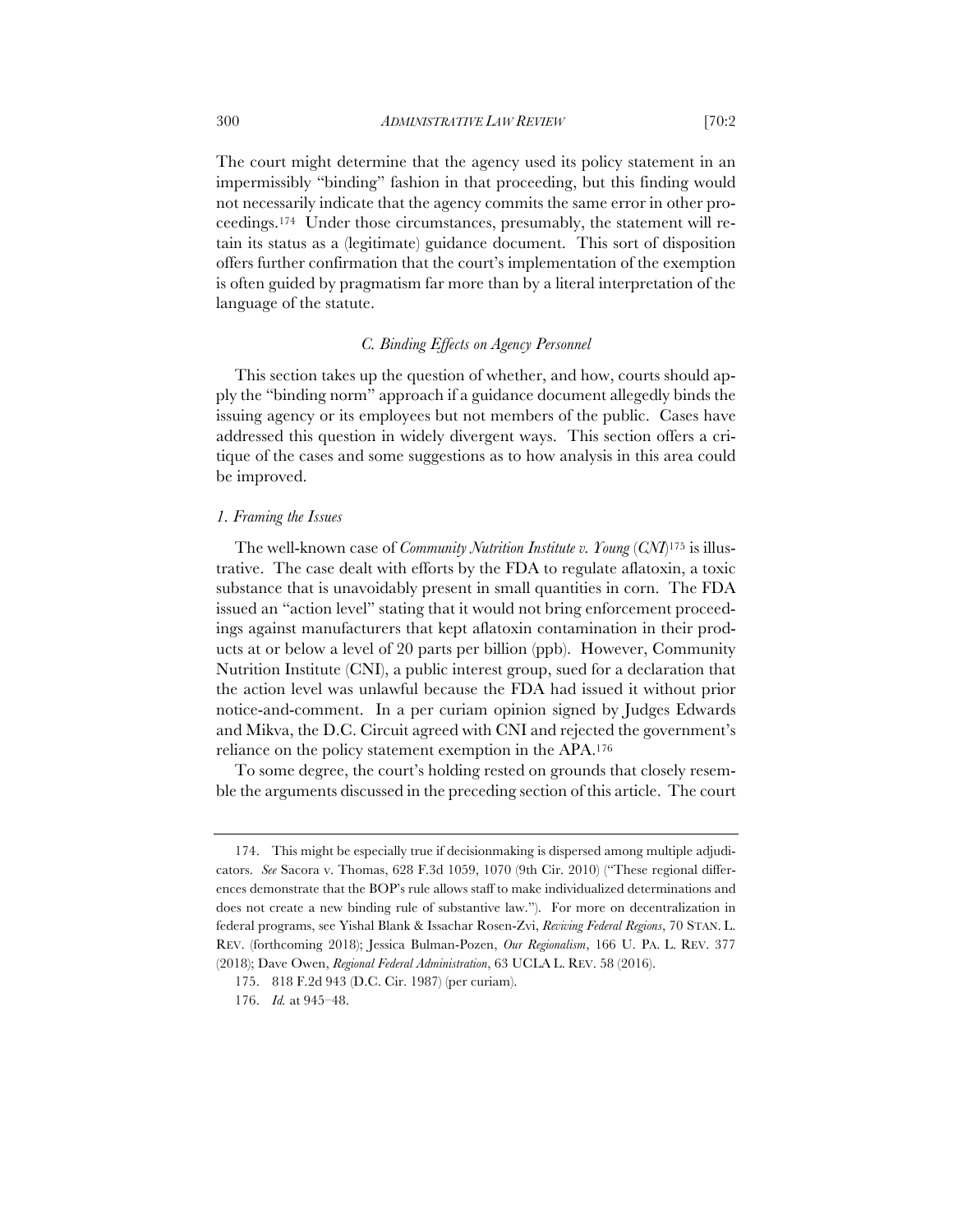mentioned several respects in which it thought that the action level would operate in a binding way on manufacturers.177 However, the court seemed to acknowledge that these constraining effects on food producers would not, by themselves, justify a holding that the action levels were legislative rules. (Indeed, such a holding would be ironic, because the complaining parties in the case were consumer representatives, not food producers.) Thus, the court turned to an additional, more innovative line of argument, declaring itself "convinced that FDA has bound itself. As FDA conceded at oral argument, it would be daunting indeed to try to convince a court that the agency could appropriately prosecute a producer for shipping corn with less than 20 ppb aflatoxin."178

The court's second rationale—that the action level was a legislative rule because the FDA had "bound itself"—has remained influential in later cases.179 Notably, it played a prominent role in *Texas v. United States*,180 the litigation over the validity of the Obama administration's "deferred action" immigration program. A memo from the U.S. Department of Homeland Security announced that the department would entertain applications from certain immigrants for a status that would shield them from deportation proceedings for a limited period. The memo listed criteria that department officials were to consider in evaluating such applications, although it expressly provided that the criteria were not exhaustive.181 The memo was challenged in court by (among other plaintiffs) the state of Texas, which alleged that the work permits accompanying deferred action status would lead to increased expenses for the state, such as the cost of issuing driver's licenses to the recipients. The district court upheld Texas's standing on that basis<sup>182</sup> and went on to hold that the department's issuance of the memo without notice-andcomment had been unlawful. According to the court, department personnel would as a practical matter routinely grant applications; in that sense the memo had established a policy that was binding on agency staff.<sup>183</sup> The Fifth Circuit upheld this ruling,184 which became final when it was affirmed by an equally divided Supreme Court.

<sup>177.</sup> For criticism of these arguments, see Richard M. Thomas, *Prosecutorial Discretion and Agency Self-Regulation:* CNI v. Young *and the Aflatoxin Dance*, 44 ADMIN. L. REV. 131, 149 & n.115 (1992).

<sup>178.</sup> *Cmty. Nutrition Inst*., 818 F.2d at 948.

<sup>179.</sup> *See* Thomas, *supra* note 177, at 154–55 (compiling cases).

<sup>180.</sup> 809 F.3d 134 (5th Cir. 2015), *aff'd by equally divided Court*, 136 S. Ct. 2271 (2016).

<sup>181.</sup> 809 F.3d at 147.

<sup>182.</sup> *Id.* at 149.

<sup>183.</sup> *Id.* at 173–76.

<sup>184.</sup> *Id.* at 155–63 (standing), 176 (binding effect).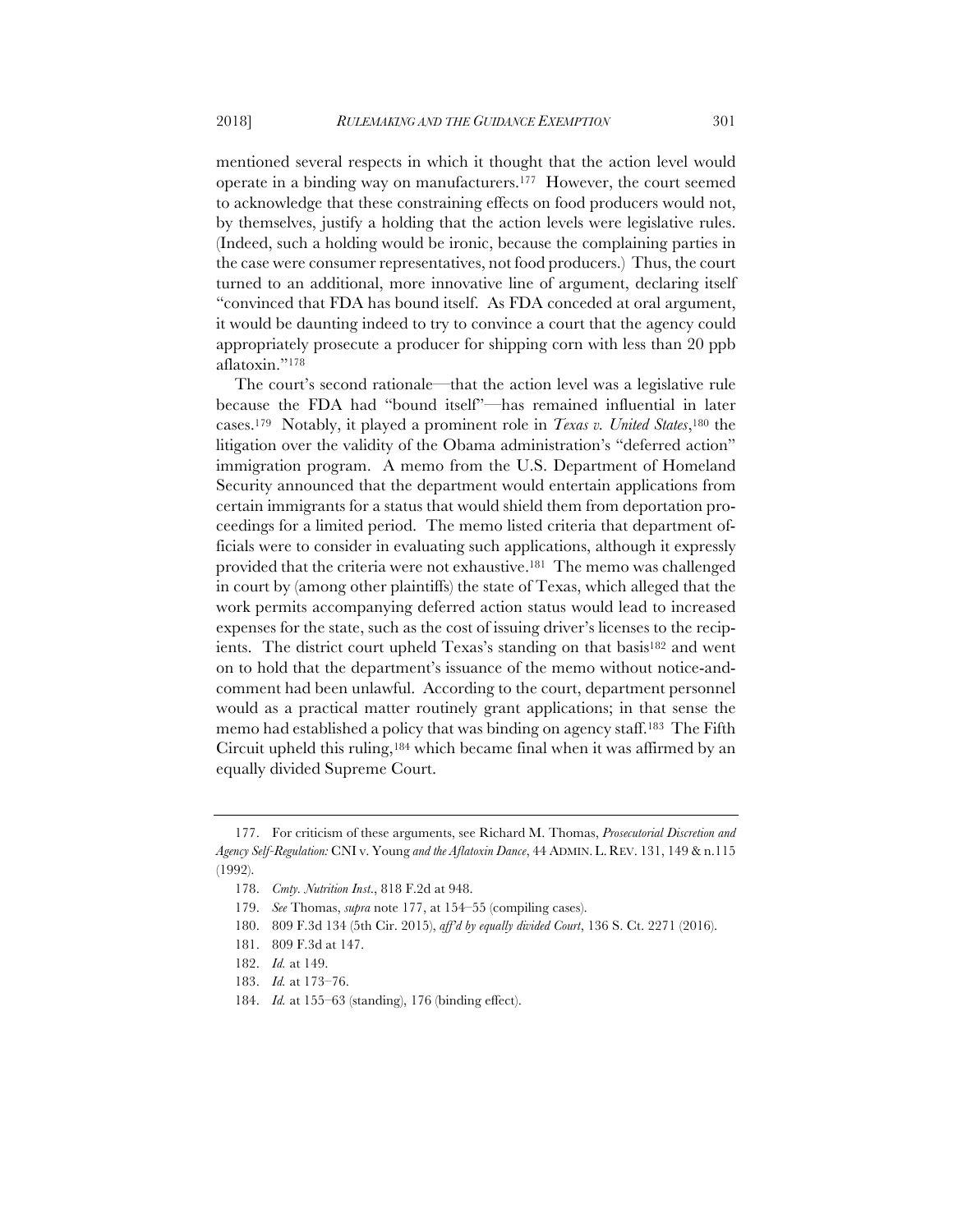However, not all courts accept the idea that a guidance document be-

comes legislative if it binds agency personnel. In *Erringer v. Thompson*,185 Medicare claimants argued that a "local coverage determination" was unlawful under § 553 because Medicare contractors (insurance companies) were required to follow them (although administrative law judges (ALJs) to whom the contractors' decisions were appealable were not). The Ninth Circuit disagreed by saying that the correct inquiry was whether the decision was binding on persons *outside the agency*, and for this purpose the contractors should be considered "inside" the agency.186 Similarly, in *Splane v. West*,187 the Federal Circuit declared that the question of whether a rule has the force and effect of law refers to "the binding effect of [a] regulation on tribunals *outside*  the agency, not on the agency itself."188

## *2. Critiques*

The "binding itself" reasoning of *CNI* has met with severe criticism on the ground that it interferes with salutary efforts by agency leadership to prevent staff members from administering programs in an arbitrary or unequal fashion. In this view, policy guidance that structures the conduct of frontline officials should be encouraged, not discouraged. Richard Thomas, in a wellknown commentary, argues that, under the reasoning of *CNI*,

[T]he more unstructured, variable and undisciplined the agency's prosecutorial approach, the more shielded an agency's prosecutorial discretion will be from public participation and, ultimately, judicial review. But, if regularity of agency enforcement action, centralized control of agency personnel, and imposition of public, agency-wide policy are desired—and they *are* desired by most critics of unchanneled agency discretion—then a rule that essentially penalizes an agency for restricting the discretion of its own personnel would appear to be counterproductive.189

Amplifying on Thomas's reasoning, Peter Strauss has drawn attention to the "general advantages of encouraging government regularity in accordance with published guidelines."190 He explains that, although an agency and its staff *should* depart from a position set forth in a guidance document if an affected person shows a reason to do so (in contrast with the binding effect of a legislative rule), they *should adhere* to it in the absence of such a showing: "The whole point of the exercise is to structure discretion, to provide warning

<sup>185.</sup> 371 F.3d 625 (9th Cir. 2004).

<sup>186.</sup> *Id.* at 631.

<sup>187.</sup> 216 F.3d 1058 (Fed. Cir. 2000).

<sup>188.</sup> *Id.* at 1064.

<sup>189.</sup> Thomas, *supra* note 177, at 155.

<sup>190.</sup> Strauss, *Rulemaking Continuum*, *supra* note 10, at 1484–85.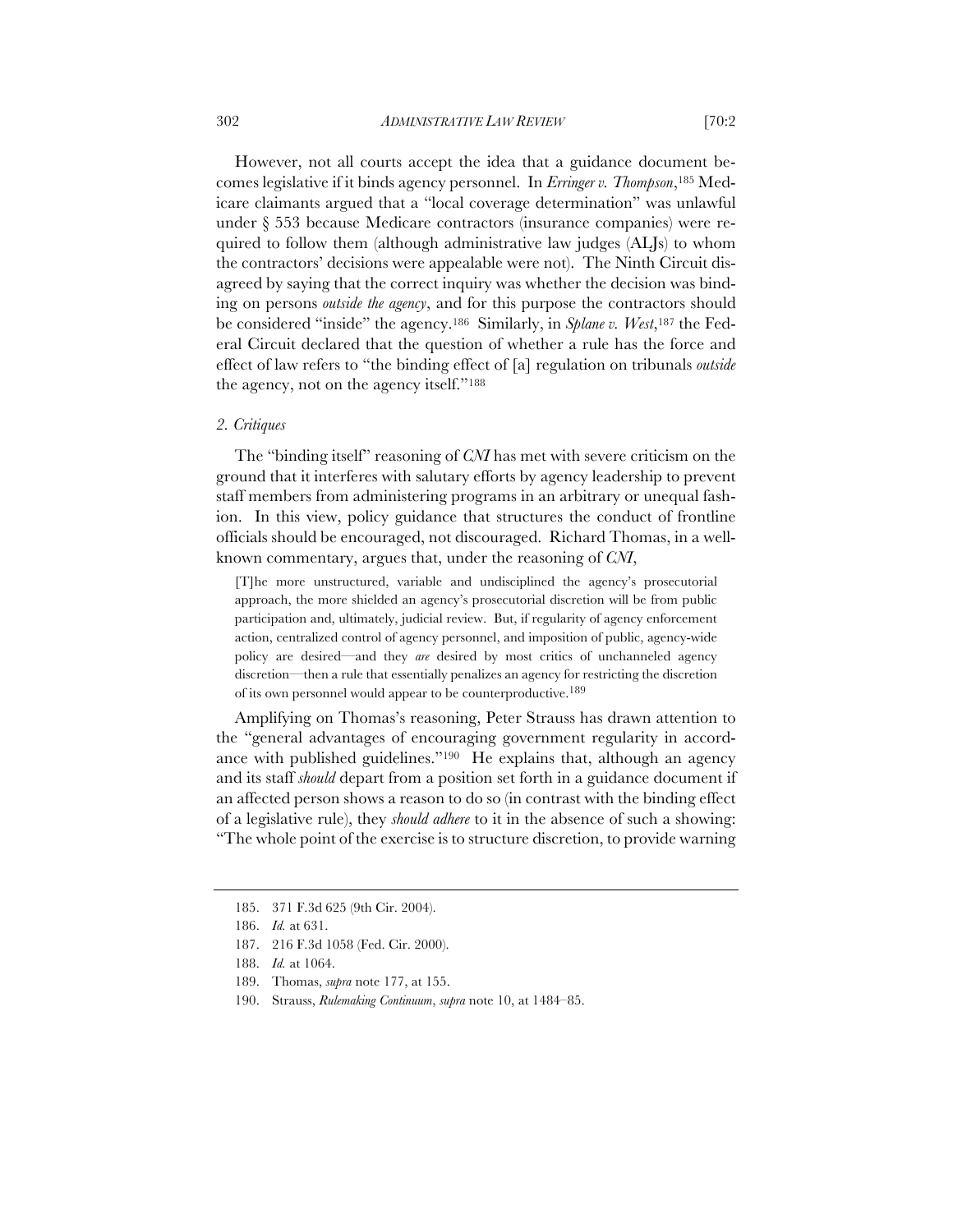and context for efficient interaction between the agency and the affected public."191

More recently, twelve administrative law professors filed an amicus curiae brief in the Supreme Court phase of the Texas immigration litigation, expanding on the foregoing analysis and drawing an explicit link to the § 553(b)(A) exemption.<sup>192</sup> The brief asserted that the court of appeals in Texas had erred, because "promulgating binding guidance for lower-level agency officials is precisely what general policy statements are properly designed to do."193 Issuance of guidance to staff is a critical agency function, the brief continued, yet to superimpose a requirement of rulemaking procedure would be impractical.<sup>194</sup> Thus, an interpretation of the APA that would require such procedure would either leave lower level officials free to act in unpredictable ways, or would encourage agency leadership to issue instructions in informal documents or oral statements, to the detriment of transparency goals.195 In short, the "APA does not require notice and comment for guidance that binds lower-level agency officials, and courts should not read it as such."196

As one of the signatories to this brief, I endorse its analysis but would add a few individual observations. First, although the reasoning just stated could potentially lead to the conclusion that the practical binding effect doctrine should be abandoned altogether,<sup>197</sup> it could also be applied more narrowly. Genuine difficulties of analysis can arise when an agency issues guidance that is nominally addressed to staff but is alleged to interfere with regulated persons' ability to obtain full consideration of their contentions when the agency

196. *Id.* at 16–17.

<sup>191.</sup> *Id.* at 1486. For elaboration, see Gillian E. Metzger & Kevin M. Stack, *Internal Administrative Law*, 115 MICH. L. REV. 1239 (2017).

<sup>192.</sup> Brief of Administrative Law Scholars as Amici Curiae in Support of Petitioners at 8–17, United States v. Texas, 136 S. Ct. 2271 (2016) (No. 15-674).

<sup>193.</sup> *Id.* at 8.

<sup>194.</sup> *Id.* at 13–15.

<sup>195.</sup> *Id.* at 15–16.

<sup>197.</sup> In a well-known separate opinion in *Community Nutrition Institute v. Young*, Judge Starr argued that the sole criterion for determining whether a so-called policy statement is really a legislative rule should be whether it would be dispositive in a subsequent enforcement proceeding. 818 F.2d 943, 950–53 (D.C. Cir. 1987) (Starr, J., concurring and dissenting). However, acceptance of Judge Starr's position would amount to a complete repudiation of Anthony's "practical binding effect" analysis, which has proved durable for more than two decades and is enthusiastically supported by many administrative law practitioners. I doubt that the courts will embrace the Starr position any time in the foreseeable future. For related discussion, see *infra* Part II.E.2.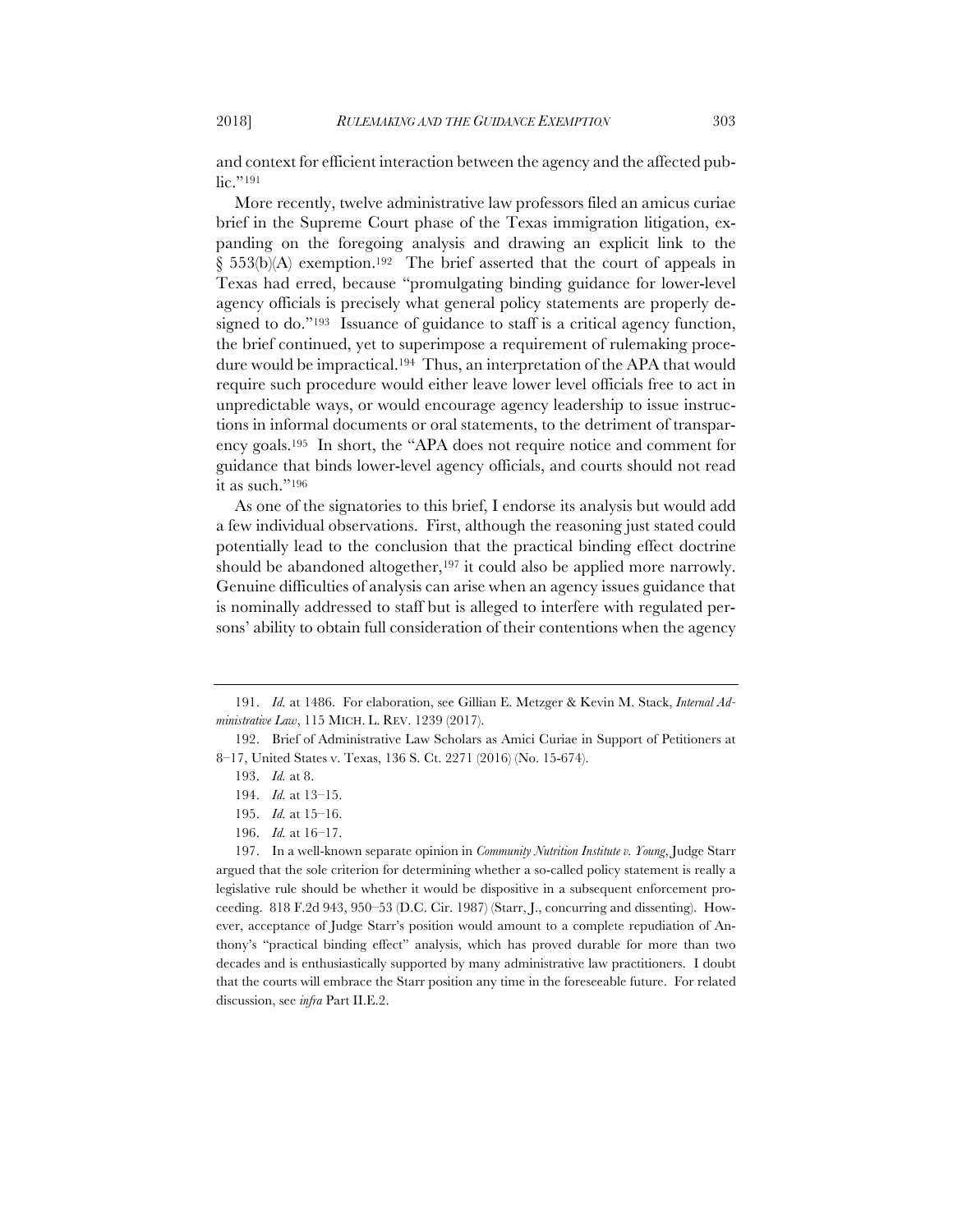later enforces the policy against them.198 Regardless of that complication, however, *CNI* and *Texas* were not cases of that sort. The policy statements in those cases could never have coerced the respective plaintiffs, because there was no prospect that the policy could ever have been enforced against them. In each case, the plaintiffs established standing to sue to the court's satisfaction; thus, it was assumed that each litigant would be *affected* by the challenged policy statement if it were allowed to stand. But neither statement would have prevented the government from hearing from anyone who would

otherwise have a right to be heard in its implementation proceedings. Because their situation would not implicate the problem that the practical binding effect doctrine was created to solve, *CNI* and *Texas* were especially weak cases for judicial intervention to enforce § 553. Second, the *CNI* holding has been defended, or at least explained, as serv-

ing to give a voice in the administrative process to public-interest litigants who, as a practical matter, would never have a chance to be heard at the enforcement stage.199 But the suggested interpretation of the guidance exemption would not leave the litigants without any opportunity to call the agency to account for a possibly misguided guidance document. They would still be able to file a rulemaking petition directly with the agency to request reconsideration of the guidance.200 The agency would be required to respond in writing, and a dissatisfied petitioner could seek judicial review.201

200. 5 U.S.C. § 553(e) (2012); Sean Croston, *The Petition is Mightier than the Sword: Rediscovering an Old Weapon in the Battles over Regulation Through Guidance*, 63 ADMIN. L. REV. 381 (2011); Aram A. Gavoor & Daniel Mictus, *Public Participation in Nonlegislative Rulemaking*, 61 VILL. L. REV. 759 (2016). Nina Mendelson supports the petition option in principle but questions whether the APA provides for it. *See* Mendelson, *supra* note 199, at 438–44. Those doubts, however, do not seem to be well taken. *See* Seidenfeld, *supra* note 14, at 371–72; ACUS Recommendation 76-5, *supra* note 31 (referring to "existing provisions of Administrative Procedure Act section 553(e), allowing any person to petition at any time for the amendment or repeal of a rule, including an interpretive rule or a statement of general policy"). Indeed, some of the drafters of the APA specifically contemplated such petitions. *See infra* note 263 and accompanying text.

<sup>198.</sup> *See* PARRILLO, *supra* note 55, at 26–27 (arguing that such indirect binding effects should not be allowed). The 2017 ACUS recommendation apparently endorses the same idea. ACUS Recommendation 2017-5, *supra* note 108, at 61,736.

<sup>199.</sup> Strauss, *Rulemaking Continuum*, *supra* note 10, at 1484–85. *See generally* Nina A. Mendelson, *Regulatory Beneficiaries and Informal Agency Policymaking*, 92 CORNELL L. REV. 397 (2007). Note, however, that the Food and Drug Administration's (FDA's) response to the court's decision was not to hold a rulemaking proceeding but instead to disavow more firmly any binding effect that might be ascribed to the action level. Thomas, *supra* note 177, at 153.

<sup>201.</sup> Massachusetts v. EPA, 549 U.S. 497, 527–28 (2007); Auer v. Robbins, 519 U.S. 452, 459 (1997).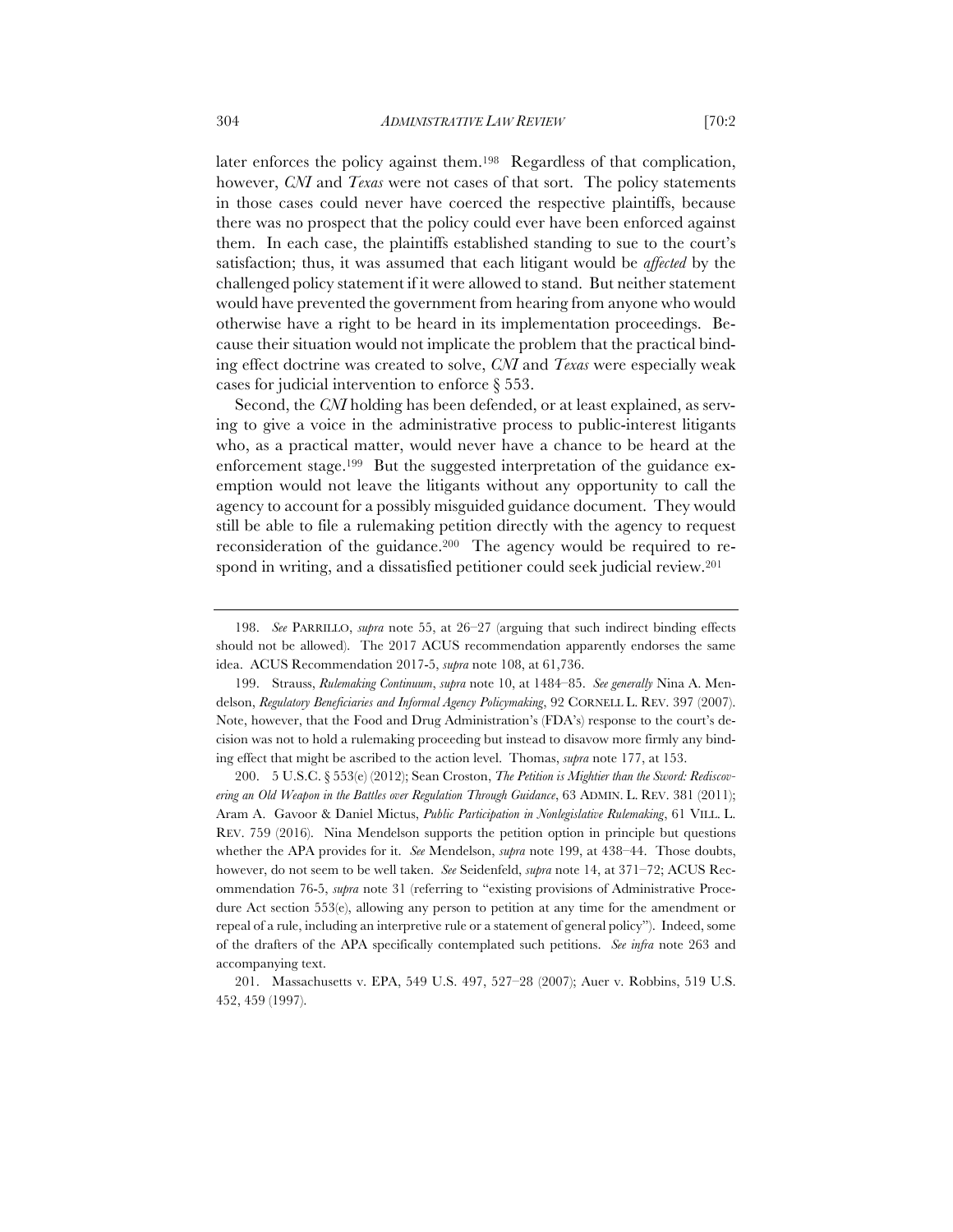### *3. Binding Effects on Subordinates Only*

The above suggestion that a guidance document should not be reclassified as a legislative rule if it binds the agency but not private persons may be hard for some to accept. It does go beyond existing precedent in at least some circuits. For those who may disagree with it, some of the institutional pronouncements discussed earlier may point the way toward a more broadly acceptable principle: an agency should be allowed, without resorting to notice-and-comment, to issue a guidance document that is binding on its staff if persons affected by the document will have a fair opportunity to contest the document at a later stage in the implementation process. The principle was foreshadowed in the 1992 ACUS recommendation, which stated that an agency should be allowed to "mak[e] a policy statement which is authoritative for staff officials in the interest of administrative uniformity or policy coherence."<sup>202</sup> The OMB bulletin was more explicit: a significant guidance document should not contain "mandatory language . . . unless . . . the language is addressed to agency staff and will not foreclose consideration by the agency of positions advanced by affected private parties."203 Even more specific was ACUS's 2017 recommendation, which stated that "a policy statement could bind officials at one level of the agency hierarchy, with the caveat that officials at a higher level can authorize action that varies from the policy statement."204

In a commentary on a similar provision in the MSAPA,205 I suggested what such criteria ought to mean in practical terms:

The idea here is that, even though a guidance document cannot carry the force of law, the agency should not be required to entertain challenges to it at every level of the implementation process. Low-level staff can be directed to advise challengers to speak to their supervisor or to appeal to a higher level. The staff should, however, be instructed not to tell a member of the public that the agency's policy is set in stone, even

<sup>202.</sup> *See supra* text accompanying note 68 (discussing ACUS Recommendation 92-2).

<sup>203.</sup> OMB Bulletin, *supra* note 11, at 3436–37; *id.* at 3440 ¶ II.2.(h). This language was, in fact, suggested to OMB by the ABA Administrative Law Section in comments submitted on a draft of the bulletin. Letter from Eleanor D. Kinney, Chair, ABA Section of Admin. Law & Regulatory Practice, to Office of Information & Regulatory Affairs 6 (Dec. 15, 2005) (on file at https://georgewbush-whitehouse.archives.gov/omb/inforeg/good\_guid/caba.pdf.).

<sup>204.</sup> ACUS Recommendation 2017-5, *supra* note 108, at 61,736.

<sup>205.</sup> 2010 MSAPA, *supra* note 92, § 311(c) ("A guidance document may contain binding instructions to agency staff members if, at an appropriate stage in the administrative process, the agency's procedures provide an affected person an adequate opportunity to contest the legality or wisdom of a position taken in the document.").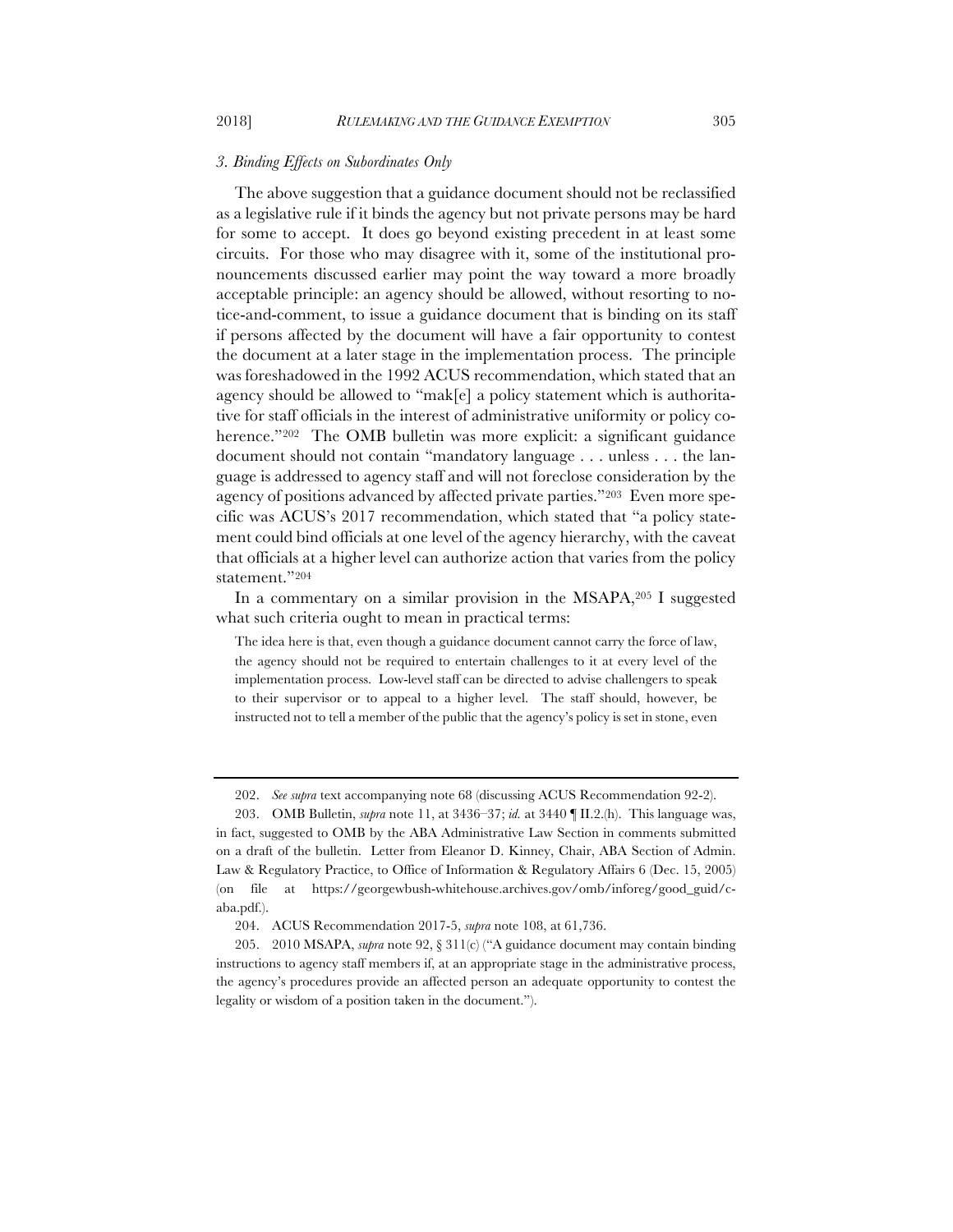if they personally have no discretion to depart from it.206

This line of reasoning offers an attractive justification for the holding in *Erringer v. Thompson*, the Medicare case discussed above.207 As noted, the agency's local coverage determination was binding on contractors, but this did not negate its status as a policy statement, because claimants had an opportunity to appeal to an ALJ, who was not bound by the determination.208

Incidentally, the proposition that an agency may issue internally binding guidance can apply to guidance given to ALJs themselves. Although the APA protects the independence of ALJs in their rulings on particular cases,  $2^{09}$  the prevailing view is that an agency can require them to adhere to its guidance documents.<sup>210</sup> Accordingly, in *Warder v. Shalala*,<sup>211</sup> the First Circuit rejected an argument that an interpretive ruling by the Health Care Financing Administration (HCFA) relating to reimbursement of Medicare expenses had to be adopted through notice-and-comment. Although the agency's ALJs were required to comply with the ruling, the court wrote: "An interpretative rule binds an agency's employees, including its ALJs, but it does not bind the agency itself."212 The court's statement seems too sweeping: sometimes a refusal to allow a party to contest a guidance document except on appeal from an ALJ decision would be too burdensome. But the choice that HCFA made should not be ruled out categorically.213

210. Ronald M. Levin, *Administrative Judges and Agency Policy Development: The Koch Way*, 22 WM. & MARY BILL RTS. J. 407, 409–12, 419–24 (2013) [hereinafter Levin, *The Koch Way*]. Indeed, the APA expressly provides that an ALJ's power to "make or recommend decisions" is "[s]ubject to published rules of the agency." 5 U.S.C. § 556(c)(10). This provision is not limited to rules that have the force of law.

<sup>206.</sup> Levin, *MSAPA Rulemaking*, *supra* note 93, at 880.

<sup>207.</sup> *See supra* text accompanying notes 185–186.

<sup>208.</sup> Erringer v. Thompson, 371 F.3d 625, 631 n.10 (9th Cir. 2004). The holding of *Splane v. West*, 216 F.3d 1058 (Fed. Cir. 2000), can be defended on a similar basis. The plaintiff's objection in that case was that the commission that had heard his case was, by statute, bound by a "precedential opinion" (which the court equated with an interpretive ruling) issued by the general counsel's office. Evidently, however, the plaintiff was not bound by the ruling at all levels of the department, because he could and did petition the general counsel's office to revoke the ruling. *See* Wilderness Soc'y v. Norton, 434 F.3d 584, 596 (D.C. Cir. 2006) (upholding management policies that were mandatory for employees but that the agency heads had retained complete discretion to waive).

<sup>209.</sup> 5 U.S.C. § 554(d)(1)–(2) (2012).

<sup>211.</sup> 149 F.3d 73 (1st Cir. 1998).

<sup>212.</sup> *Id.* at 82.

<sup>213.</sup> *See* Levin, *The Koch Way*, *supra* note 210, at 427–29.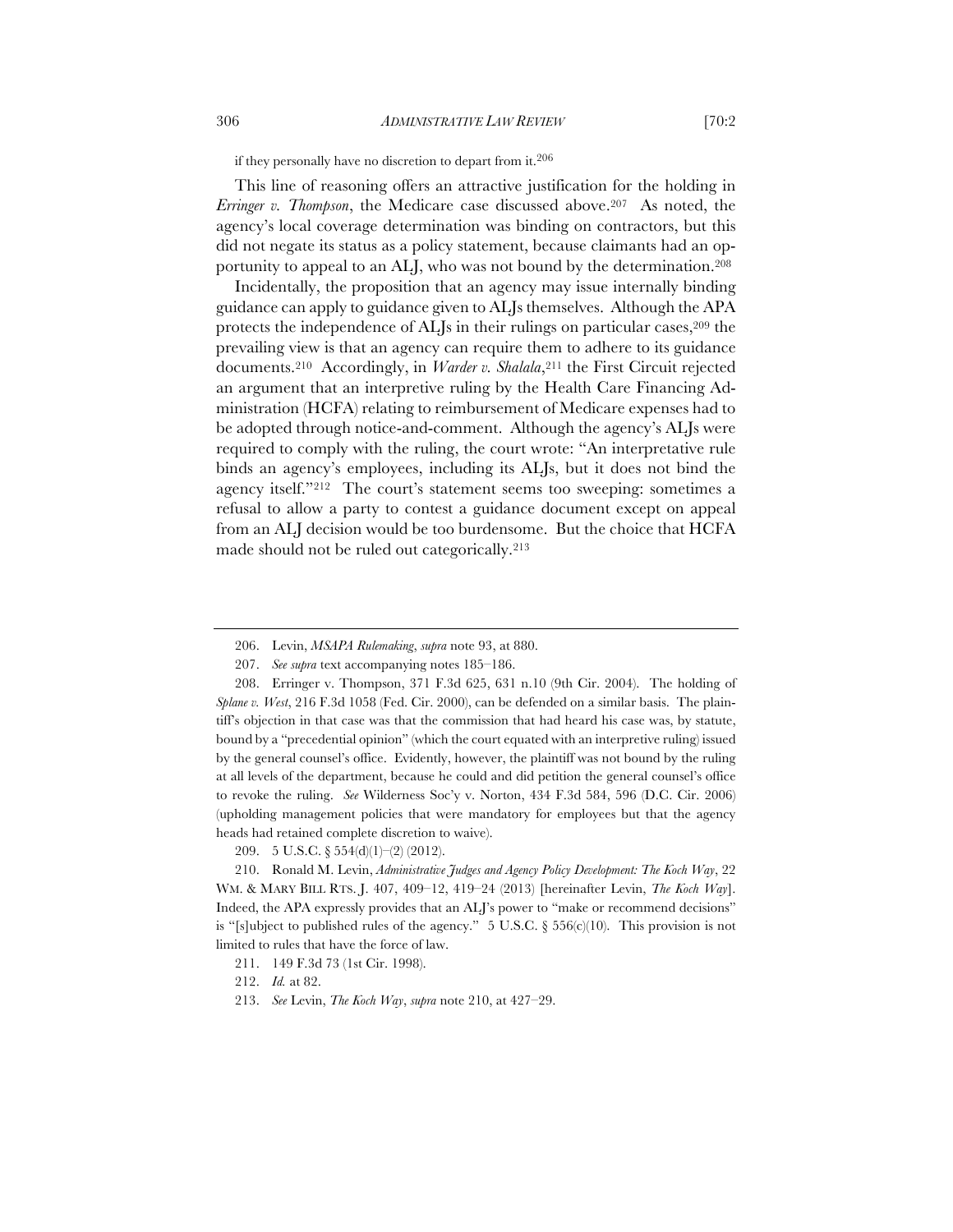### *D. The Supreme Court's Contribution, or Lack Thereof*

The reader may have noticed that the foregoing account of doctrine applying the policy statement exemption has lacked any discussion of Supreme Court case law. In fact, the Court has decided one case on point—but it was an unsatisfactory opinion that has had no real influence on later cases.

*Lincoln v. Vigil*<sup>214</sup> was a suit brought to challenge the closure of an Indian Health Service (IHS) pilot program in Albuquerque that for several years provided clinical services to disabled Indian children in the vicinity. The IHS closed the program in order to replace it with a nationwide treatment program. The Tenth Circuit held that the termination of the program was invalid and asserted that the IHS should have allowed notice-and-comment procedures, but the Court unanimously disagreed. In an opinion by Justice Souter, the Court quoted the definition of policy statements from the *Attorney General's Manual on the APA*: "statements issued by an agency to advise the public prospectively of the manner in which the agency proposes to exercise a discretionary power."215 Without further reasoning regarding the meaning of the exemption, the Court announced this conclusion: "Whatever else may be considered a 'general statement of policy,' the term surely includes an announcement like the one before us, that an agency will discontinue a discretionary allocation of unrestricted funds from a lump-sum appropriation."216

Yet the policy statement exemption seems completely inapplicable to this situation. The agency's closure announcement did not set forth a decisional framework that agency personnel would thereafter use in exercising discretion. Once the Albuquerque facility was closed, the agency obviously could not serve anyone in the area. Thus, the IHS decision was entirely "definitive" and "binding" with regard to the former beneficiaries of the program. Apparently, Justice Souter overlooked the crucial words "prospectively" and "proposes" in the *Attorney General's Manual* definition. It is hard to see how he could otherwise have arrived at such a patent misinterpretation of what the exemption is supposed to be about. The agency's announcement described a present exercise of discretion, not a plan for future decisions.217

In short, the opinion's reasoning was far out of synch with established understandings, in lower court case law and secondary literature, as to what the policy statement exemption means. That, presumably, is why those courts

<sup>214.</sup> 508 U.S. 182 (1993).

<sup>215.</sup> *Id.* at 197 (citations omitted).

<sup>216.</sup> *Id.* at 197.

<sup>217.</sup> *See* Robert A. Anthony, *The Supreme Court and the APA: Sometimes They Just Don't Get It*, 10 ADMIN. L.J. AM. U. 1, 13–16 (1996) (calling the opinion "maladroit" and "breathtaking in [its] brusque crudeness").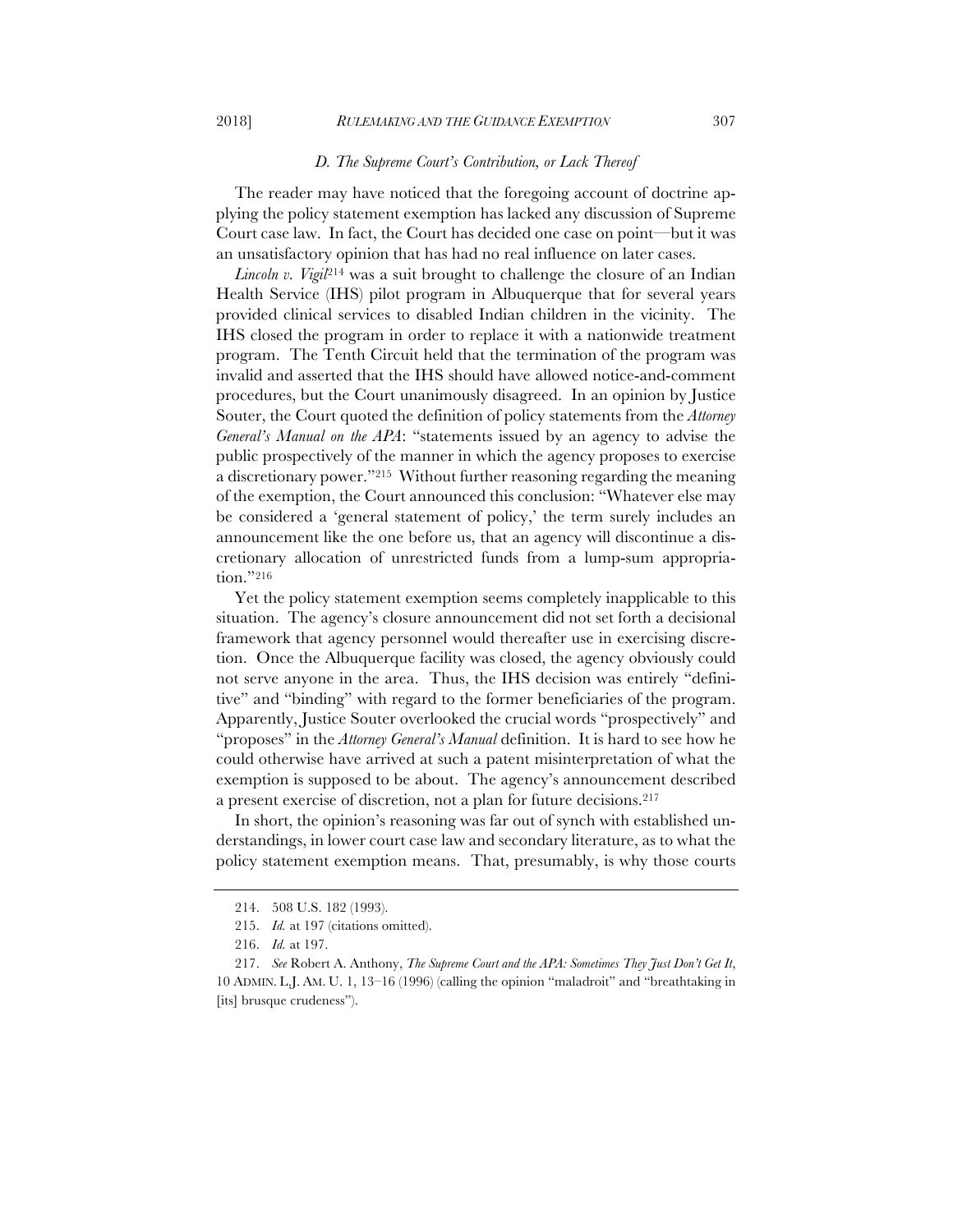### *E. Critiques of the Binding Norm Approach*

In preceding sections, I have sought to take account of the ample scholarly literature that supports relatively broad or relatively restrictive applications of the binding norm test of  $\S$  553(b)(A). Complementing the many worthy articles in that category, however, are commentaries that argue for more sweeping revisions to, or replacements for, the prevailing model. This section responds to these critiques, although it will be more of a brief survey than a point-by-point rebuttal.

### *1. Broadening Procedural Requirements for Guidance Documents*

At least in principle, one potential departure from the binding norm approach would be to eliminate the APA rulemaking exemption for interpretive rules and policy statements altogether. As seen above, proposals for such legislation were commonplace in the early years following the adoption of the APA. Today, this message is not prominent in the law reviews. However, some commentators offer less drastic proposals for measures that would add procedural requirements to the issuance of guidance documents, stopping short of a full notice-and-comment process.219 Nevertheless, the perspective of this article is that courts have applied the binding norms approach more stringently than they should. From this standpoint, those proposals would be a step in the wrong direction.

# *2. Deregulation and the "Short Cut"*

At the opposite end of the spectrum is what David Franklin has called the "short cut."220 William Funk, a leading proponent of this approach, writes

<sup>218.</sup> A handful of cases have followed *Vigil* in closely related factual situations, albeit without analyzing its reasoning. *E.g.*, Serrato v. Clark, 486 F.3d 560, 569 (9th Cir. 2007); United States v. McLean, CR No. 03-30066-AA, 2005 U.S. Dist. LEXIS 42899, at \*10 (D. Ore. Sept. 27, 2005).

<sup>219.</sup> *See* Steve Johnson, *In Defense of the Short Cut*, 60 KAN. L. REV. 495, 538–45 (2012) (proposing legislation that would, inter alia, require public participation for "significant" guidance); Jessica Mantel, *Procedural Safeguards for Agency Guidance: A Source of Legitimacy for the Administrative State*, 61 ADMIN. L. REV. 343, 398–405 (2009) (proposing that guidance be accompanied by a limited opportunity for post-adoption comment, with no response required, and a limited explanatory statement). Asimow, himself a strong supporter of the federal exemption model, has suggested a compromise for consideration by those states that currently have no exemption at all. Asimow, *Guidance Documents in the States*, *supra* note 57, at 655–57.

<sup>220.</sup> Franklin, *supra* note 3.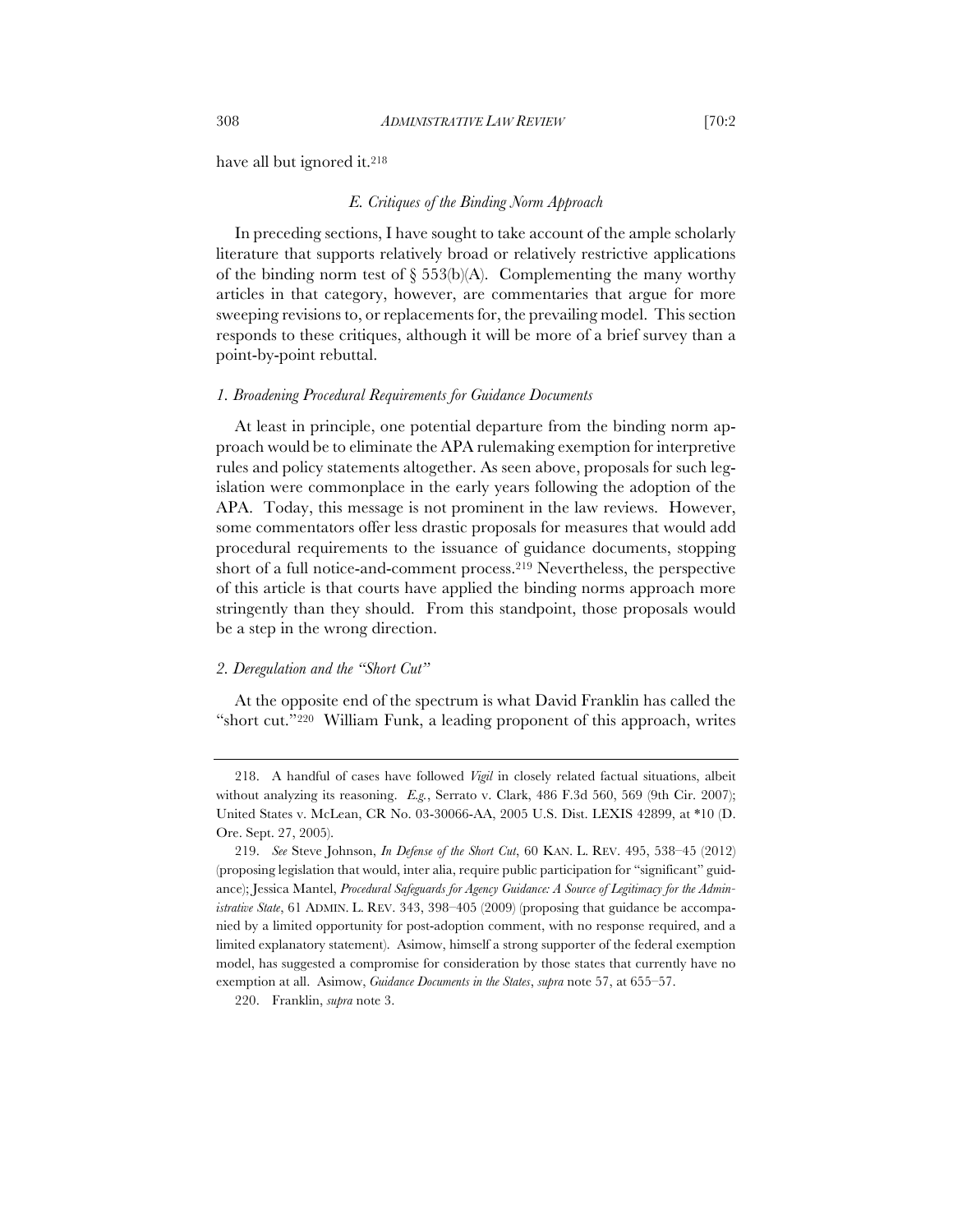that under the doctrinal test he would prefer, "any rule not issued after notice and comment is an interpretive rule or statement of policy, unless it qualifies

as a rule exempt from notice and comment on some other basis."221 Under this standard, courts would refrain from second-guessing the agency's own characterization for its rule. In substance, it amounts to a call for repudiation, or at least drastic curtailment, of the "practical binding effect" doctrine. These theorists argue that the practical meaning of the "nonbinding" nature of a nonlegislative rule should be that, in an enforcement proceeding, the agency could not treat the document as determinative of liability. The agency would need to make a case for its position and give the opposing party a fair opportunity to contest it. But these theorists would foreclose litigants from bringing a pre-enforcement proceeding to challenge the validity of the document on the basis of predictions that the agency *would* treat the document as binding at the enforcement stage.

There are good arguments for the short cut theorists' approach. As Funk argues, it is far simpler than the binding norm analysis. Although a principal theme of Part II of this article is that the standard critique of the binding norm test as baffling, smoggy, and so forth is greatly overstated, there is no doubt that the short cut requires fewer judgment calls and could be applied much more predictably. In addition, adoption of the short cut would tend to facilitate agencies' ability to issue nonlegislative rules that provide effective management of agency staff and that give members of the public useful advice as to the agency's interpretations and policies. On the other hand, the short cut does not accommodate the interests of regulated entities that may have serious doubts about the legality or wisdom of a guidance document but would be unwilling to risk incurring a conviction or other penalty by waiting to challenge it in an enforcement proceeding.222

Ultimately, the main reason why this article does not rely on the short cut approach is pragmatic. The "practical binding effect" ship has long since sailed, and in all likelihood it is now too far out of port to be recalled. More than twenty years' worth of precedents have built up expectations among regulated persons that pre-enforcement relief should be available to alleviate the de facto coercive effects of many guidance documents. These expectations are also reflected in the institutional pronouncements summarized

<sup>221.</sup> William Funk, *When is a "Rule" a Regulation?: Marking a Clear Line Between Nonlegislative Rules and Legislative Rules*, 54 ADMIN. L. REV. 659, 663 (2002) [hereinafter Funk, *Marking a Clear Line*]. Donald Elliott is at least tacitly a supporter of this approach. *See supra* note 142 (discussing Elliott).

<sup>222.</sup> This is a frequently invoked rationale for allowing pre-enforcement judicial review of agency action. *See, e.g.*, U.S. Army Corps of Eng'rs v. Hawkes Co., 136 S. Ct. 1807, 1815 (2016); Free Enter. Fund v. Pub. Co. Accounting Oversight Bd., 561 U.S. 477, 490–91 (2010).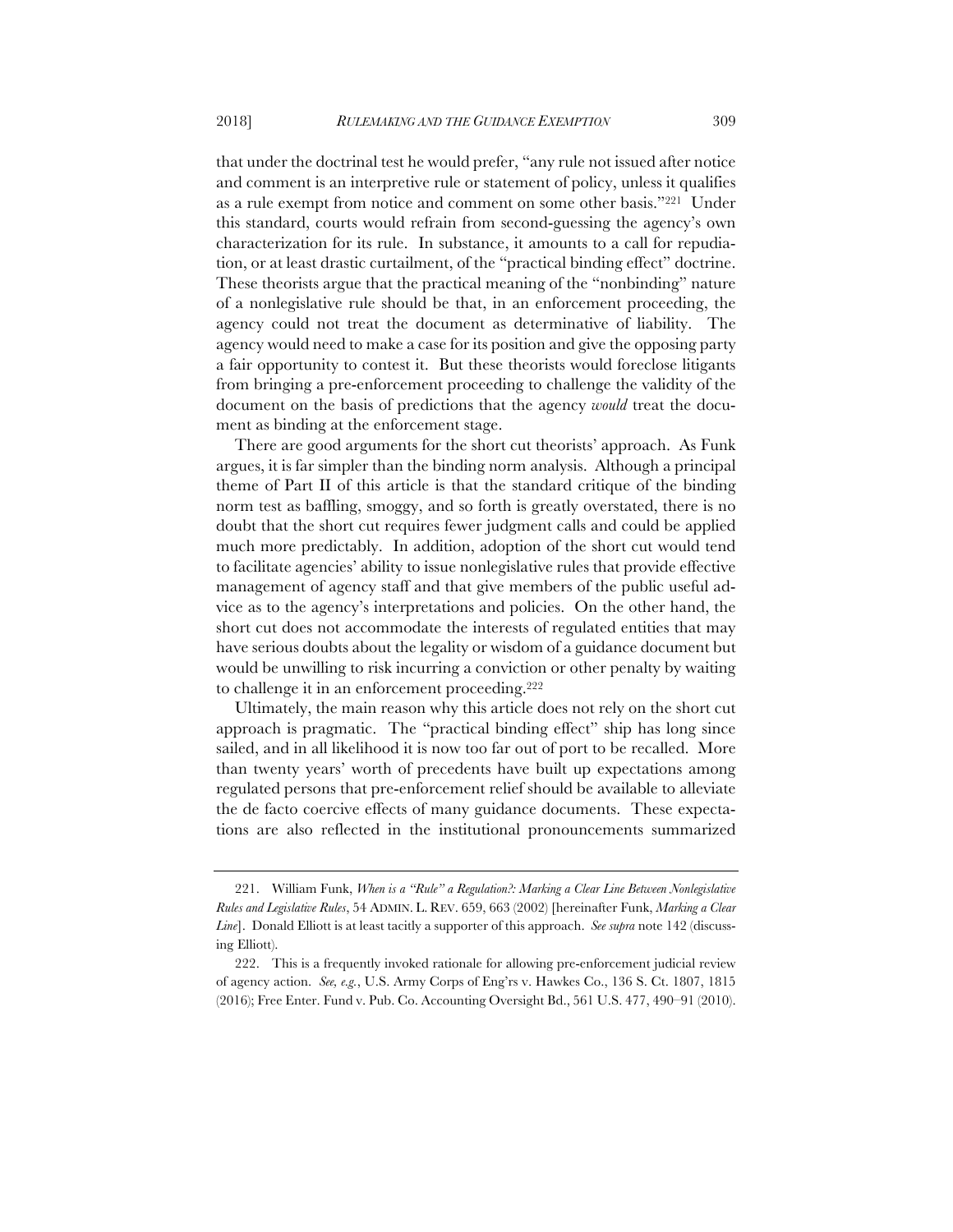above.223 Those statements did not purport to state legal doctrine, but at least they are expressions of widely accepted professional norms. As such, they cast further doubt on the likelihood that the policy debate that began in the 1990s will end any time soon with total abandonment of the practical binding effect doctrine. Indeed, one would be hard pressed to identify a single sitting judge who has expressed interest in such a reassessment.224

In Part IV of this article, I will suggest some potential steps that agencies could take in order to make a curtailment of pre-enforcement review more palatable to the courts and the administrative law community, but I do not see that evolution as being on the horizon at present. Accordingly, a premise of this article is that, at least in the short run, a more realistic goal for those who tend to support agencies' use of guidance documents is containment of the doctrine rather than elimination of it.

### *3. Judicial Review-Oriented Critiques*

Some short cut proponents supplement their position by arguing that substantive judicial review can serve as a substitute for the procedural constraints that they believe should be relaxed.225 Mark Seidenfeld has advocated a reformist version of this argument. He agrees with the short cut theorists that pre-enforcement procedural challenges should be abandoned. In his view, the doctrines governing such challenges are too vague and subjective to be applied consistently.226 He rejects other procedure-based approaches to control of guidance documents as well.227 Instead, he proposes "to shift the debate" to a focus on substantive judicial review.228 In order to curb abuses of guidance documents, he argues, courts should lower existing barriers to obtaining judicial review of the merits of such documents, such as finality and ripeness, and should strengthen the merits tests they apply to their review of

<sup>223.</sup> *See supra* Part I.D.

<sup>224.</sup> Proponents of the short cut regularly rely on Judge Starr's separate opinion in *Community Nutrition Institute v. Young*, 818 F.2d 943, 950–53 (D.C. Cir. 1987) (Starr, J., concurring and dissenting); *see supra* note 197. However, that opinion was written thirty years ago, and within two years Judge Starr himself abandoned his protest. *See* Alaska v. Dep't of Transp., 868 F.2d 441, 445–46 (D.C. Cir. 1989) (relying squarely on *CNI*).

<sup>225.</sup> In the introduction to this article, I noted that I do not undertake here to answer questions as to when guidance documents should be subject to judicial review and what standards of review courts should apply to them. This section explores the converse question whether judicial review is relevant to resolving the procedural issues that the article does attempt to answer.

<sup>226.</sup> Seidenfeld, *supra* note 14, at 347–52.

<sup>227.</sup> *Id.* at 364–72.

<sup>228.</sup> *Id.* at 333, 373.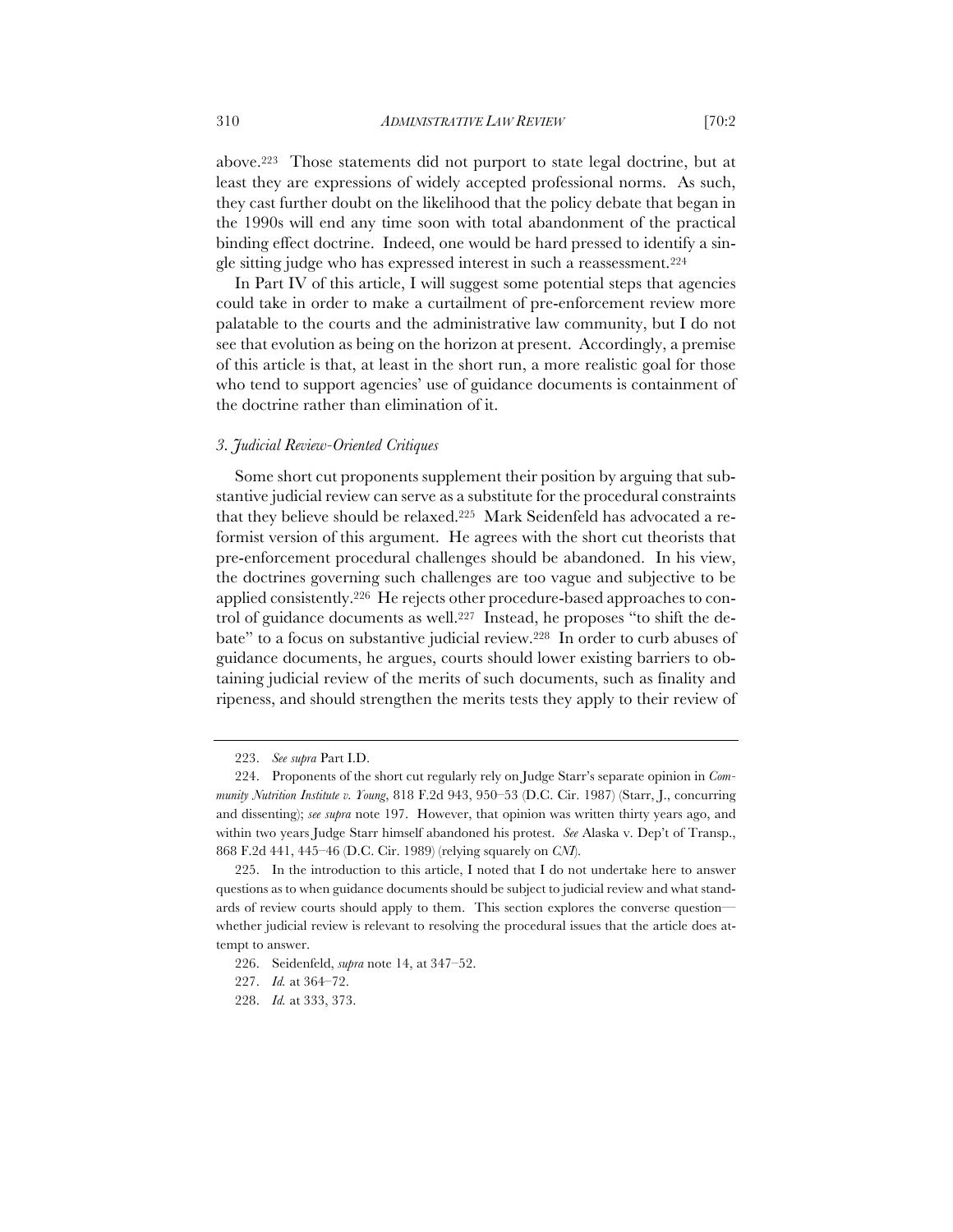these rules.229

In my view, however, the procedural question of whether a guidance document should have been adopted through rulemaking procedures should be kept entirely distinct from the question of whether the document should survive judicial review on the merits. The purpose of the substantive judicial review provisions of the APA is to provide a remedy for agency actions that are unlawful, factually groundless, unreasonable, and so forth. The purpose of  $\S$  553 is to spell out procedural duties, and the  $\S$  553(b)(A) exemption delineates one of the outer boundaries of those duties. These purposes are complementary to a far greater extent than they are overlapping.230 Thus, while the substance of a guidance document might be plainly permissible, outside parties could have a strong interest in being given an opportunity to persuade the agency to make a different permissible choice. Conversely, a rule might fall squarely within the exemption yet fail to pass muster under substantive review.231 In effect, Seidenfeld's proposals reduce concerns about "abuse" of guidance documents to a single dimension. In focusing on the costs and benefits of guidance in utilitarian terms, he seems to have little interest in defining circumstances under which the misuse of guidance may implicate the APA's procedural purposes.232

I agree with some of Seidenfeld's proposals regarding judicial review and am unconvinced by others. He offers some cogent criticisms of the ways in which current case law applies traditional doctrines of finality and ripeness to nonlegislative rules.233 More difficult to accept is his proposal that, in reviewing guidance documents on the merits, courts should require agencies to "acknowledge well-recognized debates in the relevant field about issues of fact and prediction and explain the substance of interpretations or policies announced in guidance documents in light of its resolution of those issues."234

231. Fertilizer Inst. v. EPA, 935 F.3d 1303, 1308–09 (D.C. Cir. 1991).

<sup>229.</sup> *Id.* at 373–94.

<sup>230.</sup> To some extent, APA rulemaking procedure does serve the purpose of facilitating judicial review of the merits. A private person can use a notice-and-comment proceeding to build a record as the basis for a later court challenge. Indeed, principles of issue exhaustion and the *Chenery* doctrine often serve to force the party to take these steps. My point is simply that these incidental purposes should not eclipse the principal function of notice-and-comment—to influence the agency's own decisionmaking. One should not forget that the concept of a rulemaking record in notice-and-comment rulemaking, although now firmly established, is a modern innovation, unimagined by the authors of the APA.

<sup>232.</sup> Seidenfeld, *supra* note 14, at 352 (asserting that "the propriety of issuing the document without engaging in notice and comment should turn on balancing the costs and benefits of proceeding by nonlegislative rulemaking").

<sup>233.</sup> *Id.* at 375–85; *see also* Funk, *Make My Day!*, *supra* note 14, at 330–31.

<sup>234.</sup> Seidenfeld, *supra* note 14, at 388.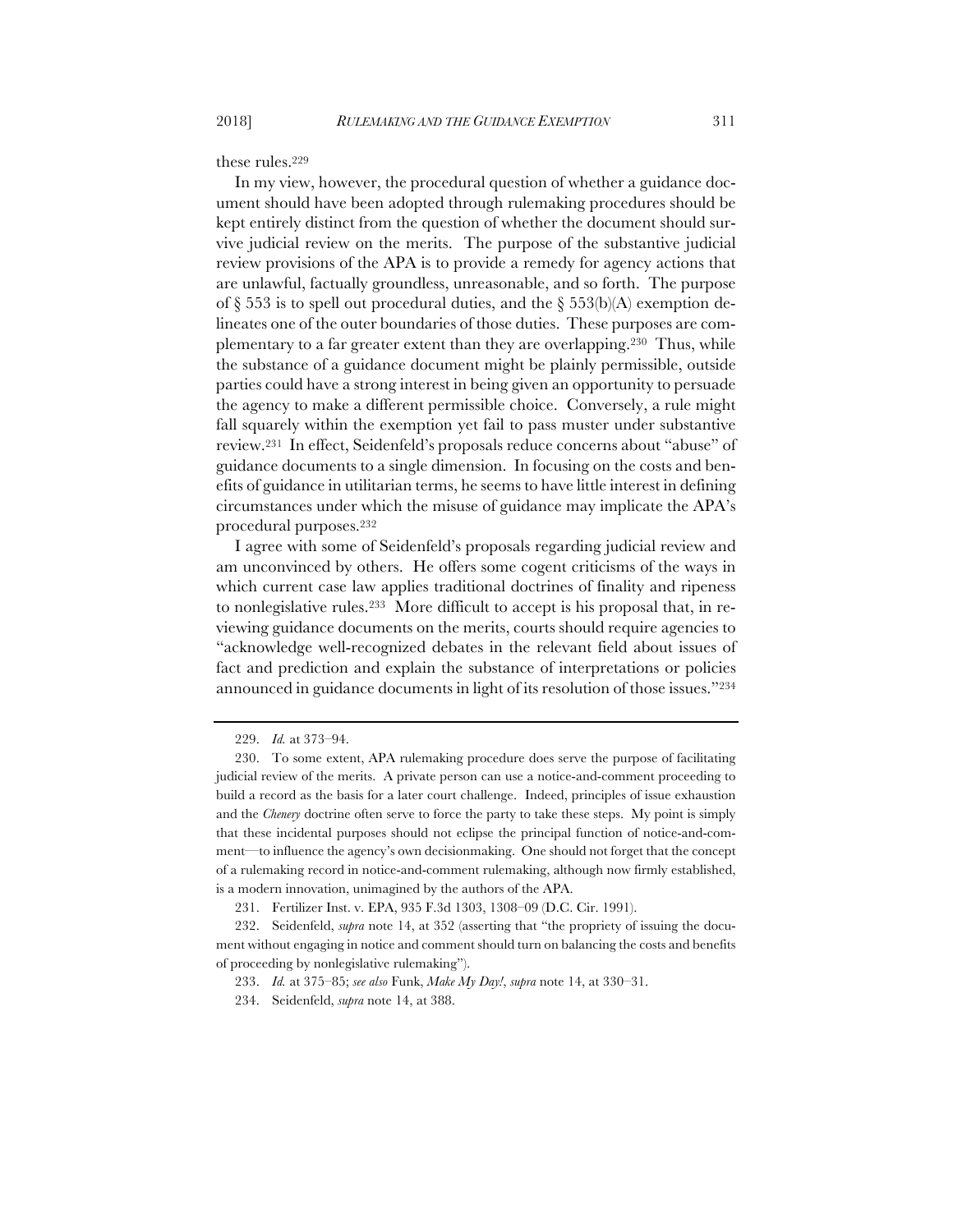One could have doubts about the manageability of this proposal,235 as well as about the risk that it would tend to deter agencies from issuing guidance in the first place.236 I will not elaborate on these critiques in view of the limited scope of this article. The main point to be made is that procedural and substantive controls on guidance documents are not mutually exclusive. To the extent that Seidenfeld's proposed changes regarding judicial review are good ones, the courts should adopt them for that reason alone; to the extent that they are questionable on their own terms, they should be rejected. That set of issues does not, itself, constitute a reason to depart from current doctrine on the guidance document exemption in  $\S 553(b)$ (A), which this article contends is not as intractable and chaotic as he assumes.237

### *4.* Vermont Yankee *Complications*

Finally, Cass Sunstein has recently suggested that the binding norm test,

236. In defending against the charge of burdensomeness, Seidenfeld argues that "the increase in costs should be far lower than that required for notice-and-comment procedures." Seidenfeld, *supra* note 14, at 393. That is not the right comparison, because no one is proposing to eliminate the guidance document exemption entirely (or at least no one whom he chooses to debate). A more appropriate reference point would be agencies' experiences with implementing the practical binding effect test. Agencies manage to cope with that challenge, but Seidenfeld's proposal would likely impose a much greater constraint.

237. In a line of reasoning that somewhat resembles Seidenfeld's, a few commentators have suggested that the procedural controls that the short cut would abolish may no longer be necessary, because recent changes in substantive judicial review doctrine may curb abuses of guidance documents equally well. Jacob E. Gersen, *Legislative Rules Revisited*, 74 U. CHI. L. REV. 1705, 1720–21 (2007); Manning, *supra* note 3, at 937–44. The premise of their argument is that, under *United States v. Mead Corp.*, 533 U.S. 218, 229–30, 234 (2001), interpretive rules are now evaluated under the review standard of *Skidmore v. Swift & Co.*, 323 U.S. 134 (1944), which is considered more intrusive than the review standard of *Chevron U.S.A., Inc. v. Nat. Res. Def. Council, Inc.*, 467 U.S. 837 (1984), which generally applies to legislative rules. It is not at all clear that *Mead* has had the transformative impact that these commentators' argument presupposes. But even if one assumes that the impact of that case has been substantial, the above critique of Seidenfeld's position would apply. Moreover, *Mead* deals only with judicial review of legal issues; it has little relevance to the goal of curbing agencies' misuse of policy statements.

<sup>235.</sup> According to Seidenfeld, the courts would identify these "well-recognized" debates by looking to "the general state of knowledge" from the perspective of "one who is familiar with the underlying predicates for the policy or interpretation." *Id.* As Franklin aptly asks, "how are courts to determine which debates in the field are well recognized? Should we rely on generalist judges to decide which factual considerations are salient . . . ?" David L. Franklin, *Two Cheers for Procedural Review of Guidance Documents*, 90 TEX. L. REV. SEE ALSO 111, 121 (2012).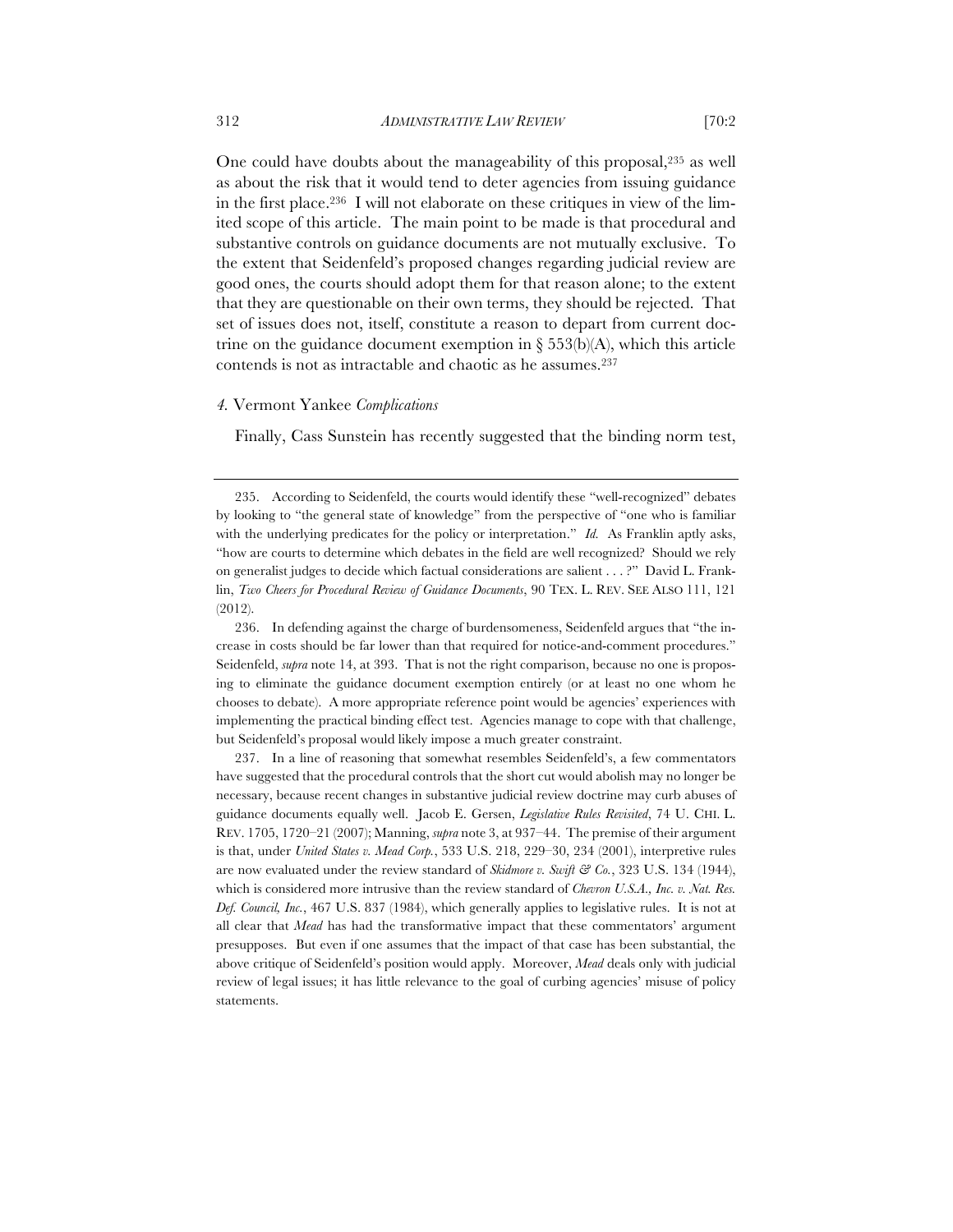or more precisely its "practical binding effect" version, violates the principles of *Vermont Yankee*.238 As already discussed, that case stands for the proposition that courts may not force agencies to comply with procedural obligations beyond those prescribed in the APA, or other statutes, or the Constitution. Sunstein argues that, because the practical binding effect analysis is a modern innovation, not envisioned by the framers of the APA, it falls within the *Vermont Yankee* ban. He compares it with the proposition that an agency may not alter an existing interpretive rule without notice-and-comment rulemaking—a proposition that the Court rejected on the basis of *Vermont Yankee* principles in *Perez v. Mortgage Bankers Ass'n*.239

I know of no commentator other than Sunstein who has subscribed to this view. Presumably, the reason most administrative law authorities have not reached this conclusion is that they regard the practical binding effect doctrine as an interpretation of the APA itself. One can agree or disagree with that interpretation of the Act, but those who do agree with it would naturally not see *Vermont Yankee* as an obstacle to it. From this vantage point, the doctrine can be seen as simply an example of the courts' longstanding propensity to construe the APA creatively in order to keep up with the developing needs of the rulemaking system.240

Sunstein is well aware that courts have frequently used this mode of reasoning to limit the sweep of *Vermont Yankee*.241 He has, accordingly, offered four narrower arguments to show that the practical binding effect doctrine goes too far:

For present purposes, the central point is that as compared with [other familiar doctrines that seem to be in tension with *Vermont Yankee*], the practically binding test stands on exceptionally weak ground. Its elimination [1] would hardly wreak havoc with the fabric of administrative law, and [2] the Supreme Court has never said a positive word about it, let alone endorsed it. On the contrary, [3] *Lincoln v. Vigil* stands against it. And [4] its connection with the text of the APA is far more fragile than that of other doctrines that the Court has not yet been willing to question.242

I will address each of these four points.

<sup>238.</sup> 435 U.S. 519 (1978); *see* Cass R. Sunstein, *"Practically Binding": General Policy Statements and Notice-and-Comment Rulemaking*, 68 ADMIN. L. REV. 491, 505–13 (2016).

<sup>239.</sup> 135 S. Ct. 1199, 1207 (2015); *see* Sunstein, *supra* note 238, at 505–06.

<sup>240.</sup> *See* Alan B. Morrison, *The Administrative Procedure Act: A Living and Responsive Law*, 72 VA. L. REV. 253, 254–60 (1986) (tracing evolving interpretations of APA rulemaking provisions); Peter L. Strauss, *Changing Times: The APA at Fifty*, 63 U. CHI. L. REV. 1389, 1405–13 (1996) (same).

<sup>241.</sup> Sunstein, *supra* note 238, at 509–11.

<sup>242.</sup> *Id.* at 512.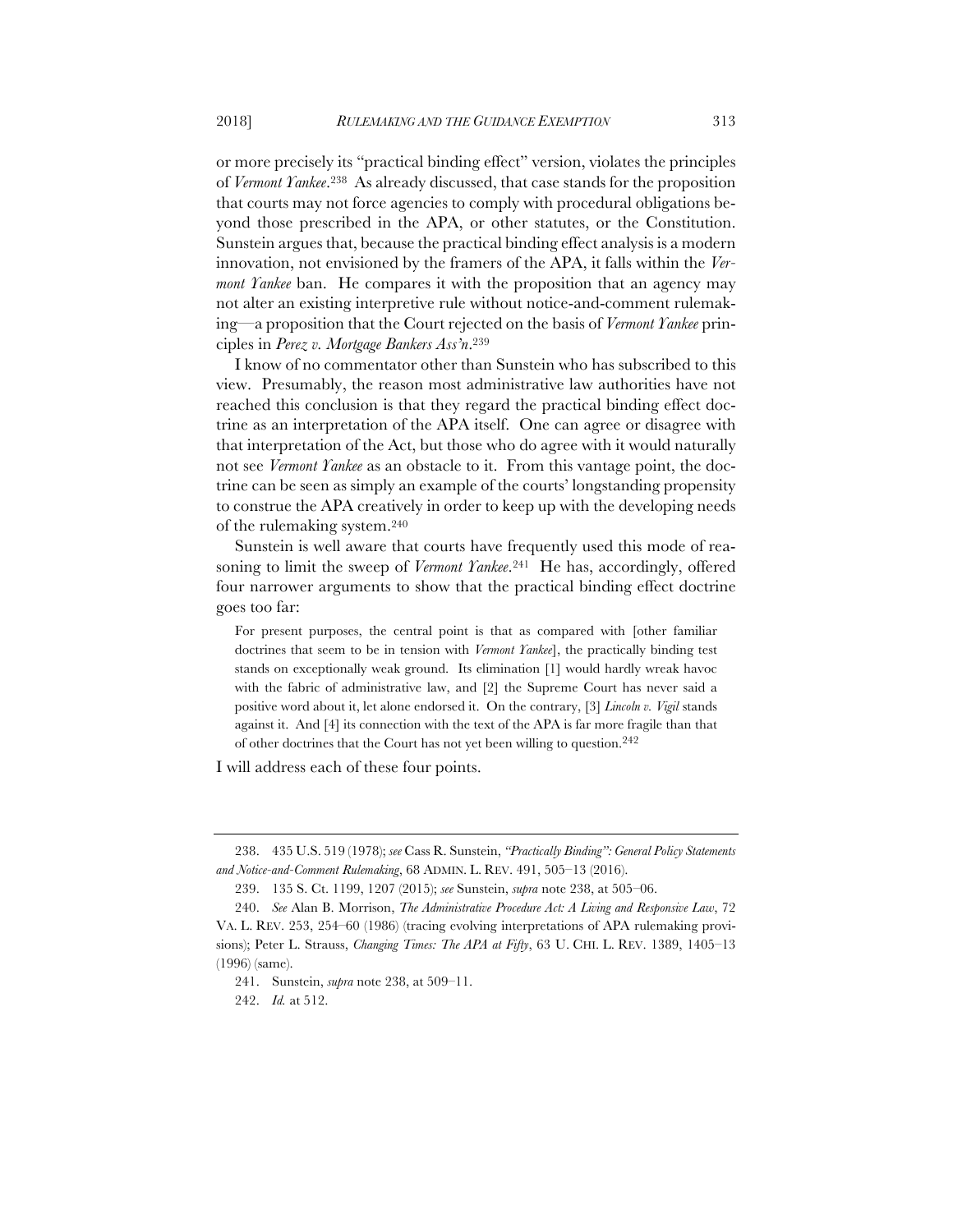Essentially, the first point raises the question of whether the practical binding effect line of cases has become too firmly entrenched to be uprooted. Although I doubt that a "wreak havoc" test is appropriate, I see room for reasonable differences of opinion on this score. I have already mentioned my own view that the weight of precedent and administrative practice makes a proposal like Sunstein's unlikely to prevail,<sup>243</sup> but readers can make their own judgments. I will, therefore, leave that elusive question to one side and turn to his other arguments, which can, I think, be more readily rebutted.

Sunstein's argument that the textual support for the practical binding effect doctrine is "fragile" is curious, because the actual wording of the APA text under consideration is open-ended. The Act itself does not define "general statements of policy."244 To fill this gap, Sunstein relies on the *Attorney General's Manual on the APA*, which defines these documents as "statements issued by an agency to advise the public prospectively of the manner in which the agency proposes to exercise a discretionary power."245 One might wonder whether such strong reliance on adoption history is an appropriate method of applying *Vermont Yankee*, but I will accept it for the sake of argument. Even on that premise, the doctrine's "textual" support does not strike me as a major stretch. The main point about the exemption is that a policy statement operates as a statement of *prospective* intentions—i.e., not operative here-and-now. That criterion seems at least susceptible of an evolving understanding as to what types of guidance are currently binding and thus not prospective in nature.

Nor do I think much weight can be ascribed to the fact that the Supreme Court has not yet commented on the practical binding effect test. In *Mortgage Bankers Ass'n*—on which Sunstein heavily relies—the Court mentioned in passing that "[a]n agency must consider *and respond to* significant comments received during the period for public comment."246 The Court had never before articulated this duty to *respond* to public comments, which is by no means explicit in the APA. Yet this remark has attracted virtually no attention—presumably because it confirmed a proposition that the lower courts had already been enforcing for years.<sup>247</sup> The Court's gloss on § 553 was an unremarkable example of APA interpretation. The fact that the Court never articulated it until 2015 did not raise a *Vermont Yankee* problem.

<sup>243.</sup> *See supra* notes 178–79 and accompanying text.

<sup>244.</sup> Sunstein's analysis is limited to policy statements; he excludes interpretive rules from consideration. *See* Sunstein, *supra* note 238, at 495 n.12.

<sup>245.</sup> ATTORNEY GENERAL'S MANUAL, *supra* note 17, at 30 n.3.

<sup>246.</sup> Perez v. Mortg. Bankers Ass'n, 135 S. Ct. 1199, 1203 (2015) (emphasis added).

<sup>247.</sup> *See, e.g.*, La. Fed. Land Bank Ass'n v. Farm Credit Admin., 336 F.3d 1075, 1080 (D.C. Cir. 2003); Safari Aviation, Inc. v. Garvey, 300 F.3d 1144, 1151 (9th Cir. 2002).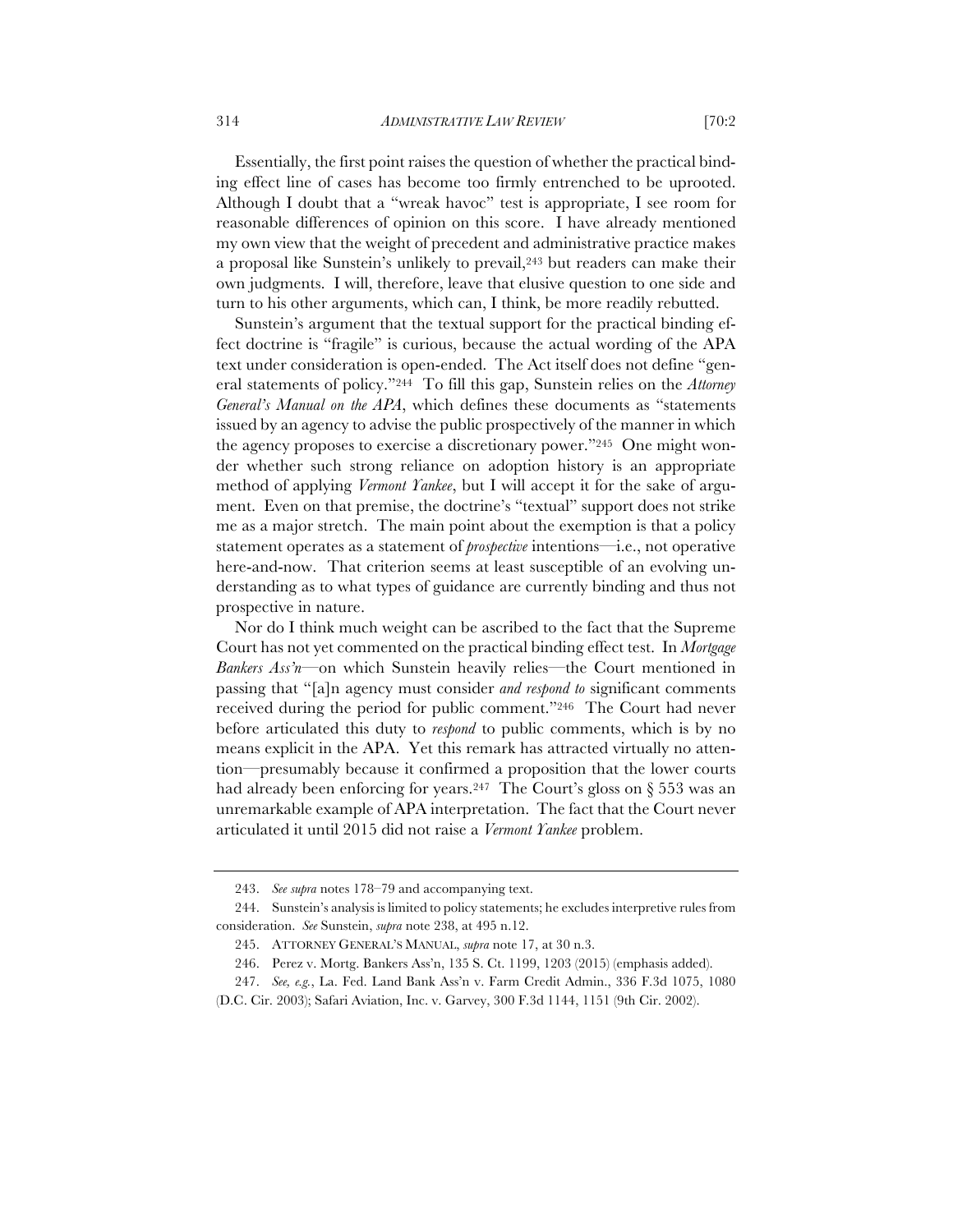Finally, the problem with Sunstein's reliance on *Lincoln v. Vigil* is that the case itself is thoroughly unsatisfactory, as I have discussed above.248 It is true that the practical binding effect doctrine is incompatible with that decision. Tellingly, however, Sunstein does not identify any plausible interpretation of § 553(b)(A) with which that decision *would* be compatible. The announcement that the Court upheld in *Vigil* did not, in any sense, advise the public "prospectively" as to the manner in which the agency "propose[d] to exercise" its discretion, because the closure of the clinic made any future exercise of discretion in the patients' favor *factually impossible*. Insofar as it purported to apply the guidance exemption, the *Vigil* decision ought to be abandoned altogether—not used as a lever to overthrow a substantial body of case law that has sought, with at least mixed success, to adapt that exemption to meet modern challenges.

# *F. Summary*

In the preceding overview of the case law on policy statements, I have found much to criticize. The decisions have their share of inconsistencies, particularly with regard to situations in which a guidance document is alleged to have been "binding on the agency itself." As they resolve exemption claims, the courts sometimes draw questionable inferences from the wording of particular documents or from patterns of agency behavior. Moreover, I have argued that they have too often undervalued the benefits of guidance documents in terms of dispelling uncertainty, promoting reliance interests, and facilitating management of agency staff.

Despite the imperfections in the precedents, however, I doubt that the distinction between policy statements and legislative rules has proved to be unrulier than what one can find in other typical issues in administrative law. Although the variations in judicial rulings discussed in this section are significant, they do not appear to reflect fundamental disagreements about the premises of the binding norm criterion. They do not seem especially incoherent or "baffling." Rather, they seem to reflect the kind of judgment calls that one should naturally expect to see in the case law applying an abstract statutory provision to a host of disparate factual contexts.

# III. THE INTERPRETIVE RULES EXEMPTION

### *A. Introduction*

In the abstract, the distinction between interpretive rules and legislative (or substantive) rules is straightforward. As the *Attorney General's Manual* said,

<sup>248.</sup> *See supra* Part II.D.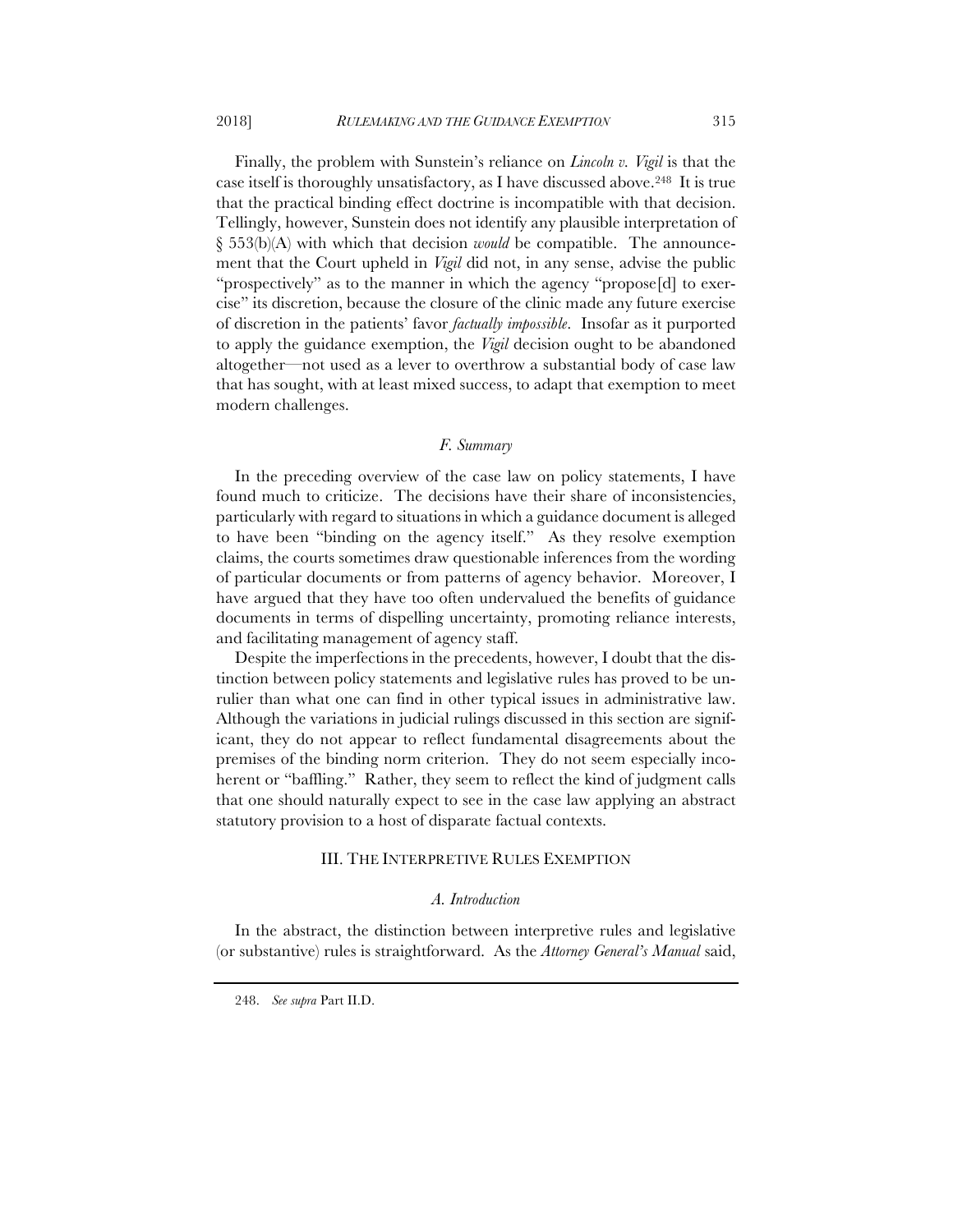interpretive rules are "rules or statements issued by an agency to advise the public of the agency's construction of the statutes and rules which it administers."249 They explain what existing law means, as distinguished from using authority to create law. Beyond these truisms, however, the doctrine runs into trouble.

Michael Asimow has concisely explained the conventional view regarding the distinction: "The prevailing standard for distinguishing legislative and interpretive rules can be described as the 'legal effect' test. If a rule explaining the meaning of language actually makes 'new law,' as opposed to merely interpreting 'existing law,' it is legislative." 250 But he immediately went on to point out the difficulty that arises in practice: "Because both legislative and interpretive rules frequently explain the meaning of language, there is no obvious way to determine whether an agency with legislative rulemaking power has made 'new law' or interpreted 'existing law.'"251

Commentators agree as to the difficulty. They have been scathing in their denunciations of the case law applying the interpretive rules exemption. For example, Asimow elsewhere called the distinction "exceptionally elusive" and "maddeningly indeterminate."252 To Elizabeth Magill, it is "a notoriously difficult enterprise."253 According to Jacob Gersen, "To describe the legislative rule debate is to conjure doctrinal phantoms, circular analytics,

<sup>249.</sup> ATTORNEY GENERAL'S MANUAL, *supra* note 17, at 30 n.3.

<sup>250.</sup> Asimow, *Nonlegislative Rulemaking*, *supra* note 35, at 394. The word "frequently" in Asimow's formulation is significant, because it does not encompass every situation. Cases in which a so-called interpretive rule does more than explain the meaning of language can sometimes be easy to resolve. For example, a rule that actually sets up a program can hardly be considered merely interpretive. *See* Coal. for Common Sense in Gov't Procurement v. Sec'y of Veterans Affairs, 464 F.3d 1306, 1317–18 (Fed. Cir. 2006). Also note that Asimow limited his observation to apply to agencies "with legislative rulemaking power." If an agency lacks that power, its rules are necessarily interpretive. *See, e.g.*, Gen. Elec. Co. v. Gilbert, 429 U.S. 125, 141 (1976); Am. Tort Reform Ass'n v. Occupational Safety & Health Admin., 738 F.3d 387, 395–96 (D.C. Cir. 2013) (treating Occupational Safety and Health Administration rule on preemption as interpretive because the agency lacked power to preempt state law); Cooper Techs. Co. v. Dudas, 536 F.3d 1330, 1336 (Fed. Cir. 2008) (concluding that the U.S. Patent and Trademark Office's rule was interpretive because the agency lacked substantive rulemaking authority). Cases in these categories are peripheral to this article's main purposes, so I will not dwell on them.

<sup>251.</sup> Asimow, *Nonlegislative Rulemaking*, *supra* note 35, at 394.

<sup>252.</sup> Michael Asimow, *Public Participation in the Adoption of Temporary Tax Regulations*, 44 TAX L. 343, 353, 357 (1991).

<sup>253.</sup> M. Elizabeth Magill, *Agency Choice of Policymaking Form*, 71 U. CHI. L. REV. 1383, 1435 (2004).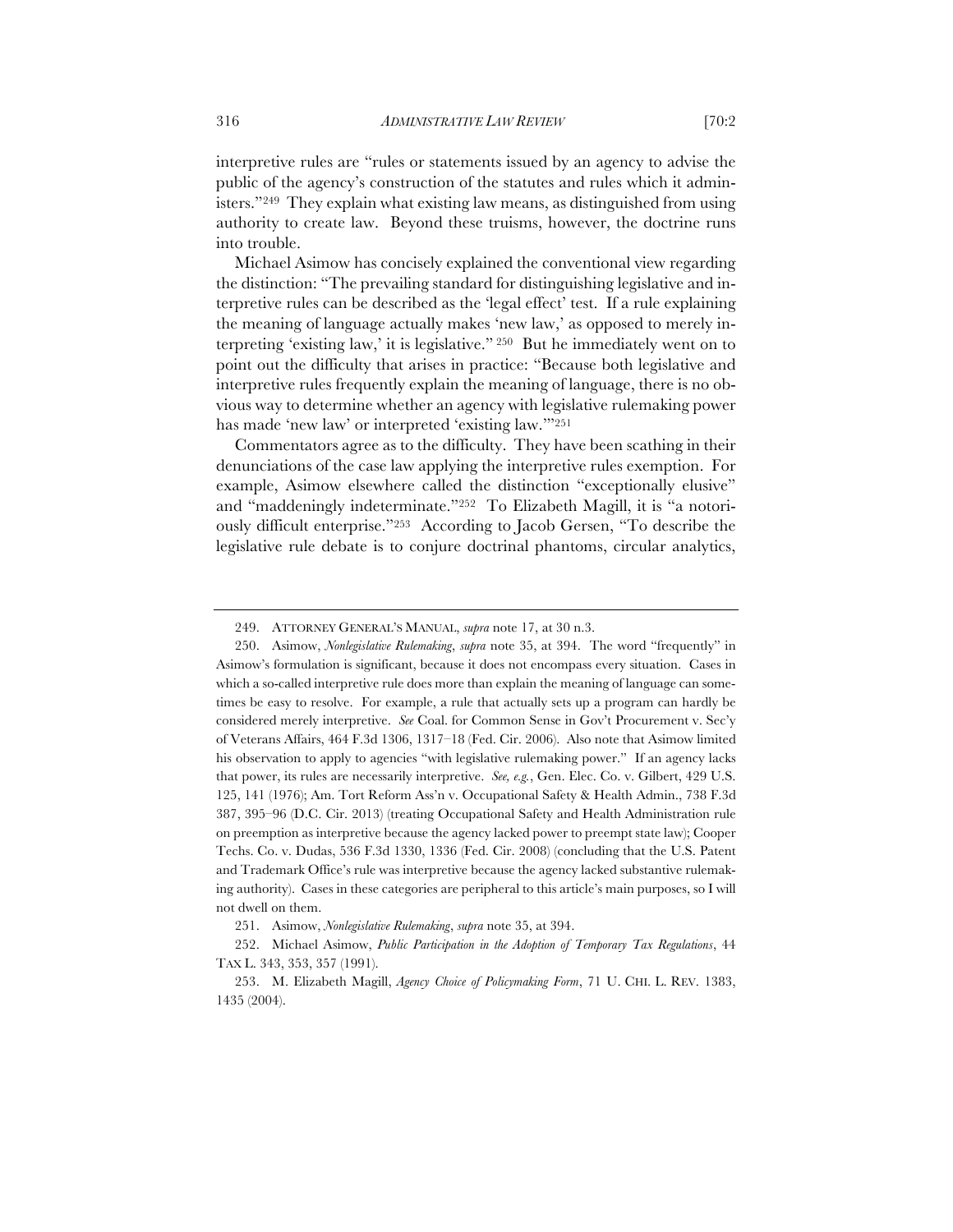and fundamental disagreement even about correct vocabulary."254

Although in previous sections I have offered a qualified defense of the courts' performance as regards policy statements, I share in the general dismay about the state of doctrine about interpretive rules. Indeed, I believe a fundamental reassessment is warranted. It is, and always has been, a mistake to assume that analysis of the exemption for interpretive rules should differ significantly from the analysis that applies to policy statements. The statute does not require that distinction; nor is there a good policy justification for it; nor have the cases that attempt to justify such a distinction proved coherent or satisfactory.

I can express my point in a slightly more concrete manner by identifying two distinct ways in which one might elaborate on the distinction between a rule that "creates law" and a rule that "interprets law"—i.e., the kind of "legal effect" that distinguishes a legislative rule from an interpretive rule. One of these methods is *procedural*—a legislative rule has the "force of law" in the sense that it is binding on members of the public and on the agency itself if validly adopted. This method would, in fact, be similar if not identical to the "binding norm" analysis that administrative lawyers apply to policy statements. The second method is *substantive*. This distinction rests on the premise that an interpretive rule merely explains a meaning that is already expressed in, or at least is latent or implicit in, the statute or other text that the agency is construing. Thus, the agency isn't "creating" anything. At present, the substantive approach is the prevailing analysis. I will submit, however, that the courts took a wrong turn decades ago when they embraced that approach, and that the result has been bafflement ever since. It should, therefore, be abandoned.

Once this fundamental point is grasped, the legal system could move toward an elegant solution by absorbing interpretive rules into the extant, and reasonably workable, framework that has already been developed for the policy statement exemption. Application of § 553(b)(A) could revolve around a factor that interpretive rules and policy statements share—their lack of binding force—rather than any factor that differentiates them. This move would also enable the courts to catch up to the rest of the administrative law world, which routinely treats "guidance" as a single category for most purposes (though not for purposes of judicial review).

# *B. Statutory Analysis: An Unforced Error*

Before turning to a critical evaluation of the case law on the interpretive

<sup>254.</sup> Gersen, *supra* note 237, at 1705. Although this remark refers generally to "the legislative rule debate," Gersen's article is concerned almost entirely with interpretive rules. He barely mentions policy statements.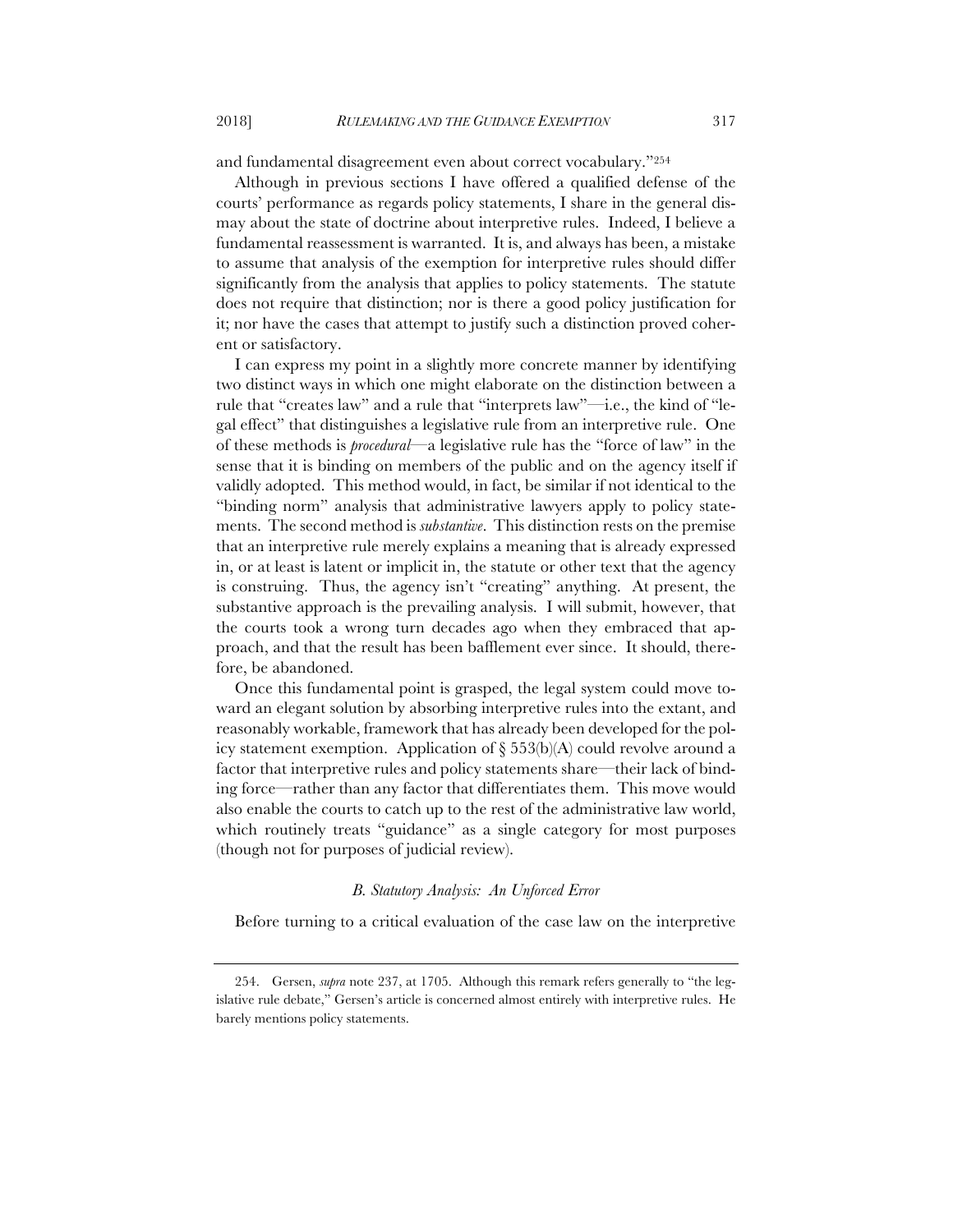rules exemption, I want to show that the APA itself does not embody an assumption that the doctrinal tests for identifying interpretive rules and policy statements should be different. If the current case law is misdirected, as I contend, the statute did not compel that error.

According to the key statutory provision,  $\S$  553(b)(A), the APA's noticeand-comment obligations do not apply to "interpretative rules, general statements of policy, or rules of agency organization, procedure, or practice." For present purposes, we can identify two discrete ways in which the clause could be read. First, it might identify three relevant categories: (i) interpretive rules, (ii) policy statements, and (iii) procedural rules. Second, it might identify two relevant categories: (i) nonlegislative rules, and (ii) procedural rules. In this second approach, the two subcategories of nonlegislative rules would be lumped together for doctrinal purposes—just as the subcategories of rules of agency organization, practice, and procedure are routinely lumped together into a single doctrinal category of "procedural rules."

For many years, administrative lawyers have *assumed* that the former of these two approaches is correct, with the distinction turning on whether the document in question relates to "interpretation" or to "policy." But why should they read the text that way? They have not understood the policy statement language as requiring them to ask whether a given guidance document embodies the quintessence of "policy." To the contrary, as we have seen above, they take it for granted that the subject matter can be the same as might be embodied in a legislative rule, but the policy statement is different because it is not intended to have the force of law. They could—and, I argue in this article, should—approach the interpretive rule branch of the exemption in the same manner.

Some commentators have suggested that the very fact that  $\S$  553(b)(A) mentions interpretive rules and policy statements separately is a sign that Congress expected them to be construed separately.255 This argument is not convincing, because the APA prescribes exactly the same legal principle for both—i.e., neither type of document is subject to notice-and-comment obligations. That would be an odd way of mandating *different* treatment. The inference that these commentators draw is further weakened by the fact that the APA also applies identically to these two types of guidance in every other context in which it mentions them.256 Presumably, the legislative drafters

<sup>255.</sup> *See* NATHAN A. OLSON, A WAYWARD CIRCUIT: THE DEVELOPMENT OF DUPLICATE POLICY STATEMENT EXCEPTION TESTS AMONG CIRCUITS AND THE NECESSARY CORRECTIVE ACTION (2013), http://ssrn.com/abstract=2242047. Dean Manning has suggested that there is force to this argument, although he did not squarely endorse it. Manning, *supra* note 3, at 917 n.129.

<sup>256.</sup> *See* 5 U.S.C. §§ 552(a)(1)(D), 552(a)(2)(B), 553(d)(2) (2012).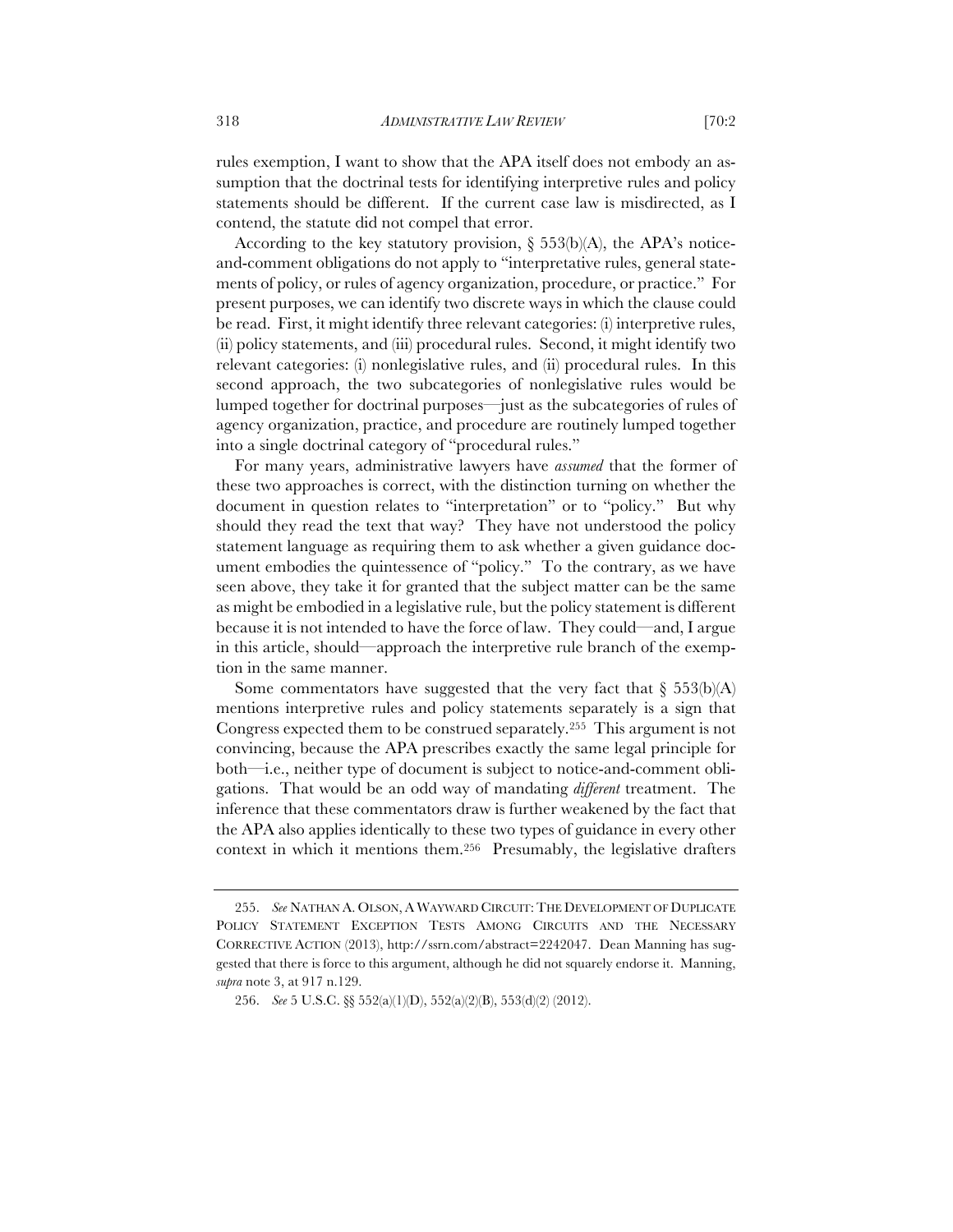wrote the Act this way because the terms "interpretative rules" and "general statements of policy" were in common use in the 1940s<sup>257</sup> and the generic terms "nonlegislative rules" and "guidance document" were not.

Other clauses of the APA also contain multiple subcategories that are conventionally lumped together for doctrinal purposes. I have already mentioned the procedural rule exemption. Another example is  $\S 706(2)(A)$ , which calls for agency actions to be set aside if they are "arbitrary, capricious, an abuse of discretion, or otherwise not in accordance with law." At least the first three of these terms comprise a single category in judicial review doctrine.258

Still another example is  $\S 706(2)(C)$ , which empowers a reviewing court to set aside an agency action that is "in excess of statutory jurisdiction, authority, or limitations, or short of statutory right." The phrasing of this clause suggests the *possibility* of applying different tests to the various subcategories listed therein, but courts have never pursued that possibility. The example is a telling one, because the Supreme Court just recently considered a case in which the main question at issue was whether issues of statutory "jurisdiction" should be treated differently from other statutory questions for purposes of judicial review.259 The Court answered that question in the negative, in an opinion by Justice Scalia, but no Justice even mentioned the possibility that the language of  $\S$  706(2)(C) invited a distinction among its subcategories.260 To the contrary, as Professor Herz remarks:

If we take [the] wording [of  $\S$  706(2)(C)] seriously, it means that a reviewing court has the same authority (or lack thereof) to determine whether an agency has exceeded its statutory jurisdiction that it has with regard to reviewing other statutory limitations or authorization. That is a textual argument that the great textualist ignored.261

In the same way, if the text of  $\S$  553(b)(A) casts any light on the issue now under discussion, it militates *against*, not in favor of, differing doctrinal tests for interpretive rules on the one hand and policy statements on the other.

257. U.S. DEP'T OF JUSTICE, FINAL REPORT OF THE ATTORNEY GENERAL'S COMMITTEE ON ADMINISTRATIVE PROCEDURE 26–27 (1941) [hereinafter FINAL REPORT] (listing "statements of policy" and "interpretations" as among forms of administrative information that should be published); Lee, *supra* note 16 (discussing interpretive rules throughout).

261. *Id.* at 1907–08.

<sup>258.</sup> Ronald M. Levin, *Scope-of-Review Doctrine Restated: An Administrative Law Section Report*, 38 ADMIN. L. REV. 239, 292 (1986) ("No distinctions are drawn among the terms 'arbitrary, capricious, [or] an abuse of discretion' in  $\S 706(2)(A)$ .").

<sup>259.</sup> *See* City of Arlington v. FCC, 133 S. Ct. 1863 (2013).

<sup>260.</sup> *See* Michael Herz, Chevron *is Dead; Long Live* Chevron, 115 COLUM. L. REV. 1867, 1908 (2015) ("By referring separately to 'jurisdiction' and 'authority,' the APA indicates that they are two distinct things. Yet the basis of Justice Scalia's entire opinion is that there is no distinction between them.").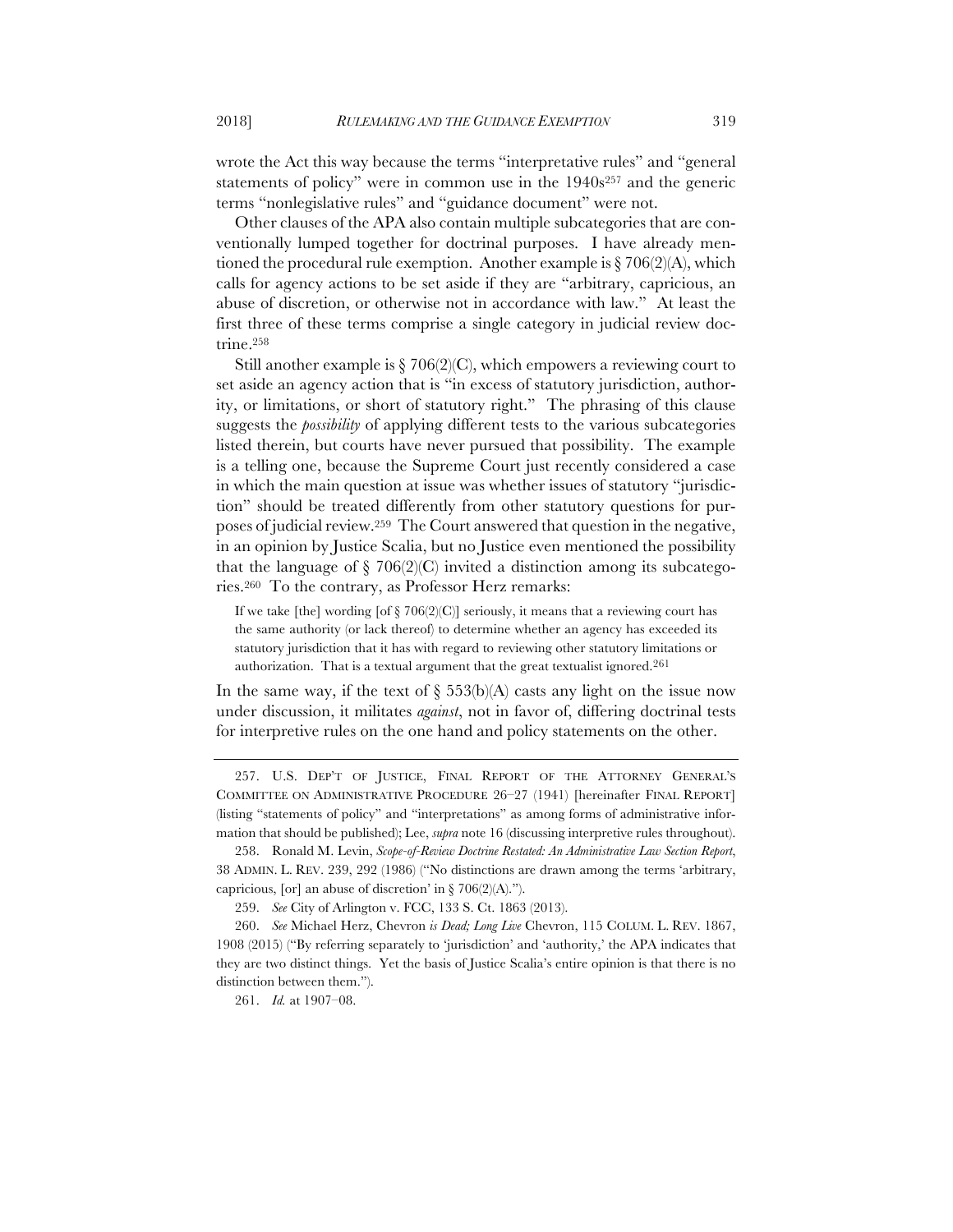statements of policy are "statements issued by an agency to advise the public prospectively of the manner in which the agency proposes to exercise a dis-

Similar conclusions emerge if we shift our attention from legislative text to legislative context. As already mentioned, the most authoritative and frequently quoted gloss on the language of § 553(b)(A) is a footnote in the *Attorney General's Manual on the APA*. The Manual stated that interpretative rules are "rules or statements issued by an agency to advise the public of the agency's construction of the statutes and rules which it administers," while general

cretionary power."262 On a descriptive level, these definitions are straightforward. Intuitively speaking, interpreting law is different from exercising discretion. One could complicate that distinction by pointing out that a given document may contain both kinds of material, and indeed some agency assertions may contain pronouncements in which the agency engages in both activities at once, perhaps somewhat imprecisely. But the more fundamental point is that, even where we can cleanly characterize a statement as an interpretive rule or a policy statement, that characterization tells us nothing about the circumstances in which that distinction will be *relevant.* Sometimes it probably will be, such as in the contexts of substantive review and (perhaps) reviewability. But nothing in the Manual's definitions says that the distinction necessarily should *matter* in the context of rulemaking procedure.

To be sure, the legislative history of the APA includes at least one passage that arguably supports drawing a distinction between interpretive rules and policy statements for purposes of  $\S 553(b)$ (A). In the so-called "Comparative Print" of June 1945, the Senate Judiciary Committee explained the exemption in these terms:

The reason for the exclusion of rules of organization, procedure, interpretation, and policy is threefold: First, it is desired to encourage the making of such rules. Secondly, those types of rules vary so greatly in their contents and the occasion for their issuance that it seems wise to leave the matter of notice and public procedures to the discretion of the agencies concerned. Thirdly, the provision for petitions contained in subsection (c) affords an opportunity for private parties to secure a reconsideration of such rules when issued. Another reason, which might be added, is that "interpretative" rules—as merely interpretations of statutory provisions—are subject to plenary judicial review, whereas "substantive" rules involve a maximum of administrative discretion.<sup>263</sup>

The last sentence of the excerpt does at least suggest that the "plenary review" accorded to interpretive rules has a bearing on the issue of rulemaking

<sup>262.</sup> ATTORNEY GENERAL'S MANUAL, *supra* note 17, at 30 n.3.

<sup>263.</sup> APA LEGISLATIVE HISTORY, *supra* note 124, at 18 (reprinting the 1945 Senate Judiciary Committee Comparative Print).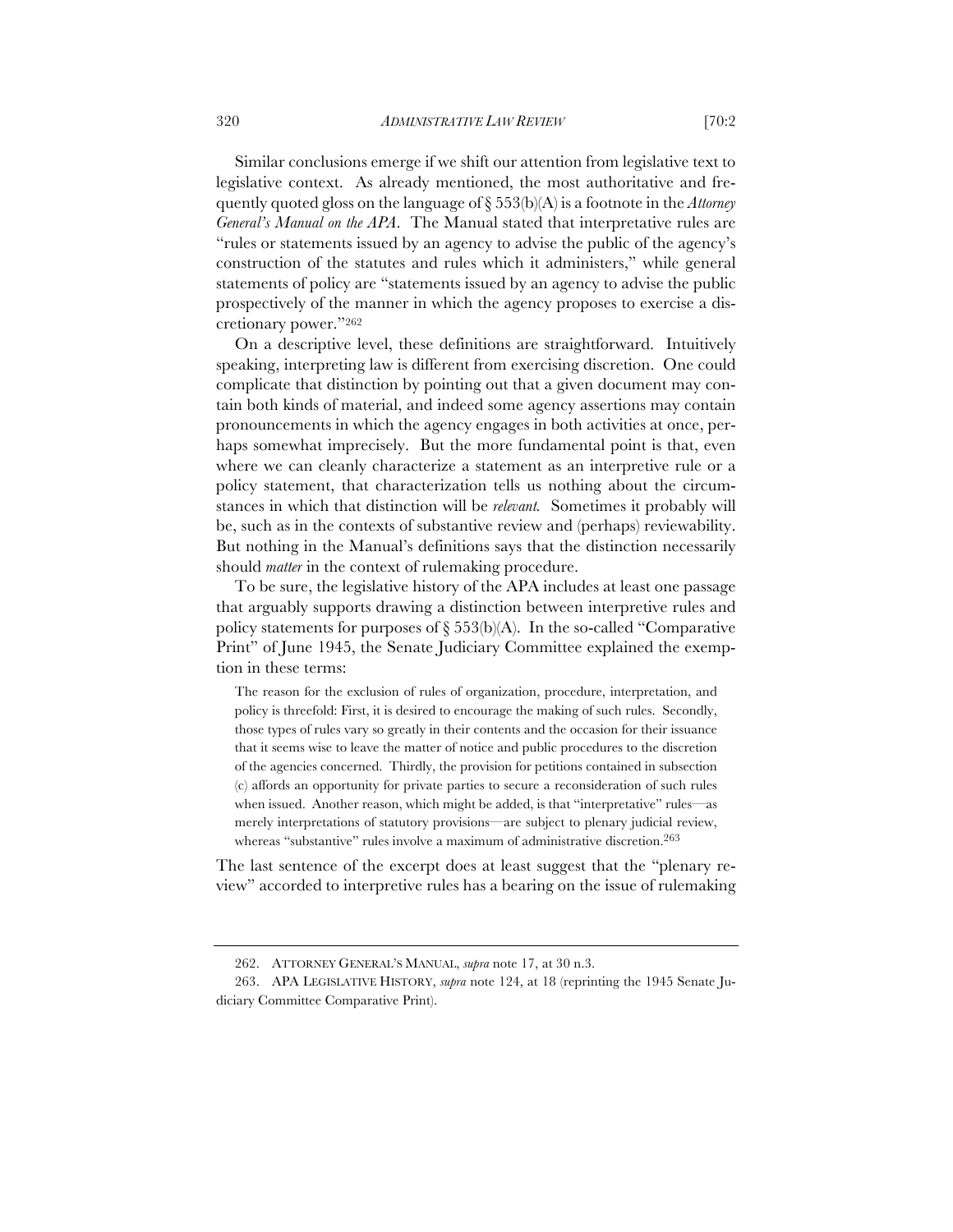procedure, and it has been so interpreted by some.264 For reasons I will discuss in the next section, the argument is not very persuasive. For the moment, however, the only point I want to make is that the authoritative force of the comment is by no means strong enough to require, or strongly press for, a decisive distinction between the two kinds of rules. Aside from the usual reservations about reliance on congressional committee reports,265 the Comparative Print does not, even on its face, undertake to justify a *different*  rule of law for interpretive rules, on the one hand, and policy statements, on the other. The remark about judicial review reads like an afterthought, tacked on at the end of a series of policy arguments that were intended to apply to all nonlegislative rules (and procedural rules). Its thrust is merely to suggest an additional factor that, in the case of interpretive rules, justifies the same legal principle as governs policy statements.<sup>266</sup>

None of the discussion in this section is intended to maintain that the interpretive rules exemption *cannot* be justified on a basis other than applies equally to policy statements—only that the emergence of two discrete lines

266. One other fragment of legislative history that arguably bears on this discussion is a floor comment by Senator Pat McCarran during a colloquy on the Senate floor:

The pending bill exempts from its procedural requirements all interpretative, organizational, and procedural rules, because under present law interpretative rules, being merely adaptations of interpretations of statutes, are subject to a more ample degree of judicial review, and because the problem with respect to the other exempted rules is to facilitate their issuance rather than to supply procedures.

APA LEGISLATIVE HISTORY, *supra* note 124, at 313. This remark is, if anything, even less probative than the Comparative Print. Even in past years, when courts looked more favorably on legislative history than they do today, isolated floor colloquies were considered less authoritative than committee reports. *See* Garcia v. United States, 469 U.S. 70, 76–78 (1984). That distinction was based at least in part on the idea that "Committee reports . . . presumably are well considered and carefully prepared, . . . [while] casual statements from floor debates [are] not always distinguished for candor or accuracy." *Id.* at 76 n.3 (quoting Schwegmann Bros. v. Calvert Distillers Corp., 341 U.S. 384, 395–96 (1951) (Jackson, J., concurring)). Indeed, Senator McCarran's remark does bear signs of such imprecision, because it completely ignores the policy statement exemption; thus, it seems decidedly unhelpful on the question of the grounds, if any, by which such statements could be distinguished from interpretive rules.

<sup>264.</sup> *See* Bonfield, *supra* note 23, at 120–22.

<sup>265.</sup> Long before the modern skepticism about judicial reliance on legislative history, the enactment of the APA was singled out as a glaring example of contending interest groups loading up the committee reports with favorable language that did not necessarily reflect a consensus of the participants in the legislative struggle. Alfred F. Conard, *New Ways to Write Laws*, 56 YALE L.J. 458, 461 & n.13 (1947). Those reservations would seem to have particular force as applied to the rulemaking exemption language in the 1945 Comparative Print, because that language was later *edited out* of the committee reports that accompanied the Act upon final passage.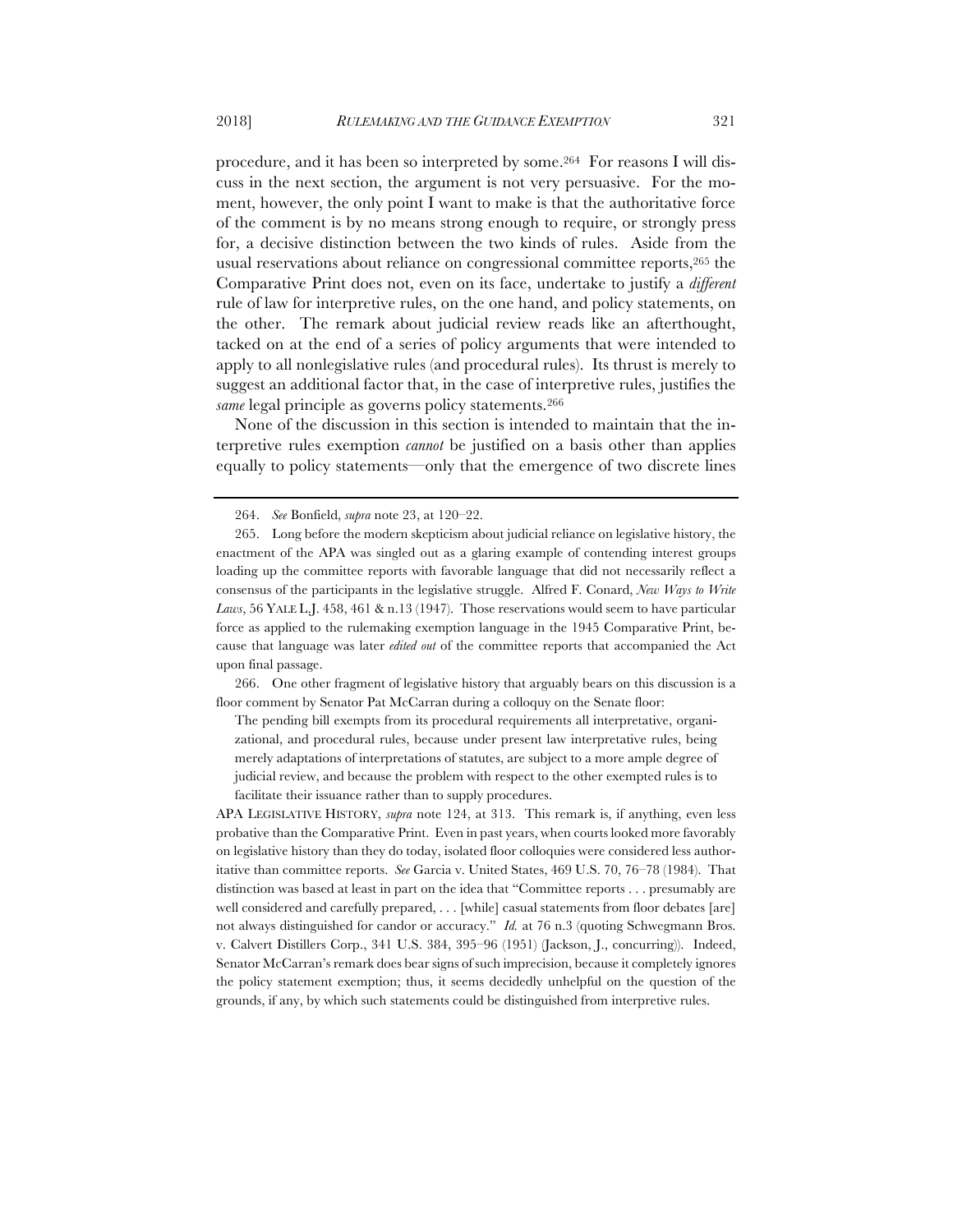of cases was not foreordained by the text or history of the Act. With that point in mind, I turn to a critical evaluation of the case law on its own terms.

### *C. The Substantive Approach*

#### *1. The Fundamental Problem*

The most prominent judicial approach to applying the interpretive rules exemption focuses on the substance of the position expounded in the rule and asks whether it can credibly be defended as an "interpretation" of the text that it purports to construe.<sup>267</sup> The cases have expressed this thought in various ways. For example, a court might say that a true interpretive rule "'reminds' affected parties of existing duties"268 or "spells out a duty that is 'fairly encompassed' within the [statute or] regulation that the interpretation purports to construe."269 I call this a "substantive" approach in order to contrast it with the "procedural" approach that courts typically use in analyzing the policy statement exemption. I do not mean to suggest that every decision follows the substantive approach. However, this method is so widely used that I should address it before turning to alternatives.

A serious objection to the substantive approach is that it can be highly indeterminate. As Judge Williams said in *American Mining Congress v. Mine Safety & Health Administration*,270 a well-known case about which I will have much more to say later, "[t]he difficulty with the distinction [between 'construing' a statute and 'supplementing' it] is that every rule may seem to do both."271

An excellent article by Dean John Manning has argued that the advent of

<sup>267.</sup> *See* JEFFREY S. LUBBERS, A GUIDE TO FEDERAL AGENCY RULEMAKING 73–77 (5th ed. 2012) (describing this approach as "the modern test"); William S. Jordan, III, *Rulemaking*, *in* DEVELOPMENTS IN ADMINISTRATIVE LAW AND REGULATORY PRACTICE 2016, 123, 129– 30 (Michael Tien ed. 2016).

<sup>268.</sup> Warshauer v. Solis, 577 F.3d 1330, 1337 (11th Cir. 2009) ("[A]n interpretative rule . . . reminds affected persons of existing duties.") (citation omitted); Gen. Motors Corp. v. Ruckelshaus, 742 F.2d 1561, 1565 (D.C. Cir. 1984) (en banc).

<sup>269.</sup> Air Transp. Ass'n of Am. v. FAA, 291 F.3d 49, 55–56 (D.C. Cir. 2002); *see also*  Catholic Health Initiatives v. Sebelius, 618 F.2d 490, 494 (D.C. Cir. 2010) ("The substance of the derived proposition must flow fairly from the substance of the existing document.").

<sup>270.</sup> 995 F.2d 1106 (D.C. Cir. 1993).

<sup>271.</sup> *Id.* at 1110; *see also* Gersen, *supra* note 237, at 1719 ("[T]he very existence of the line [determining whether an allegedly interpretive rule is tied closely enough to a preexisting regulation] is unstable. Virtually all agency statements interpret preexisting law and policy; virtually all agency statements alter the behavior of regulated parties.").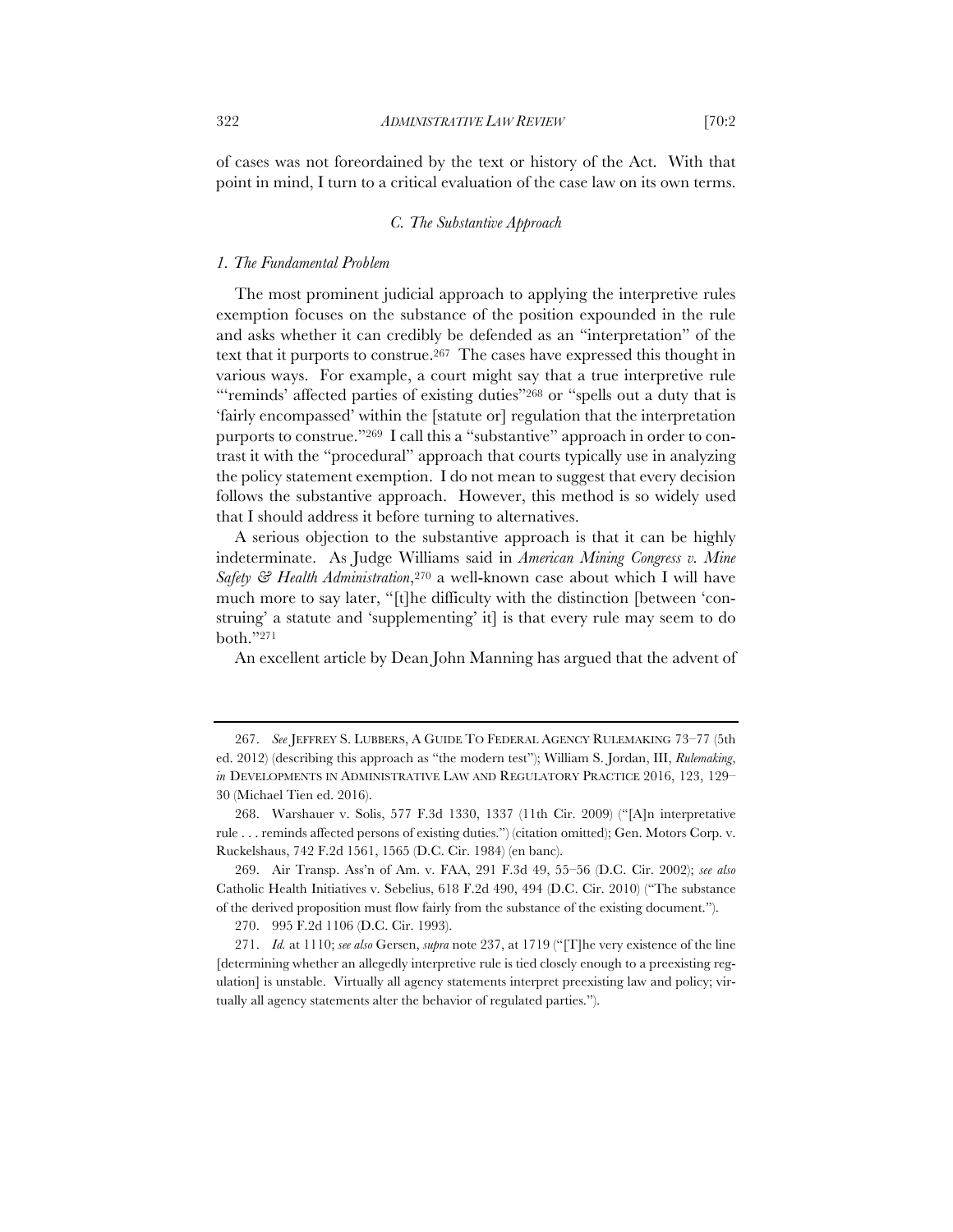the *Chevron272* standard of review has made the situation even worse.273 The *Chevron* regime openly recognizes that much of what is commonly called "interpretation" of an ambiguous statute is essentially policymaking. In this light, Manning contends, distinctions between acceptable and unacceptable intrusions of policymaking into interpretation can only be a matter of degree—a line that courts cannot draw in a coherent fashion.274 Manning compares this dilemma with earlier efforts by courts to draw lines between permissible and impermissible statutory delegations of authority to agencies, as well as efforts to determine when an agency must make policy through rulemaking rather than adjudication. He argues that federal courts have essentially abandoned those projects because of a lack of judicially manageable standards, and the attempt to distinguish interpretation from policymaking for purposes of the  $\S 53(6)$ (A) exemption must likewise fail. "Much like the judgments of degree that a robust nondelegation or mandatory rulemaking doctrine would necessitate, the resulting inquiry has an air of arbitrariness about it."275

Manning's analysis is appealing because it is compatible with scholarship that emphasizes that the so-called second step of *Chevron* analysis substantially overlaps with—if it does not entirely coincide with—the analysis that courts have long conducted in determining whether an agency action is arbitrary and capricious.276 However, I do not want to overemphasize this point, because courts and commentators were well aware of the coherency problem long before *Chevron*.

The charge of incoherence seems compelling, and one could ask why administrative lawyers have not heeded this critique by turning to a different doctrinal approach. One reason may be that courts assume (questionably, as I suggested above) that the text of the APA requires them to give some distinctive meaning to the word "interpretive."

But I want to suggest a further reason: they have evidently failed to notice that the critique by Asimow, Manning, and others, powerful as it is, actually understates the problem. The distinction that the substantive approach

<sup>272.</sup> Chevron U.S.A., Inc. v. Nat. Res. Def. Council, 467 U.S. 837 (1984).

<sup>273.</sup> Manning, *supra* note 3.

<sup>274.</sup> Manning, *supra* note 3, at 926 ("[I]f one does accept the deeply embedded premise that interpretive rules can be used to clarify statutory or regulatory ambiguity, then the . . . analysis of the distinction between legislative and nonlegislative rules necessarily reduces to one of degree.").

<sup>275.</sup> *Id.* at 926–27.

<sup>276.</sup> Ronald M. Levin, *The Anatomy of* Chevron: *Step Two Reconsidered*, 72 CHI.-KENT L. REV. 1253, 1267–69 (1997). For case law illustrating the overlap, see, for example, Judulang v. Holder, 132 S. Ct. 476, 484 n.7 (2011); Verizon Commc'ns, Inc. v. FCC, 535 U.S. 467, 527 n.27 (2002).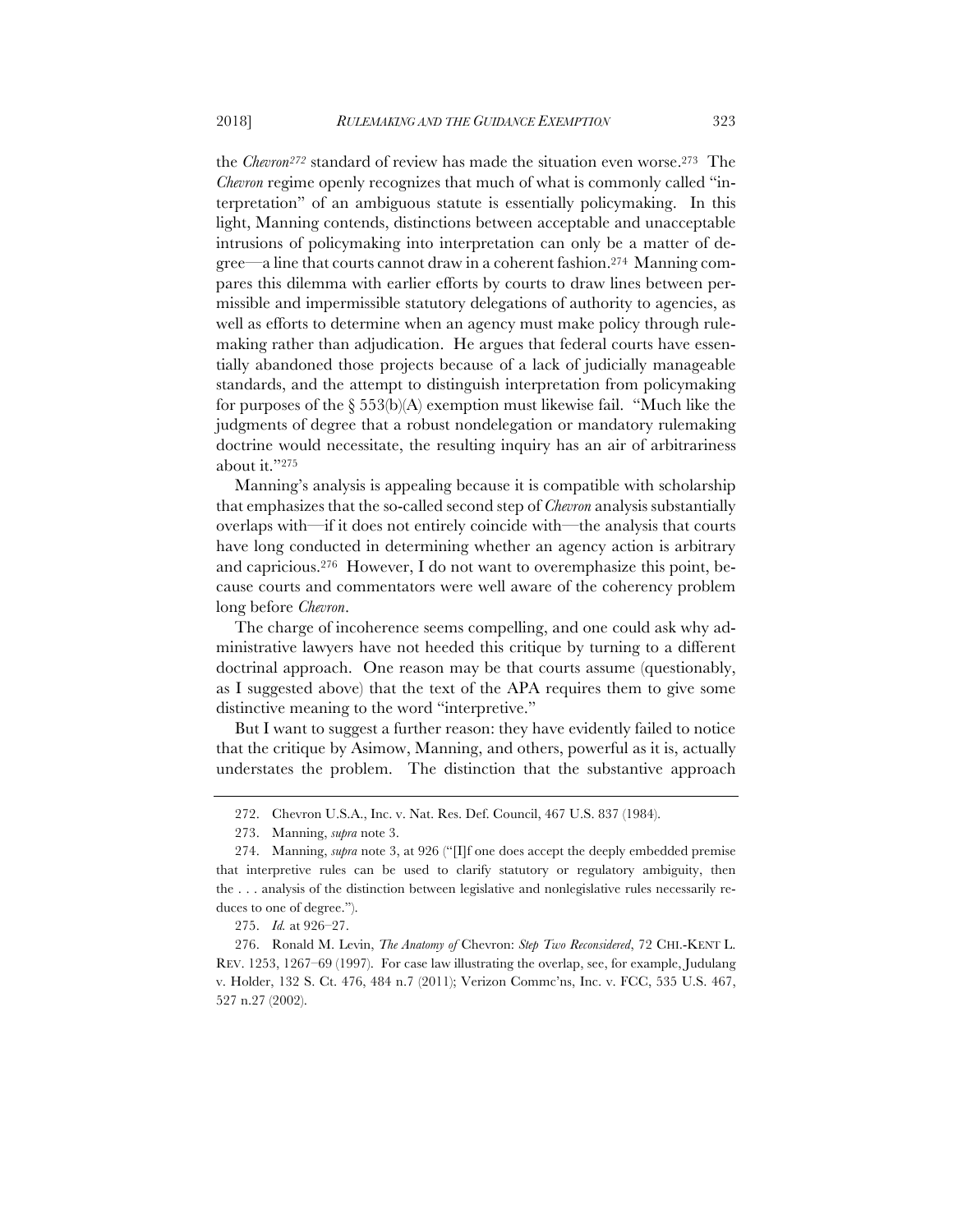draws is not only incoherent—it is also pointless. That is to say, there is no satisfactory, or even mildly persuasive, explanation as to why a guidance document that is "derived from the [underlying statute or] regulation by a process that is reasonably described as interpretation"277 is less deserving of notice-and-comment than a guidance document that is not so derived. Therefore, the substantive approach offers no background normative framework that would provide a foundation for resolving borderline cases.

In this respect, the problem is different from that presented by the nondelegation and mandatory rulemaking issues to which Manning compared it. In each of those latter areas, administrative lawyers have a general sense of what values are implicated on each side of the question. Thus, if federal courts did undertake to play a more active role in applying those doctrines as a number of state courts do now278—those competing values would at least supply points of reference for resolving a given case. But courts that apply the substantive approach to the interpretive rules exemption have no such framework, and that gap makes resolution of questions under the exemption especially arbitrary.

This difficulty has elicited little attention in the judicial and scholarly literature. The case law is strewn with unilluminating verbal formulas: an interpretive rule must be "based on specific statutory provisions,"279 or the distinction between interpretive and substantive rules "likely turns on how tightly the agency's interpretation is drawn linguistically from the actual language of the statute."280 As explications of what the word "interpretive" means, these phrases have some intuitive appeal. The question that needs answering, however, is why a statement that is based on "specific" provisions or is "tightly drawn" from statutory language is more deserving of exemption from APA requirements than one that is based on "less specific" language or is "loosely drawn" from the statute.

Indeed, only occasionally have administrative law authorities tried to identify the purpose of distinguishing interpretation from policymaking in the § 553(b)(A) context, and the answers they have given are disappointing. In the next section, I will examine those efforts.

## *2. Seeking Possible Normative Justifications*

One potential candidate to justify an exemption for interpretive rules, as

<sup>277.</sup> Hoctor v. USDA, 82 F.3d 165, 170 (7th Cir. 1996); *see infra* Part III.C.3 (discussing the case in detail).

<sup>278.</sup> *See* ASIMOW & LEVIN, *supra* note 121, at 406–08 (mandatory rulemaking), 450–56 (nondelegation).

<sup>279.</sup> United Techs. Corp. v. EPA, 821 F.2d 714, 719–20 (D.C. Cir. 1987).

<sup>280.</sup> Syncor Int'l Corp. v. Shalala, 127 F.3d 90, 94 (D.C. Cir. 1997) (quoting Paralyzed Veterans of Am. v. D.C. Arena, L.P., 117 F.3d 579, 588 (D.C. Cir. 1997).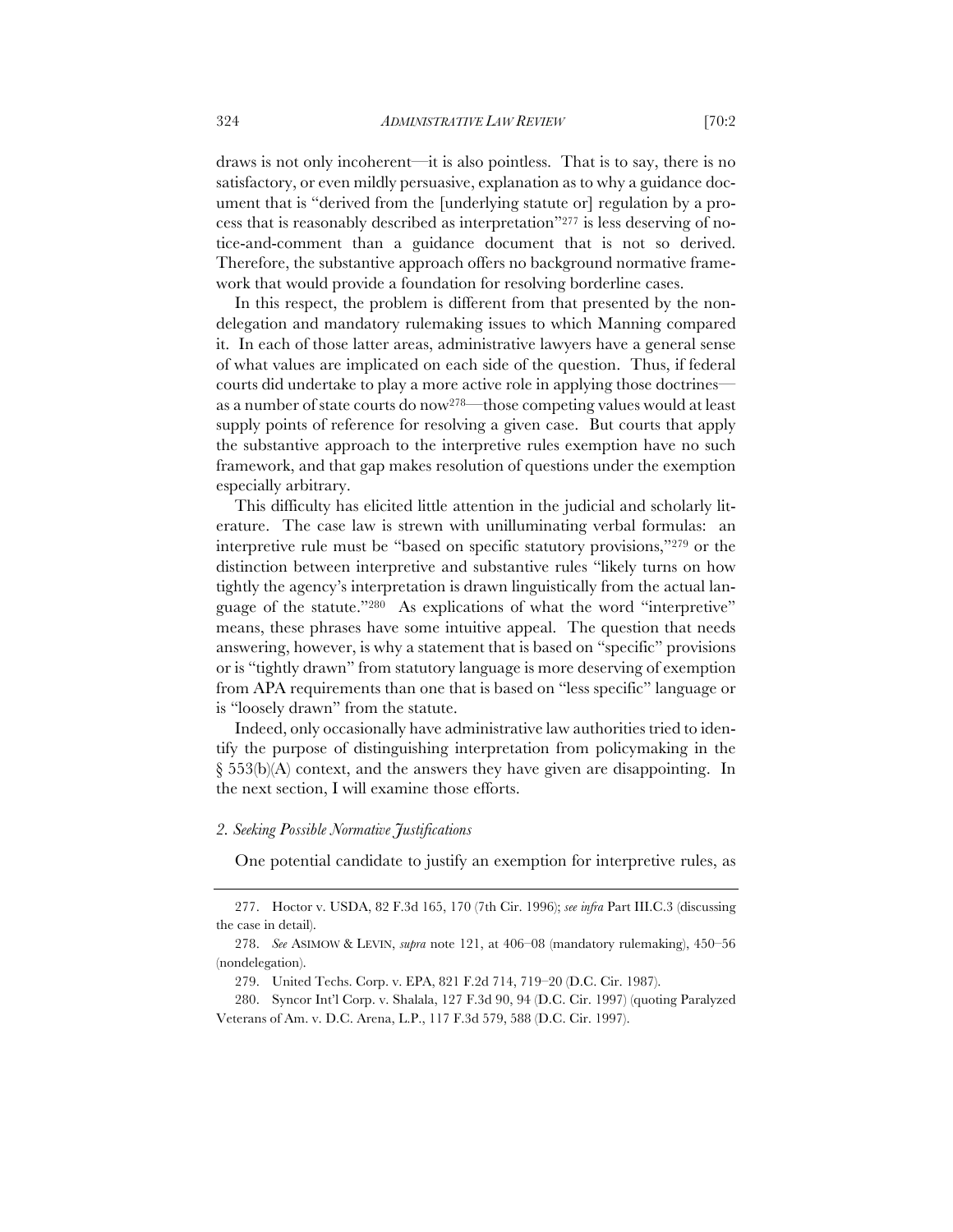contrasted with policy statements, is a sentence from the legislative history of the APA. As I mentioned in the preceding section, the "Comparative Committee Print" published by the Senate Judiciary Committee in June 1945 mentioned several rationales for exempting all guidance from rulemaking procedure, and then added this: "Another reason, which might be added, is that 'interpretative' rules—as merely interpretations of statutory provisions—are subject to plenary judicial review, whereas 'substantive' rules involve a maximum of administrative discretion."281 The logic of the remark seems to be that, because erroneous interpretive rules can readily be corrected in court, the need for procedural restraints on their issuance is low if not nonexistent. In practice, however, this theory has never gotten much traction in debates over the exemption, and it is easy to see reasons why it has not.

In the first place, the theory's premise about "plenary" review was somewhat overstated, because it did not take account of the role of judicial deference to agency interpretations.282 The drafters of the APA would likely have been at least somewhat aware of that phenomenon, because the influential 1941 Report of the Attorney General's Committee on Administrative Procedure had pointed it out.<sup>283</sup> The uncertain status of "plenary" review may help to explain why they phrased the sentence as almost an afterthought and did not include this idea in the final legislative reports on the Act. Today, of course, the relevant judicial review doctrine has become more explicit and well-defined. Interpretive rules are evaluated according to the *Skidmore*<sup>284</sup> standard,285 which is (theoretically) less deferential than *Chevron* but should not be equated with a truly "plenary" form of review.286 Furthermore, the

<sup>281.</sup> *See supra* note 263 and accompanying text.

<sup>282.</sup> Commentators have long noticed this flaw in the committee's reasoning. *See* Kevin W. Saunders, *Interpretative Rules with Legislative Effect: An Analysis and a Proposal for Public Participation*, 1986 DUKE L.J. 346, 367–68; Warren, *supra* note 24, at 379 ("The [idea that] plenary judicial review to be provided interpretative rules [would] constitute ample protection against administrative abuse . . . may no longer be sound in view of the increasing judicial deference to administrative rulemaking.").

<sup>283.</sup> FINAL REPORT, *supra* note 257, at 100 ("[The] distinction between statutory regulations and interpretative regulations is . . . blurred by the fact that the courts pay great deference to the interpretative regulations of administrative agencies, especially where these have been followed for a long time."); *see also id.* at 27 ("courts will be influenced though not concluded by the administrative opinion").

<sup>284.</sup> Skidmore v. Swift & Co., 323 U.S. 134 (1944).

<sup>285.</sup> *See* Christensen v. Harris Cty., 529 U.S. 576, 587 (2000).

<sup>286.</sup> *See* Kent Barnett & Christopher J. Walker, Chevron *in the Circuit Courts*, 116 MICH.

L. REV. 1, 30 (2017) (presenting empirical data suggesting that agencies win more often when *Skidmore* applies than when courts review de novo). According to another study, most appellate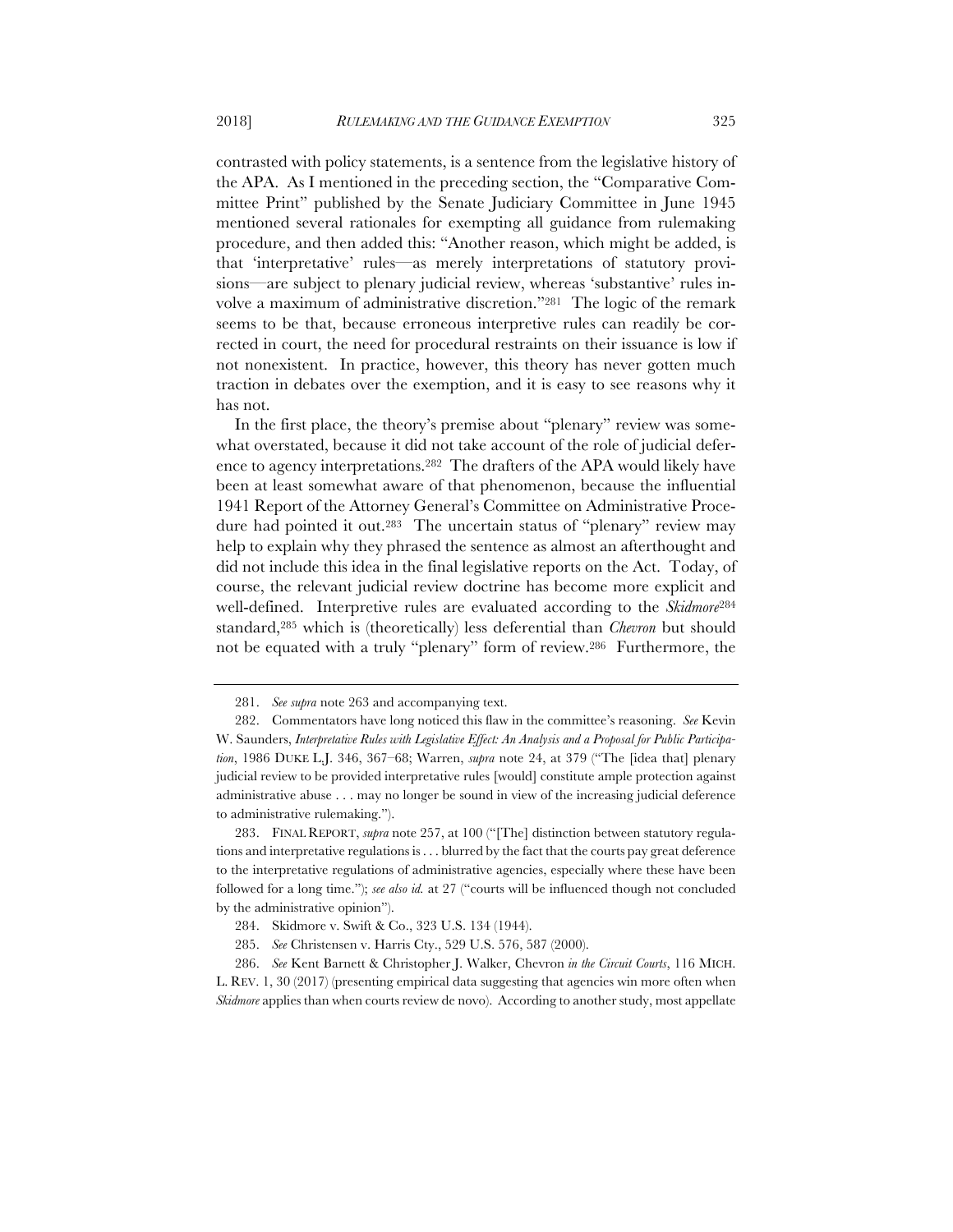potential availability of judicial review offers little benefit to regulated persons who would not be prepared to face the expense, delay, and travail of seeking vindication in court but who seek an opportunity to persuade the agency internally.

To be sure, modern doctrine does recognize a relationship between the ability of agencies to adopt interpretive rules without notice-and-comment procedure and the scope of judicial review of those rules, but the connection does not operate in a manner that would allow it to serve as a guide to applying the APA exemption. Rather, as just stated, it operates in the opposite direction. When an agency issues a guidance document without notice-andcomment, courts will rely on that circumstance as a reason to give the interpretation reduced deference—i.e., applying *Skidmore* rather than *Chevron*. But the courts do not also rely on the relatively broad scope of review as a reason to find a given rule to be exempt. Indeed, that reasoning would be decidedly circular.

If the APA's legislative history does not shed useful light on the question of why an interpretive rule should be exempt from rulemaking procedural obligations, in a sense that would not be equally true of policy statements, what does? Professor Anthony addressed that question in his principal article on the § 553(b)(A) exemption.287 As discussed above,288 he was a leading critic of agencies' propensity to adopt "general statements of policy" without notice-and-comment and then to apply them in a coercive fashion. But his critique did not extend to interpretive rules. In his view, an agency may adopt an interpretive rule without rulemaking procedure and thereafter "relentlessly compel compliance with it up to the point that a court orders it to do otherwise."289 Why the disparity? His explanation was that, "[b]y its interpretation, the agency (at least in theory) is simply applying existing law and not creating new law."290 I addressed this point in an article I published at that time:

Notwithstanding the quaint fiction that an interpretative rule merely 'reminds' citizens

cases interpret *Skidmore* as meaning that reviewing courts generally owe *deference* to an agency interpretation, although the extent of it varies according to circumstances; these decisions far outnumber cases that interpret *Skidmore* to mean that a court need not uphold an agency interpretation unless it is independently persuaded that the interpretation is correct. Kristin E. Hickman & Matthew D. Krueger, *In Search of the Modern* Skidmore *Standard*, 107 COLUM. L. REV. 1235, 1251–59 (2007).

<sup>287.</sup> Anthony, *Interpretive Rules, supra* note 40.

<sup>288.</sup> *See supra* notes 40–45 and accompanying text.

<sup>289.</sup> Anthony, *Interpretive Rules, supra* note 40, at 1375; *see supra* notes 46–49 and accompanying text.

<sup>290.</sup> Anthony, *Interpretive Rules, supra* note 40, at 1376.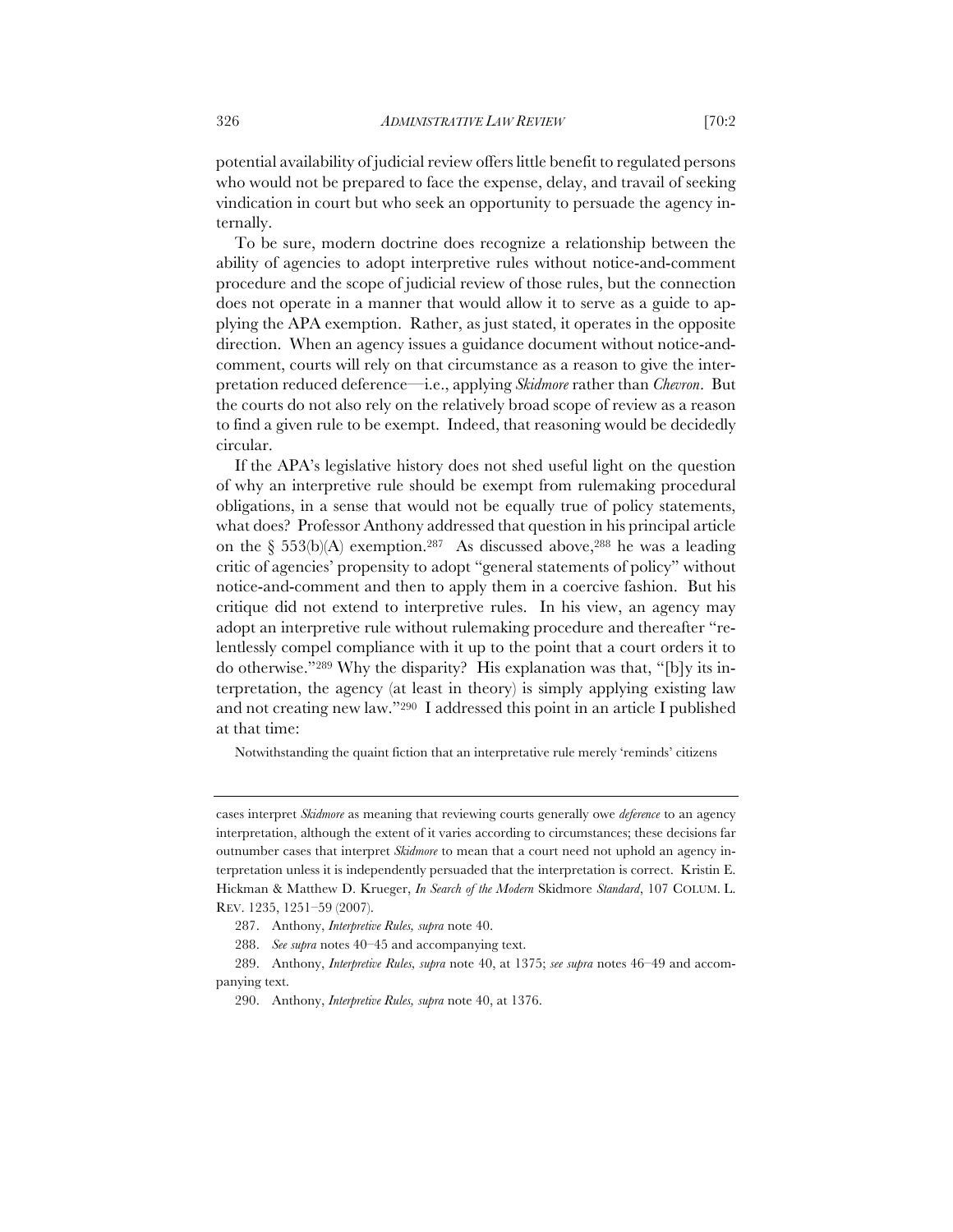of their legal obligations, it is obvious that the task of ascribing meaning to the complex and confusing mandates that Congress has entrusted to the agencies is a distinctly creative process. The discipline of having to respond to the perspectives of interested private parties is bound to enhance the quality of the legal interpretations that agencies adopt. Further, an agency's willingness to listen and respond to parties' arguments should bolster the legitimacy of its ultimate stances.<sup>291</sup>

## That riposte is, I believe, still well taken.

One might argue, in this connection, that *some* interpretations of statutes or regulations are so completely straightforward and noncontroversial that an agency ought to be free to incorporate them into an interpretive rule without burdensome formalities. One might then extrapolate that perspective into a defense of the exemption as a whole, saying that the task of distinguishing between obvious and non-obvious interpretations is not worth the trouble. However, aside from the dubiousness of the cost-benefit comparison implicit in that line of reasoning, the rationale just mentioned would be demonstrably erroneous, because a true "no-brainer" interpretation would be exempt from rulemaking requirements anyway. The APA has a separate exemption for situations in which public procedures would be "unnecessary," meaning that members of the public would have no interest in commenting on the rule in question.<sup>292</sup> For practical purposes, therefore, the interpretive rules exemption matters only in relation to *debatable* issues of interpretation. As to those issues, any notion that the agency's chosen interpretation must be already implicit in (discernible from) the underlying statute or regulation is an exercise in question-begging. Indeed, the agency will likely have issued the interpretive rule *because* affected persons have previously disagreed about its subject matter.

One other aspect of Anthony's analysis bears attention here. He did not ignore the interests of persons who might disagree with an agency's interpretive rule, but he minimized them: "Implicit in the doctrine that notice-andcomment procedures are not required for interpretations is a notion that affected parties are in some sense continuously on notice of any imaginable interpretation, and that it is their business (or their counsel's) to anticipate and guard against all possibilities."293 This statement would seem to be in serious tension with the fair notice concerns embodied in recent case law on

<sup>291.</sup> Levin, *Open Mind*, *supra* note 163, at 1504–05.

<sup>292. 5</sup> U.S.C.  $\S$  553(b)(B) (2012). Both the House and Senate reports on the APA explained that in this exemption "'[u]necessary' means unnecessary so far as the public is concerned, as would be the case if a minor or merely technical amendment in which the public is not particularly interested were involved." APA LEGISLATIVE HISTORY, *supra* note 124, at 200 (Senate Judiciary Committee report), 258 (House Judiciary Committee report); *see* Mack Truck, Inc. v. EPA, 682 F.3d 87, 94 (D.C. Cir. 2012).

<sup>293.</sup> Anthony, *Interpretive Rules, supra* note 40, at 1376.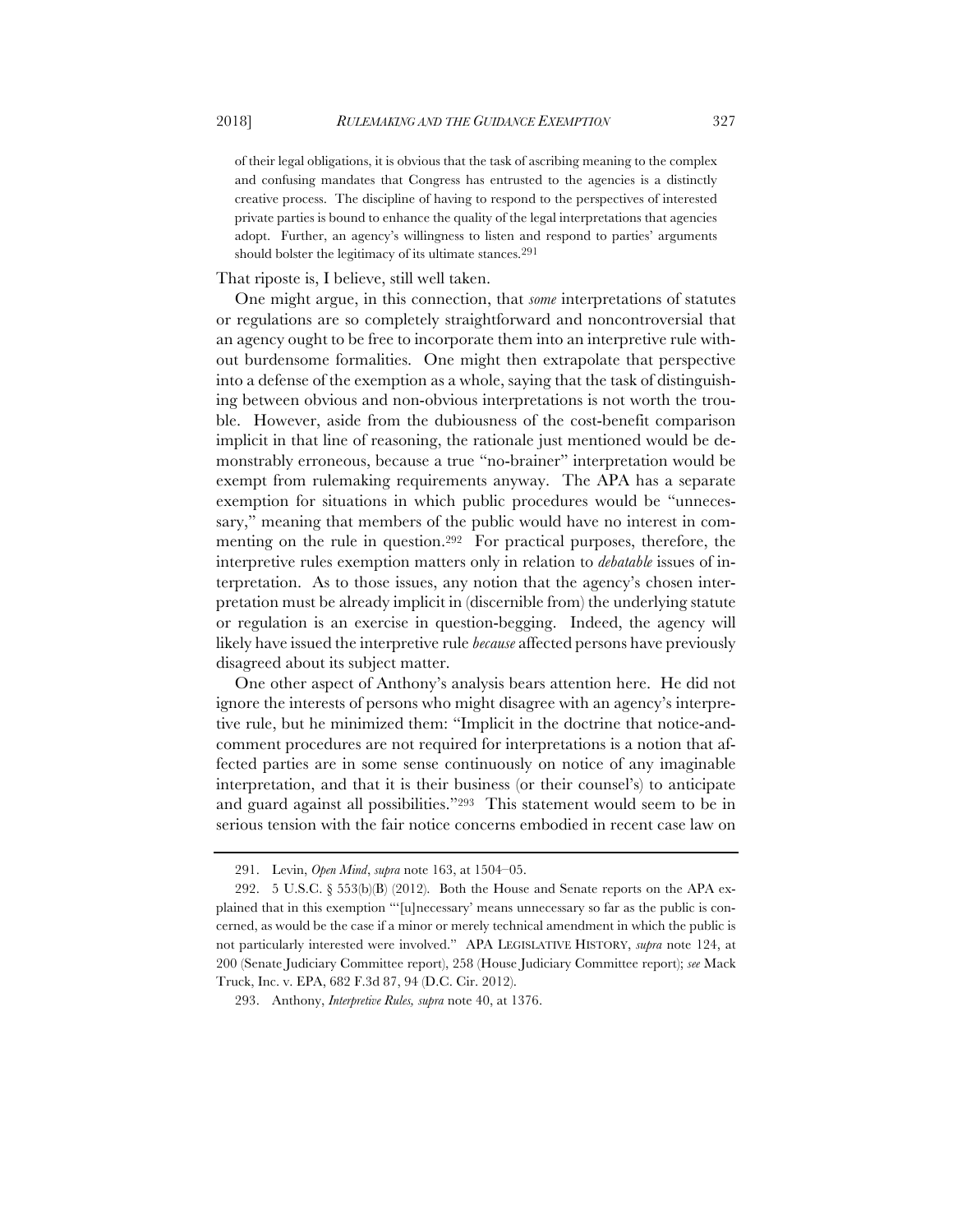due process and abuses of discretion.294 More fundamentally, the traditional presumption that everyone knows the law does not seem adequate to meet the larger questions of participation and legitimacy involved. It doesn't mean that members of the public lack a legitimate interest in having a say in the agency's decision as to *which* possible interpretation it will adopt.

Judge John Rogers, writing for the Sixth Circuit, offered a different argument in *Dismas Charities, Inc. v. U.S. Department of Justice.*295 The case involved a Justice Department opinion that took a narrow view of a statute that identified the circumstances in which federal prisoners would be entitled to serve part of their sentences in halfway houses. He wrote:

The distinction [drawn between substantive rules and interpretive rules in  $\S 553(b)(A)$ ] reflects the primary purpose of Congress in imposing notice and comment requirements for rulemaking—to get public input so as to get the wisest rules. That purpose is not served when the agency's inquiry or determination is not "what is the wisest rule," but "what is the rule." The interpretative rule exception reflects the idea that public input will not help the agency make the legal determination of what the law already is.296

I do not see how this argument can be correct. Surely, the Sixth Circuit, which constantly decides cases that raise issues of law, does not take the view that briefs addressing those issues are worthless. The utterly normal practice of tribunals in this country is that they resolve interpretive questions (like other questions) after considering competing arguments from interested persons. Thus, the suggestion that public input on such questions would not be helpful to an administrative agency seems startling. The *best* justification for the exemption would be that the agency does not need to offer the public an opportunity to be heard when an interpretive rule is issued because that opportunity will be made available later in the administrative process. But, as I will discuss later, Judge Rogers went on to say that the agency *may* make its interpretive rule binding within the agency.297 That argument makes his claim about the value of public input all the more difficult to accept.

## *3.* Hoctor v. U.S. Department of Agriculture

To round out our survey of the substantive approach, I will closely examine the Seventh Circuit's opinion in *Hoctor v. U.S. Department of Agriculture*.298 This case has become a focal point for academic discussion of the interpretive

<sup>294.</sup> *See supra* notes 165–166 and accompanying text.

<sup>295.</sup> 401 F.3d 666 (6th Cir. 2005).

<sup>296.</sup> *Id.* at 679–80.

<sup>297.</sup> *See infra* Part III.E.

<sup>298.</sup> 82 F.3d 165 (7th Cir. 1996).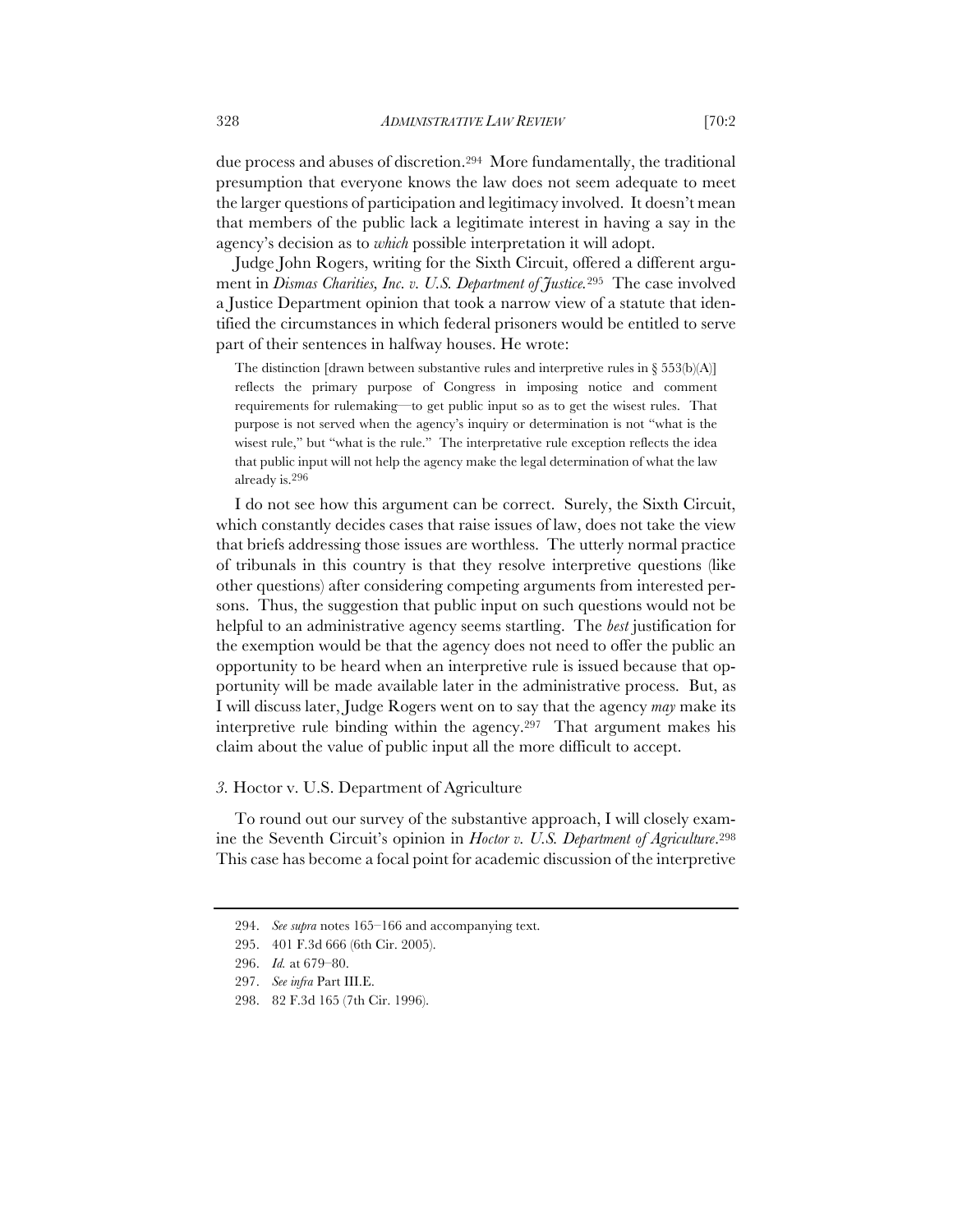rules exemption,299 probably because of its vivid facts, its extensive discussion of the exemption, and the eminence of its author, Judge Richard Posner.

*Hoctor* arose under the Animal Welfare Act, which authorizes the U.S. Department of Agriculture (USDA) to adopt rules "to govern the humane handling, care, treatment, and transportation of animals by dealers." Using notice-and-comment procedure, USDA adopted a rule entitled "Structural Strength," which required that a facility housing animals "must be constructed of such material and of such strength as appropriate for the animals involved." USDA later adopted an internal memorandum addressed to its inspectors, in which it said that all dangerous animals must be kept inside a perimeter fence at least eight feet high. Mr. Hoctor, a dealer in big cats, was penalized because the perimeter fence surrounding one of his pens was only six feet high. He argued that the memorandum should have been adopted through notice-and-comment, but USDA defended it as an interpretive rule.

On appeal, the Seventh Circuit vacated the sanction. Judge Posner expressed doubt that the eight-foot criterion was consistent with the regulation that it implemented, but he did not rest his decision on the basis that it was invalid on the merits.300 Instead, he found that the memo could not qualify as an interpretive rule. To satisfy that requirement, the criterion would have to "be derived from the regulation by a process reasonably described as interpretation,"301 and it could not meet that test:

At the other extreme from what might be called normal or routine interpretation is the making of reasonable but arbitrary (not in the "arbitrary or capricious" sense) rules that are consistent with the statute or regulation under which the rules are promulgated but not derived from it, because they represent an arbitrary choice among methods of implementation. A rule that turns on a number is likely to be arbitrary in this sense. There is no way to reason to an eight-foot perimeter-fence rule as opposed to a sevenand-a-half foot fence or a nine-foot fence or a ten-foot fence. None of these candidates for a rule is uniquely appropriate to, and in that sense derivable from, the duty of secure containment.302

Professor Pierce has criticized the *Hoctor* opinion for disparaging the value of interpretive rules that contain specific numerical values or benchmarks.303 Such rules, he submits, often supply helpful guidance to regulated parties. That point is well taken, but I want to focus here on the court's more basic

<sup>299.</sup> *See, e.g.*, Funk, *Marking a Clear Line*, supra note 221, at 660, 664–66; Gersen, *supra*  note 237 *passim*; Strauss, *Publication Rules, supra* note 10, at 812–14, 816–17, 829–32, 842–43.

<sup>300.</sup> *Hoctor*, 82 F.3d at 168.

<sup>301.</sup> *Id.* at 170.

<sup>302.</sup> *Id.*

<sup>303. 1</sup> RICHARD J. PIERCE, JR., ADMINISTRATIVE LAW TREATISE § 6.4 at 348–49 (4th ed. 2002); *see also* Strauss, *Publication Rules*, *supra* note 10, at 842–43 (making a similar point).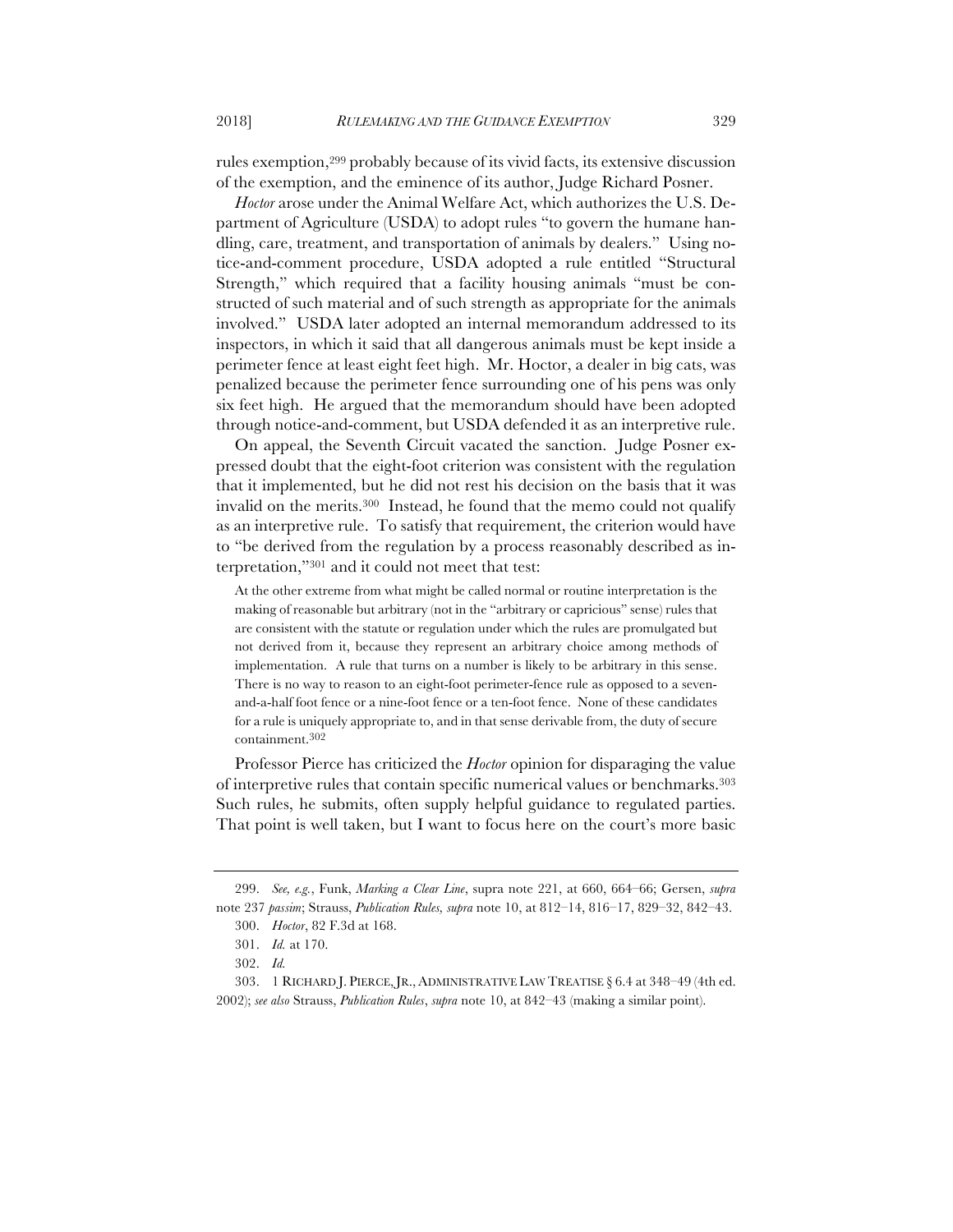premise that application of the exemption should turn on whether the agency's position can be (or was) reached through a process "reasonably described as interpretive." The use of numbers may be at the end of the spectrum of what Judge Posner calls non-interpretive judgments, but this does not matter unless the premise itself stands up.

As I discussed earlier, one concern about the distinction is that it would often be difficult to manage.304 Judge Posner's references to USDA's "arbitrary" choice do not seem helpful. He would have done better to call that choice "discretionary."305 Moreover, he later concedes that "in scientific and other technical areas, where quantitative criteria are common, a rule that

305. Judge Posner declares that courts see the selection of arbitrary choices as a *legislative*  function: "Legislators have the democratic legitimacy to make choices among value judgments, choices based on hunch or guesswork or even the toss of a coin, and other arbitrary choices." *Hoctor*, 82 F.3d at 170. However, an agency's function differs fundamentally from that of a legislator, because it is subject to review for abuse of discretion. Under basic principles of administrative law, an agency is expected to arrive at specific conclusions by making reasoned judgments from the provision it is implementing (in this instance the structural strength regulation). *Compare* Warshauer v. Solis, 577 F.3d 1330, 1340–41 (11th Cir. 2009) (upholding \$250 threshold as a reasonable interpretation of regulation that exempted gifts of "insubstantial value" from reporting requirements), *with* United Steel Workers Int'l Union v. Fed. Highway Admin., 151 F. Supp. 3d 76, 88–90 (D.D.C. 2015) (holding that numerically defined exemptions from "Buy America" requirements were unexplained and hence arbitrary). Although the choice between alternatives that differ only trivially from each other might properly be "arbitrary" in the sense of needing no explanation at all, *Am. Trucking Ass'ns, Inc., v. ICC*, 697 F.2d 1146, 1150–51 (D.C. Cir. 1983) (Scalia, J.), the difference between six feet and eight feet was obviously not trivial as far as Mr. Hoctor was concerned. Thus, if the author of the memo had specified a manifestly excessive number such as twenty feet or had simply picked a number out of the air by saying "it sounds right" or "eight is my lucky number," the memo would have been considered arbitrary and capricious. Presumably, however, the memo at least purported to rest on the department's expertise or informed experience with animal care. Judge Posner seems to recognize this point two paragraphs later when he indicates, less hyperbolically, that the Agriculture Department rule was "arbitrary" in the sense that "it could well be different without significant impairment of any regulatory purpose." *Hoctor*, 82 F.3d at 171. Such a judgment would be more precisely described as "discretionary" than as "arbitrary." In order to critique Judge Posner's argument in its most favorable light, I will assume in the following discussion that "discretionary" is what he meant.

<sup>304.</sup> In a later decision, the D.C. Circuit, applying the *Hoctor* framework, held that a rule can be "interpretive" within the meaning of  $\S 553(b)$ (A) even if the interpretation rests primarily on the context and purposes of the underlying statute rather than its language alone. Cent. Tex. Tel. Coop. v. FCC, 402 F.3d 205 (D.C. Cir. 2005). As a matter of statutory construction methodology, I prefer that premise to a more exclusively textualist approach. But this relatively loose methodology highlights the elusiveness of the distinction between interpreting and policymaking that inheres in the substantive approach to the exemption.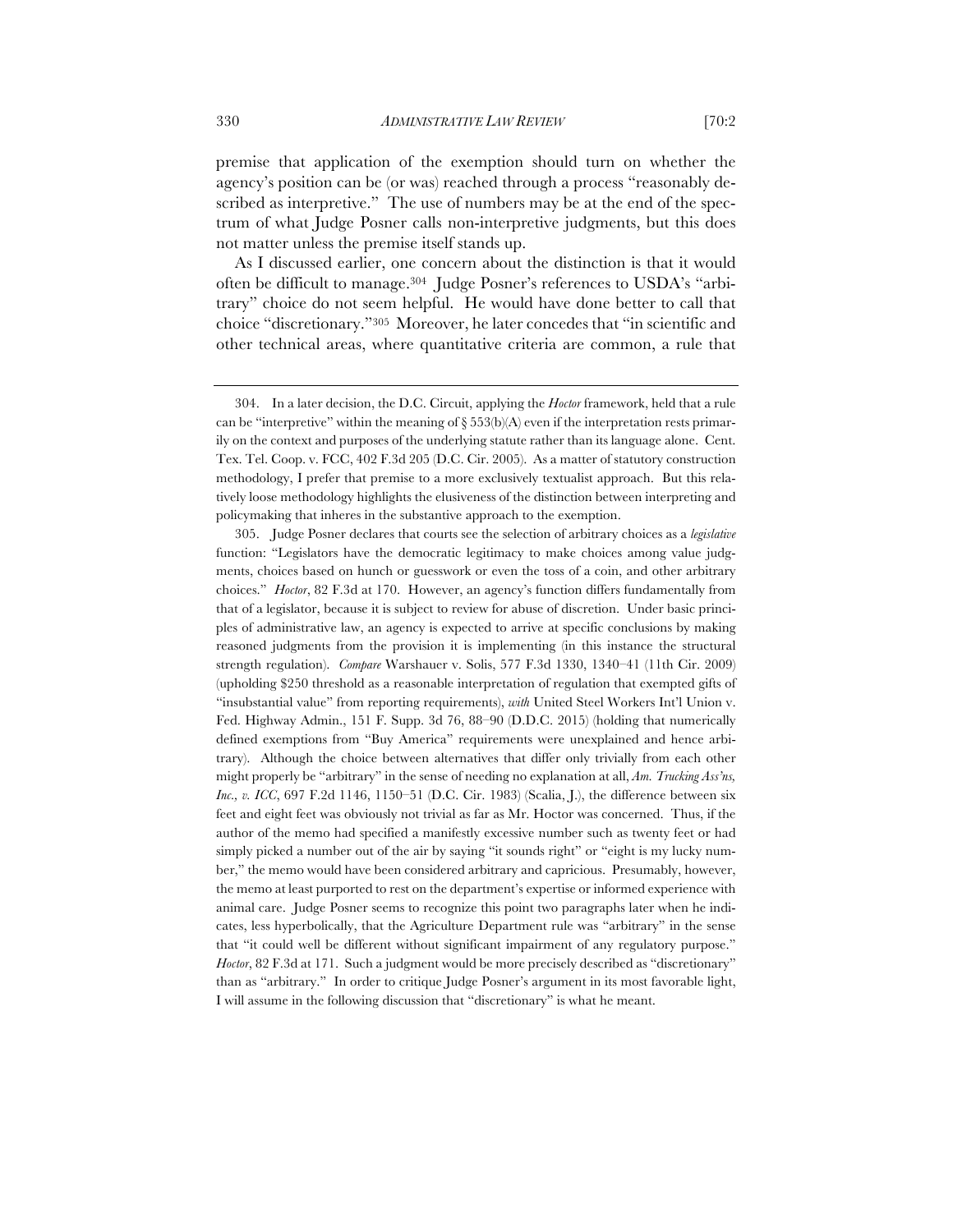translates a general norm from a number may be justifiable as interpretation."306 On policy grounds, this is an appealing concession, but such rules do not appear to be any more (or less) "interpretive" than the USDA eightfoot-fence requirement. Nevertheless, I would agree that in many cases the distinction that Judge Posner has in mind would be easy to draw. The question remains: Is there any good reason for wanting to draw it?

At first glance, it is curious to see Judge Posner, widely known for his iconoclasm and fondness for debunking conceptualism, embracing an abstract distinction between interpretation and arbitrary (or discretionary) choice. He makes clear that he is doing so because he believes the APA requires it: "[O]ur task in this case is not to plumb the mysteries of legal theory; it is merely to give effect to a distinction that the Administrative Procedure Act makes, and we can do this by referring to the purpose of the distinction."307 We need to ask, however, whether his "purposive" justification is convincing.

A close reading of the opinion indicates that he does not succeed in that task. In defending the interpretive rules exemption, he relies on arguments that are, or would be, common to *all* nonlegislative rulemaking, juxtaposing them with arguments that support enforcing notice-and-comment obligations with respect to legislative rules. But these arguments do not fare well in justifying the distinction between interpretive and non-interpretive guidance.

He starts with some factors that tend to support the exemption:

[U]nless a statute or regulation is of crystalline transparency, the agency enforcing it cannot avoid interpreting it, and the agency would be stymied in its enforcement duties if every time it brought a case on a new theory it had to pause for a bout, possibly lasting several years, of notice and comment rulemaking.<sup>308</sup>

Relatedly, as he noted earlier in the opinion, "[i]t would be no favor to the public to discourage the announcement of agencies' interpretations by burdening the interpretive process with cumbersome formalities."309 These observations as to why the agency has an interest in proceeding expeditiously when it engages in "routine interpretation" are well taken—but it has that same interest when it engages in routine policy judgments.

Continuing, Judge Posner writes:

Besides being unavoidably continuous, statutory interpretation normally proceeds without the aid of elaborate factual inquiries. When it is an executive or administrative agency that is doing the interpreting it brings to the task a greater knowledge of the regulated activity than the judicial or legislative branches have, and this knowledge is

<sup>306.</sup> *Hoctor*, 82 F.3d at 171.

<sup>307.</sup> *Id.* at 170.

<sup>308.</sup> *Id.*

<sup>309.</sup> *Id.* at 167.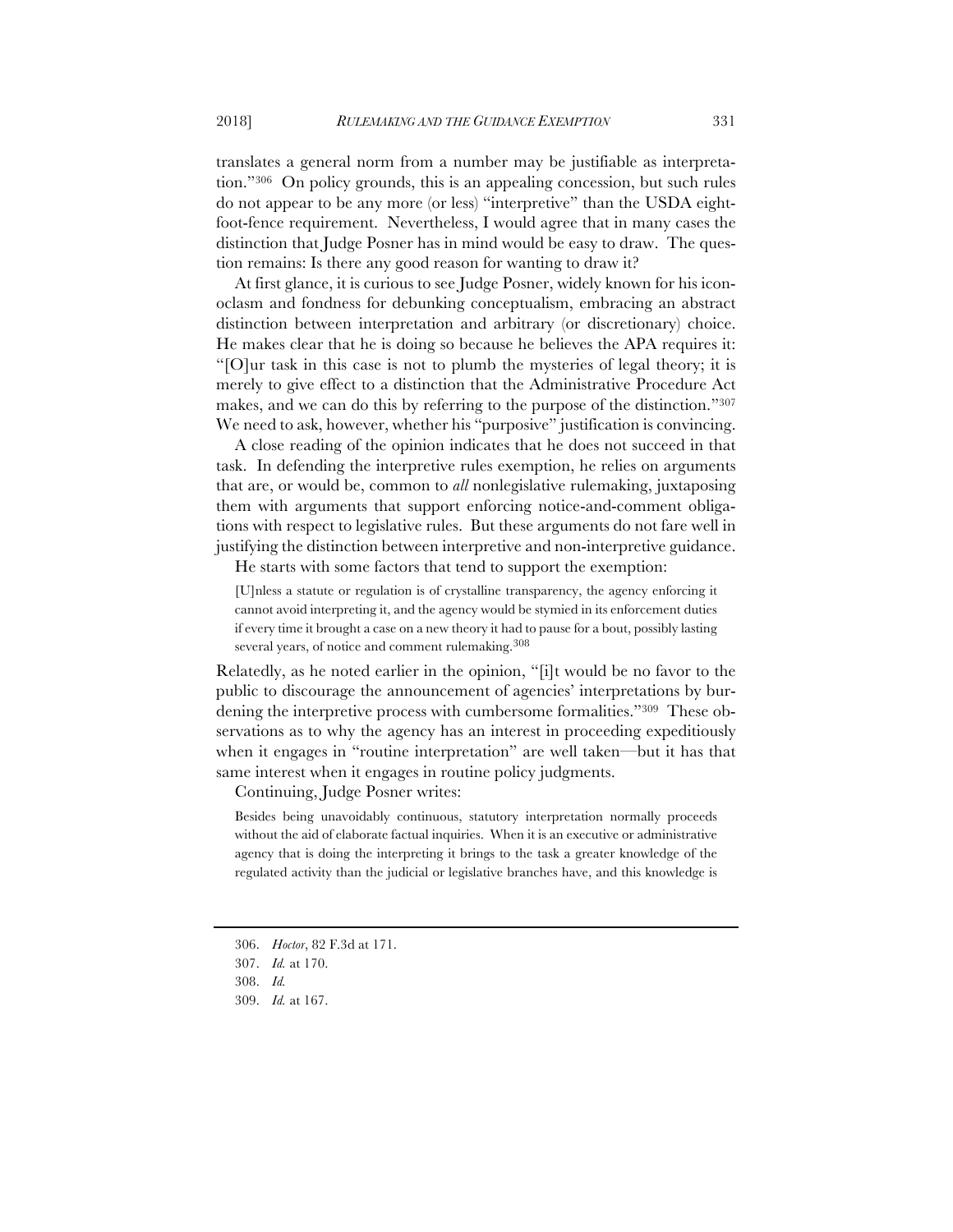to some extent a substitute for formal fact-gathering.310

In other words, agencies can, up to a point, draw on their expertise as they engage in statutory interpretation, obviating to that extent the need for public proceedings. There is some truth to this. But so too do agencies have expertise in policy matters. When they write non-interpretive guidance (including policy statements), one could say in that context, just as easily as Judge Posner does, that "this knowledge is to some extent a substitute for formal fact-gathering."

On the other side of the coin, Judge Posner explains why the public has an interest in having input on "non-interpretive" decisions:

There are thousands of animal dealers, and some unknown fraction of these face the prospect of having to tear down their existing fences and build new, higher ones at great cost. The concerns of these dealers are legitimate and since, as we are stressing, the rule could well be otherwise, the agency was obliged to listen to them before settling on a final rule and to provide some justification for that rule. . . . The greater the public interest in a rule, the greater reason to allow the public to participate in its formation.<sup>311</sup>

Those are good points. But these reasons also have force with regard to guidance documents that do "interpret," in whatever the relevant sense may be, (unless the statute being construed is of "crystalline transparency," in which case the agency's rule would be exempt from rulemaking obligations anyway, as explained above  $312$ ). A choice among competing interpretations is still a choice, even if circumscribed, and the public has an interest in weighing in on those choices, which are often hotly contested. As I discussed above, the notion that the interpretation needs no formalities because it can be conceived as "merely spelling out what is in some sense latent in a statute or regulation"313 begs the question, because the public has an interest in being heard on the issue of what the latent messages may be.

We saw in Part II that when policy statements are involved, the public's interest in being heard is reconciled with the exemption from notice-andcomment procedure on the ground that affected persons can be heard at the implementation stage instead of at the time when the statement is promulgated. One might think that the same reasoning should apply to interpretations as well. And, indeed, at the end of his opinion Judge Posner appears to recognize this point:

Had the Department of Agriculture said in the internal memorandum that it could not imagine a case in which a perimeter fence for dangerous animals that was lower than eight feet would provide secure containment, and would therefore presume, subject to

<sup>310.</sup> *Id.* at 170.

<sup>311.</sup> *Id.* at 171.

<sup>312.</sup> *See supra* note 292 and accompanying text.

<sup>313.</sup> *Hoctor*, 82 F.3d at 171.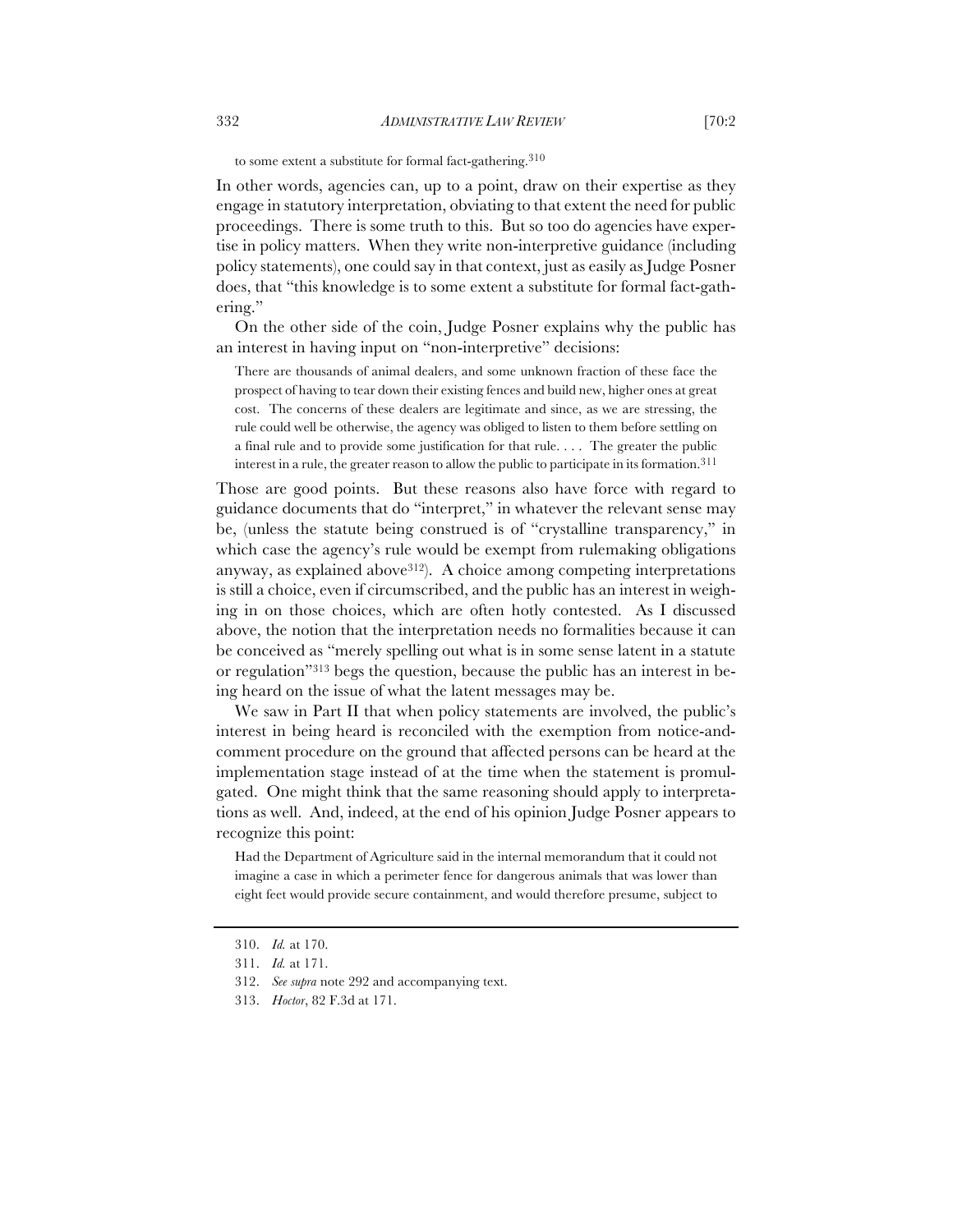rebuttal, that a lower fence was insecure, it would have been on stronger ground.314

He contrasts such a presumptive rule with an "unbending" requirement. In this instance, "the eight-foot rule in its present form is as flat as they come."315 The fact that USDA treated its rule as irrebuttable—thus preventing dealers from being heard at any point in the administrative process—may be the best way to justify the court's holding.316

Judge Posner did not directly acknowledge the similarity between the "presumptive" approach that might have salvaged the eight-foot rule and the policy statement exemption, which he had mentioned only fleetingly earlier in his opinion.317 Nevertheless, this aspect of his analysis could be seen as laying the groundwork for an approach in which the validity of a guidance document turns on whether it has a binding effect rather than on whether its substance can be "reasonably described as interpretation."318 I will undertake to articulate such an approach below.

# *D.* American Mining Congress v. Mine Safety & Health Administration*—A Minimalist Approach*

This discussion of the case law on interpretive rules would not be complete

317. *Hoctor*, 82 F.3d at 169 (contrasting a rule that is "intended to bind" with "a tentative statement of the agency's view, which would make it just a policy statement").

318. Another case that can be interpreted as pressing in the same direction is *Catholic Health Initiatives v. Sebelius*, 617 F.3d 490 (D.C. Cir. 2010). There, the court invoked the *Hoctor*  reasoning but also noted that the manual provision under review constituted a "detailed and rigid—investment code." *Id.* at 495–96. In addition, the court remarked that "[if] the rule cannot fairly be seen as interpreting a statute or a regulation *and if (as here) it is enforced*, 'the rule is not an interpretive rule exempt from notice-and-comment rulemaking.'" *Id.* at 494 (emphasis added) (quoting Cent. Tex. Tel. Coop. v. FCC, 402 F.3d 205, 212 (D.C. Cir. 2005)).

In this connection, the court in *Catholic Health Initiatives* cited Judge Henry Friendly for the proposition that "when an agency wants to state a principle 'in numerical terms,' terms that cannot be derived from a particular record, the agency is legislating and should act through rulemaking." *Id.* at 495 (quoting Henry J. Friendly, *Watchman, What of the Night?, in*  BENCHMARKS 144–45 (1967)). Actually, however, Judge Friendly's point was not about the nature of interpretation; it was precisely about the benefits that legislative rulemaking can deliver by virtue of its *binding effect*. Friendly, *supra*, at 145 (stating that in this situation legislative rulemaking would serve the agency's "desire not to be obliged to determine in each case what number would be 'reasonable' or even whether circumstances would warrant departing from the usual number, and its belief that those subject to its regulation will benefit from such certainty").

<sup>314.</sup> *Id.*

<sup>315.</sup> *Id.*

<sup>316.</sup> *See* Strauss, *Publication Rules*, *supra* note 10, at 842–43 (explaining the *Hoctor* holding on this ground).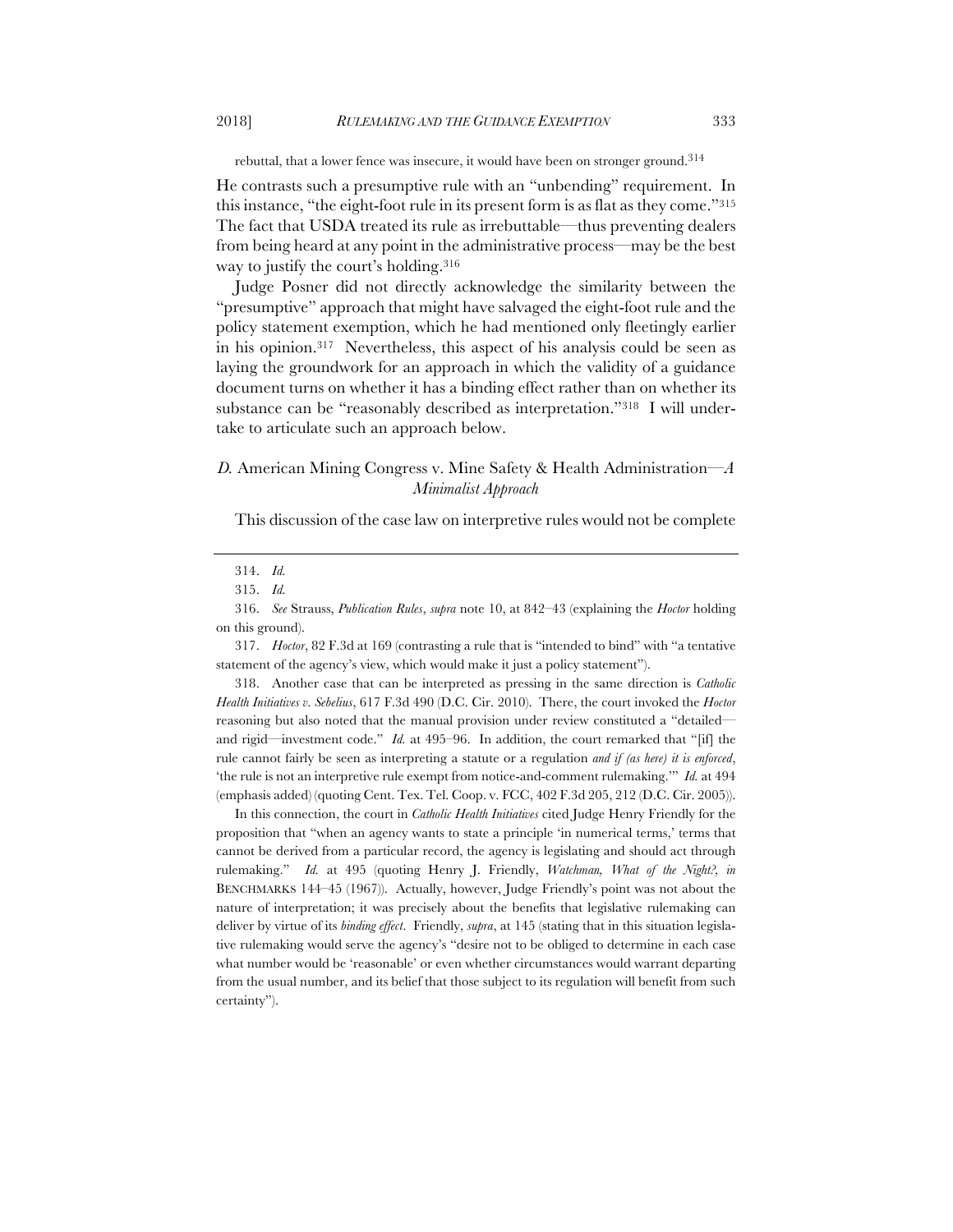without an analysis of Judge Stephen Williams's opinion for the D.C. Circuit in *American Mining Congress v. Mine Safety & Health Administration*.319 This opinion has been widely hailed as a particularly incisive judicial pronouncement on the interpretive rules exemption,320 and it is often cited as authoritative.321 I agree that it is the best analysis in the case law. Even if it ranks at the top of its class, however, it should not be graded solely on the curve. The opinion also has some significant limitations, which I will endeavor to explain.

At issue in *American Mining* was a "program policy letter" in which the Mine Safety & Health Administration stated that if the chest x-ray of a miner measured 1/0 or higher (the fourth most severe of twelve possible ratings), it would be regarded as a "diagnosis" of black lung disease that would trigger reporting obligations.322 The court discerned in its precedents and the APA's legislative history a general message that the key determinant of an interpretive rule is whether the agency intended for it to have a "legal effect," or the "force of law."323 The court then turned to prior case law in order to identify various circumstances in which it could infer that an agency intended to exercise its legislative power, thus negating the exemption. After extensive further discussion, the court summarized its analysis as follows:

Accordingly, insofar as our cases can be reconciled at all, we think [we should apply the exemption] almost exclusively on the basis of whether the purported interpretive rule has "legal effect", which in turn is best ascertained by asking (1) whether in the absence of the rule there would not be an adequate legislative basis for enforcement action or other agency action to confer benefits or ensure the performance of duties, (2) whether the agency has published the rule in the Code of Federal Regulations, (3) whether the agency has explicitly invoked its general legislative authority, or (4) whether the rule effectively amends a prior legislative rule. If the answer to any of these questions is affirmative, we have a legislative, not an interpretive rule.<sup>324</sup>

Upon finding that the program policy letter transgressed none of these four criteria, the court upheld it as a valid interpretive rule.325

<sup>319.</sup> 995 F.2d 1106 (D.C. Cir. 1993).

<sup>320.</sup> Anthony, *Lifting the Smog*, *supra* note 4, at 5–6; Richard J. Pierce, Jr., *Distinguishing Legislative Rules from Interpretative Rules*, 52 ADMIN. L. REV. 547, 554–55 (2000).

<sup>321</sup>*. E.g*., Erringer v. Thompson, 371 F.3d 625, 630 (9th Cir. 2004) (citing Hemp Indus. Ass'n v. Drug Enf't. Agency, 333 F.3d 1082, 1087 (9th Cir. 2003)); Allina Health Servs. v. Burwell, 201 F. Supp. 3d 94, 105 (D.D.C. 2016); Sec. Indus. & Fin. Mkts. Ass'n v. CFTC, 67 F. Supp. 3d 373, 416 (D.D.C. 2014).

<sup>322.</sup> *Am. Mining Cong.*, 995 F.2d at 1108.

<sup>323.</sup> *Id.* at 1109.

<sup>324.</sup> *Id.* at 1112.

<sup>325.</sup> *Id.* at 1112–13.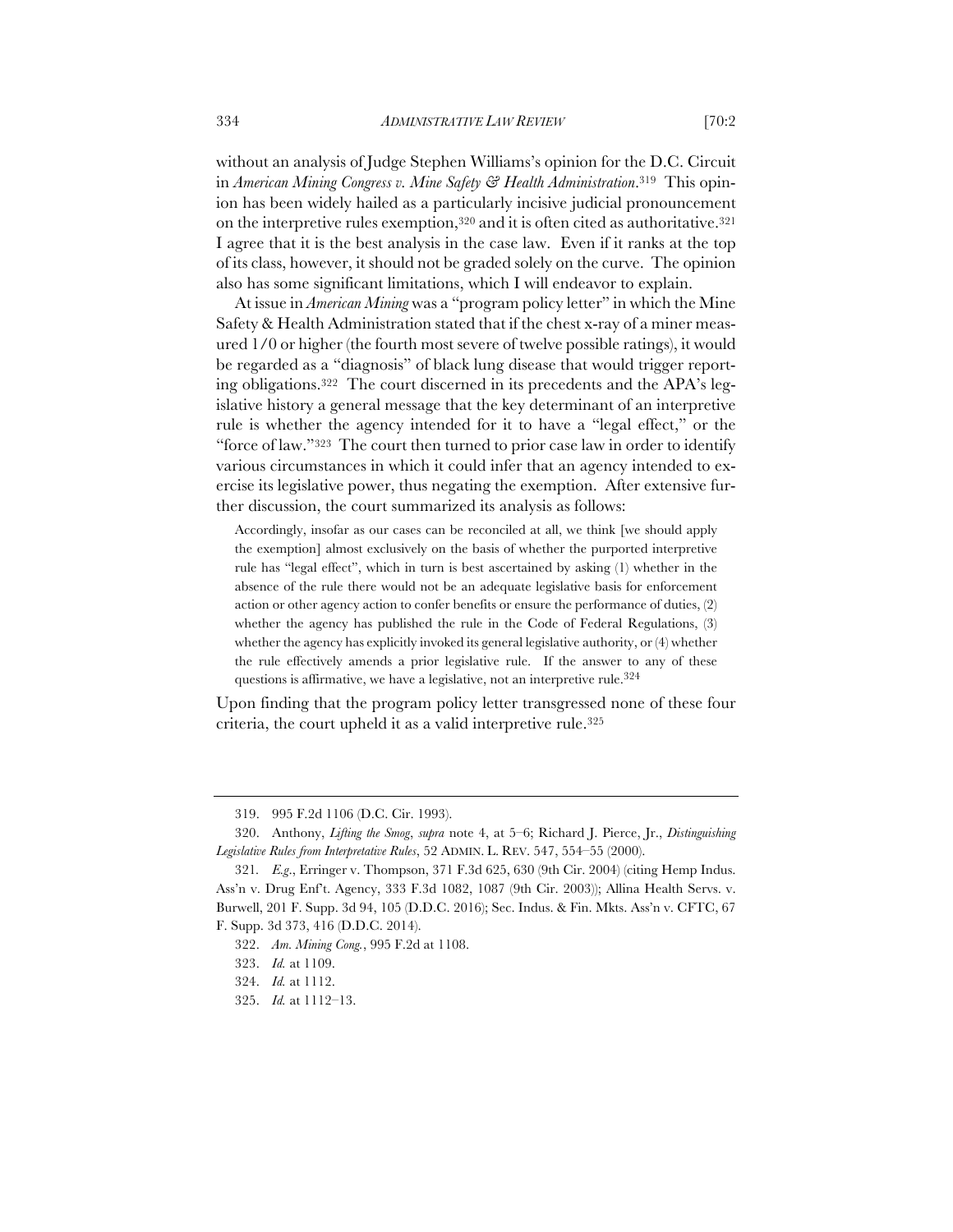### *1. What* American Mining *Gets Right*

The *American Mining* opinion deserves its excellent reputation insofar as it relied on the four factors just listed. Although the formula may be strained as an explication of the words "legal effect," each criterion is intrinsically sound as a guidepost to implementation of the interpretive rules exemption in contrast to the "substantive approach" examined in the preceding section. In this section I will examine justifications for these factors and explore ways in which they have been elaborated, and then I will turn to my critique of the opinion.

*a. Intransitive Statutes*. The "first and clearest" case in which an agency's intent to exercise legislative rulemaking power can be discerned, according to Judge Williams, "is where, in the absence of a legislative rule by the agency, the legislative basis for agency enforcement would be inadequate."326 He referred to the example of the SEC's proxy authority under the Securities Exchange Act, which forbids giving a proxy "in contravention of such rules and regulations as the Commission may prescribe."327 Thus, as the court said, the statute itself prohibited nothing until such time as the Commission exercised that authority. In the absence of an implementing regulation, there would be nothing for a so-called interpretive rule to interpret.328

The distinction between laws that do and do not create obligations of their own force is familiar in the law. Laws that do so are sometimes called "selfexecuting."329 Edward Rubin refers to them as "transitive."330 In this terminology, the SEC's proxy statute was "intransitive." In *Hoctor*,331 which was analyzed at length in the preceding section of this article, Judge Posner acknowledged the same reasoning Judge Williams did: The USDA eight-foot wall directive could not possibly have been upheld as an "interpretation" of the Animal Welfare Act, because that Act was intransitive and created no obligations until the USDA promulgated implementing rules, such as the "structural strength" regulation that had in fact been the asserted foundation for the directive.332

The logic of the intransitivity analysis is inescapable, but it has not been

<sup>326.</sup> *Id.* at 1109.

<sup>327.</sup> *Id.* at 1109 (quoting 15 U.S.C. § 78n(b) (2012)).

<sup>328.</sup> *See* Mendoza v. Perez, 754 F.3d 1002, 1021–23 (D.C. Cir. 2014) (applying a similar analysis).

<sup>329.</sup> *See generally* Adam M. Samaha, *Self-Executing Statutes in the Administrative State*, *in* THE TIMING OF LAWMAKING ch. 9 (Frank Fagan & Saul Levmore eds., 2017).

<sup>330.</sup> Edward L. Rubin, *Modern Statutes, Loose Canons, and the Limits of Practical Reason: A Response to Farber and Ross*, 45 VAND. L. REV. 579, 582 (1992).

<sup>331.</sup> Hoctor v. USDA, 82 F.3d 165 (7th Cir. 1996).

<sup>332.</sup> *Id.* at 169–70.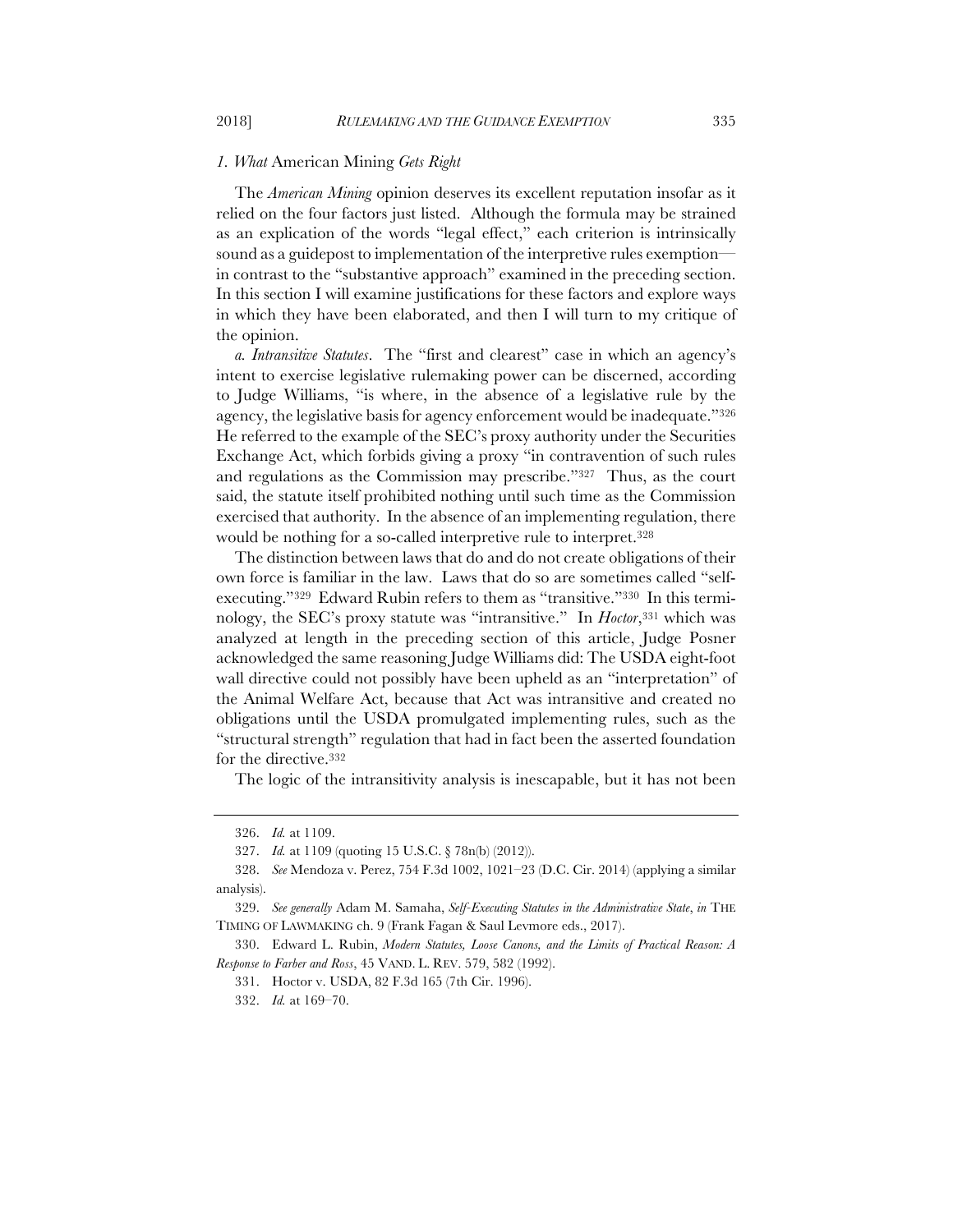extended beyond the minimum that this logic requires. Once an agency has engaged in *some* rulemaking to implement an intransitive statute, it can then issue guidance to interpret the regulation. Even if the agency's exercise of the rulemaking authority looks decidedly perfunctory, the courts do not normally use the rulemaking provisions of the APA to foreclose such guidance.<sup>333</sup> An agency may have very legitimate reasons for using statutory language as a placeholder instead of fleshing out some of the provisions of its rulemaking authority. It may, for example, wish to await further fact-finding or other developments in the regulatory environment, or it may simply lack an internal consensus about what specific policies should be formally locked into place. Courts have a strong tradition of deferring to administrative preferences in this regard.334

At the same time, limitations do exist. The courts have used judicial review principles to prevent agencies from exploiting this latitude to their advantage. The Supreme Court and lower courts have held that when an agency adopts a legislative rule that essentially "parrots" the underlying statute, they will afford no deference to the agency's interpretation of the regulation, or at least no more than the agency would have received if it had been interpreting the statute.335 This makes sense, because these circumstances would tend to indicate that the agency gave that aspect of the regulation no meaningful consideration when adopting it. Alternatively, if Congress has specifically indicated that it wants an agency to resolve the precise point at issue by regulation, the court will enforce that requirement.<sup>336</sup> However, with

336. In *U.S. Telecom Ass'n v. FCC*, 400 F.3d 29 (D.C. Cir. 2005), the issue was whether a

<sup>333.</sup> *But see* Elec. Privacy Info. Ctr. v. Dept. Homeland Sec., 653 F.3d 1, 7 (D.C. Cir. 2011), in which the court stated that "the purpose of the APA would be disserved if an agency with a broad statutory command . . . could avoid notice-and-comment rulemaking simply by promulgating a comparably broad regulation . . . and then invoking its power to interpret that statute and regulation in binding the public to a strict and specific set of obligations." Whether the court's remark about the breadth of the regulation was significant is a moot point, because guidance that "bind[s] the public to a strict and specific set of obligations" should be impermissible in any event.

<sup>334.</sup> NLRB v. Bell Aerospace Co., 416 U.S. 267, 294 (1974); SEC v. Chenery Corp. (*Chenery II*), 332 U.S. 194 (1947); William D. Araiza, *Agency Adjudication, the Importance of Facts, and the Limitations of Labels*, 57 WASH.& LEE L. REV. 351, 365–76 (2000); Aaron Nielson, *Beyond*  Seminole Rock, 105 GEO. L.J. 943, 961–62 (2017).

<sup>335.</sup> Gonzales v. Oregon, 546 U.S. 243, 256–58 (2006); Pearson v. Shalala, 164 F.3d 650, 660–61 (D.C. Cir. 1999); Mission Group Kan., Inc. v. Riley, 146 F.3d 775 (10th Cir. 1998); United States v. Picciotto, 875 F.2d 345 (D.C. Cir. 1989); *see also* Glover v. Standard Fed. Bank, 283 F.3d 953, 961–62 (8th Cir. 2002) (applying *Skidmore* deference in this situation and upholding agency's interpretation); Cunningham v. Scibana, 259 F.3d 303, 307 & n.1 (4th Cir. 2001) (same).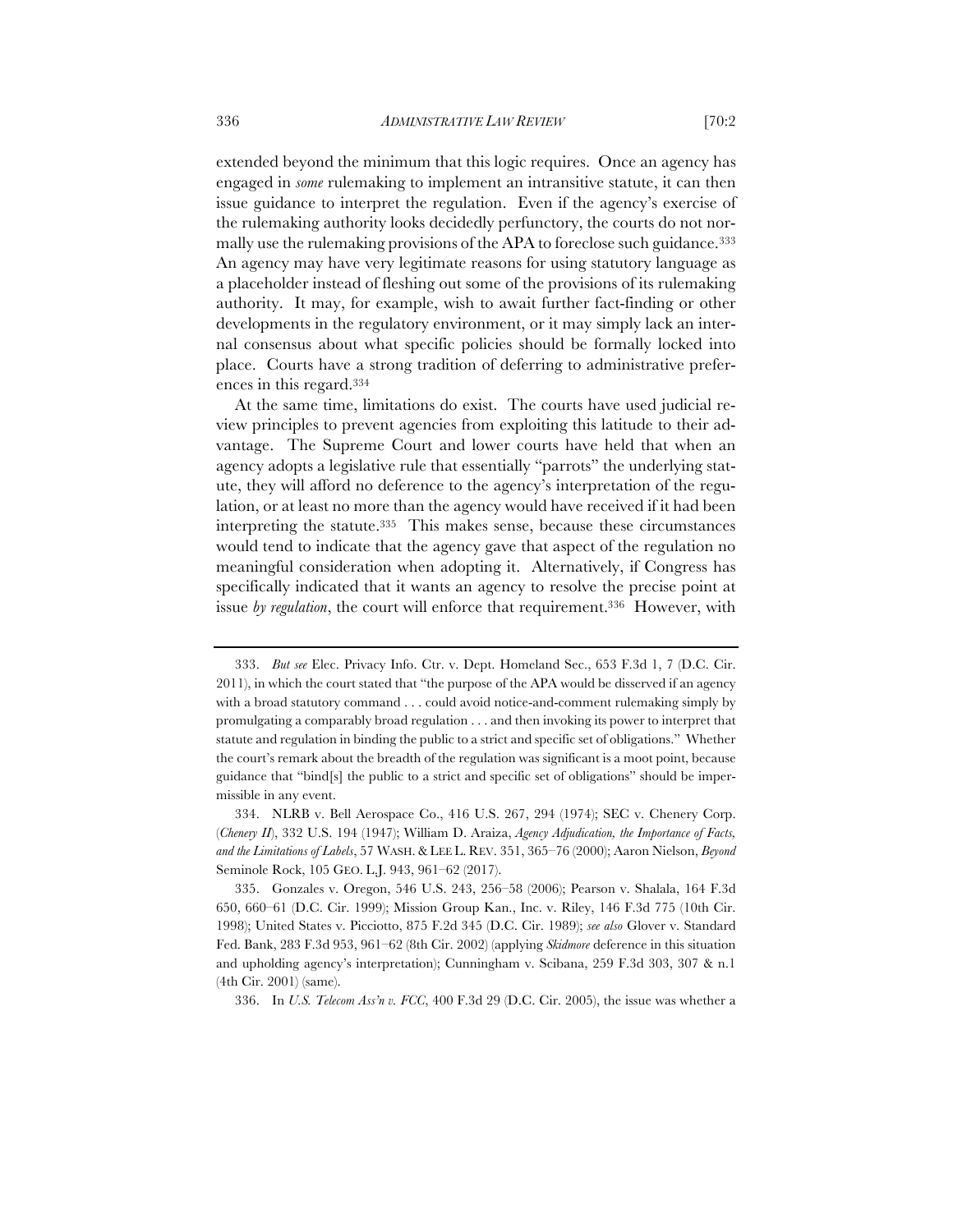very rare exceptions, the cases have not suggested that interpretive rules that explicate the agency's view of the meaning of a parroting regulation are perforce ineligible for the §  $553(b)(A)$  exemption.<sup>337</sup> Such a view would, for no good reason, deprive the public of the benefits that the issuance of guidance can provide. In other words, the public should have the benefit of knowing what the agency's interpretation is, even if that interpretation will carry no weight in the event of a judicial challenge.

*b. C.F.R. Publication.* The second factor in Judge Williams's test was that "an agency seems likely to have intended a rule to be legislative if it has the rule published in the Code of Federal Regulations [(C.F.R.)]."338 As he noted, a provision in the Federal Register Act limits publication in that code to rules that have "general applicability and legal effect."339 Subsequently, Judge Williams himself appears to have had second thoughts about this criterion. In a 1994 decision, *Health Insurance Ass'n v. Shalala*,340 he acknowledged that the D.C. Circuit has never "taken publication in the Code of Federal Regulations, or its absence, as anything more than a snippet of evidence of

Federal Communications Commission (FCC) regulation should be interpreted as allowing "location portability" of mobile telephone numbers. Judge Garland was unwilling to accept the FCC's interpretive rule construing the regulation, in part because Congress had instructed the Commission to resolve the portability issue by regulation. He acknowledged that, "[o]f course, even when a statute requires an agency to proceed by implementing regulations, it need not develop legislative rules to 'address every conceivable question.'" *Id.* at 38. In this instance, however, the definition of location was "a crucial statutory element of the portability requirement." *Id.* The point to notice here is that the Commission erred by violating the substantive statute, *not* the APA rulemaking requirements as such.

<sup>337.</sup> Professor Pierce has proposed that courts should stand in the way of such a course of action: "[A]n agency should not be allowed to draft its legislative rules in such a broad manner that they are susceptible to an extraordinarily wide range of interpretations." Pierce, *supra* note 318, at 559. However, the cases on which Pierce relied dealt with issues of whether the interpretation in dispute should be upheld on its merits, not with whether an agency had violated  $\S 553$ . The same point can be made about the D.C. Circuit's much-quoted phrase that "[i]t is certainly not open to an agency to promulgate mush and then give it concrete form only through subsequent less formal 'interpretations.' That technique would circumvent section 553, the notice and comment procedures of the APA." Paralyzed Veterans of Am. v. D.C. Arena L.P., 117 F.3d 579, 584 (D.C. Cir. 1997). The court's remark was intended as a policy argument against deference to an interpretive rule under the conditions the court mentioned, not as an assertion that the interpretive rule itself was unlawful due to lack of APA compliance.

<sup>338.</sup> Am. Mining Cong. v. Mine Safety & Health Admin., 995 F.2d 1106, 1109 (D.C. Cir. 1993).

<sup>339.</sup> *Id.* (citing 44 U.S.C. § 1510).

<sup>340.</sup> 23 F.3d 412 (D.C. Cir. 1994).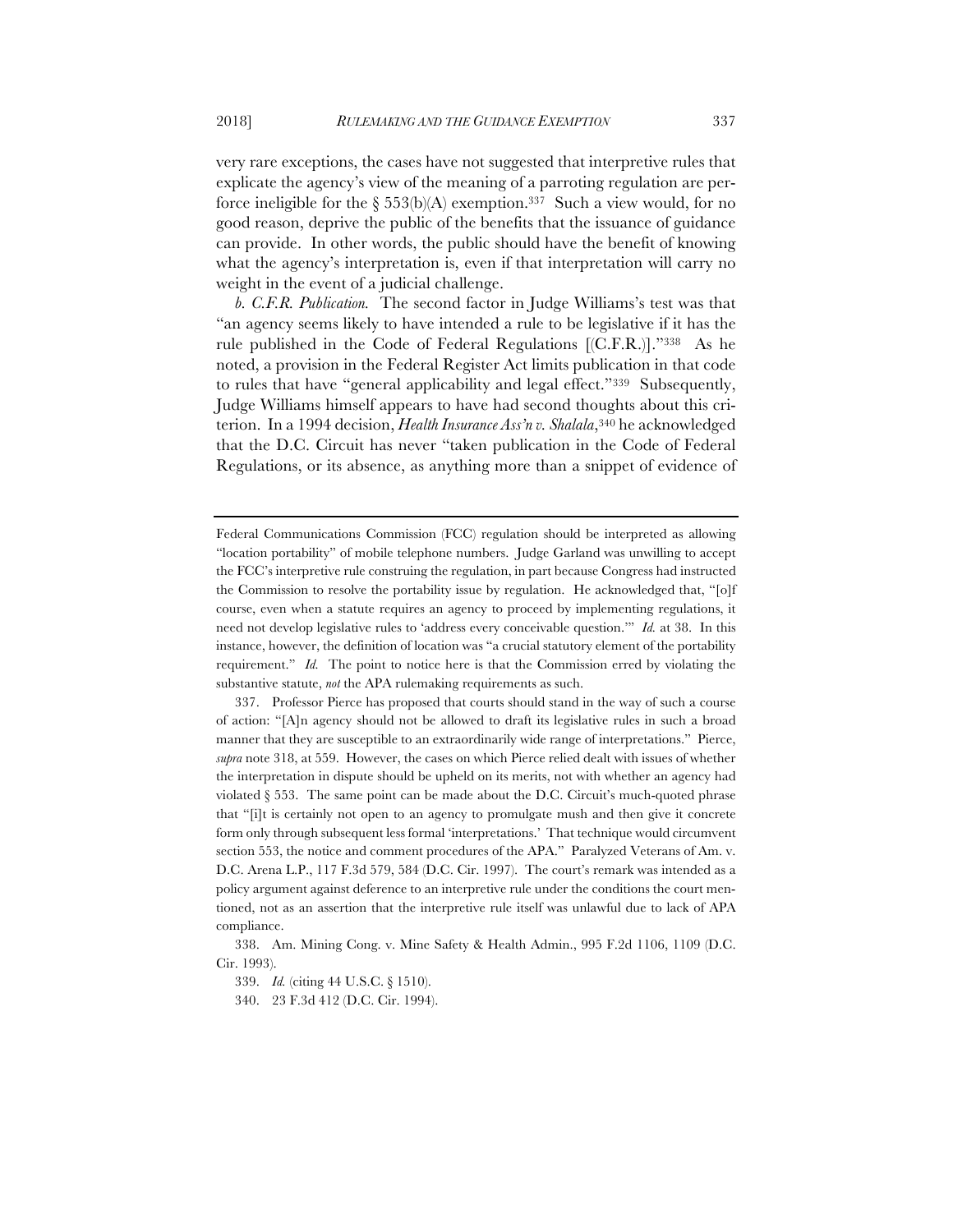agency intent."341 That concession would seem to have been well advised; as Professor Pierce has pointed out, some agencies do publish important interpretive rules in the C.F.R. (presumably giving a broad reading to the phrase "legal effect").342 As a result of the comment in *Health Insurance Ass'n*, the role of the second *American Mining* factor has, at the very least, been "deemphasized" in subsequent case law.343 Some cases do continue to mention and give weight to C.F.R. publication as a factor suggesting that a particular rule is legislative.344 Nevertheless, it seems significant that no case has ever treated this factor as determinative standing alone. If it has any future, it will probably be as a "snippet" that has some limited probative value regarding the third *American Mining* factor, discussed just below—whether the agency viewed the rule as legislative in nature when it adopted the measure.

*c. Explicit Invocation of Legislative Authority*. In *American Mining*, Judge Williams commented that "an agency may for reasons of its own choose explicitly to invoke its general legislating authority."345 "In that event," he said, "even if a court believed that the agency had been unduly cautious about the legislative background, it would presumably treat the rule as an attempted exercise of legislative power."346 Although he did not elaborate at any length, his analysis seems well taken. Essentially, it means that the court should take the agency at its word, as articulated at the time the rule was issued. This course of action would follow logically from the *Chenery* doctrine, an axiomatic principle of administrative law: in general, a court may not uphold an agency's exercise of discretionary power on a basis that the agency did not invoke at the time of its decision.<sup>347</sup> Thus, if the court were to uphold the statement as an interpretive rule even though the agency had called it legislative, it would effectively find itself substituting its own analysis for that of the officials who have been invested with authority to implement the statutory scheme.<sup>348</sup> A

344. Steinhorst Assocs. v. Preston, 572 F. Supp. 2d 112, 124 (D.D.C. 2008); Nat'l Ass'n of Mfrs. v. DOL, No. 95-0715 (RCL), 1996 U.S. Dist. LEXIS 10478 (D.D.C. July 22, 1996).

345. Am. Mining Cong. v. Mine Safety & Health Admin., 995 F.2d 1106, 1110–11 (D.C. Cir. 1993).

348. *Cf*. Kelley v. EPA, 15 F.3d 1100, 1109 (D.C. Cir. 1994) (remanding a rule despite petitioners' concession that it could possibly be sustained as a policy statement, because the

<sup>341.</sup> *Id.* at 423.

<sup>342.</sup> Pierce, *supra* note 318, at 560.

<sup>343.</sup> Pharm. Research & Mfrs. of Am. v. U.S. Dept. of Health & Human Servs., 43 F. Supp. 3d 28, 46 n.17 (D.D.C. 2014) (dictum); *see* Erringer v. Thompson, 371 F.3d 625, 630 (9th Cir. 2004) (relying on *American Mining* but treating only the other three factors as authoritative); Sweet v. Sheahan, 235 F.3d 80, 91 n.8 (2d Cir. 2000).

<sup>346.</sup> *Id.* at 1111.

<sup>347.</sup> SEC v. Chenery Corp., 318 U.S. 80 (1943); *see* Kevin M. Stack, *The Constitutional Foundations of* Chenery, 116 YALE L.J. 952, 960–81 (2007).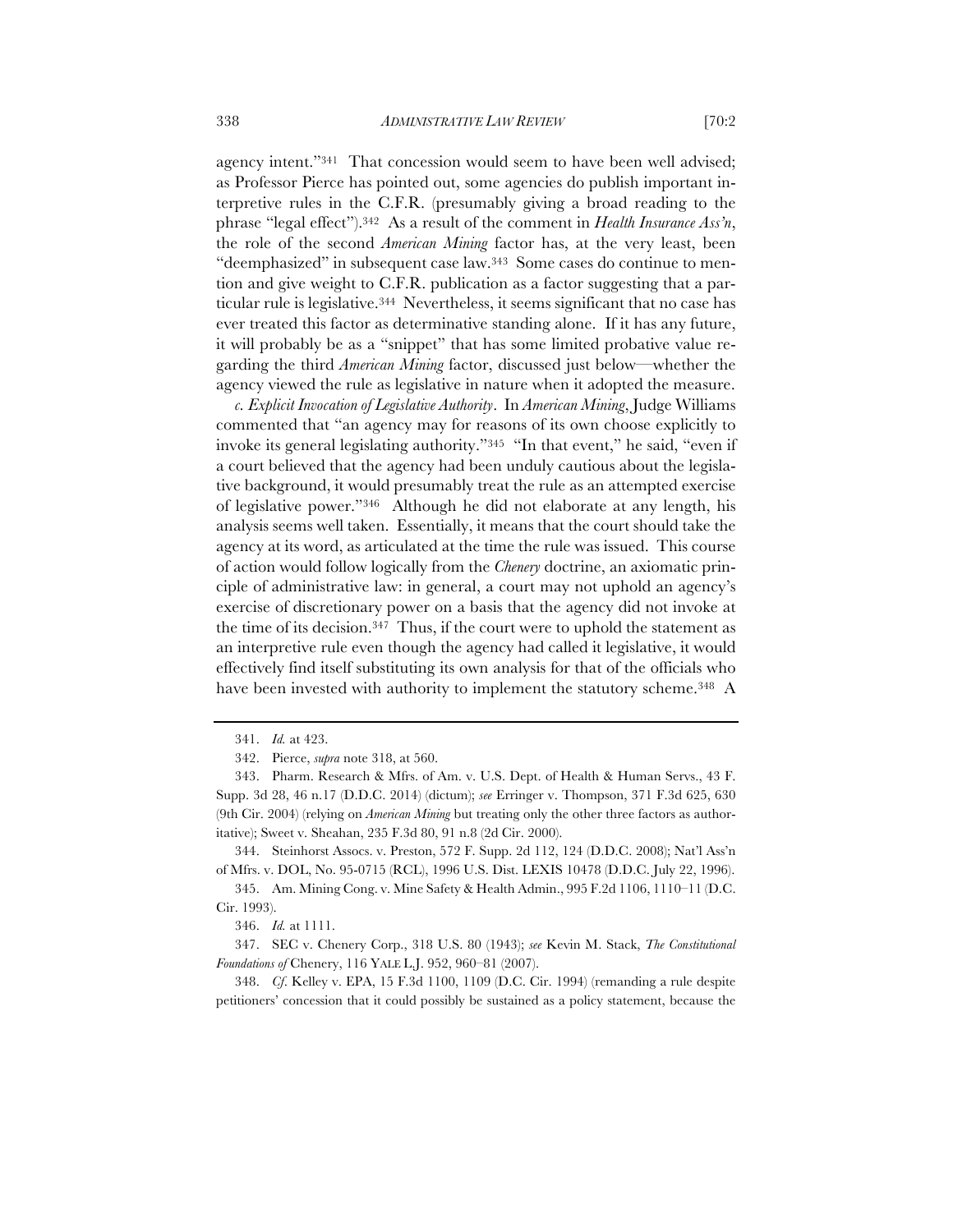contention by government counsel that the rule had actually been interpretive all along would likely be dismissed as an impermissible "post hoc rationalization."349

*d. Inconsistency with a Legislative Rule*. The fourth *American Mining* criterion was that "[i]f a second rule repudiates or is irreconcilable with [a prior legislative rule], the second rule must be an amendment of the first; and, of course, an amendment to a legislative rule must itself be legislative."350 This test is well supported by judicial authority,351 including the Supreme Court's decision in *Shalala v. Guernsey Memorial Hospital*,352 and its rationale is straightforward. A legislative rule has the force of law, and therefore the agency is bound by it until the rule is rescinded or invalidated.353 There is room to question whether this gloss on the guidance document exemption is necessary at all. In any situation in which it could potentially be invoked, the reviewing court could avoid resting on a procedural requirement by simply holding that the rule is invalid *on the merits*, due to its inconsistency with the text that it purports to interpret.354 However, that point is academic, because nothing turns on which of these two rationales the court chooses to invoke (unless reliance on the APA gives the court some rhetorical advantage in appearing apolitical).355

For about fifteen years, some courts supplemented this straightforward doctrine by embracing a far more controversial one. This development began in 1978 when, in *Paralyzed Veterans of America v. D.C. Arena L.P.*,356 the D.C. Circuit held that an agency may not use an interpretive rule to repudiate a

352. 514 U.S. 87 (1995).

356. 117 F.3d 579 (D.C. Cir. 1997).

Environmental Protection Agency (EPA) had not asked that the rule be regarded as such).

<sup>349.</sup> Burlington Truck Lines, Inc. v. United States, 371 U.S. 156, 168–69 (1962).

<sup>350.</sup> *Am. Mining Cong.*, 995 F.2d at 1109 (quoting Nat'l Family Planning & Reprod. Health Ass'n v. Sullivan, 979 F.2d 227, 235 (D.C. Cir. 1992)).

<sup>351.</sup> *E.g.,* El Encanto, Inc. v. Hatch Chile Co., 825 F.3d 1161, 1165–66 (10th Cir. 2016) (Gorsuch, J.); Hemp Indus. Ass'n v. Drug Enf't. Agency, 333 F.3d 1082, 1090 (9th Cir. 2003); *Nat'l Family Planning*, 979 F.2d at 235.

<sup>353.</sup> Chrysler Corp. v. Brown, 441 U.S. 281, 295 (1979); United States v. Nixon, 418 U.S. 683 (1974); Kristin E. Hickman, *Unpacking the Force of Law*, 66 VAND. L. REV. 465, 473– 84 (2013); Thomas W. Merrill, *The* Accardi *Principle*, 74 GEO. WASH. L. REV. 569 (2006).

<sup>354.</sup> *See* 5 U.S.C. § 706(2)(A) (2012) (providing that an agency action shall be set aside if "not in accordance with law").

<sup>355.</sup> Judge Wald once recounted that in *National Family Planning*, which concerned abortion policy, her panel had purposely relied on the APA rather than a construction of the enabling legislation so as to *appear* to be taking no stand on substantive issues. Patricia M. Wald, *The Rhetoric of Results and the Results of Rhetoric: Judicial Writings*, 62 U. CHI. L. REV. 1371, 1415– 16 (1995).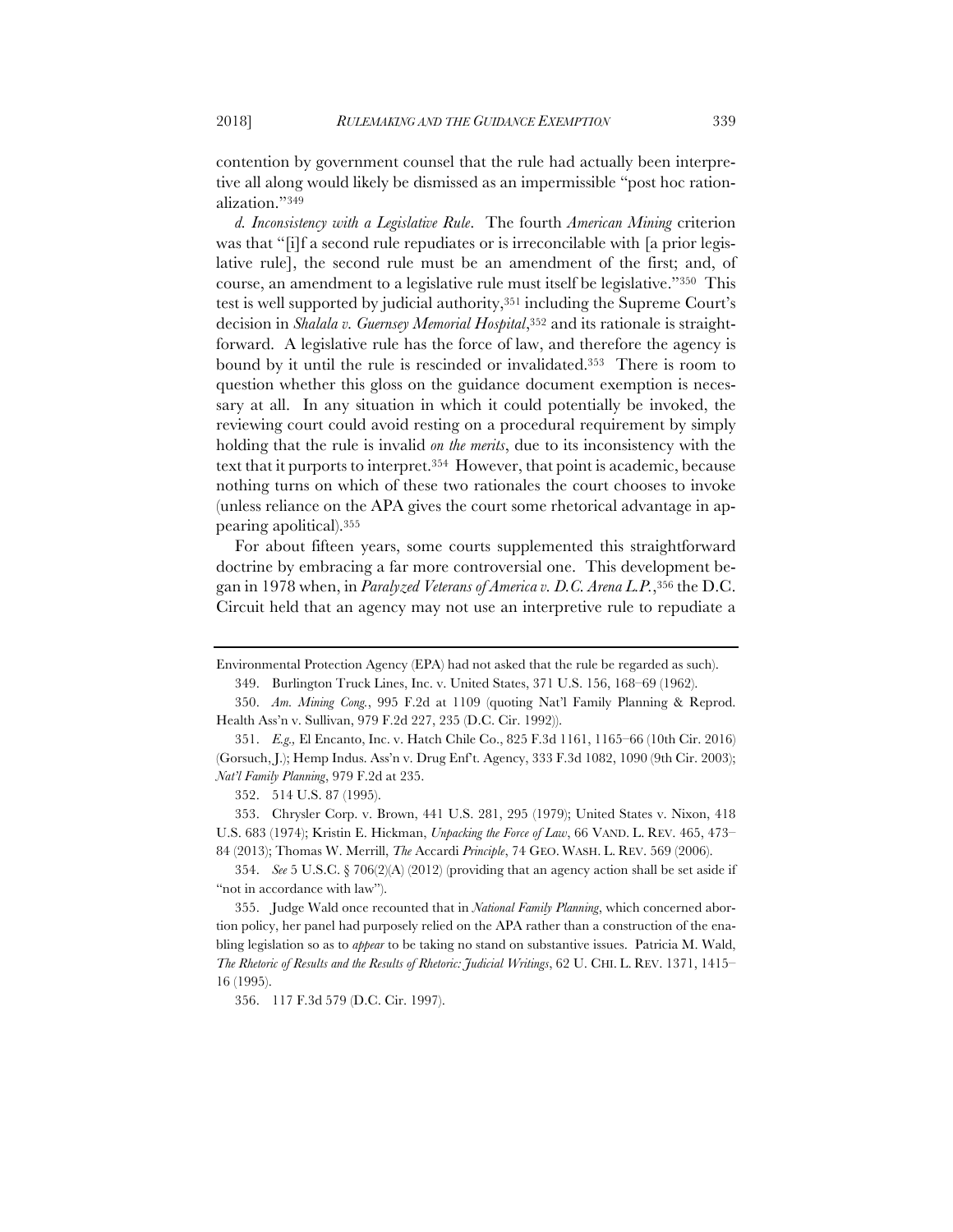prior *interpretive* rule. Ultimately, most other circuits rejected that principle; it never had serious support from scholars; and in 2015 the Supreme Court unanimously disapproved it in *Mortgage Bankers Ass'n*.357 This should not be surprising: An interpretive rule does *not* have the force of law, so the grounds on which the agency could be considered bound by it were never very clear.358 Regardless, the *Paralyzed Veterans* doctrine is now defunct.

### *2. Where* American Mining *Falls Short*

In the previous section, I argued that the *American Mining* approach to applying the interpretive rules exemption is analytically defensible on its own terms (at least if the C.F.R. factor is deemphasized, as subsequent cases have said it should be). If a rule is "legislative" according to the tests articulated in that case, it should not qualify for the exemption. The unified approach that I propose below incorporates these limitations. However, interesting questions can be raised as to whether the scope of the exemption should *also*  be limited by any other criteria.

As a starting point for this discussion, notice that the *American Mining* test is decidedly narrow from a challenger's point of view. Relatively few rules that an agency describes as interpretive will be filtered out by application of Judge Williams's criteria alone. The intransitivity test does not apply at all to rules issued as interpretations of "transitive" or "self-executing" statutes; and, as discussed above, once an agency has issued legislative rules to implement an intransitive statute, guidance documents that interpret those rules will virtually always survive a procedural challenge founded on the intransitivity test.359 Similarly, it is probably rare for an agency to contend that its rule is interpretive even though it earlier published the rule in the Code of Federal Regulations or otherwise described it as a legislative rule. In fact, Judge Williams himself did not cite any past cases in which this had occurred.360 Finally, although the inquiry into whether the challenged rule is inconsistent with an extant legislative rule does have some bite, it does not come into play in the great majority of cases in which a litigant challenges a

<sup>357.</sup> 135 S. Ct. 1155 (2015).

<sup>358.</sup> *See generally* Richard W. Murphy, *Hunters for Administrative Common Law*, 58 ADMIN. L. REV. 917 (2006) (surveying this doctrine).

<sup>359.</sup> *See supra* notes 333–337 and accompanying text.

<sup>360.</sup> More often, these factors are mentioned negatively—a court infers that a rule is *not*  legislative, in part because the agency neither described it as such nor published it in the C.F.R. *E.g.*, Nat'l Mining Ass'n v. McCarthy, 758 F.3d 243, 252–53 (D.C. Cir. 2014); Ctr. for Auto Safety v. Nat'l Highway Traffic Safety Admin., 452 F.3d 798, 808–09 (D.C. Cir. 2006). This line of argument seems to be a variation on the theme of deference to the agency's label, which, as already noted, can be helpful to the government but is rarely determinative.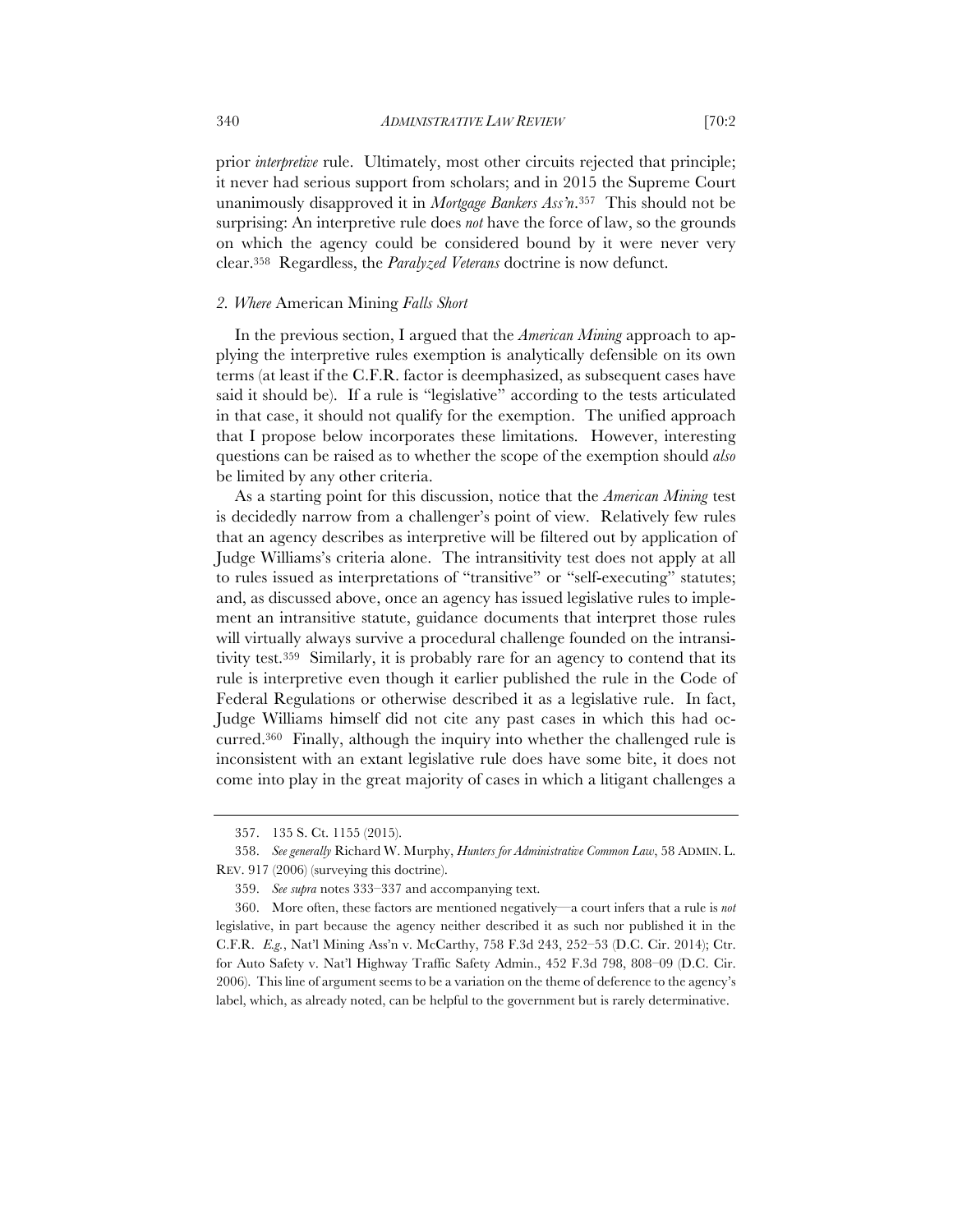purported interpretive rule as having been issued in violation of § 553. Usually the rule is at least consistent with existing regulations, and when it is not, it would be vulnerable to invalidation through substantive review anyway. Accordingly, *American Mining* can be fairly described as having set forth a minimalist approach to the interpretive rules exemption.

The minimalist label does not, of course, necessarily determine whether the *American Mining* approach is desirable. Presumably, lawyers who believe that agencies should have broad freedom to issue guidance for the benefit of the public and their own staffs would tend to favor its relatively lenient approach for exactly that reason.361 Conversely, lawyers who believe that agencies too often use guidance oppressively or abusively would have straightforward reasons for wanting to distance themselves from Judge Williams's reasoning. These perspectives are understandable, but the paramount goal of this article is to develop a coherent framework of analysis for the guidance document exemption as a whole. From that standpoint, a more probing discussion is required.

In that regard, notice again that the *American Mining* criteria are phrased in terms of inquiries that serve to identify rules that are, or need to be, *legislative* rules*.* This excellent opinion—widely esteemed as the leading case on the interpretive rules exemption—rests on no affirmative concept of what makes a rule "interpretive" or what the purpose of the exemption is. To confirm this observation, one could simply ask whether the four criteria would apply any differently if an agency described its document as a policy statement rather than as an interpretive rule. Surely, the agency's ability to avoid notice-and-comment by relying on the policy statement exemption would run into trouble if (a) the statute were intransitive and the agency had never issued regulations to implement it; or (b) the agency had published the document in the Code of Federal Regulations;<sup>362</sup> or (c) the agency had actually described the document as legislative when issuing it; or (d) the document were inconsistent with an extant legislative rule.

In practice, courts tend not to make this inquiry when a putative policy statement is being challenged. Presumably, the reason is that they already have a reasonably well-functioning (if imperfect) test for determining the validity of those statements. They lack such an established doctrinal formula

<sup>361.</sup> This probably helps to explain why the government embraced *American Mining* in its briefing in the Supreme Court in *Perez v. Mortgage Bankers Ass'n*. *See* Reply Brief for Petitioners at 10, Perez v. Mortg. Bankers Ass'n, 135 S. Ct. 1199 (2015) (No. 13-1052).

<sup>362.</sup> In fact, Judge Williams based the C.F.R. portion of his analysis on a prior decision that had involved the policy statement exemption. Am. Mining Cong. v. Mine Safety & Health Admin., 995 F.2d 1106, 1109 (D.C. Cir. 1993) (citing Brock v. Cathedral Bluffs Shale Oil Co., 796 F.2d 533, 539 (D.C. Cir. 1986) (Scalia, J.)).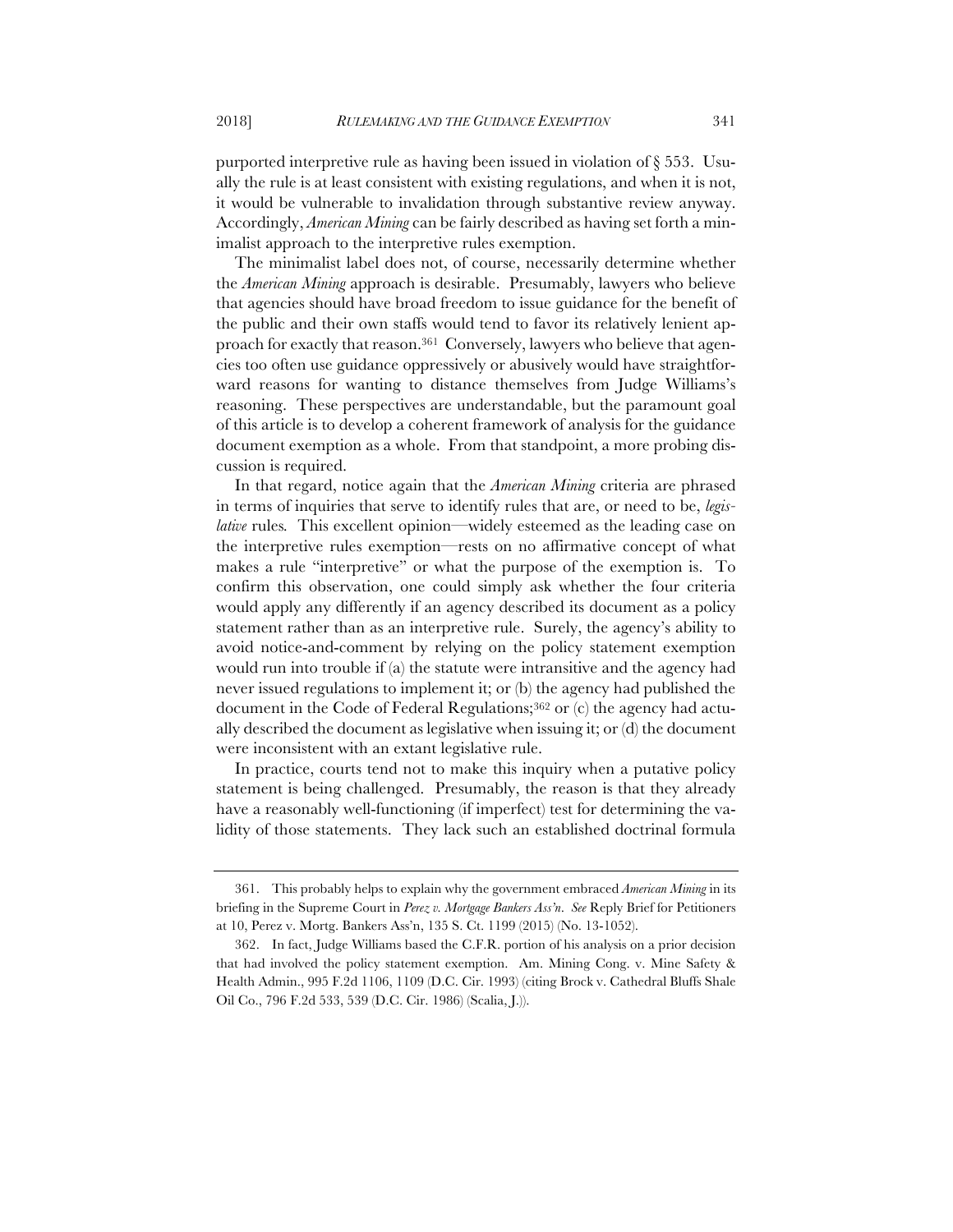for evaluating the validity of interpretive rules, and the *American Mining* case has emerged for want of anything better. In principle, however, the criteria could apply equally to both.

The fact that the *American Mining* analysis does not revolve around any aspect of interpretive rules that sets them apart from policy statements is a plus insofar as the court avoided the labored and unwieldy "substantive" distinctions examined in Part III.C. above.363 But the minimalism of Judge Williams' criteria also raises the question of whether he has left out anything important. More particularly, it raises the question of whether the doctrinal test for the interpretive rules exemption should, like the corresponding exemption for policy statements, incorporate consideration of whether the rule has binding effect on members of the public. Recall that Judge Williams began his analysis with the premise that the test for interpretive rules should turn on whether they have "legal effect"—i.e., "the force of law."364 If the "substantive" approaches to explicating that requirement do not work, and the *American Mining* criteria standing alone seem underinclusive, a more "procedural" analysis would seem to be the obvious alternative.365

At first blush, Judge Williams's treatment of this question in *American Mining* looks superficial. After acknowledging that some D.C. Circuit authority had, in fact, focused on whether a contested rule had "binding effect" on the public, he dismissed that theory: "[W]hile a good rule of thumb is that a norm is less likely to be a general policy statement when it purports (or, even better, has proven) to restrict agency discretion, . . . restricting discretion tells one little about whether a rule is interpretive."366 This remark begged an important question. By its nature, an interpretive rule does not deal with discretion, but this passage doesn't explain why, if at all, an agency issuing a guidance document should have a freer hand to make binding statements about law than about discretion.

Actually, the court's analysis of this issue was more nuanced than the observation just quoted would lead one to think. As Judge Williams went on to

<sup>363.</sup> One would think that the Mine Safety and Health Administration chest x-ray rule could scarcely have qualified for the interpretive rules exemption under a test that confines the exemption to "legal" reasoning as opposed to creative elaboration through numerical benchmarks. Admittedly, in *Hoctor*, Judge Posner did attempt to reconcile the holding of *American Mining* with his main line of argument, stating that "[e]specially in scientific and other technical areas, where quantitative criteria are common, a rule that translates a general norm into a number may be justifiable as interpretation." Hoctor v. USDA, 82 F.3d 165, 171 (7th Cir. 1996). But that assertion seems strained, casting further doubt on the coherency of his "fairly described as interpretation" criterion.

<sup>364.</sup> *See supra* note 323 and accompanying text.

<sup>365.</sup> *See supra* Part III.A.

<sup>366.</sup> *Am. Mining Cong.*, 995 F.2d at 1111.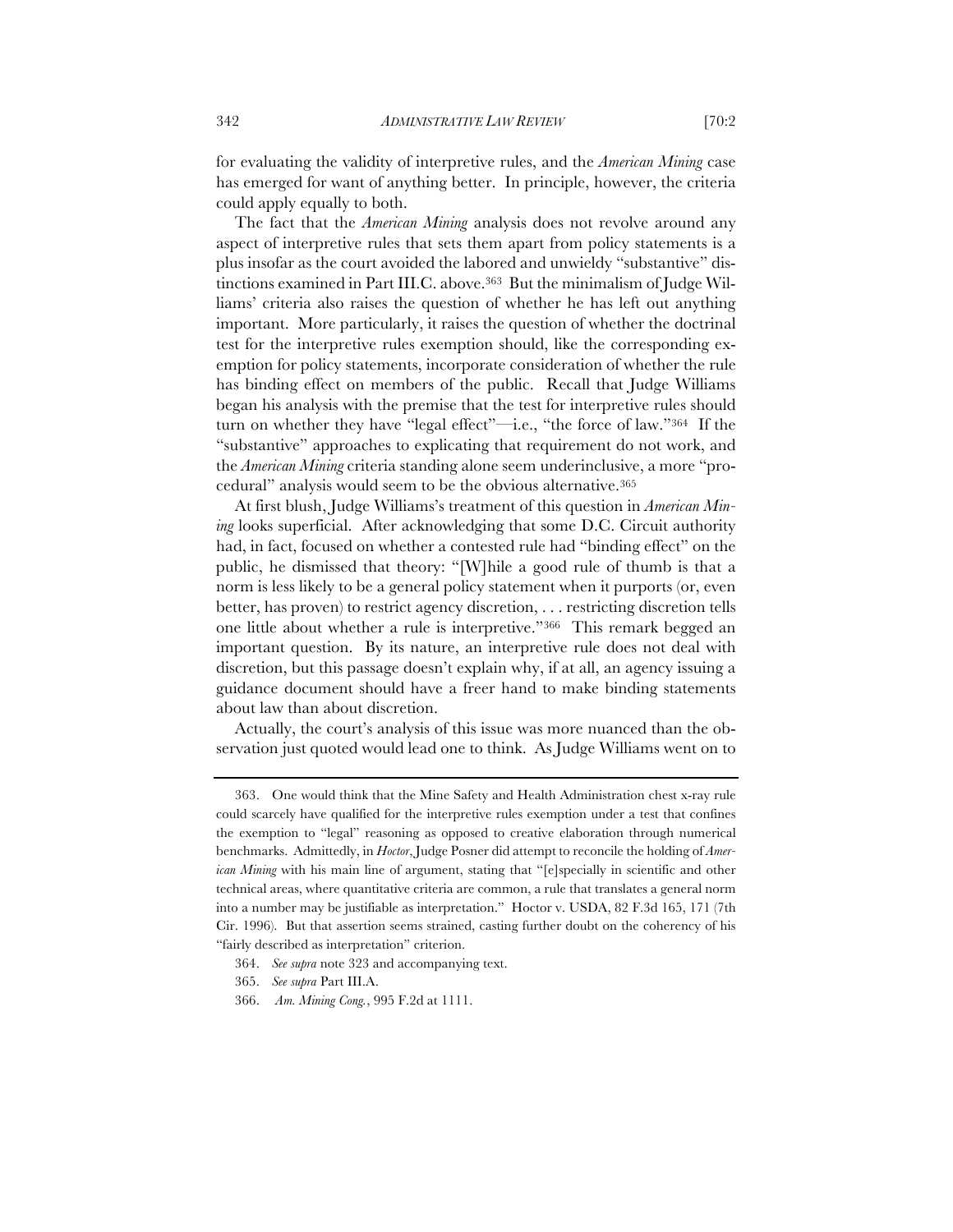explain, a guidance document can have only limited binding effect, because "agency personnel at every level act under the shadow of judicial review. If they believe that courts may fault them for brushing aside the arguments of persons who contest the rule or statement, they are obviously far more likely to entertain those arguments."367 If the agency has not responded to those arguments at the issuance stage (through notice-and-comment rulemaking), it will have to do so at a later stage, such as in an agency enforcement proceeding or in court. This reasoning was at least reminiscent of the binding norm analysis associated with the policy statement exemption. Strictly speaking, however, the court's discussion of binding effect in this context referred to the agency's potential vulnerability in its defense of the substance of a guidance document, rather than to a basis for a procedural challenge under § 553. The former is not a complete substitute for the latter—particularly in circumstances in which an affected person is unlikely ever to seek judicial review. The next section will argue that binding effect should matter in the § 553 context as well.

## *E. Interpretive Rules and the Binding Norm Test*

The preceding sections have challenged the prevailing assumption that, for purposes of  $\S 553(b)(A)$ , interpretive rules must stand on a fundamentally different legal footing from general statements of policy. The assumption is not required by the language or history of the APA and has not worked out satisfactorily in practice, due to the inadequacies of the theories used in the interpretive rules context. A reader who is prepared to look beyond that assumption should consider the case for applying a binding norm test to interpretive rules in roughly the same fashion as it is already applied to policy statements. To be sure, there has long been significant case law support for the proposition that an interpretive rule lacks the force of law and thus is not binding on anyone.<sup>368</sup> My concern here is to respond to authorities that assert otherwise.

As Part II discussed, the basic reason why an agency is permitted to announce a general statement of policy without using notice-and-comment procedure is that an affected person will be permitted to contest the agency's position at a later stage in the agency's implementation process. The agency must "pay now or pay later."369 The "practical binding effect" case law has

<sup>367.</sup> *Id.*

<sup>368.</sup> *See, e.g.*, Viet. Veterans of Am. v. Sec'y of the Navy, 843 F.2d 528, 537–38 (D.C. Cir. 1988) ("[T]he agency remains free in any particular case to diverge from whatever outcome the policy statement or interpretive rule might suggest. . . . In such a case, any affected private party is free to appeal to the agency for such a divergent result."); Nat'l Latino Media Coal. v. FCC, 816 F.2d 785, 788 (D.C. Cir. 1987)

<sup>369.</sup> *See supra* note 142 and accompanying text.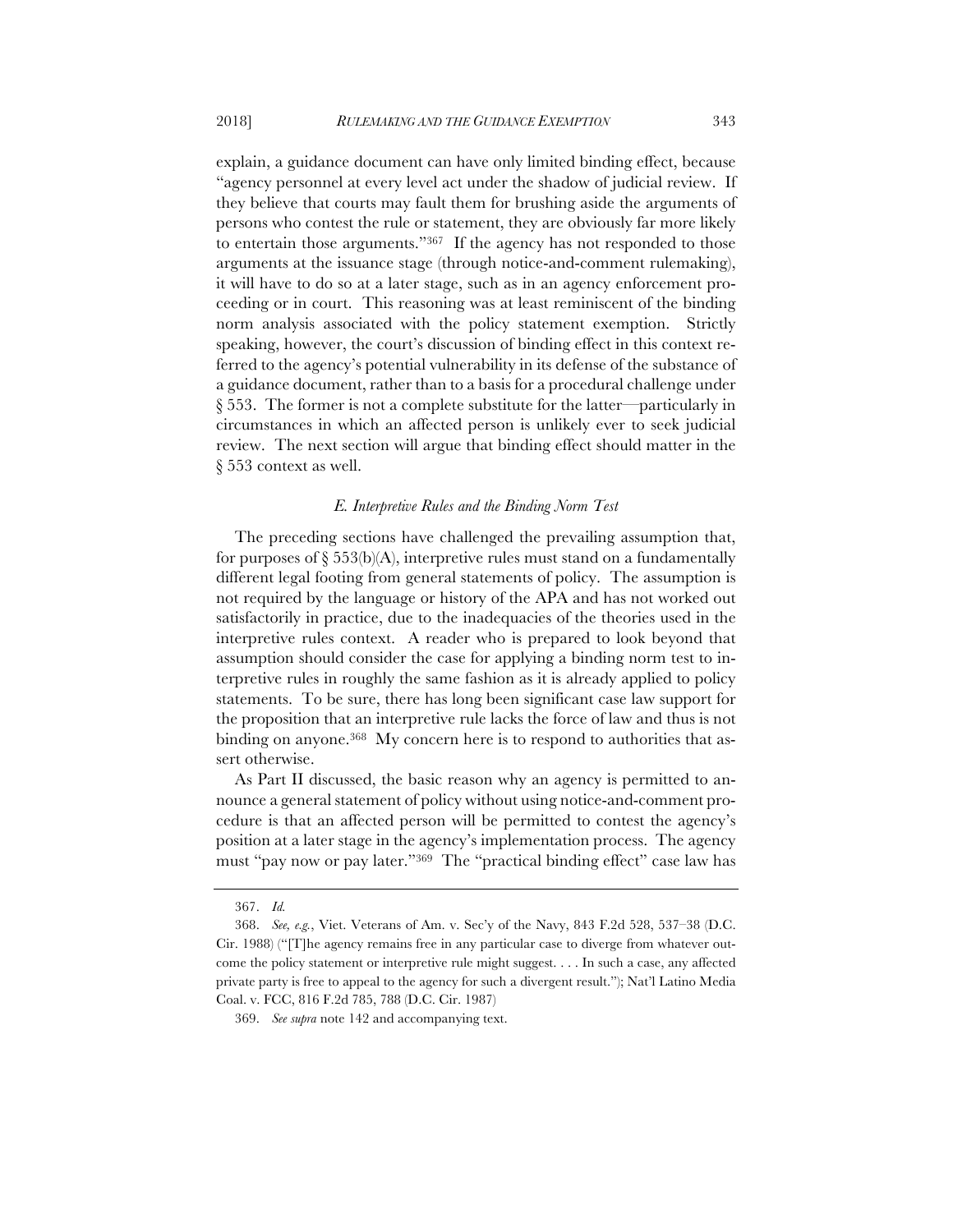taken these premises to mean that, in a pre-enforcement suit, the agency will not qualify for the  $\S$  553(b)(A) exemption if the court concludes that the agency would not (or in actual experience does not) permit such contestation to occur.

This same reasoning should apply to interpretive rules. After all, the prevailing test applied to general statements of policy has always been rooted in the insight that those statements do not have the force of law—and the same can be said about interpretive rules. It should be unacceptable to argue that, where interpretive rules are concerned, the agency should get the metaphorical oil filter for free, without having to "pay" at either the promulgation or enforcement stage. Moreover, on a practical level, the policy considerations affecting both the agency and members of the public are not easy to distinguish on the basis of whether a policy statement or an interpretive rule is involved.370 The agency has an interest in advising the public of its positions and inducing its staff to adhere to those positions; members of the public have individual interests in receiving a fair opportunity to persuade the agency to alter its view, as well as a collective interest in inducing the agency to come to terms with perspectives other than its own.

Some may find this line of argument difficult to accept, at least initially, because of ambiguities about what it means to say that an interpretive rule is or is not "binding." One aspect of this ambiguity is exemplified by Dean Manning's remark that nonlegislative rules may be "binding . . . in the derivative sense that they interpret a binding statute or legislative rule."371 Yet the function of an interpretive rule—its only reason for existing—is to specify *which* of various imaginable meanings of the underlying statute or regulation the agency considers correct. Thus, to say that, because the statute is binding, the interpretation that the agency happens to have selected must also be binding begs the question.

A renewed look at *Dismas Charities, Inc. v. U.S. Department of Justice*,372 a case examined earlier, will illustrate this point. The dispute in *Dismas* arose out of

<sup>370.</sup> *See supra* Part III.C.3.

<sup>371.</sup> Manning, *supra* note 3, at 931; *see also id.* at 925 ("[I]f an agency wishes . . . to adopt a legally constraining interpretative rule . . ., it must be able to ascribe the policies reflected in the resulting document not to its own discretion, but to the commands emanating from . . . legislation or notice-and-comment rulemaking."); Gersen, *supra* note 237, at 1711 n.42 ("[T]he interpretive rule's force derives from the existing legal duty inherent in the existing legislative rule or statute."). Manning himself considers this reasoning unworkable in the modern world because *Chevron* has blurred the line between interpretation and policymaking. Although I agree with him (*see supra* notes 273–276 and accompanying text), the concept is also unsatisfactory for the more basic reason discussed in the text.

<sup>372.</sup> 401 F.3d 666 (6th Cir. 2005).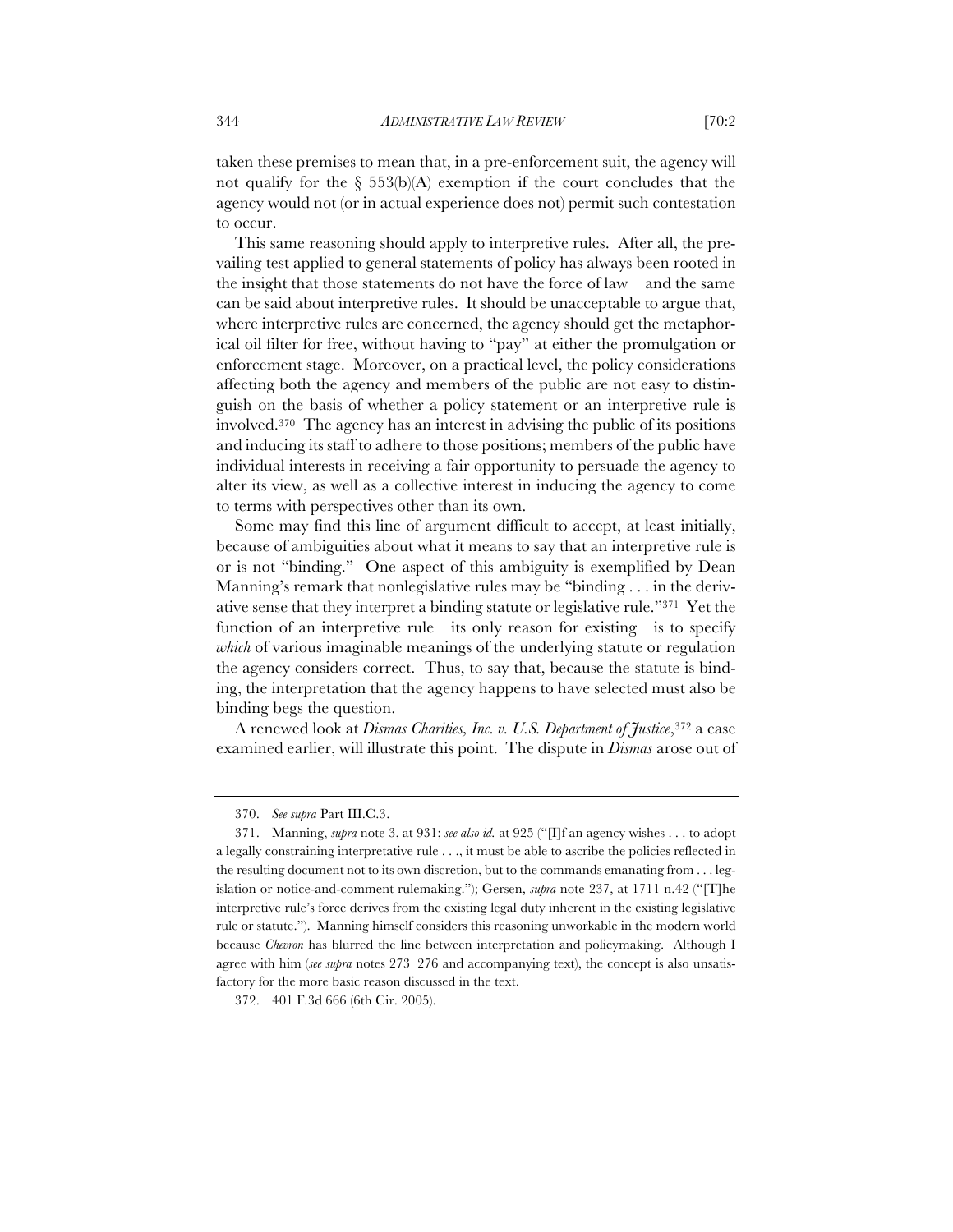a Bureau of Prisons (BOP) memorandum that endorsed a narrow interpretation of the circumstances in which federal prisoners could lawfully be allowed to serve all or part of their sentences in halfway houses. The Bureau adopted this statutory interpretation on the basis of guidance from the Office of Legal Counsel (OLC) and the Deputy Attorney General, abandoning a more permissive interpretation that a previous administration had followed. Judge Rogers's opinion for the Sixth Circuit rejected the argument that the memorandum should have been adopted through notice-and-comment. Responding specifically to the contention that the BOP memorandum was "binding" and therefore legislative, he declared that this argument "mistakes the extent to which a reviewing *court* is bound by a regulation with the extent to which an *agency* is bound."373 Although the interpretation would not be binding on a court, he continued, "[a]n interpretative regulation is binding on an *agency* . . . not by virtue of the promulgation of the regulation (as in the case of a legislative regulation), but by virtue of the binding nature of the interpreted statute."374

Judge Rogers's conclusion did not follow from his premises. Because of the "binding nature of the interpreted statute," the Department would of course be expected to adhere to its reading of the statute, notwithstanding any policy disagreements it might have with that reading. But this truism does not dispose of the anterior question of whether it had an obligation to allow Dismas (a halfway-house operator) or prisoners themselves to attempt to persuade it to alter that interpretation. The merits of the interpretation were, in fact, debatable. An earlier OLC opinion had espoused exactly the opposite interpretation, and the Bureau's revised view soon encountered a "firestorm" of criticism in the courts.<sup>375</sup> Although an appeal to the Department to alter its interpretation might well have been futile in the short run, it is plausible to think that the advent of a new administration, or simply the accumulating weight of judicial criticism, could at some point induce the Department to reconsider. Thus, the court should not have equated the status of the interpretive rule with that of a legislative rule, which the agency would have been obliged to obey until it was rescinded. Because the court assumed that the government would *not* permit a later challenge, the court's reasoning did not show why the Bureau should not be required to adopt it through notice-and-comment procedures (as it eventually did376).

<sup>373.</sup> *Id.* at 681.

<sup>374.</sup> *Id.*; *see also* Metro. School Dist. v. Davila, 969 F.2d 485, 493 (7th Cir. 1992) ("All rules which interpret the underlying statute must be binding because they set forth what the agency believes is congressional intent. Could an agency announce, 'We think Congress intended this when it enacted this statute, but you don't have to do it'?").

<sup>375.</sup> Levine v. Apker, 455 F.3d 71, 75 & n.1 (2d Cir. 2006).

<sup>376.</sup> *Id.* at 75–76.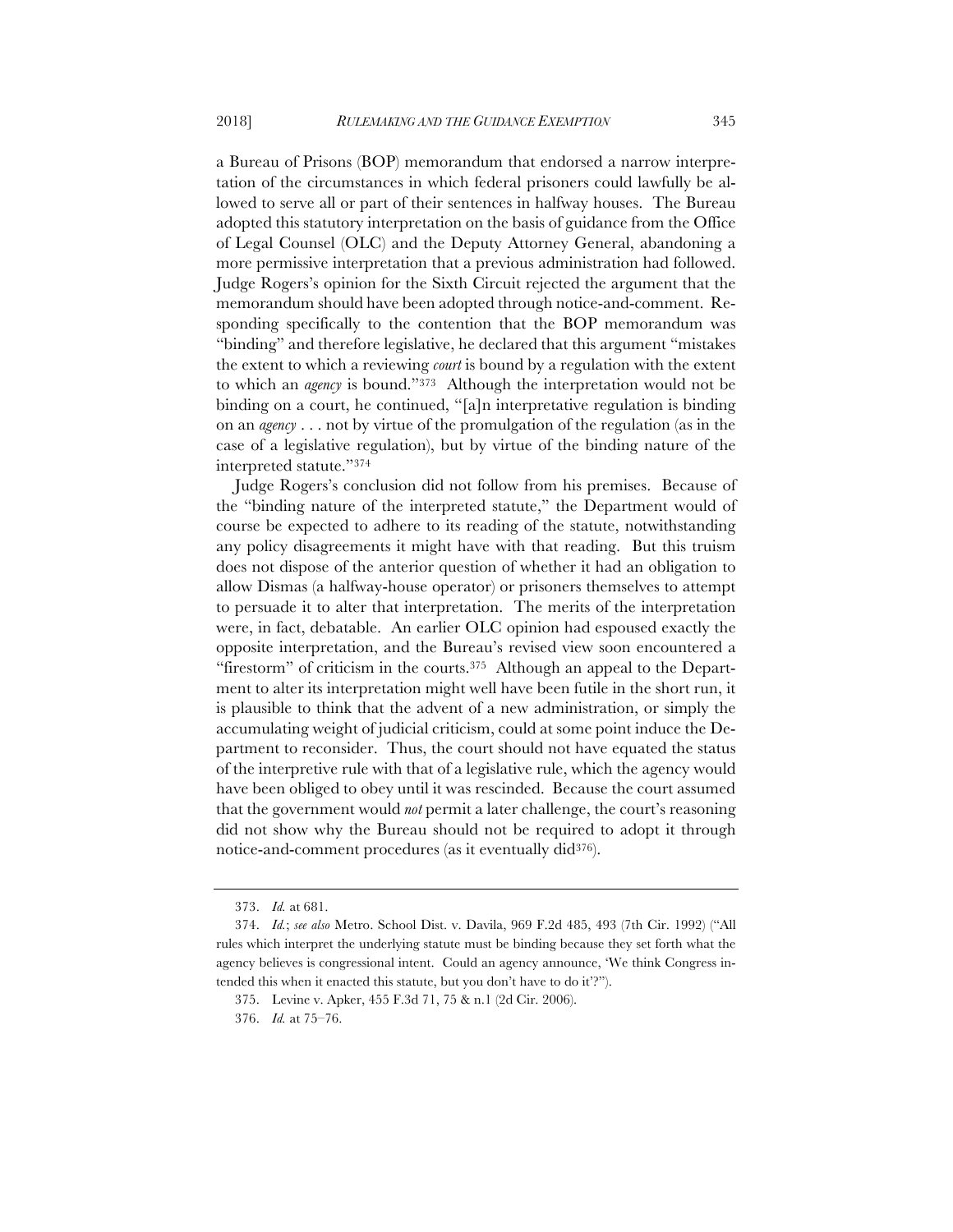Interpretive rules and policy statements do differ in one respect that is important to mention in this discussion. By its nature, an interpretive rule will often be expressed in mandatory terms: citizens *must* do X or *may not* do Y. As Judge Williams observed in *American Mining*,

Interpretation is a chameleon that takes its color from its context; therefore, an interpretation will use imperative language—or at least have imperative meaning—if the interpreted term is part of a command; it will use permissive language—or at least have a permissive meaning—if the interpreted term is in a permissive provision.<sup>377</sup>

If the agency reads the law as mandatory, it should not have to equivocate about its position. However, the fact that the agency takes the *position* that a statute contains a certain command does not necessarily mean that it should be entitled to enforce that position without allowing persons who disagree with its view to contest it at the administrative level. Rather, it only means that in the interpretive rule context, as distinguished from the policy statement context, a court would have a greater need to look at the larger situation, including the agency's actual practices and procedures, when it seeks to determine whether the rule will be applied as a binding norm.378

378. This analysis might appear to conflict with certain language in the OMB Good Guidance Practices Bulletin, but a careful reading of the bulletin will show that it actually supports this analysis. The bulletin provides that agencies should, when drafting guidance, generally refrain from using "mandatory language such as 'shall,' 'must,' 'required,' or 'requirement,' unless the agency is using these words to describe a statutory or regulatory requirement." OMB Bulletin, *supra* note 11, at 3440; *id.* at 3436. It is important to note, however, that the bulletin does *not* say that the agency should, overall, be free to impose an interpretive rule without allowing a subsequent challenge by persons who might disagree with it. On the contrary, all other provisions in the bulletin treat guidance documents the same way, regardless of whether they are regarded as interpretations, expressions of discretion, or both. *See id.* at 3440 (requiring agency to provide a means for requesting modification or revocation of significant guidance); *id.* (requiring agency to maintain an office to field complaints that a significant guidance document is being treated as binding).

The Department of Justice's "Prohibition on Improper Guidance Documents" reflects a similar understanding. *See* DOJ MEMORANDUM, *supra* note 102. Although that document condones the use of mandatory language when an agency is "restating . . . clear mandates contained in a statute or regulation," *id.* at 1, its overall message is that guidance—including interpretive rules—must not be binding. *See id.* (declaring that guidance should not "create binding standards by which the Department will determine compliance with existing regulatory or statutory requirements").

The 2017 ACUS recommendation also borrows from the OMB language, stating that "[a] policy statement should not include mandatory language unless the agency is using that language to describe an existing statutory or regulatory requirement." ACUS Recommendation

<sup>377.</sup> Am. Mining Cong. v. Mine Safety & Health Admin., 995 F.2d 1106, 1111 (D.C. Cir. 1993).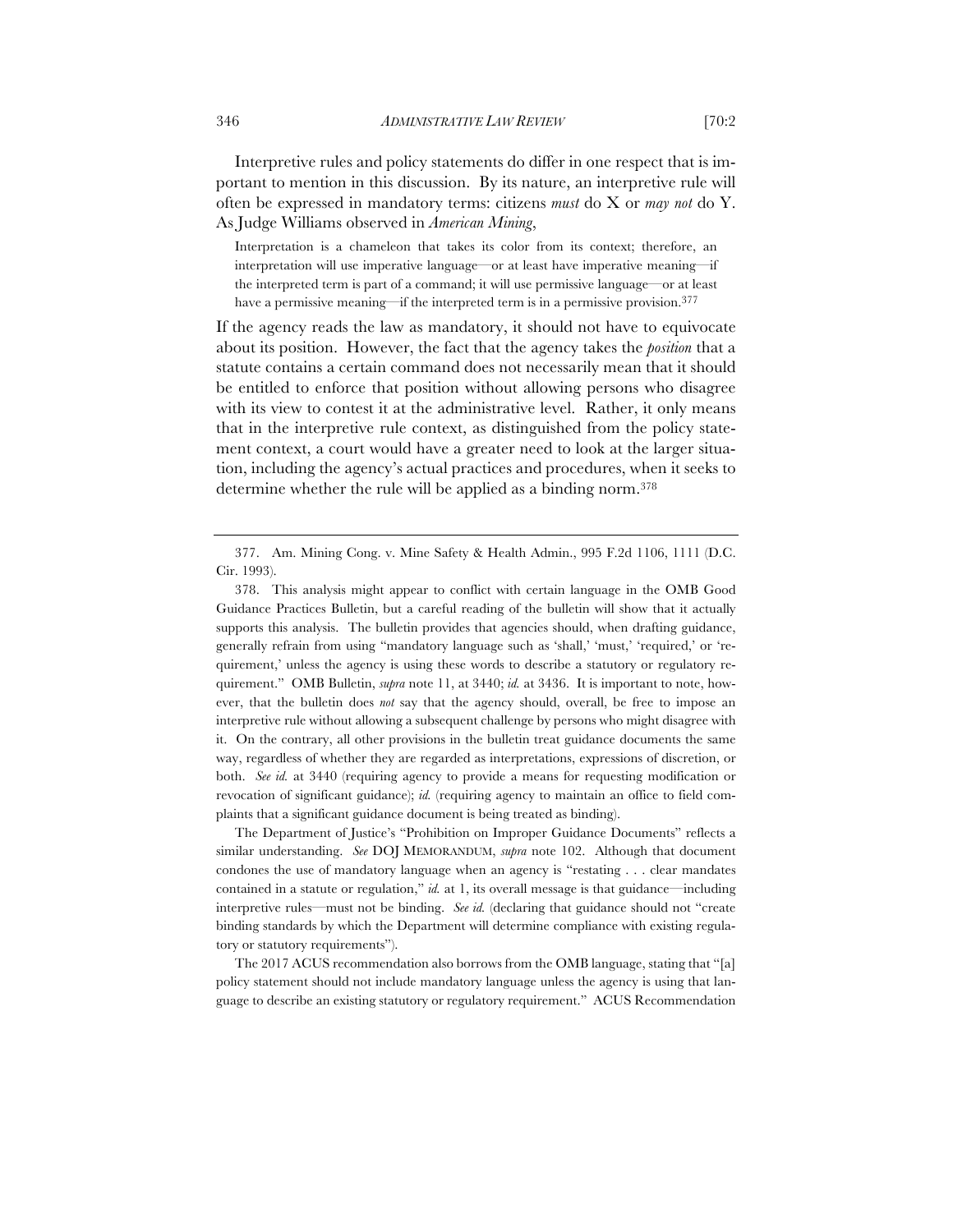It could be argued that, in any event, an agency should not be expected to *say* that persons who disagree with a particular interpretive rule are free to contest it in agency proceedings, because that concession would tend to communicate doubts that the agency may or may not actually entertain. However, this is another non sequituri. The agency should indeed be free to state its *position* forcefully. There is simply no contradiction if it also permits members of the public to challenge those positions within the agency (as well as in court). Mixed messages of this kind are commonplace in our legal system. When agencies render an adjudicative decision, they routinely advise the respondent about its right to contest that decision at higher levels of the agency (or in court). For that matter, courts themselves find no contradiction between interpreting the law and permitting litigants to argue that a given dictum or even holding in a prior decision should be reconsidered.

Presumably, agencies would react with mixed feelings if the courts were to accede to the analysis of this article. They probably would welcome it insofar as it would mean that their interpretive rules would no longer be at risk of being set aside on procedural grounds because of a court's conclusion that the rule had strayed too far from the text it interprets. The only remaining constraints in that regard would be principles of substantive judicial review, administered with whatever level of judicial deference the circumstances required.

On the other hand, the agencies would be unlikely to welcome the potential advent of judicial holdings that their obligation to be "openminded"—to allow opportunities for challenge at the administrative level—should be extended to encompass interpretive rules as well as policy statements. Such reservations would be quite understandable, but one can point to several factors that could serve to mitigate them. First, the obligation would be largely the same one that agencies now bear with regard to policy statements. They have spent years acquiring institutional knowledge as to how to fulfill that responsibility. Second, this article has made several suggestions as to how current doctrine regarding the binding norm test could and should be applied flexibly. For example, courts should recognize the legitimate uses of precedent and should be particularly hesitant to apply the doctrine to directives addressed to lower-level staff.

Third, practical considerations may make it easier for agencies to satisfy the binding norm test with regard to interpretive rules. I wrote about this possibility years ago:

<sup>2017-5,</sup> *supra* note 108, at 61,736. This sentence seemingly blurs the distinction between policy statements and interpretive rules. As noted above, however, ACUS is continuing to examine its position on interpretive rules and may ultimately resolve this contradiction. *See supra* notes 113–117 and accompanying text.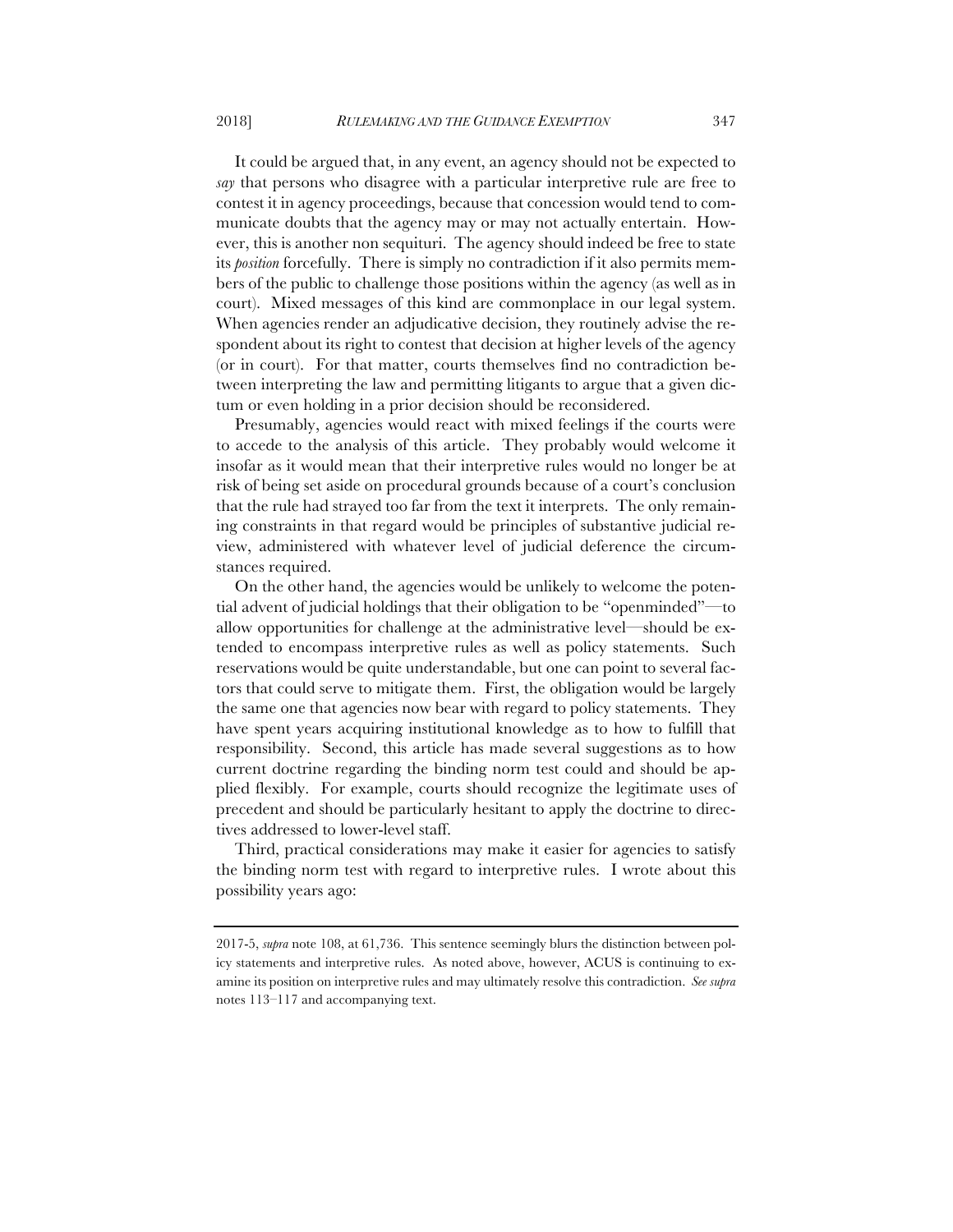If anything, an agency's obligation to remain "openminded" as it implements an interpretive rule should generally be less burdensome to the agency than if a policy statement were involved. The reasons are pragmatic, not conceptual. When purely legal questions are at issue, the parties normally should only need to submit briefs, not build a record. Furthermore, legal issues by their nature tend to revolve around a limited body of data (the statute, legislative history, etc.). Once the agency has thoroughly analyzed that data in an interpretive rule, it need not keep repeating itself; in responses to challenges to the rule, the agency can simply cite the rule's original analysis. A challenger who raises new arguments, however, deserves a fuller response, and the administrator's failure to address such contentions may bode ill for the agency in the event of judicial review.379

As I mentioned, a specific concern regarding interpretive rules is that they are often phrased in imperative language. Courts that review claims under the interpretive rules exemption should be willing to look beyond such language to the broader context in which the language is found.380 Correspondingly, agencies issuing such rules would be well advised to be particularly scrupulous about clarifying how they would allow an interested person to ask the agency to reexamine its position. For example, the agency could adopt a regulation that would expressly spell out a pathway by which an interested person who wishes to dispute the correctness of the interpretation could do so. Part IV of this article elaborates on this suggestion.

# *F. The Aspiration to a Unified Guidance Exemption*

Over and above the inherent justifications for incorporating a "binding norms" aspect into analysis of the interpretive rules exemption, an attractive feature of such incorporation is that it would set the stage for a unification of the two branches of what we could now call the *guidance exemption*. This development would harmonize with the thrust of the most recent of the institutional pronouncements discussed earlier.

<sup>379.</sup> Levin, *Open Mind, supra* note 163, at 1506–07.

<sup>380.</sup> In the short run, some courts may well have difficulty with this concept. Consider, for example, the district court opinion that preliminarily enjoined the Obama administration's "Dear Colleague" letter regarding the rights of transgender students. Texas v. United States, 201 F. Supp. 3d 810 (N.D. Tex. 2016). One basis for the injunction was that the letter should have been adopted through notice-and-comment procedures. *Id.* at 828–31. Rejecting the defense that the letter was an interpretive rule, the court emphasized that the defendant agencies "confirmed at the hearing that schools not acting in conformity with Defendants' Guidelines are not in compliance with Title IX." *Id.* at 830. Moreover, defendants "have concluded Plaintiffs must abide by the Guidelines, without exception, or they are in breach of their Title IX obligations." *Id.* Thus, "[t]he Guidelines are, in practice, legislative rules . . . because they set clear legal standards." *Id.* Yet it is difficult to see how an interpretive rule exemption can exist at all if courts are going to hold that the mere act of *stating* an interpretation turns it into a binding norm.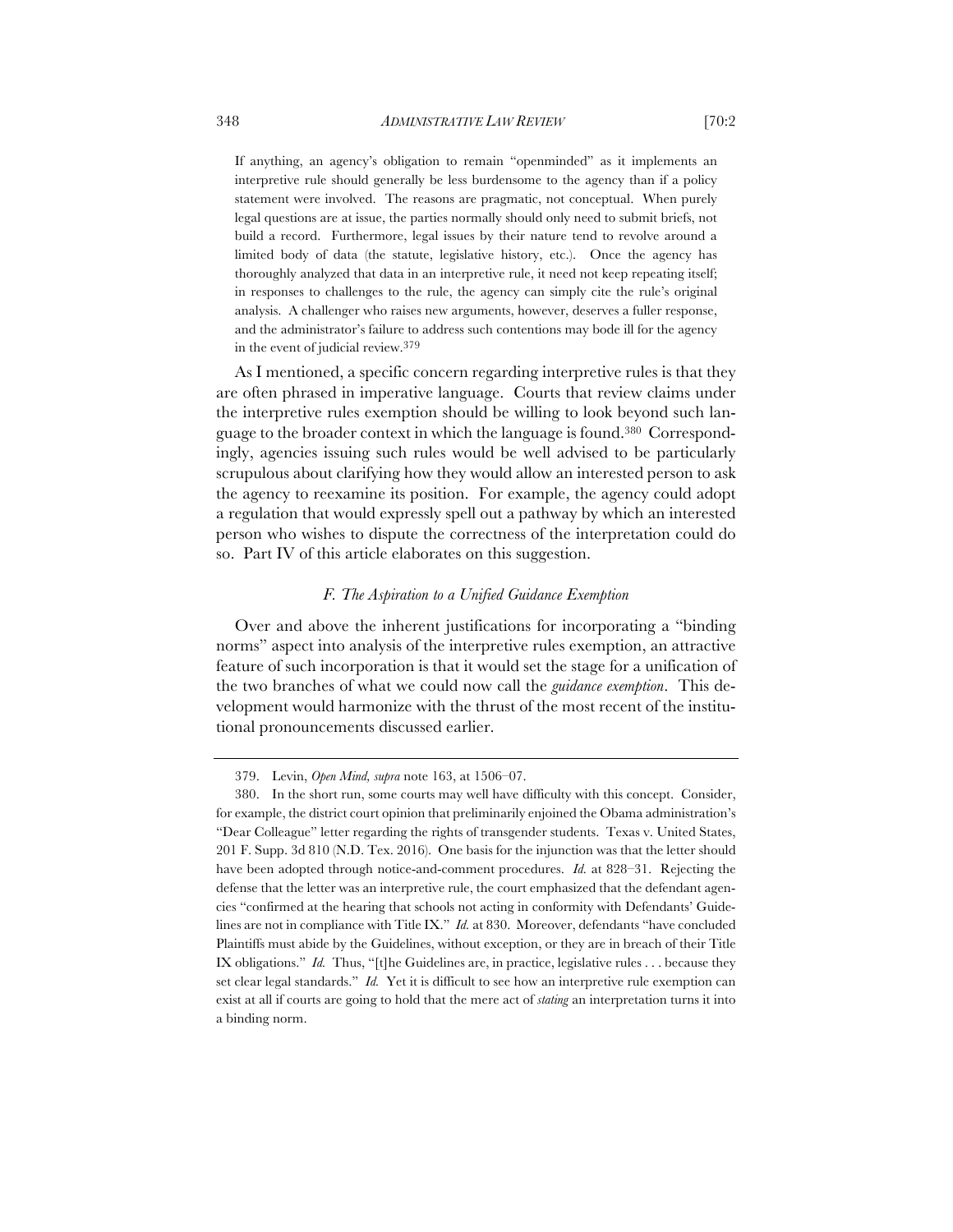In this unified approach, the most important feature would be that the binding norms approach would be extended to interpretive rules. A secondary aspect would be that the *American Mining* factors, currently considered to apply only to interpretive rules, should also be applied to policy statements. I will not belabor this point, because those factors are not particularly controversial on their own terms and because, by their nature, they do not cut very far into the agencies' freedom of action. The key point for present purposes is that the reasoning by which the court in *American Mining* explained them applies just as fully to policy statements as to interpretive rules.

A consideration that should make the unification proposed here particularly attractive is that the dividing line between interpretive rules and policy statements has always been rather contrived. The current bifurcated approach to applying  $\S 553(b)(A)$  presupposes that a given guidance document can be characterized as being one or the other. In reality, however, a particular document can contain both legal interpretations and policy positions;381 indeed, some individual determinations can easily be characterized as *either* law or policy.382 The haziness of the distinction can be illustrated by the Supreme Court's decision in *National Park Hospitality Ass'n v. Department of the Interior*,383 in which six Justices characterized the agency rule before them as a general statement of policy,384 and two dissenters claimed that it was an interpretive rule instead.385 Because this disagreement arose in the context of a dispute over ripeness for review, not an alleged APA violation, its merits need not be examined here; nevertheless, it does highlight the fact that the classification of a particular document may not be easy and may be susceptible to manipulation.

In the context of  $\S 553(b)(A)$ , one can find traces of the uneasiness of the distinction between interpretive rules and policy statements in judicial decisions that have seemed to conflate this distinction<sup>386</sup> or have rejected agencies' reliance on the guidance exemption without specifying which branch of

<sup>381.</sup> *See, e.g.*, Sec. Indus. & Fin. Mkts. Ass'n v. CFTC, 67 F. Supp. 3d 373, 423–24 (D.D.C. 2014).

<sup>382</sup>*. See, e.g.*, Batterton v. Marshall, 648 F.2d 694, 703 (D.C. Cir. 1980) ("Particular actions combine the qualities of interpretative rules, policies, internal procedures, and legislative rules."); DAVIS, *supra* note 38, at 25–26 ("Are not many agency pronouncements both general statements of policy and interpretative rules, even though some may fit one label better than the other?"). This overlap brings to mind the often-remarked overlap between so-called *Chevron* step two and arbitrary and capricious review. *See supra* note 227 and accompanying text.

<sup>383.</sup> 538 U.S. 803 (2003).

<sup>384.</sup> *Id.* at 809.

<sup>385.</sup> *Id.* at 820 (Breyer, J., dissenting).

<sup>386.</sup> *See, e.g.*, Erringer v. Thompson, 371 F.3d 625 (9th Cir. 2004); Bellarno Int'l Ltd. v. FDA, 678 F. Supp. 410 (E.D.N.Y. 1988).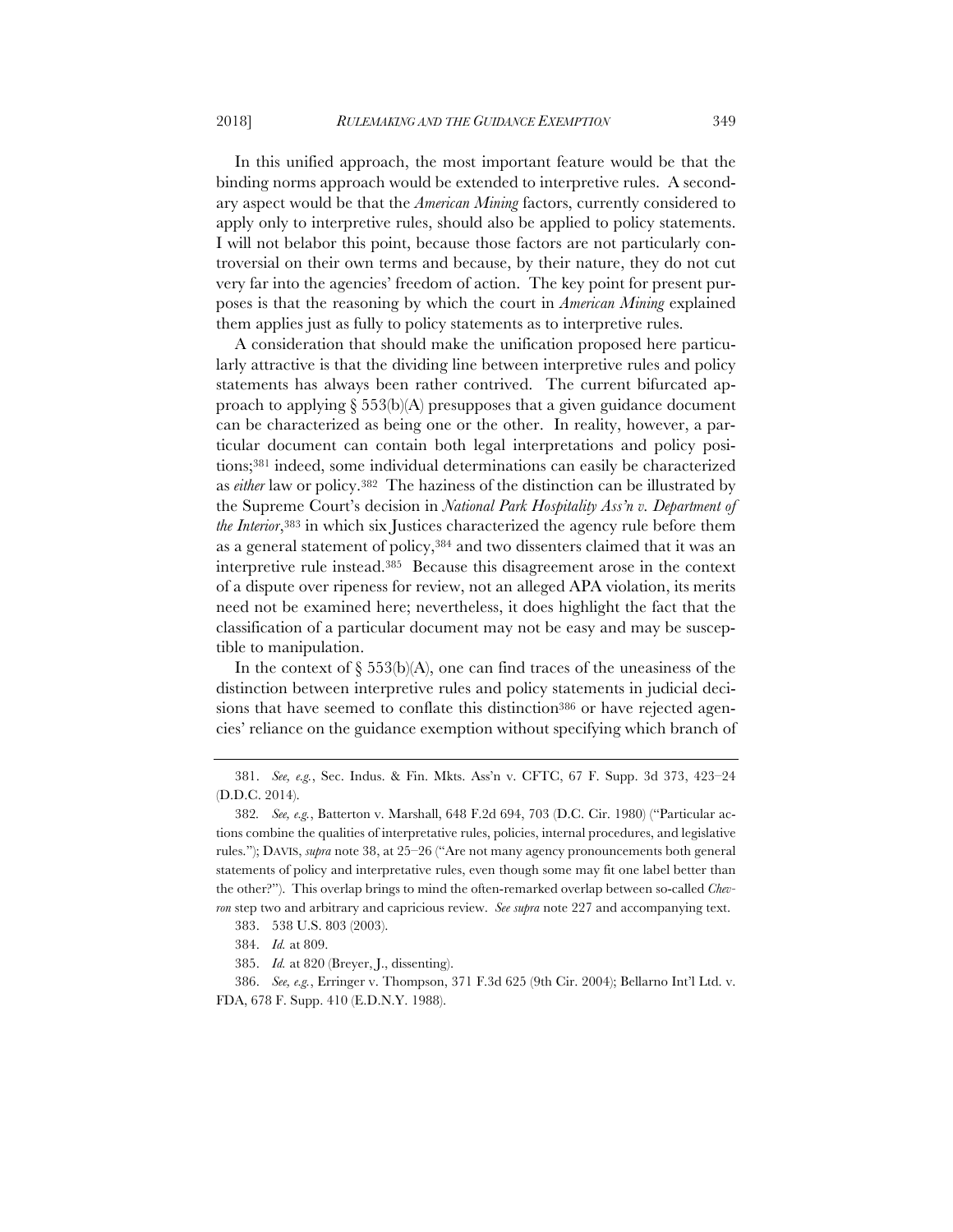the exemption might otherwise have applied.387 The fact that this article's approach would tend to bypass the need to use such labels is an indication that it is on the right track.

At least one recent case does seem to follow the approach supported here. In *Ass'n of Flight Attendants-CWA v. Huerta*,388 the Federal Aviation Administration issued guidance advising aviation safety inspectors to take a more accommodating stance regarding airline passengers' handling of "personal electronic devices" during takeoff and landing. The flight attendants' union sued to challenge the guidance, but the D.C. Circuit held that the document was not reviewable final agency action. As it customarily does, the court framed "the finality inquiry as the question of whether the challenged agency action is best understood as a non-binding action, like a policy statement or interpretive rule, or a binding legislative rule."389 More unusually, the court continued: "In this case, *it really does not matter whether Notice N8900.240 is viewed as a policy statement or an interpretive rule.*"390 The court found that the language of the document was "precatory, not mandatory" and "does not constrain [inspectors'] discretion enough to create a binding norm"391—arguments characteristic of the policy statement case law. Additionally, the court considered whether the document was inconsistent with a prior regulation—an inquiry drawn from *American Mining* and usually associated with the case law on interpretive rules.392 To proclaim that the court's fusion of the two lines of precedents necessarily represents the wave of the future would be premature, but at a minimum the *Flight Attendants* case suggests that the case law retains enough flexibility to allow for movement in the direction this article proposes.

It should be recognized, however, that even if the courts and agencies were to accept the basic argument of this article, they would not necessarily erase *all* distinctions between interpretive rules and policy statements in the application of the § 553(b)(A) exemption. Because of practical differences between these two types of guidance documents, which I mentioned in the preceding

<sup>387.</sup> *See, e.g.*, Appalachian Power Co. v. EPA, 208 F.3d 1015, 1021–22 (D.C. Cir. 2000) (explaining that, even if EPA was correct in describing its guidance as, in part, a non-binding policy statement, the portions under challenge in that proceeding were intended to be binding); Alaska v. Dept. of Transp., 868 F.2d 441, 445–46 (D.C. Cir. 1989).

<sup>388.</sup> 785 F.3d 710 (D.C. Cir. 2015).

<sup>389.</sup> *Id.* at 716.

<sup>390.</sup> *Id.* (emphasis added); *see also* Chen Zhou Chai v. Carroll, 48 F.3d 1331, 1341 & n.8 (4th Cir. 1995) (stating that the Attorney General's interim rule was a general statement of policy because it "did not create a binding norm," and adding that "the result is the same [if] the rule is characterized as an interpretive rule").

<sup>391.</sup> *Flight Attendants,* 785 F.2d at 718.

<sup>392.</sup> *Id.*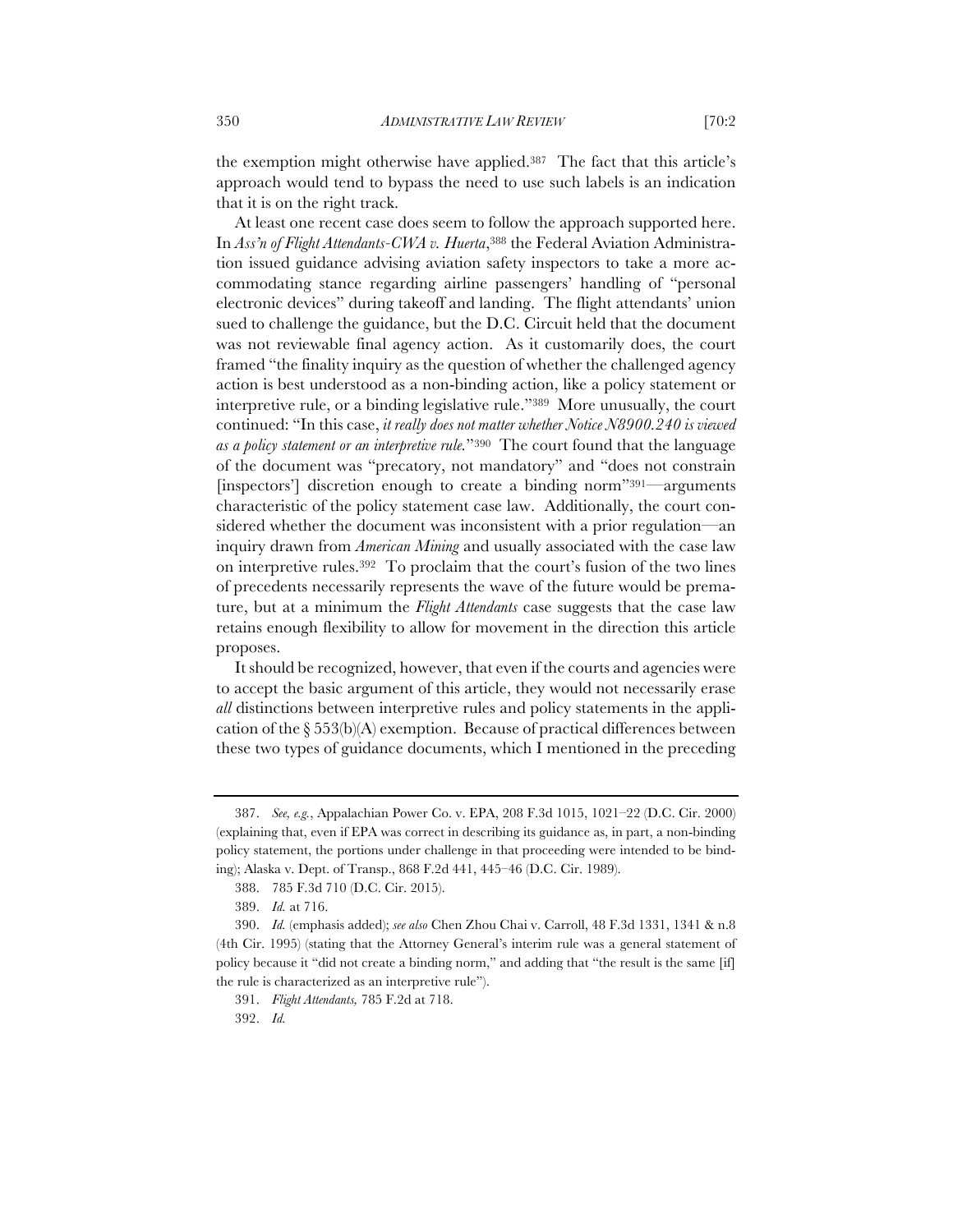section, one could anticipate the development of two overlapping lines of authority; courts might cross-cite between them in most instances, while distinguishing between them in a handful of others. All this case law refinement, however, could occur within a single framework. As such, it could go far toward satisfying the article's objective of promoting coherence in the courts' approach to the guidance exemption.

## IV. BEYOND JUDICIAL DOCTRINE

Previous parts of this article have made a case that the binding norms approach is fundamentally coherent and could serve satisfactorily as a broadly unifying principle for application of the guidance document exemption in § 553(b)(A). Skeptical readers may think, however, that this assessment is too upbeat. They could argue with considerable force that, whatever its relative virtues may be when it is compared with other approaches, the binding norm analysis is woefully indeterminate. As the reader may recall, this article began by referring to Judge Brett Kavanaugh's challenge to the administrative law community to "get the law into such a place of clarity and predictability" that "all relevant parties should instantly be able to tell whether an agency action is a legislative rule, an interpretive rule, or a general statement of policy."393 Even if one limits the scope of discussion to procedural issues (as this article has done) and discounts the judge's declared objective of "instant" predictability as somewhat extravagant, many readers may doubt that a focus on binding norms can live up to the judge's challenge.

These doubts would not be groundless. One underlying source of the difficulty is that lawyers and judges depend heavily on judicial case law in defining the proper uses and abuses of guidance documents, but courts may not always have enough information or perspective to assess the elusive variables that bear on "practical binding effect." The questions that may arise include: Under what circumstances has an agency offered the addressees of a guidance document a meaningful opportunity to contest it?; To what extent might the procedures prescribed to afford such opportunities tend to deter agencies from issuing guidance at all?; How much influence may the document exert over agency staff or the public without being characterized as exerting "practical binding effect"?394 These normative difficulties might be

<sup>393.</sup> Nat'l Mining Ass'n v. McCarthy, 758 F.3d 243, 251 (D.C. Cir. 2014); *see supra* notes 7–9 and accompanying text.

<sup>394.</sup> Appraisal of these implementation questions would bear at least a faint resemblance to the function that courts frequently perform in applying the familiar due process balancing test of *Mathews v. Eldridge*, 424 U.S. 319, 334–35 (1976). That test involves, at least in part, weighing the adequacy of an individual's opportunity to be heard against competing government interests. Even in that context, however, the courts' comparative qualifications vis-à-vis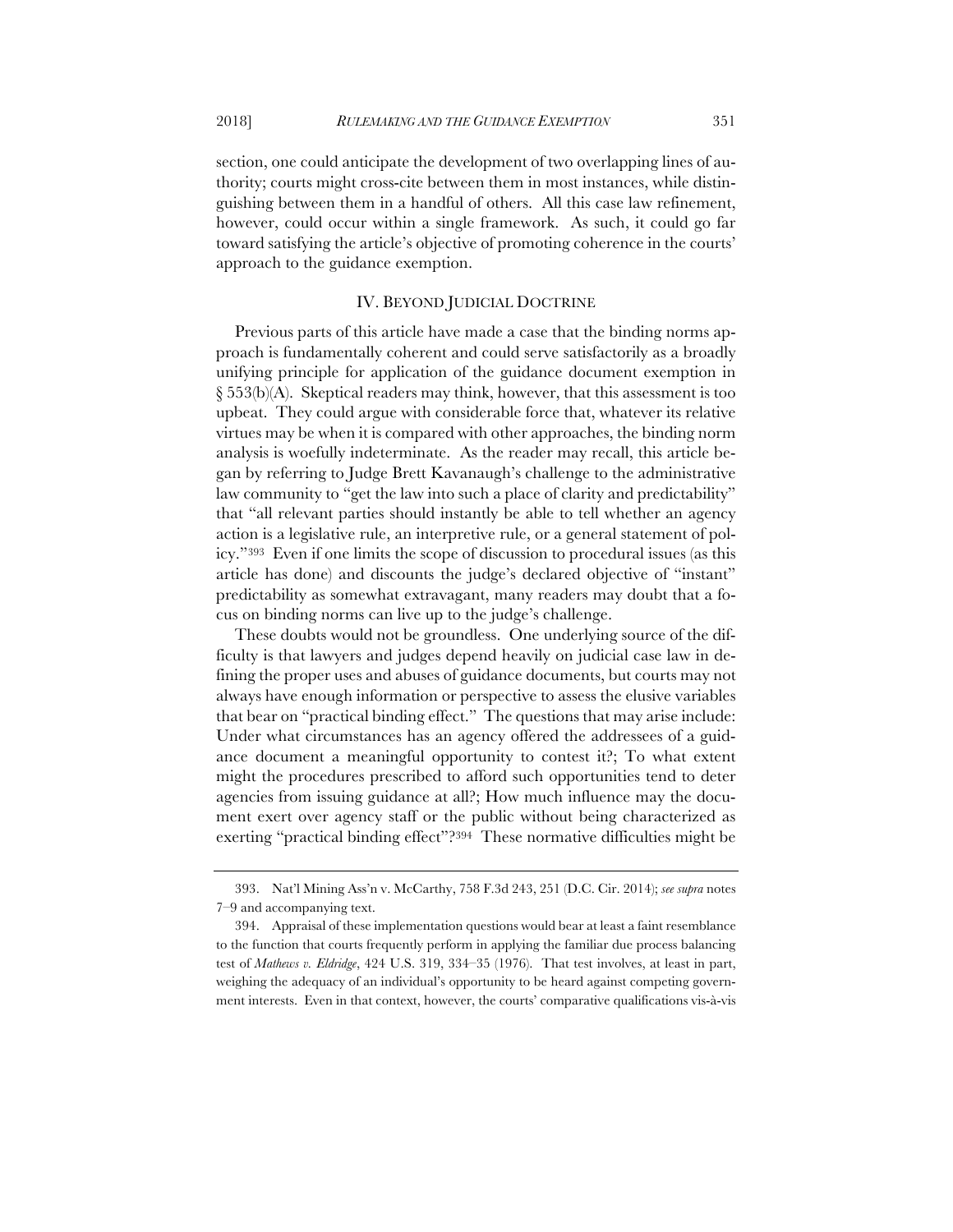compounded by a predictive one: In a pre-enforcement context in which the agency's invocation of  $\S$  553(b)(A) is at issue, how is the court supposed to know, with any degree of confidence, how fully the challenger's contentions *would* be considered in a future enforcement proceeding?395

Even if one does not think that the practical binding effect doctrine actually violates *Vermont Yankee*,396 the dynamic about which the Court warned in that case may still occur: agencies may tend to bend over backward to provide more procedure, because they cannot predict how a reviewing court might react to an otherwise reasonable decision to rely on guidance as opposed to legislative rulemaking. Among other pressures, the risk-averse agency may have good reasons to fear that, in a proceeding in which the guidance document exemption is at issue, the perspectives of challengers who object to the agency's reliance on guidance will generally be voiced more loudly than the perspectives of other members of the public who benefit from the issuance of guidance that tells them where the agency stands on issues of law or policy that fall within its sphere of responsibility.<sup>397</sup>

In principle, a good Supreme Court opinion or two could do a great deal to alleviate the diffuseness in the case law. However, the Court has been decidedly cautious about plunging into this subject area.398 This reticence

396. *See supra* Part II.E.4 (discussing Sunstein's critique).

397. Strauss, *Rulemaking Continuum*, *supra* note 10, at 1483 ("[S]atisfied consumers of publication rules [i.e., guidance] tend not to appear in court, and the valuable functions publication rules perform, especially in constraining the behavior of agency operatives, consequently appear in court opinions only as asides.").

398. *See* Perez v. Mortg. Bankers Ass'n, 135 S. Ct. 1199, 1204, 1210 (2015) (refusing to reach the question of whether the so-called interpretive rule involved in the case could be more properly characterized as legislative). In *United States v. Texas*, 136 S. Ct. 2271 (2016), *aff'g by equally divided Court* 809 F.3d 134 (5th Cir. 2015), the government's loss in district court rested squarely on an alleged  $\S$  553(b)(A) violation, and the issue was fully briefed in the Supreme Court, but no Justice asked a single question about that issue during oral argument. (The Court's subsequent tied vote in that case does not show that any of the Justices had wanted to take a stand on this issue. The four who voted to affirm may have considered the deferred action program to be unlawful on the merits; the four who voted to reverse may have concluded that the plaintiffs lacked standing to sue.)

agencies are open to debate. *Compare* Adrian Vermeule, *Deference and Due Process*, 129 HARV. L. REV. 1890, 1919–30 (2016) (arguing for agencies' superior institutional competence), *with*  Ronald M. Levin, *Administrative Procedure and Judicial Restraint*, 129 HARV. L. REV. F. 338, 338– 42 (2016) (expressing mild reservations about Vermeule's analysis).

<sup>395.</sup> *See supra* notes 168–174 and accompanying text. The courts' lack of reliable information may be even more troubling when questions about an agency's likely future conduct are raised in a motion for a stay or other preliminary relief. In those situations, the record for review may be especially thin. For discussion of illustrative cases, see *supra* notes 180–184, 380 and accompanying text.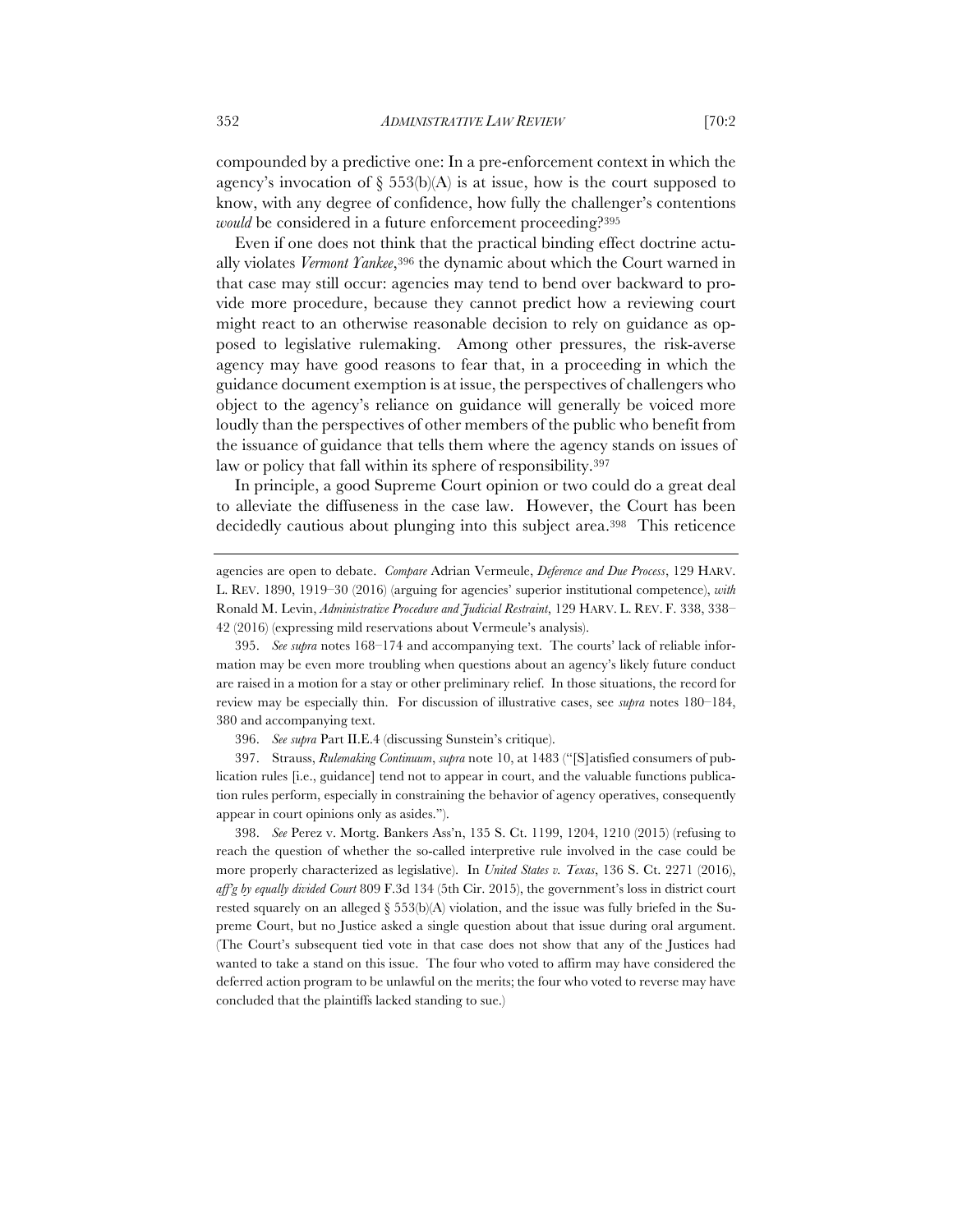may have been justified, because its track record in handling questions regarding the exemption has been mixed at best. Its opinions on the interpretive rule exemption in *Guernsey*<sup>399</sup> and *Mortgage Bankers Ass'n*<sup>400</sup> have been well reasoned, although narrowly drawn. On the other hand, its sole venture into defining the policy statement exemption, in *Vigil*, was a blunder.<sup>401</sup> Thus, while an intervention by the Court could potentially be helpful, one should not count on it.

A better solution would be for courts to encourage, or at least look with favor on, agency exercises of rulemaking authority to regularize the procedures by which they will allow affected persons to contest their guidance documents at the enforcement stage. The institutional pronouncements highlighted in Part I.D. have already set forth relevant principles at a high level of generality. The next logical step would be for individual agencies to adapt and amplify on those or similar principles in relation to their respective programs. The FDA has already done this on an across-the-board basis, and other agencies have acted similarly in a more ad hoc manner.402 Other agencies could follow their lead.403 If they act by regulation, the procedures would of course bind the agency;404 but even if the action is by guidance, it would have a constraining effect thereafter.<sup>405</sup>

This procedure could serve to alleviate the unpredictability objection to the binding norms test if the courts were to cooperate with it. They could do so by holding that a guidance document falls within the exemption if the agency has committed itself to providing an adequate opportunity for contestation, in conformity with the principles adopted earlier. In other words, if the agency spells out an adequate process by which it will "pay later," its guidance should not be vulnerable to attack because of the agency's failure to "pay now." The judicial task of enforcing the boundaries of  $\S 553(b)(A)$ would be less concerned with parsing the text of a guidance document in search of arguably coercive language or receiving evidence about the

<sup>399.</sup> Shalala v. Guernsey Mem. Hosp., 514 U.S. 87 (1995); *see supra* note 352 and accompanying text (discussing the case).

<sup>400.</sup> 135 S. Ct. 1199; *see supra* note 357 (discussing the case).

<sup>401.</sup> *See supra* Part II.D.

<sup>402.</sup> Jill E. Family, *Administrative Law Through the Lens of Immigration Law*, 64 ADMIN. L. REV. 565, 612–13 (2012).

<sup>403.</sup> Jill E. Family, *Easing the Guidance Document Dilemma Agency by Agency: Immigration Law and Not Really Binding Rules*, 47 U. MICH. J.L. REFORM 1, 38–48 (2013) (proposing Good Guidance Practices for the United States Citizenship and Immigration Services).

<sup>404.</sup> *See supra* note 353 and accompanying text (discussing binding nature of legislative rules).

<sup>405.</sup> *See supra* notes 161–167 and accompanying text (discussing abuse of discretion cases).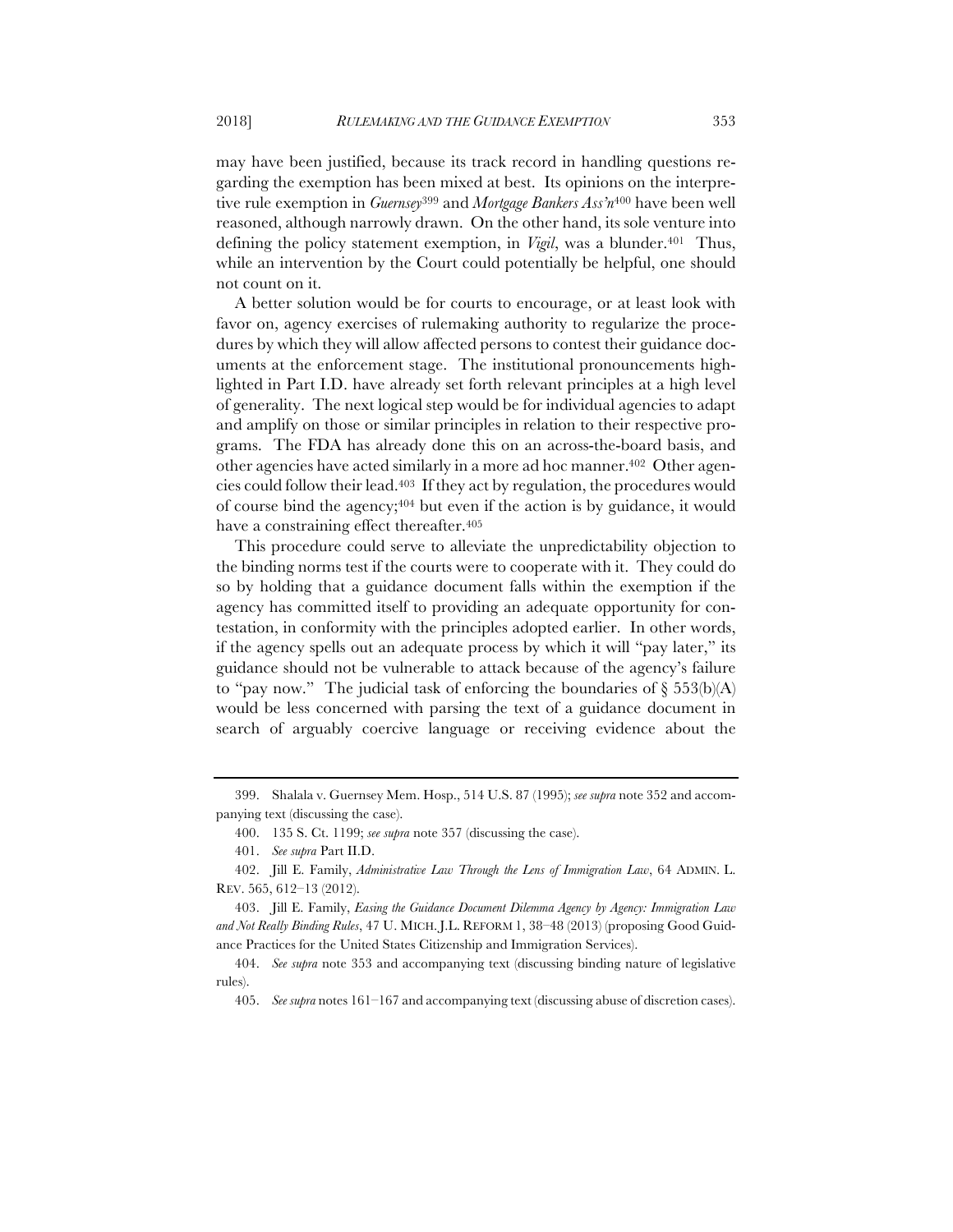agency's behavior patterns; instead it would be more concerned with ascertaining that the agency has adopted procedures that would afford a fair opportunity for contestation. Such regulations or policies could provide the best evidence of "openmindedness" in the sense that counts. Such a "safe harbor" approach would ameliorate both the unpredictability and the information deficits.406

This is not to say that the court should give the agency a blank check. Rather, the proposal assumes that courts could review the regulations for compliance with the essence of the binding norm analysis—that is, whether the stated procedures could be expected to give the challenger a fair opportunity to contest the agency's position as stated in the document. Presumably the court would set outer boundaries on agency discretion—not necessarily "best practices," but at least the minimum that is implicit in the guidance document exemption. To the extent that the agency's stated policies survive judicial review, agencies would have a basis for relying on them in future cases, although private persons may have valid arguments that their situation is distinguishable.407

To the extent the policies run into criticism, the agencies could revise them to meet the criticism, or they could stand their ground and hope for vindication in other judicial forums. Eventually, however, precedents could afford both agencies and practitioners an increasingly clear sense of what a fair opportunity for challenge would be. ACUS and bar groups could also contribute to the dialogue, as they have done in the past;408 "best practices" advice will not necessarily be coextensive with the requirements of the APA, but it can be instructive as a source of insight.

2010 MSAPA, *supra* note 92, at § 311 cmt.

<sup>406.</sup> *Cf*. Faragher v. City of Boca Raton, 524 U.S. 775, 806–08 (1998) (stating that an employer's establishment of effective workplace policies to prevent and correct sexual harassment may provide a basis for an affirmative defense to Title VII liability).

<sup>407.</sup> The drafters of the MSAPA contemplated a similar procedural regime:

An agency may use its rulemaking authority to set forth procedures that it believes will provide affected persons with the requisite opportunity to be heard. To the extent that these procedures survive judicial scrutiny for compliance with the [duty to provide that opportunity], the agency will thereafter be able to rely on established practice and precedent in determining what hearing rights to afford to persons who may be affected by its guidance documents. As new fact situations arise, however, courts should be prepared to entertain contentions that procedures that have been upheld in past cases did not, or will not, afford a meaningful opportunity to be heard to some persons who may wish to challenge the legality or wisdom of a particular guidance document.

<sup>408.</sup> *See, e.g.*, ACUS Recommendation 2017-5, *supra* note 108, at 61,736. The research report underlying this recommendation contains a wealth of information about guidance practices at multiple agencies. *See* PARRILLO, *supra* note 55.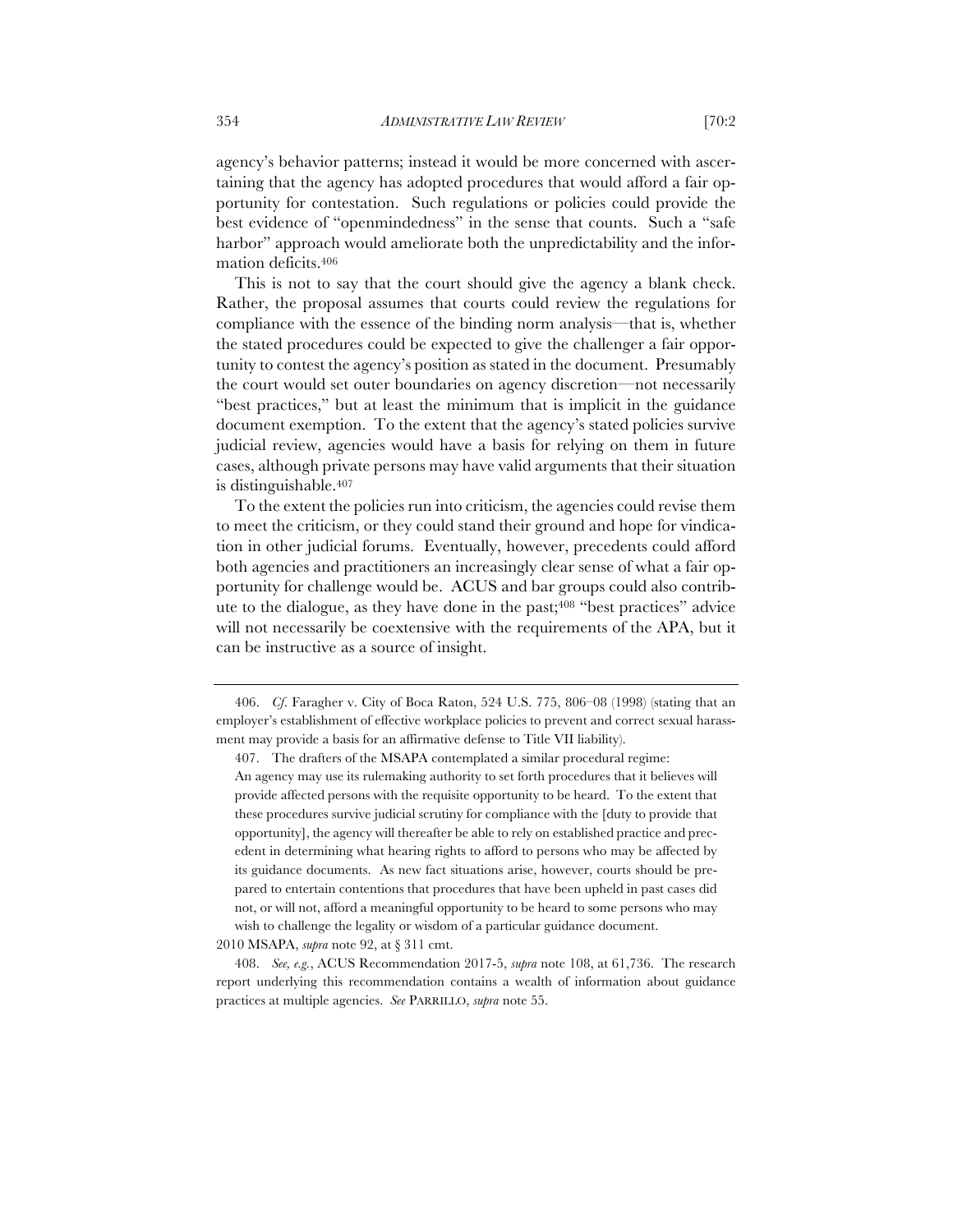Even assuming that judicial cooperation with the type of tradeoff envisioned here could be forthcoming, I do not mean to suggest that every agency would or should elect to specify in advance the manner and circumstances in which affected persons could contest the substance of a guidance document. Administrative law has recognized for decades that agencies may often have legitimate reasons for preferring not to engage in rulemaking on a particular subject.<sup>409</sup> In this specific context, some agencies may simply feel that their clientele is not particularly litigious and the uncertainty inherent in the case law on § 553(b)(A) has not worked out particularly poorly for them. Other agencies, seeking the "optimal precision of administrative rules,"410 might opt for a middle ground between a clear-cut policy and the status quo, perhaps by establishing a presumptive procedure that is nevertheless subject to adjustment over time. One can imagine a spectrum of possible ways in which an agency might declare its willingness to entertain a challenge to the substance of a guidance document. By choosing a location on this spectrum, an agency would be able to limit its exposure to liability under  $\S 553(b)(A)$  to the extent that it wishes, provided it is willing to pay the corresponding procedural price in terms of a loss of flexibility at the implementation stage.

#### **CONCLUSION**

Having begun with a quotation from *Ghostbusters*, this article may as well conclude with another cinematic reference. In the first film in the *Pirates of the Caribbean* series, Elizabeth Turner (Keira Knightley) embarks on a pirate voyage after Captain Barbossa (Geoffrey Rush) refuses to return her to shore. She protests that the Pirate Code provides for her return, but he waves away her plea because "the Code is more what you'd call 'guidelines' than actual rules."411 On a later voyage, however, the non-binding nature of the Code seems to have evaporated. Resisting Barbossa's claim that, under the Code, only the pirate king may declare war, one of the mates exclaims: "Hang the Code!" The new keeper of the Code, Captain Teague (Keith Richards), promptly declares that "Code is the Law" and shoots him through the heart.412

<sup>409.</sup> *See supra* note 334 and accompanying text.

<sup>410.</sup> *See generally* Colin S. Diver, *The Optimal Precision of Administrative Rules*, 93 YALE L.J. 65 (1983).

<sup>411.</sup> PIRATES OF THE CARIBBEAN: THE CURSE OF THE BLACK PEARL (Walt Disney Pictures 2003); *see also Pirates of the Caribbean: The Curse of the Black Pearl Quotes*, IMDB, www.imdb.com/title/tt0325980/trivia?tab=qt&ref\_=tt\_trv\_qu (last visited Apr. 29, 2018) (reprinting the quote).

<sup>412.</sup> PIRATES OF THE CARIBBEAN: AT WORLD'S END (Walt Disney Pictures 2007); *see also*